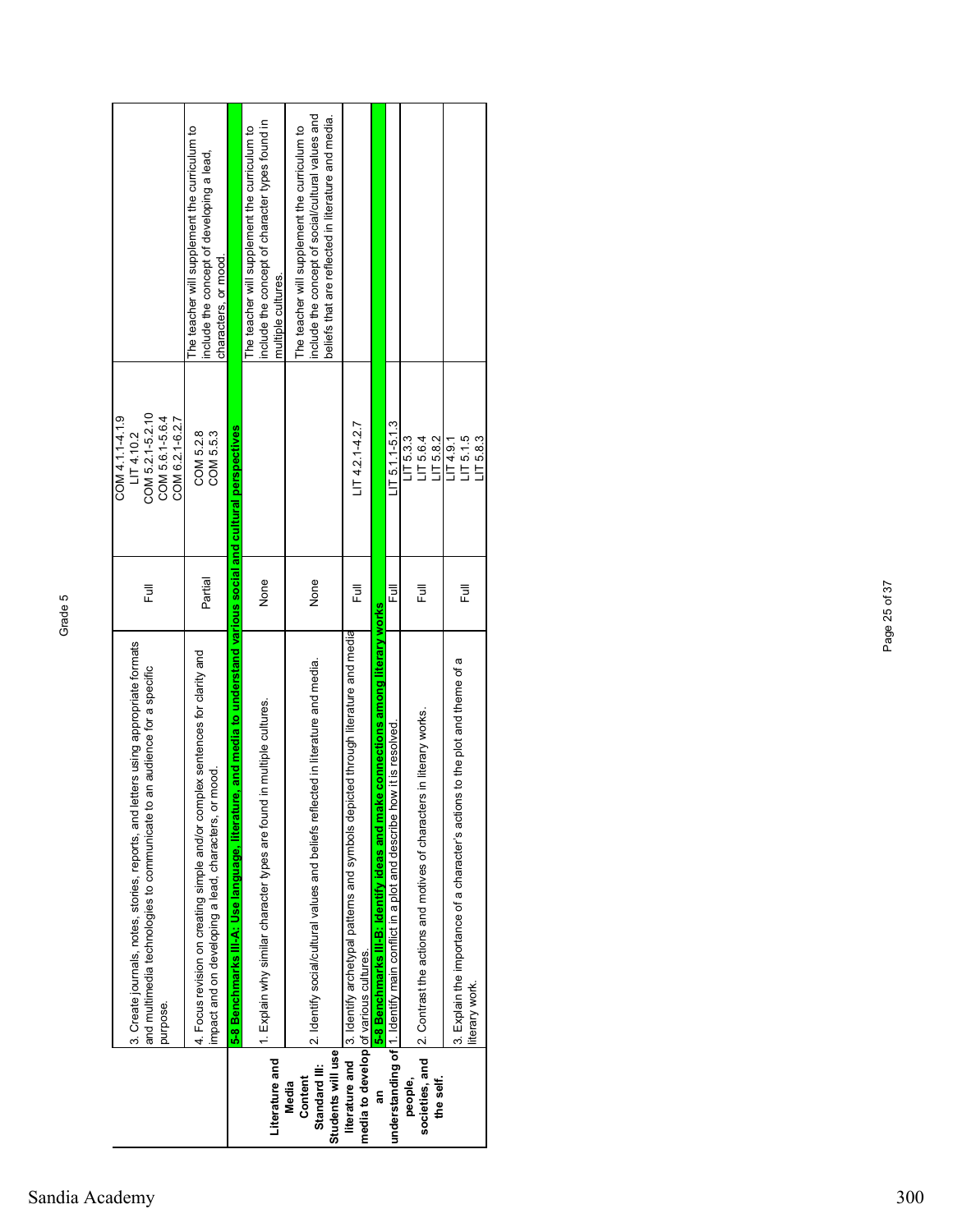|                                  | New Mexico Grade 6 Reading/Language Arts Standards<br>Compared to K <sup>12</sup> Grade 6 English                                                                                                                                                                                           |          |                                                 |                                                                                                                                                                                                                                                      |
|----------------------------------|---------------------------------------------------------------------------------------------------------------------------------------------------------------------------------------------------------------------------------------------------------------------------------------------|----------|-------------------------------------------------|------------------------------------------------------------------------------------------------------------------------------------------------------------------------------------------------------------------------------------------------------|
| <b>Strand</b>                    | <b>Benchmarks and Performance Standards</b>                                                                                                                                                                                                                                                 | Coverage | <mark>K<sup>12</sup> grade, unit, lesson</mark> | <b>Comments</b>                                                                                                                                                                                                                                      |
|                                  | 5-8 Benchmark I-A: Listen to, read, react to, and interpret information                                                                                                                                                                                                                     |          |                                                 |                                                                                                                                                                                                                                                      |
|                                  | 1. Narrate a fictional or autobiographical account                                                                                                                                                                                                                                          | Ē        | COM 6.2.1-6.2.6                                 |                                                                                                                                                                                                                                                      |
|                                  | main character(s)<br>2. Relate details, main ideas, setting, action, and                                                                                                                                                                                                                    | 쿤        | COM 6.8.1-6.8.5                                 |                                                                                                                                                                                                                                                      |
|                                  | က်                                                                                                                                                                                                                                                                                          | Full     | COM 6.4.1-6.4.6<br>COM 6.6.1-6.6.2              |                                                                                                                                                                                                                                                      |
|                                  | Explore expressive materials that are read, heard, or viewed.                                                                                                                                                                                                                               |          | COM 6.7.1-6.7.3                                 |                                                                                                                                                                                                                                                      |
|                                  | oral selection.<br>Identify and interpret figurative language in an<br>4.                                                                                                                                                                                                                   | Full     | $LT$ 6.12.1-6.12.7<br>LT6.22                    |                                                                                                                                                                                                                                                      |
|                                  | 5. Interact appropriately in group settings.                                                                                                                                                                                                                                                | None     |                                                 | include interacting appropriately in group settings.<br>Teachers will supplement the curriculum to                                                                                                                                                   |
|                                  | personal learning growth and<br>6. Reflect on learning experiences by describing<br>change in perspective                                                                                                                                                                                   | 巨        | COM 6.2.1-6.2.6                                 |                                                                                                                                                                                                                                                      |
|                                  | 7. Interpret how personal circumstances and background shape interaction with<br>text.                                                                                                                                                                                                      | 言        | LIT 6.3.1-6.3.5<br>LIT 6.6.1-6.6.6              |                                                                                                                                                                                                                                                      |
|                                  | 5-8 Benchmark I-B: Gather and use information for research and other purposes                                                                                                                                                                                                               |          |                                                 |                                                                                                                                                                                                                                                      |
|                                  | 1. Interpret and synthesize information from a variety of sources by:                                                                                                                                                                                                                       |          |                                                 |                                                                                                                                                                                                                                                      |
|                                  | reviewing the characteristics of informational works                                                                                                                                                                                                                                        |          | COM 6.3.1-6.3.5                                 |                                                                                                                                                                                                                                                      |
|                                  | restating and summarizing information                                                                                                                                                                                                                                                       |          | COM 6.5.1-6.5.17<br>COM 6.4.1-6.4.9             |                                                                                                                                                                                                                                                      |
|                                  | determining the importance of information                                                                                                                                                                                                                                                   | 豆        | $LT$ 6.3.1-6.3.5                                |                                                                                                                                                                                                                                                      |
|                                  | mation<br>making connections to related topics and infor                                                                                                                                                                                                                                    |          | $LT 6.4.1 - 6.4.11$                             |                                                                                                                                                                                                                                                      |
|                                  | monitoring comprehension<br>drawing inferences                                                                                                                                                                                                                                              |          | $LT$ 6.6.1-6.6.6                                |                                                                                                                                                                                                                                                      |
|                                  | generating questions                                                                                                                                                                                                                                                                        |          | $LT$ 6.10.1-6.10.10                             |                                                                                                                                                                                                                                                      |
|                                  | informational materials such as brochures, newsletters, and advertisements by:<br>2. Use multiple sources of print and non-print information in developing<br>exploring a variety of sources that provide information (e.g., books,<br>newspapers, Internet, electronic databases, CD-ROMs) | Partial  | COM 6.6.1-6.6.5<br>COM 6.7.1-6.7.6              | advertisements by distinguishing between primary<br>include using multiple sources of print and non-<br>materials such as brochures, newsletters, and<br>print information in developing informational<br>Teachers will supplement the curriculum to |
|                                  | sources<br>distinguishing between primary and secondary                                                                                                                                                                                                                                     |          |                                                 | and secondary sources.                                                                                                                                                                                                                               |
|                                  | topic into major components<br>3. Organize information gathered for a research<br>based on appropriate criteria.                                                                                                                                                                            | 巨        | COM 6.5.1-6.5.17                                |                                                                                                                                                                                                                                                      |
|                                  | Ils to analyze information<br>5-8 Benchmark I-C: Apply critical thinking ski                                                                                                                                                                                                                |          |                                                 |                                                                                                                                                                                                                                                      |
| Reading and                      | evaluate text and multimedia<br>1. Use critical thinking skills and create criteria to                                                                                                                                                                                                      |          |                                                 |                                                                                                                                                                                                                                                      |
| Comprehension<br>Listening for   | parent messages, emotional<br>determining purpose through exploring bias, ap<br>ä                                                                                                                                                                                                           | Ē        | COM 6.4.1-6.4.9<br>COM 6.7.1-6.7.6              |                                                                                                                                                                                                                                                      |
| Content                          | identifying and exploring the underlying assumptions of the author<br>factors, or persuasive techniques                                                                                                                                                                                     |          |                                                 |                                                                                                                                                                                                                                                      |
| Students will<br>Standard I:     |                                                                                                                                                                                                                                                                                             |          | COM 6.2.1-6.2.6                                 |                                                                                                                                                                                                                                                      |
| apply strategies                 | 2. Recognize the point of view of the author by considering alternative points of<br>view or reasons by remaining fair-minded and open to other interpretations.                                                                                                                            | 言        | COM 6.4.1-6.4.9                                 |                                                                                                                                                                                                                                                      |
| and skills to<br><b>Announce</b> |                                                                                                                                                                                                                                                                                             |          | COM 6.6.1-6.6.5<br>COM 6.7.1-6.7.6              |                                                                                                                                                                                                                                                      |

## Sandia Academy 301

Page 26 of 37

Page 26 of 37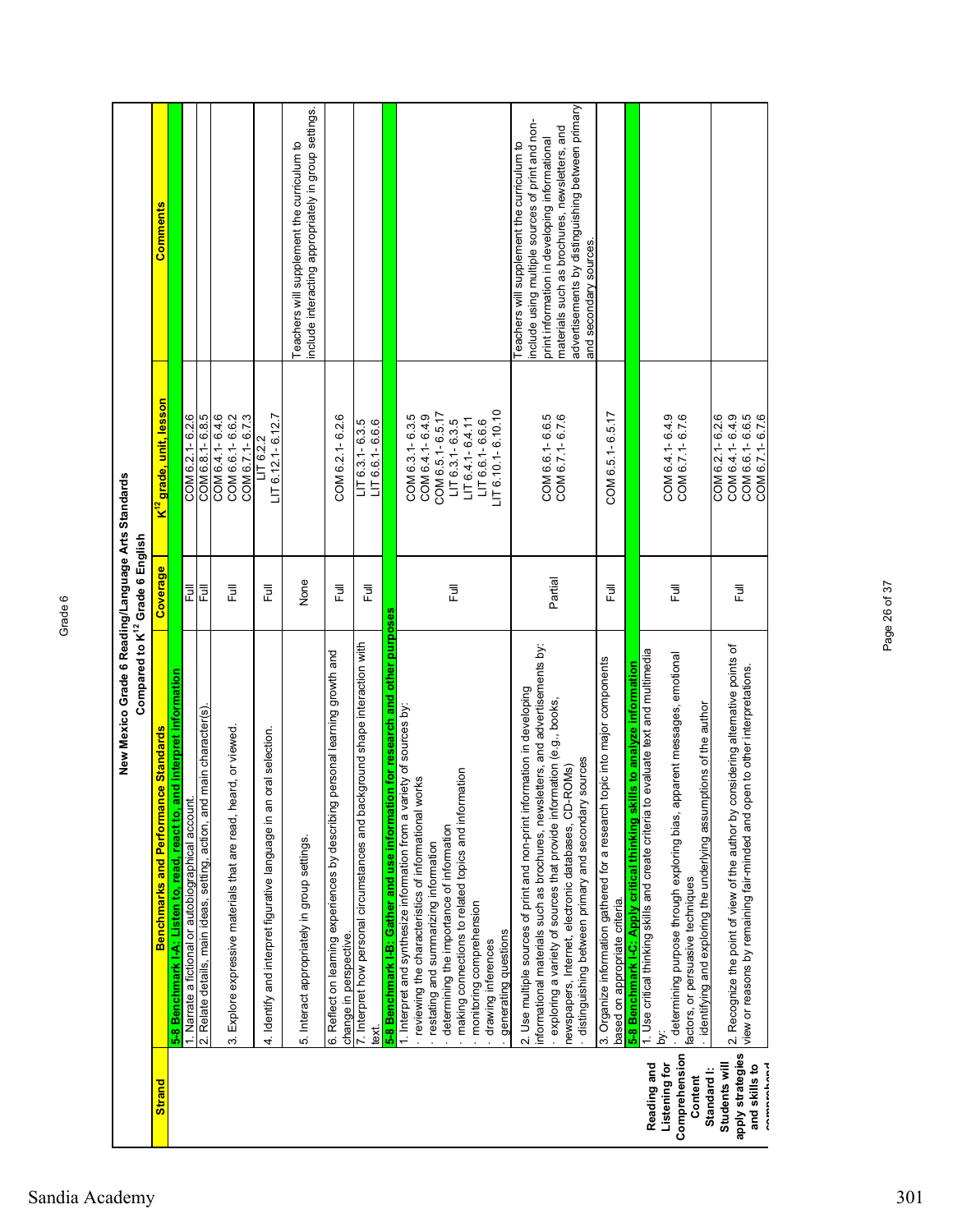| U<br>n |
|--------|
| Œ      |
|        |
|        |
|        |

| information that<br>is read, heard,<br>comprenenu<br>and viewed. | the skills and strategies of the reading process<br>3. Develop and apply appropriate criteria to evaluate the quality of communication<br>considering the implications, consequences, or impact of those conclusions<br>or relevant information<br>using knowledge of language structure and literary or media techniques<br>drawing conclusions based on evidence, reasons,<br>5-8 Benchmark I-D: Demonstrate competence in<br>Σ.                                                                                                                                                                                                                                                                                                                                                                                                    | Partial | COM 6.4.1-6.4.9<br>COM 6.6.1-6.6.5<br>COM 6.7.1-6.7.6<br>COM 6.2.1-6.2.6                          | literary or media techniques drawing conclusions<br>criteria to evaluate the quality of communication<br>consequences, or impact of those conclusions.<br>by using knowledge of language structure and<br>nclude developing and applying appropriate<br>Teachers will supplement the curriculum to<br>based on evidence, reasons, or relevant<br>information considering the implications, |
|------------------------------------------------------------------|---------------------------------------------------------------------------------------------------------------------------------------------------------------------------------------------------------------------------------------------------------------------------------------------------------------------------------------------------------------------------------------------------------------------------------------------------------------------------------------------------------------------------------------------------------------------------------------------------------------------------------------------------------------------------------------------------------------------------------------------------------------------------------------------------------------------------------------|---------|---------------------------------------------------------------------------------------------------|--------------------------------------------------------------------------------------------------------------------------------------------------------------------------------------------------------------------------------------------------------------------------------------------------------------------------------------------------------------------------------------------|
|                                                                  | interpreting text by explaining elements such as plot, theme, point of view,<br>discussing and analyzing the effects on texts of literary devices, such as<br>of individual interest<br>1. Increase fluency, comprehension, and insight through meaningful and<br>ns and small groups<br>recognizing underlying messages in order to identify recurring themes<br>text<br>investigating examples of distortion and stereotype<br>- using effective reading strategies to match type of<br>reading self-selected literature and other materials<br>discussing selections in teacher-student discussio<br>reading selections and other materials assigned<br>taking an active role in whole-class seminars<br>figurative language, dialogue and flashback<br>comprehensive reading instruction by:<br>characterization, mood, and style | Partial | Embedded throughout, for example:<br>$LT6.1.1 - 6.1.9$<br>$LT6.3.1 - 6.3.6$<br>$LT 6.2.1 - 6.2.4$ | and taking an active role in whole-class seminars.<br>include increasing fluency, comprehension, and<br>insight through meaningful and comprehensive<br>teacher-student discussions and small groups<br>reading instruction by discussing selections in<br>Teachers will supplement the curriculum to                                                                                      |
|                                                                  | 2. Generate questions to be answered while reading and reflect on what has<br>been learned after reading.                                                                                                                                                                                                                                                                                                                                                                                                                                                                                                                                                                                                                                                                                                                             | 言       | Embedded throughout, for example:<br>$LT 6.1.1 - 6.1.9$<br>$LT 6.2.1 - 6.2.4$<br>$LT$ 6.3.1-6.3.6 |                                                                                                                                                                                                                                                                                                                                                                                            |
|                                                                  | 3. Use specific strategies to clear up confusing parts of a text (e.g., re-read the<br>text, consult another source, ask for help).                                                                                                                                                                                                                                                                                                                                                                                                                                                                                                                                                                                                                                                                                                   | ラ<br>L  | Embedded throughout, for example:<br>$LT$ 6.1.1-6.1.9<br>$LT 6.2.1 - 6.2.4$<br>$LT6.3.1 - 6.3.6$  |                                                                                                                                                                                                                                                                                                                                                                                            |
|                                                                  | Use knowledge of punctuation to assist in comprehension.<br>4. Follow oral and written directions for a procedure.<br>ယ္ပ                                                                                                                                                                                                                                                                                                                                                                                                                                                                                                                                                                                                                                                                                                             | 言<br>目  | GUM 6.17.1-6.17.10<br>GUM 6.15.1-6.15.5<br>GUM 6.16.1-6.16.5<br>COM 6.6.1-6.6.5                   |                                                                                                                                                                                                                                                                                                                                                                                            |
|                                                                  | g., active listener, discussion<br>sonal communication tool<br>5-8 Benchmark II-A: Use speaking as an interper<br>1. Assume a variety of roles in group discussions (e<br>leader, facilitator, reporter/synthesizer).                                                                                                                                                                                                                                                                                                                                                                                                                                                                                                                                                                                                                 | None    |                                                                                                   | discussions (e.g., active listener, discussion<br>include assuming a variety of roles in group<br>Teachers will supplement the curriculum to<br>leader, facilitator, reporter/synthesizer).                                                                                                                                                                                                |
|                                                                  | issions<br>2. Clarify, illustrate, and expand upon topics in discu                                                                                                                                                                                                                                                                                                                                                                                                                                                                                                                                                                                                                                                                                                                                                                    | None    |                                                                                                   | include clarifying, illustrating, and expanding upon<br>Teachers will supplement the curriculum to<br>topics in discussions.                                                                                                                                                                                                                                                               |
|                                                                  | "what if," "very likely," "I'm<br>3. Use oral clues to indicate levels of certainty (e.g.,<br>unsure of").                                                                                                                                                                                                                                                                                                                                                                                                                                                                                                                                                                                                                                                                                                                            | None    |                                                                                                   | certainty (e.g., "what if," "very likely," "I'm unsure<br>include using oral clues to indicate levels of<br>Teachers will supplement the curriculum to<br>GF)                                                                                                                                                                                                                              |
|                                                                  | guage conventions to communicate<br>5-8 Benchmarks II-B: Apply grammatical and lar                                                                                                                                                                                                                                                                                                                                                                                                                                                                                                                                                                                                                                                                                                                                                    |         |                                                                                                   |                                                                                                                                                                                                                                                                                                                                                                                            |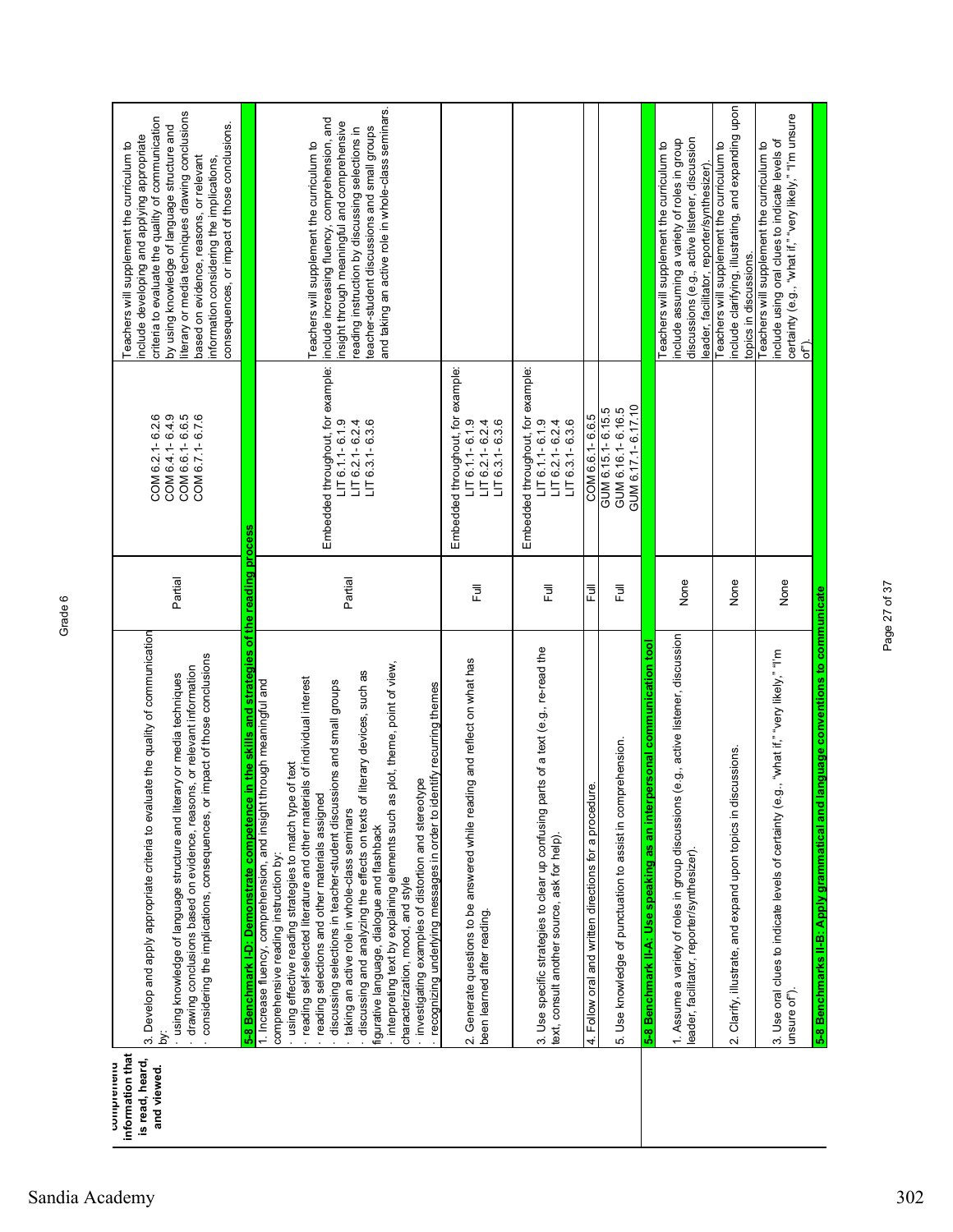|                                                             | 1. Use simple, compound, complex, and compound-complex sentences                                                                                                                                                                                                                                                                                                                              | 巨           | GUM 6.1.1-6.1.3<br>GUM 6.7.1-6.7.5                                                               |  |
|-------------------------------------------------------------|-----------------------------------------------------------------------------------------------------------------------------------------------------------------------------------------------------------------------------------------------------------------------------------------------------------------------------------------------------------------------------------------------|-------------|--------------------------------------------------------------------------------------------------|--|
|                                                             | of ideas to express complete<br>2. Use effective coordination and subordination<br>thoughts.                                                                                                                                                                                                                                                                                                  | Full        | Embedded throughout, for example:<br>COM 6.2.1-6.2.6<br>COM 6.3.1-6.3.5<br>COM 6.1.1-6.1.5       |  |
|                                                             | and present perfect, past perfect,<br>and future perfect verb tenses to convey appropriate meaning.<br>3. Identify and properly use indefinite pronouns                                                                                                                                                                                                                                       | Full        | GUM 6.2.1-6.2.5<br>GUM 6.3.1-6.3.8<br>GUM 6.8.1-6.8.6<br>GUM 6.9.1-6.9.9                         |  |
| Writing and                                                 | Use verbs that agree with compound subjects<br>4.                                                                                                                                                                                                                                                                                                                                             | ラ<br>L      | GUM 6.3.1-6.3.8<br>GUM 6.9.1-6.9.9                                                               |  |
| Speaking for<br>Expression<br>Content                       | 5. Punctuate using commas that link two clauses with a conjunction in compound<br>sentences.                                                                                                                                                                                                                                                                                                  | <b>Full</b> | GUM 6.15.2-6.15.3<br>GUM 6.7.2<br>GUM 6.5.2                                                      |  |
| communicate<br>Students will<br>Standard II:<br>effectively | .g., there, their, they're).<br>6. Correctly spell frequently misspelled words (e                                                                                                                                                                                                                                                                                                             | ラ<br>L      | Embedded throughout, for example:<br>COM 6.2.1-6.2.6<br>COM 6.3.1-6.3.5<br>COM 6.1.1-6.1.5       |  |
| speaking and<br>through                                     | 7. Demonstrate an awareness of language conventions and usage during oral<br>presentations.                                                                                                                                                                                                                                                                                                   | 昆           | COM 6.7.1-6.7.6                                                                                  |  |
| writing.                                                    | 8. Identify and correct errors in everyday speech.                                                                                                                                                                                                                                                                                                                                            | Ē           | Embedded throughout, for example:<br>$LT6.1.1 - 6.1.9$<br>$LT 6.2.1 - 6.2.4$<br>$LT$ 6.3.1-6.3.6 |  |
|                                                             | 9. Support opinions expressed with detailed evidence and with visual or media<br>displays that use appropriate technologies.                                                                                                                                                                                                                                                                  | 目           | COM 6.4.1-6.4.9<br>COM 6.7.1-6.7.6                                                               |  |
|                                                             | 5-8 Benchmarks II-C: Demonstrate competence in the skills and strategies of the writing process<br>1. Compose a variety of writings that express individual perspectives drawn from<br>drafting, revising, editing, and proofreading own written work<br>using direct feedback from peers to revise content<br>writing for public and private audiences<br>personal or related experience by: | Ē           | Embedded throughout, for example:<br>COM 6.1.1-6.1.5<br>COM 6.2.1-6.2.6<br>COM 6.3.1-6.3.5       |  |
|                                                             | solutions (e.g., identifies and defines the problem, describes a solution clearly<br>2. Demonstrate competence in writing essays that present problems and<br>and convincingly, presents logical and well-supported reasons)                                                                                                                                                                  | Ē           | COM 6.4.1-6.4.9                                                                                  |  |
|                                                             | 3. Produce writings that incorporate a definite voice of the author appropriate to<br>the writing purpose.                                                                                                                                                                                                                                                                                    | Ē           | Embedded throughout, for example:<br>COM 6.1.1-6.1.5<br>COM 6.2.1-6.2.6<br>COM 6.3.1-6.3.5       |  |
|                                                             | 4. Use electronic media to effectively communicate with others.                                                                                                                                                                                                                                                                                                                               | ラ<br>Lull   | Embedded throughout, for example:<br>COM 6.2.1-6.2.6<br>COM 6.3.1-6.3.5<br>COM 6.1.1-6.1.5       |  |
|                                                             | 5-8 Benchmarks III-A: Use language, literature, and media to understand various social and cultural perspectives                                                                                                                                                                                                                                                                              |             |                                                                                                  |  |

Page 28 of 37

Page 28 of 37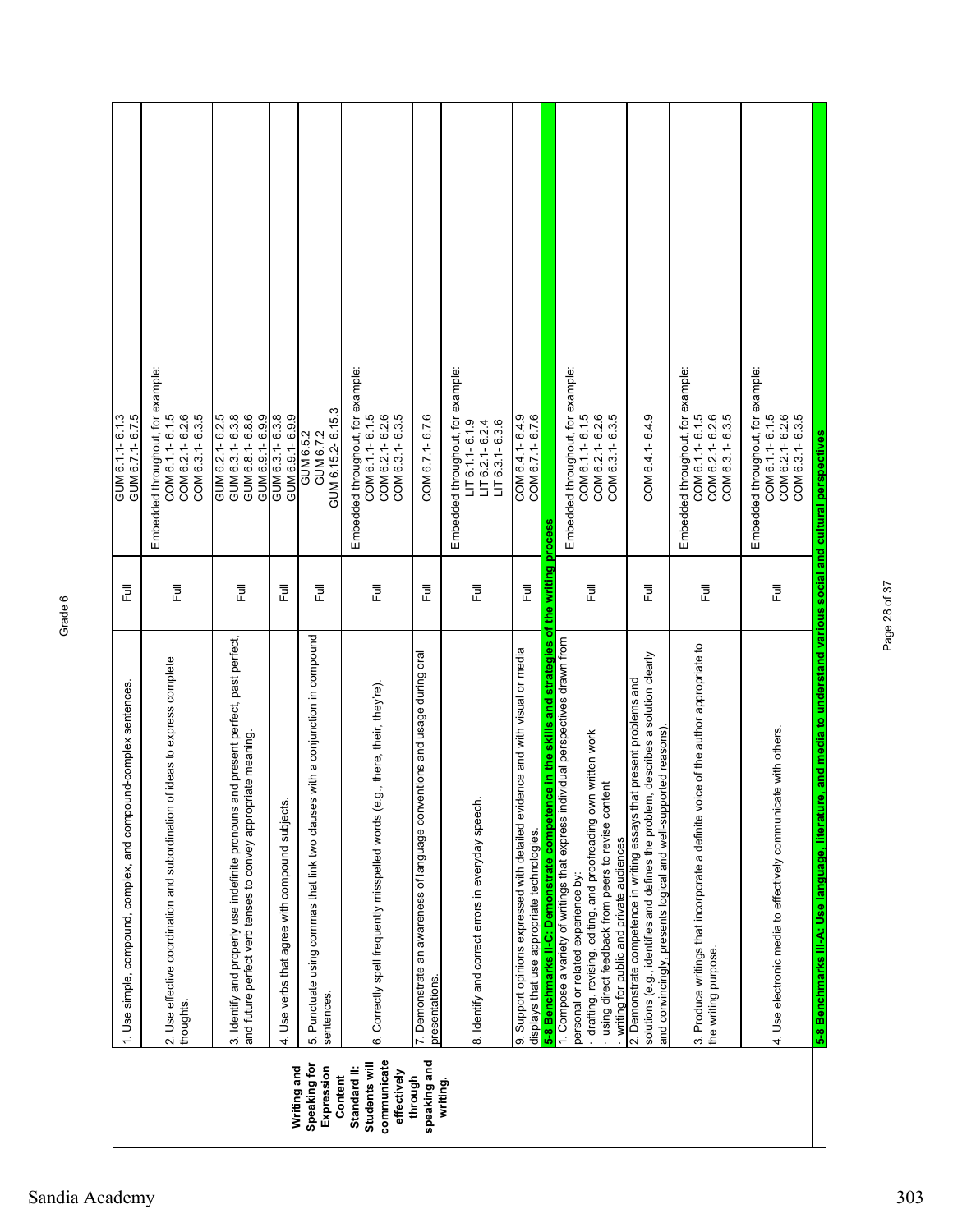|                | 当<br>- | ی ≌ ≋<br>معا≆ی | ਤੂੰ ਕੋ<br>ه د |
|----------------|--------|----------------|---------------|
|                |        |                |               |
| Sandia Academy |        |                |               |

|                                     |                                                                                                                                                                                                                 |         | $LT6.11 - 6.1.8$                  |                                                     |
|-------------------------------------|-----------------------------------------------------------------------------------------------------------------------------------------------------------------------------------------------------------------|---------|-----------------------------------|-----------------------------------------------------|
|                                     | 1. Describe how characters' actions reflect their cultures.                                                                                                                                                     | 쿤       | $LT$ 6.7.1-6.7.13<br>LT 6.2.1     |                                                     |
|                                     |                                                                                                                                                                                                                 |         | $LT$ 6.15.1-6.15.7                |                                                     |
|                                     |                                                                                                                                                                                                                 |         | $LT 6.1.1 - 6.1.8$                |                                                     |
|                                     | works of literature to develop an<br>2. Respond to historically or culturally significant                                                                                                                       | Ē       | LT 6.2.1                          |                                                     |
| Literature and                      | awareness of perspective(s).                                                                                                                                                                                    |         | $LT$ 6.7.1-6.7.13                 |                                                     |
| Media                               |                                                                                                                                                                                                                 |         | $LT 6.15.1 - 6.15.7$              |                                                     |
| Content                             |                                                                                                                                                                                                                 |         | $LT$ 6.1.1-6.1.8                  | Teachers will supplement the curriculum to          |
| Standard III:                       | 3. Examine connections between cultures worldwide and American society as                                                                                                                                       |         | LT 6.2.1                          | nclude examining connections between cultures       |
|                                     | depicted through literature and media.                                                                                                                                                                          | Partial | $LT 6.7.1 - 6.7.13$               | worldwide and American society as depicted          |
| Students will use<br>literature and |                                                                                                                                                                                                                 |         | $LT 6.15.1 - 6.15.7$              | through literature and media.                       |
|                                     | 5-8 Benchmarks III-B: Identify ideas and make connections among literary works                                                                                                                                  |         |                                   |                                                     |
| media to develop                    |                                                                                                                                                                                                                 |         |                                   | Teachers will supplement the curriculum to          |
|                                     |                                                                                                                                                                                                                 |         | COM 6.4.1-6.4.9<br>LT6.2.2        | include describing the author's use of various      |
|                                     | and and the section of 1. Describe the author's use of various techniques (e.g., appeal of characters, and set in the section of characters, and setting, use of figurative language, emotional $\frac{1}{2}$ . | Partial | LT6.2.7                           | techniques (e.g., appeal of characters, logic and   |
|                                     | people, societies   impact) to influence readers' perspectives.                                                                                                                                                 |         | LIT $6.12.1 - 6.12.7$             | credibility of plots and setting, emotional impact) |
|                                     |                                                                                                                                                                                                                 |         |                                   | to influence readers' perspectives.                 |
|                                     |                                                                                                                                                                                                                 |         | Embedded throughout, for example: |                                                     |
|                                     |                                                                                                                                                                                                                 |         | $LT6.1.1 - 6.1.3$                 |                                                     |
|                                     | 2. Identify the various themes in literary works.                                                                                                                                                               | Ē       | LT 6.2.1                          |                                                     |
|                                     |                                                                                                                                                                                                                 |         | LT 6.2.7                          |                                                     |
|                                     |                                                                                                                                                                                                                 |         | LT6.4.3                           |                                                     |
|                                     | 3. Compare and contrast print and non-print versions of a literary work.                                                                                                                                        | 쿤       | LT7.76                            |                                                     |
|                                     |                                                                                                                                                                                                                 |         |                                   |                                                     |
|                                     |                                                                                                                                                                                                                 |         |                                   |                                                     |

Page 29 of 37

Page 29 of 37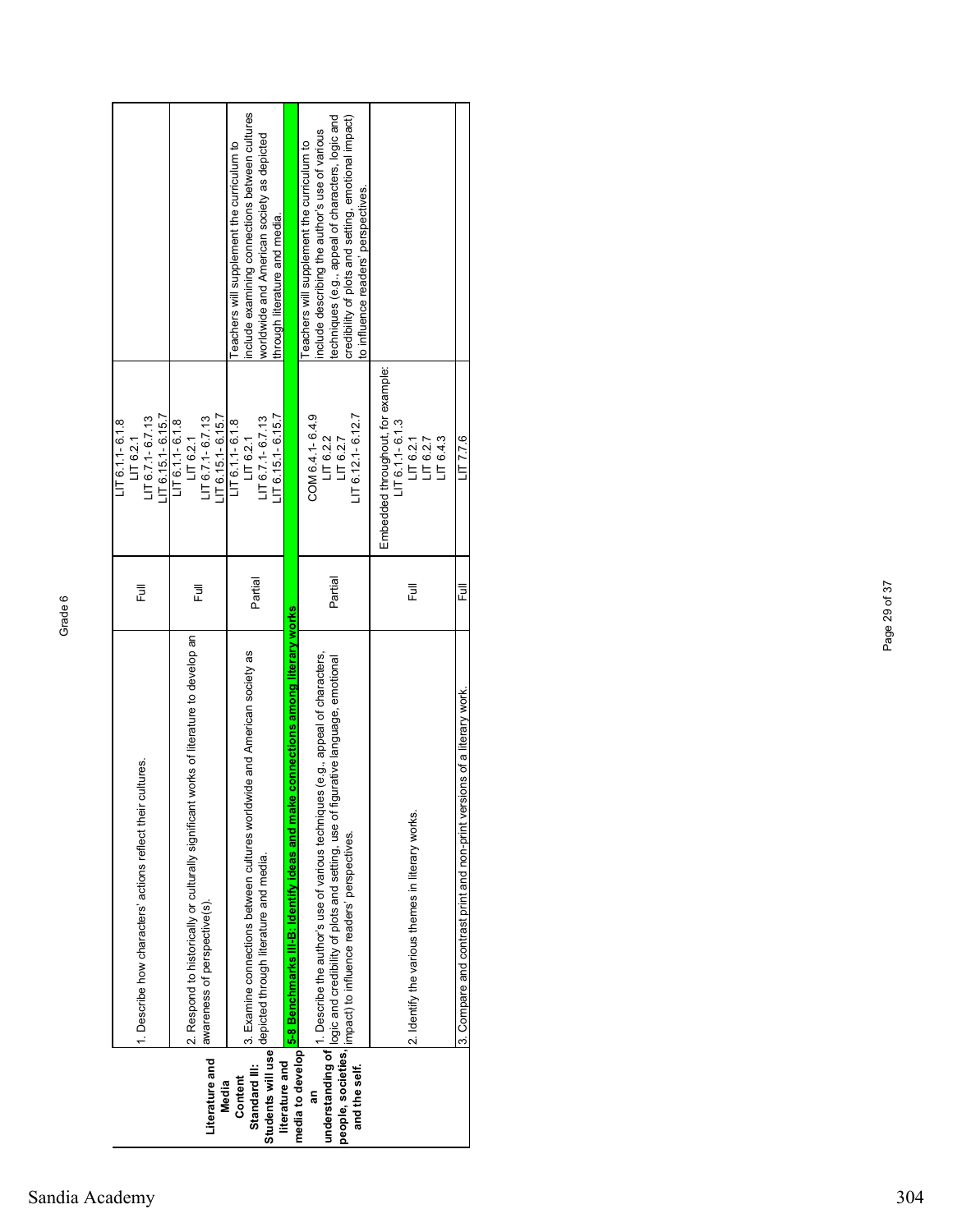|                                                                                                                        | New Mexico Grade 7 Reading/Language Arts Standards<br>Compared to K <sup>12</sup> Grade 7 English                                                                                                                                                                                                                                                                                                                                     |          |                                                                |                                                                                                                                                                                                                                          |
|------------------------------------------------------------------------------------------------------------------------|---------------------------------------------------------------------------------------------------------------------------------------------------------------------------------------------------------------------------------------------------------------------------------------------------------------------------------------------------------------------------------------------------------------------------------------|----------|----------------------------------------------------------------|------------------------------------------------------------------------------------------------------------------------------------------------------------------------------------------------------------------------------------------|
| <b>Strand</b>                                                                                                          | <b>Benchmarks and Performance Standards</b>                                                                                                                                                                                                                                                                                                                                                                                           | Coverage | <mark>K<sup>12</sup> grade, unit, lesson</mark>                | <b>Comments</b>                                                                                                                                                                                                                          |
|                                                                                                                        | 5-8 Benchmark I-A: Listen to, read, react to, and interpret information                                                                                                                                                                                                                                                                                                                                                               |          |                                                                |                                                                                                                                                                                                                                          |
|                                                                                                                        | pose, audience, and context and<br>1. Narrate an account (e.g., news story, historical episode) that creates a<br>coherent organizing structure appropriate to pur<br>that orients and engages the reader.                                                                                                                                                                                                                            | Ē        | COM 7.2.1-7.2.5<br>COM 7.8.1-7.8.8                             |                                                                                                                                                                                                                                          |
|                                                                                                                        | 2. Respond to informational materials that are read, heard, or viewed by:<br>making connections to related topics/information<br>determining the importance of the information<br>summarizing the information<br>monitoring comprehension<br>generating questions<br>drawing inferences                                                                                                                                               | 目        | COM 7.5.1-7.5.17<br>COM 7.7.1-7.7.8<br>LT7.5.3                 |                                                                                                                                                                                                                                          |
|                                                                                                                        | 3. Identify the effect of literary devices such as figurative language, diction,<br>dialogue, and description.                                                                                                                                                                                                                                                                                                                        | Ē        | COM 7.2.1-7.2.5<br>COM 7.8.1-7.8.8<br>$LT 7.12.1 - 7.12.7$     |                                                                                                                                                                                                                                          |
|                                                                                                                        | on for research and other purposes<br>5-8 Benchmark I-B: Gather and use informati                                                                                                                                                                                                                                                                                                                                                     |          |                                                                |                                                                                                                                                                                                                                          |
|                                                                                                                        | 1. Use a variety of resources to express individual perspectives in response to<br>personal, social, cultural, and historical issues.                                                                                                                                                                                                                                                                                                 | 巨        | $LT$ 7.13.1-7.13.9<br>$LT$ 6.16.1-6.16.6                       |                                                                                                                                                                                                                                          |
|                                                                                                                        | 2. Interpret and synthesize information by responding to information that is read,<br>heard, or viewed.                                                                                                                                                                                                                                                                                                                               | 卮        | COM 7.5.1-7.5.17<br>COM 7.7.1-7.7.8                            |                                                                                                                                                                                                                                          |
|                                                                                                                        | nconsistencies, relevant facts,<br>3. Develop informational products and/or presentations that cite multiple print<br>comparing, contrasting, and evaluating information from different sources<br>identifying and using appropriate primary and secondary sources<br>evaluating information for extraneous details,<br>and non-print sources by:<br>about the same topic<br>and organization                                         | Partial  | COM 7.4.1-7.4.9<br>COM 7.6.1-7.6.5                             | presentations that cite multiple print and non-print<br>include developing informational products and/or<br>sources by identifying and using appropriate<br>Teachers will supplement the curriculum to<br>primary and secondary sources. |
|                                                                                                                        | 4. Examine critical relationships between and among elements of a research<br>topic.                                                                                                                                                                                                                                                                                                                                                  | 卮        | COM 7.5.1-7.5.17<br>COM 7.7.1-7.7.8                            |                                                                                                                                                                                                                                          |
| Comprehension<br>Reading and<br>Listening for<br>Standard I:<br>Content                                                | utilizing the problem-solving process within various contexts and situations<br>constructing essays and presentations that respond to a given problem by<br>5-8 Benchmark I-C: Apply critical thinking skills to analyze information<br>analyzing problems and solutions within various texts and situations<br>1. Use the problem-solving process to refine understanding by:<br>proposing a solution that includes relevant details | Ē        | LIT 7.17.1-7.17.2<br>COM 7.8.1-7.8.8<br>LIT 7.15.7<br>LT7.17.4 |                                                                                                                                                                                                                                          |
| apply strategies<br>information that<br>is read, heard,<br>Students will<br>and skills to<br>comprehend<br>and viewed. | purpose, audience, and context<br>2. Refine critical thinking skills and develop criteria that evaluate arguments and<br>· justifying the judgment with logical, relevant reasons, clear examples, and<br>creating an organizing structure appropriate to<br>stating a firm judgment<br>supporting details<br>judgments by:                                                                                                           | 巨        | COM 7.6.1-7.6.5<br>LIT 7.13.7-7.13.9<br>COM 7.4.1-7.4.9        |                                                                                                                                                                                                                                          |
|                                                                                                                        | 3. Determine how the use of literary devices, such as personification, metaphor,<br>simile, and alliteration, convey the author's intent.                                                                                                                                                                                                                                                                                             | Partial  | LT7.12.3<br>LT7.4.3                                            | Teachers will supplement the curriculum to<br>devices, such as personification and simile<br>include determining how the use of literary<br>convey the author's intent.                                                                  |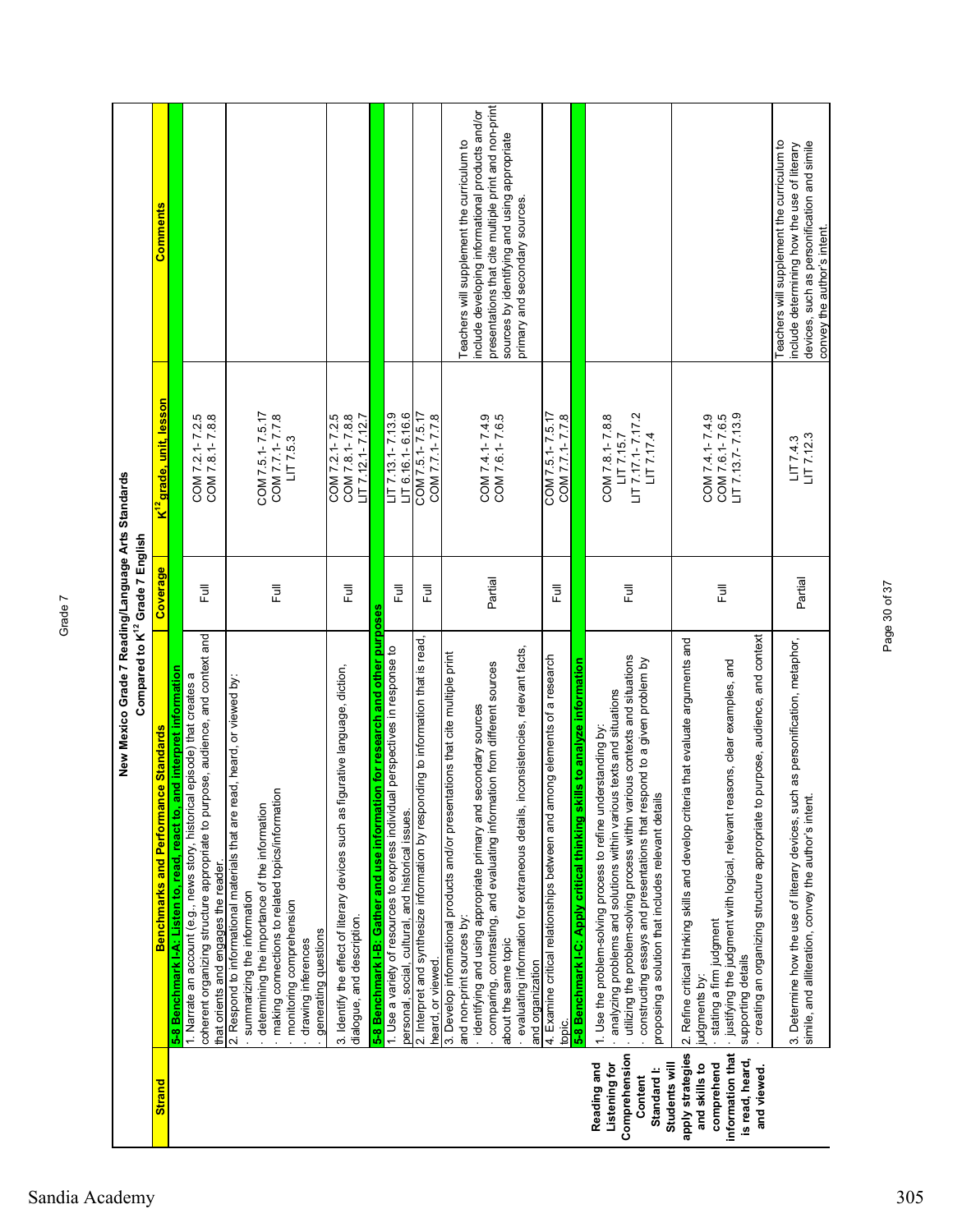|                                                                                                                                                                                                 |         | LT7.1.2                                             |                                                                                                  |
|-------------------------------------------------------------------------------------------------------------------------------------------------------------------------------------------------|---------|-----------------------------------------------------|--------------------------------------------------------------------------------------------------|
| 4. Interpret universal themes, values, and conflicts in a selection.                                                                                                                            | こ<br>L  | LT7.1.4<br>LT7.77                                   |                                                                                                  |
|                                                                                                                                                                                                 |         | $LT$ 7.15.3-7.15.9<br>LT7.13.2<br>LT7.17.2          |                                                                                                  |
| 5-8 Benchmark I-D: Demonstrate competence in the skills and strategies of the reading process                                                                                                   |         |                                                     |                                                                                                  |
| reading a variety of literary and other texts(e.g., mysteries, novels, science<br>1. Respond to various texts and literary selections using interpretive and<br>evaluative reading processes by |         | Embedded throughout, for example:                   |                                                                                                  |
| lyric poems)<br>fiction, historical documents, newspapers, skits,                                                                                                                               |         | $LT 7.1.1 - 7.1.12$                                 |                                                                                                  |
| analyzing what specific characteristics of literary works (fiction, nonfiction,                                                                                                                 | 目       | $LT 7.2.1 - 7.2.5$                                  |                                                                                                  |
| drama, and poetry) have on the meaning of the work                                                                                                                                              |         | $LT 7.4.1 - 7.4.7$                                  |                                                                                                  |
| - analyzing what impact literary elements have on the meaning of the text, such<br>as the influence of setting on the problem and its resolution                                                |         |                                                     |                                                                                                  |
| 2. Understand stories and expository texts from the perspective of the attitudes                                                                                                                |         | $LT$ 7.16.1-7.16.6                                  |                                                                                                  |
| and values of the time period in which they were written.                                                                                                                                       | 目       | LIT 7.17.1-7.17.7                                   |                                                                                                  |
| 3. Accurately identify author's purpose and perspective.                                                                                                                                        | 巨       | $LT$ 7.13.1-7.13.9<br>LIT 7.12.1-7.12.7<br>LT7.16.1 |                                                                                                  |
|                                                                                                                                                                                                 |         | Embedded throughout, for example:                   |                                                                                                  |
| 4. Use knowledge of context and vocabulary to understand informational text.                                                                                                                    | 큹       | $LT 7.1.1 - 7.1.12$<br>$LT 7.2.1 - 7.2.5$           |                                                                                                  |
|                                                                                                                                                                                                 |         | $LT 7.4.1 - 7.4.7$                                  |                                                                                                  |
| personal communication tool<br>5-8 Benchmark II-A: Use speaking as an inter                                                                                                                     |         |                                                     |                                                                                                  |
| suited to the topic and audience.<br>1. Choose precise and engaging language, well                                                                                                              | 巨       | COM 7.2.1-7.2.5<br>COM 7.4.1-7.4.9                  |                                                                                                  |
| 2. Use figurative language and a variety of speech patterns.                                                                                                                                    | Partial | $LT$ 7.12.1-7.12.7                                  | include using figurative language and a variety of<br>Teachers will supplement the curriculum to |
|                                                                                                                                                                                                 |         |                                                     | speech patterns                                                                                  |
| English dialects as appropriate<br>3. Choose between standard and non-standard<br>for the topic, purpose, and audience.                                                                         | 目       | $LT$ 8.6.1-8.6.9                                    |                                                                                                  |
|                                                                                                                                                                                                 |         |                                                     | Teachers will supplement the curriculum to                                                       |
| offering personal opinions confidently without dominating<br>4. Interact in group discussions by:                                                                                               |         |                                                     | offering personal opinions confidently without<br>include interacting in group discussions by    |
| giving valid reasons that support opinions                                                                                                                                                      | None    |                                                     | dominating, giving valid reasons that support                                                    |
| soliciting and considering others' opinions                                                                                                                                                     |         |                                                     | opinions, soliciting and considering others'<br>opinions.                                        |
| personal, social, cultural, and<br>5. Express individual perspective in response to<br>historical issues.                                                                                       | 巨       | LIT 7.13.1-7.13.9<br>LIT 6.16.1-6.16.6              |                                                                                                  |
| language conventions to communicate<br>5-8 Benchmarks II-B: Apply grammatical and                                                                                                               |         |                                                     |                                                                                                  |
|                                                                                                                                                                                                 |         | GUM 7.3.1                                           |                                                                                                  |
| 1. Place modifiers properly and use the active voice.                                                                                                                                           | 昆       | GUM 7.4.4<br>GUM 7.5.4                              |                                                                                                  |
|                                                                                                                                                                                                 |         | GUM 7.11.1-7.11.2                                   |                                                                                                  |
| make clear references between<br>2. Identify and use infinitives and participles and<br>pronouns and antecedents.                                                                               | 言       | GUM 7.8.4-7.8.5<br>GUM 7.4.1-7.4.8                  |                                                                                                  |
| 3. Identify all parts of speech and types and structure of sentences.                                                                                                                           | 巨       | GUM 7.1.1-7.1.6                                     |                                                                                                  |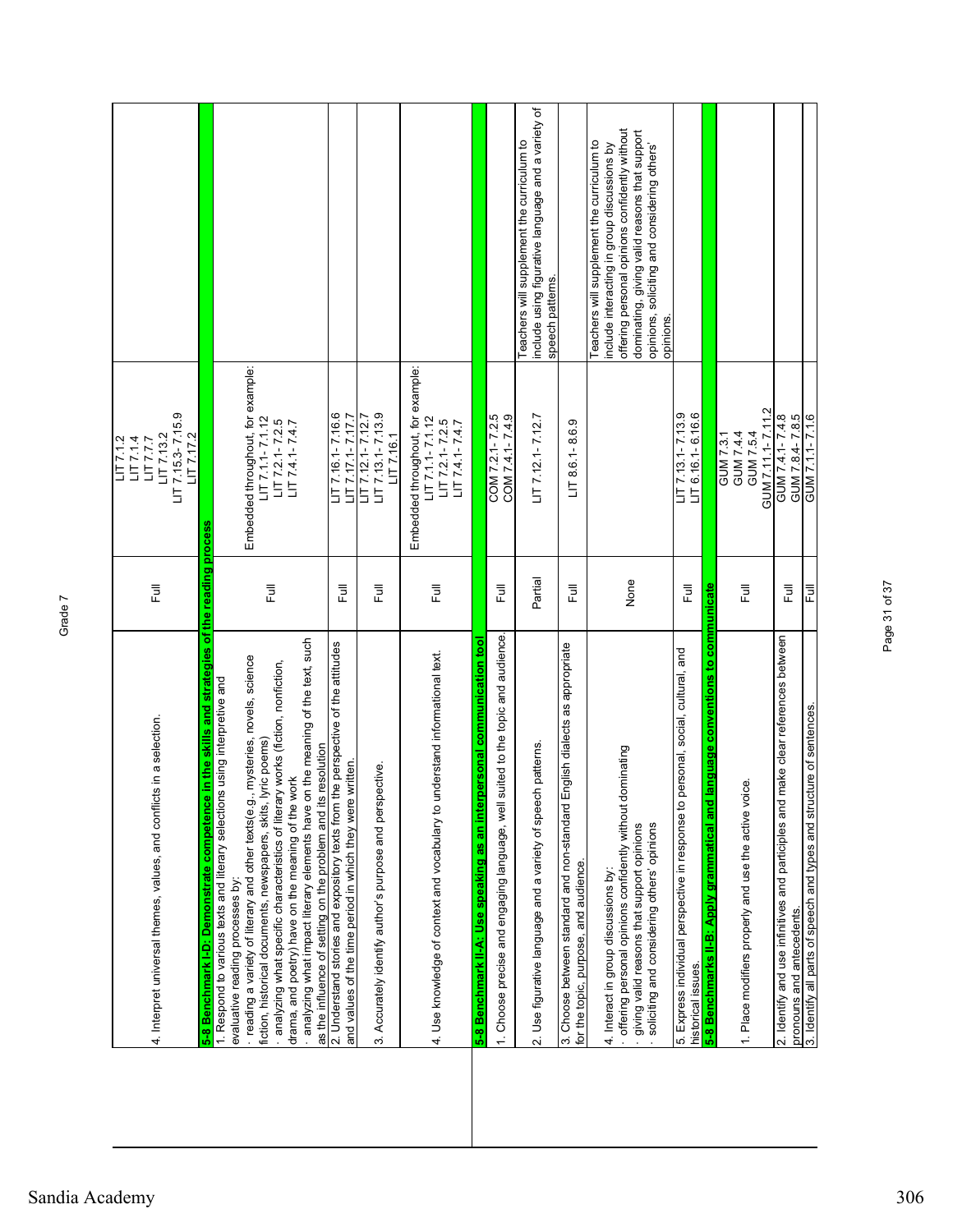| Writing and                                           | 4. Punctuate by correctly using hyphens, dashes, brackets, and semicolons.                                                                                | 長    | GUM 7.15.1-7.15.8                                                                                     |                                                                                                                                                                     |
|-------------------------------------------------------|-----------------------------------------------------------------------------------------------------------------------------------------------------------|------|-------------------------------------------------------------------------------------------------------|---------------------------------------------------------------------------------------------------------------------------------------------------------------------|
| Speaking for<br>Standard II:<br>Expression<br>Content | Spell derivatives correctly by applying the spellings of bases and affixes.<br>ယ္ပ                                                                        | ĒJ   | Embedded throughout, for example:<br>COM 7.1.1-7.1.5<br>COM 7.2.1-7.2.5<br>COM 7.3.1-7.3.5            |                                                                                                                                                                     |
| communicate<br>Students will                          | 6. Use a variety of sentences correctly by punctuating them properly and<br>avoiding fragments and run-ons.                                               | ĒJ   | GUM 7.6.1-7.6.4                                                                                       |                                                                                                                                                                     |
| effectively                                           | usage<br>7. Apply the parts of speech to clarify language                                                                                                 | 쿤    | GUM 7.1.1-7.1.6                                                                                       |                                                                                                                                                                     |
| speaking and<br>through                               | 8. Choose language that is precise, engaging, and well suited to the topic and<br>audience in a variety of oral presentations.                            | 巨    | COM 7.7.1-7.7.8                                                                                       |                                                                                                                                                                     |
| writing.                                              | batterns to convey meaning<br>9. Use figurative language and varying speech                                                                               | 큲    | $LT$ 7.12.1-7.12.                                                                                     |                                                                                                                                                                     |
|                                                       | text, and sound in electronic<br>10. Analyze the effect on the viewer of images,<br>journalism.                                                           | None |                                                                                                       | mages, text, and sound in electronic journalism.<br>nclude analyzing the effect on the viewer of<br>Teachers will supplement the curriculum to                      |
|                                                       | concerning a speech's content,<br>11. Provide constructive feedback to a speaker<br>delivery, and overall impact.                                         | None |                                                                                                       | speaker concerning a speech's content, delivery,<br>nclude providing constructive feedback to a<br>Teachers will supplement the curriculum to<br>and overall impact |
|                                                       | 12. Proofread, listen to, and monitor self to correct errors.                                                                                             | 쿤    | COM 7.7.5-7.7.8                                                                                       |                                                                                                                                                                     |
|                                                       | 5-8 Benchmarks II-C: Demonstrate competence in the skills and strategies of the writing process                                                           |      |                                                                                                       |                                                                                                                                                                     |
|                                                       | 1. Express individual perspectives in written response to personal, social,<br>cultural, and historical issues.                                           | Ē    | LIT 7.11.14-7.11.17<br>$LT$ 7.13.7-7.13.9<br>COM 7.6.1-7.6.5<br>COM 7.2.1-7.2.5<br>$LT 7.9.1 - 7.9.8$ |                                                                                                                                                                     |
|                                                       | meanings of words.<br>2. Differentiate shades of meaning and multiple                                                                                     | None |                                                                                                       | include differentiating shades of meaning and<br>Teachers will supplement the curriculum to<br>multiple meanings of words.                                          |
|                                                       | 3. Produce research reports and technical writings that communicate information<br>effectively to a specific audience.                                    | Ē    | COM 7.5.1-7.5.17<br>COM 7.7.1-7.7.8                                                                   |                                                                                                                                                                     |
|                                                       | 4. Compose a variety of writings that develop sentence fluency to communicate<br>ideas and information clearly using a variety of multimedia technologies | 巨    | Embedded throughout, for example:<br>COM 7.1.1-7.1.5<br>COM 7.2.1-7.2.5<br>COM 7.3.1-7.3.5            |                                                                                                                                                                     |
|                                                       | e, and media to understand various social and cultural perspectives<br>5-8 Benchmarks III-A: Use language, literatur                                      |      |                                                                                                       |                                                                                                                                                                     |
|                                                       | 1. Identify and analyze recurring themes (e.g., value of bravery, loyalty,<br>friendship) across works from a variety of cultures.                        | Ē    | LIT 7.15.3-7.15.9<br>LT7.17.2<br>LT7.13.2<br>LT7.1.2<br>LT7.1.4<br>LIT7.77                            |                                                                                                                                                                     |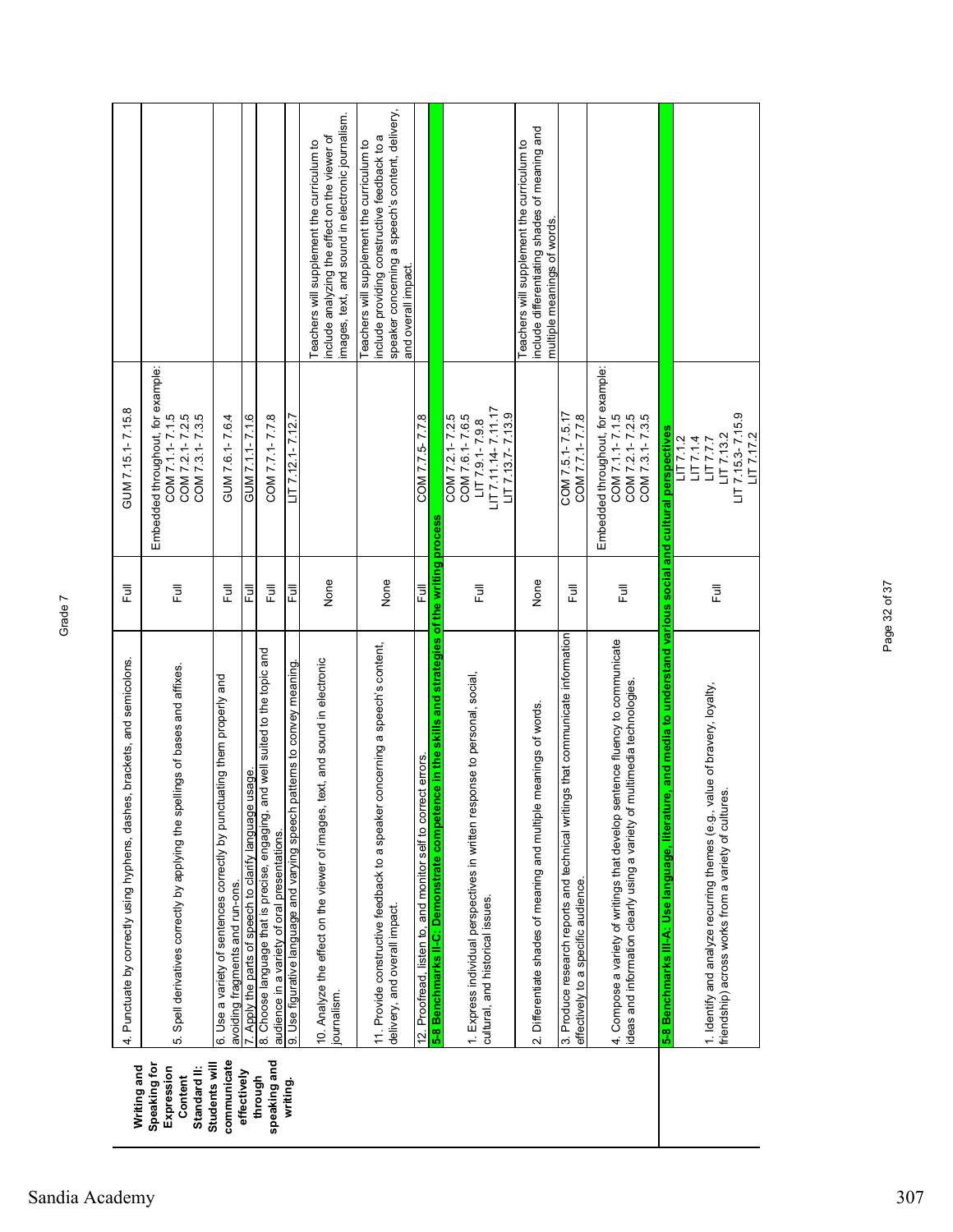|                   |                                                                                                                  |      | $-177.1.2$                                                |                                                     |
|-------------------|------------------------------------------------------------------------------------------------------------------|------|-----------------------------------------------------------|-----------------------------------------------------|
|                   | and media in relation to<br>2. Analyze themes and central ideas in literature                                    | 쿤    | 1177.77                                                   |                                                     |
| Literature and    | personal issues and experiences.                                                                                 |      | LT7.13.2                                                  |                                                     |
| Media             |                                                                                                                  |      | $LT$ 7.15.3-7.15.9                                        |                                                     |
| Content           |                                                                                                                  |      | $-177.17.2$                                               |                                                     |
| Standard III:     |                                                                                                                  |      |                                                           | eachers will supplement the curriculum to           |
| Students will use | 3. Analyze a range of responses to literary works and determine the extent to                                    |      |                                                           | include analyzing a range of responses to literary  |
| literature and    | which the literary characteristics of a society/culture shaped those responses.                                  | None |                                                           | works and determine the extent to which the         |
| media to develop  |                                                                                                                  |      |                                                           | iterary characteristics of a society/culture shaped |
|                   |                                                                                                                  |      |                                                           | those responses.                                    |
|                   | e connections among literary works<br>understanding of <mark>5-8 Benchmarks III-B: Identify ideas and mak</mark> |      |                                                           |                                                     |
| people,           |                                                                                                                  |      |                                                           | eachers will supplement the curriculum to           |
| societies, and    | in literary works.<br>1. Identify examples of distortion and stereotype                                          | None |                                                           | include identifying examples of distortion and      |
| the self.         |                                                                                                                  |      |                                                           | stereotype in literary works.                       |
|                   |                                                                                                                  |      | LT7.1.2                                                   |                                                     |
|                   |                                                                                                                  |      |                                                           |                                                     |
|                   |                                                                                                                  |      |                                                           |                                                     |
|                   | 2. Identify recurring themes in literary works.                                                                  | 危    | LIT 7.1.4<br>LIT 7.7.7<br>LIT 7.13.2<br>LIT 7.15.3-7.15.9 |                                                     |
|                   |                                                                                                                  |      |                                                           |                                                     |
|                   |                                                                                                                  |      | LT7.17.2                                                  |                                                     |
|                   |                                                                                                                  |      | COM 7.8.1-7.8.4                                           |                                                     |
|                   | 3. Critique the credibility of characterization and the degree to which a plot is                                | 豆    | $LT 7.1.1 - 7.1.3$                                        |                                                     |
|                   | contrived or realistic.                                                                                          |      | LT 7.5.1                                                  |                                                     |
|                   |                                                                                                                  |      | $LT 7.74 - 7.75$                                          |                                                     |
|                   |                                                                                                                  |      |                                                           |                                                     |

## Sandia Academy 308

Page 33 of 37

Page 33 of 37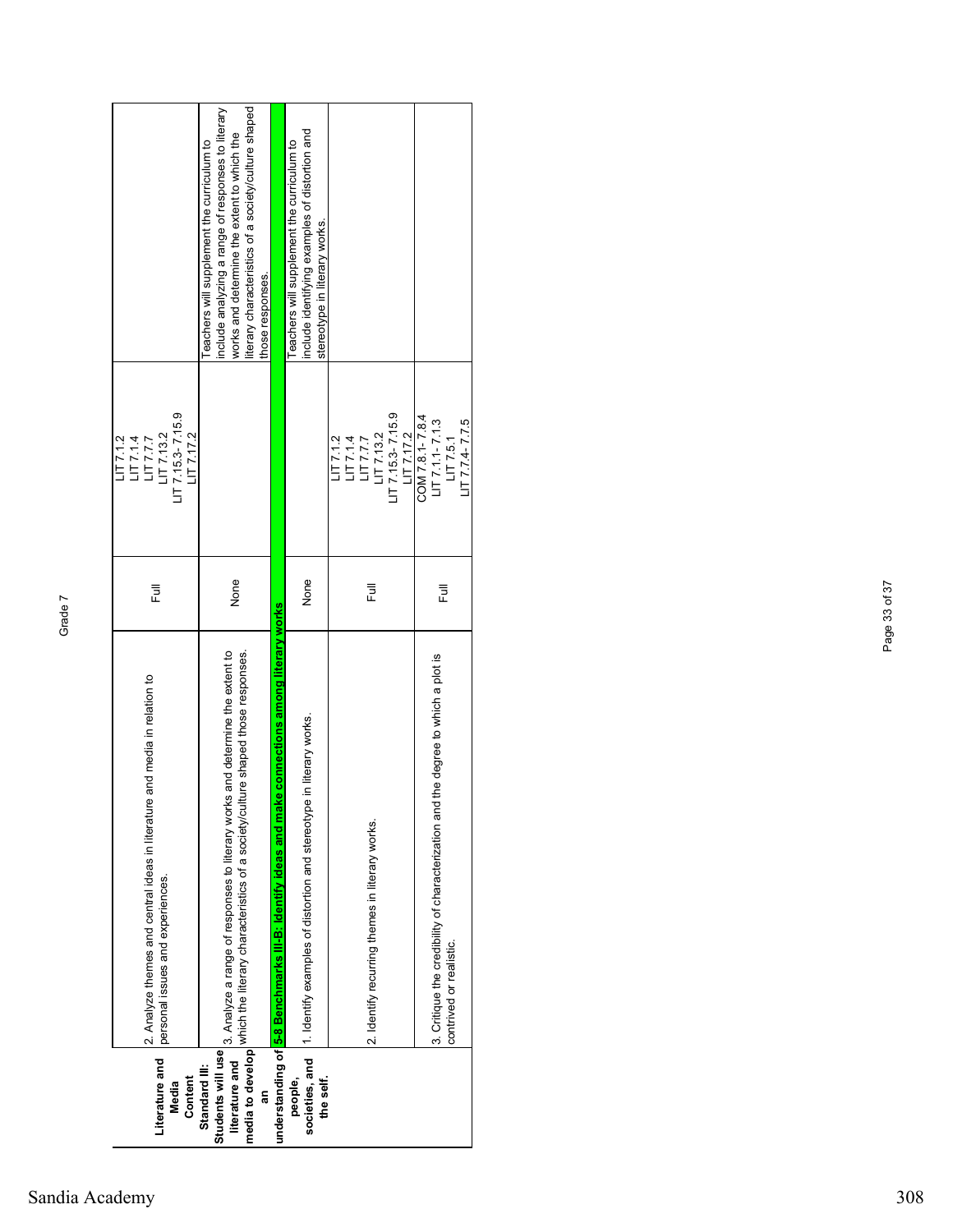|               | Compared to K <sup>12</sup> Grade 8 English - Literary Analysis and Composition<br>New Mexico Grade 8 Reading/Language Arts Standards                                                                                                                                                                                  |          |                                                                                |                                                                                                                                                                                                                                                                                                                            |
|---------------|------------------------------------------------------------------------------------------------------------------------------------------------------------------------------------------------------------------------------------------------------------------------------------------------------------------------|----------|--------------------------------------------------------------------------------|----------------------------------------------------------------------------------------------------------------------------------------------------------------------------------------------------------------------------------------------------------------------------------------------------------------------------|
| <b>Strand</b> | <b>ce Standards</b><br>Benchmarks and Performan                                                                                                                                                                                                                                                                        | Coverage | K <sup>''∠</sup> grade, unit, lesson                                           | Comments                                                                                                                                                                                                                                                                                                                   |
|               | react to, and interpret information<br>5-8 Benchmark I-A: Listen to, read,                                                                                                                                                                                                                                             |          |                                                                                |                                                                                                                                                                                                                                                                                                                            |
|               | establishes a point of view and sharpens focus<br>selects details that best illuminate the topic<br>connects events to self and society<br>1. Narrate a personal account that:<br>uses remembered feelings                                                                                                             | 目        | COM 8.1.1-8.1.7                                                                |                                                                                                                                                                                                                                                                                                                            |
|               | give reasons and cite examples from texts to support opinions<br>2. Interact in group activities and/or seminars to:<br>share personal reactions to questions raised<br>clarify, illustrate, or expand on a response<br>ask classmates for similar expansion                                                           | None     |                                                                                | seminars to share personal reactions to questions<br>raised, give reasons and cite examples from texts<br>to support opinions, clarify, illustrate, or expand<br>on a response and ask classmates for similar<br>nclude interacting in group activities and/or<br>Teachers will supplement the curriculum to<br>expansion. |
|               | 3. Compare, contrast, and evaluate for details, main ideas, themes, actions, and<br>main character from oral selections.                                                                                                                                                                                               | Full     | COM 8.7.1-8.7.5<br>$-178.15.5$<br>11 8.4.4<br>11 8.5.5<br>11 8.7.2<br>11 8.7.2 |                                                                                                                                                                                                                                                                                                                            |
|               | on for research and other purposes<br>5-8 Benchmark I-B: Gather and use informati                                                                                                                                                                                                                                      |          |                                                                                |                                                                                                                                                                                                                                                                                                                            |
|               | analyzing and evaluating themes and central ideas in relation to personal and<br>presentation form<br>ideas<br>analyzing and evaluating information to extend<br>creating a research product in both written and<br>1. Use information for specific tasks by:<br>societal issues                                       | Partial  | COM 8.5.1-8.5.11<br>COM 8.7.1-8.7.5<br>COM 8.3.1-8.3.8                         | creating a research product in presentation form.<br>include using information for specific tasks by<br>Teachers will supplement the curriculum to                                                                                                                                                                         |
|               | is as informational research<br>2. Use images, videos, and visual representation<br>tools.                                                                                                                                                                                                                             | None     |                                                                                | representations as informational research tools.<br>Teachers will supplement the curriculum to<br>nclude using images, videos, and visual                                                                                                                                                                                  |
|               | ills to analyze information<br>5-8 Benchmark I-C: Apply critical thinking sk                                                                                                                                                                                                                                           |          |                                                                                |                                                                                                                                                                                                                                                                                                                            |
|               | evaluating information for extraneous detail, inconsistencies, relevant facts,<br>selecting a presentation format (e.g., video, essay, interactive technology)<br>presentation form by:<br>1. Create a research product in both written and<br>determining purpose, audience, and context<br>choosing a relevant topic |          |                                                                                |                                                                                                                                                                                                                                                                                                                            |

· researching and organizing information to achieve purpose using notes and

Full COM 8.5.1- 8.5.11

 $\overline{F}$ ull

COM 8.5.1-8.5.11

· supporting ideas with examples, definitions, analogies, and direct references to

· researching and organizing information to achieve purpose using notes and<br>memory aides to structure information<br>· supporting ideas with examples, definitions, analogies, and direct references to<br>primary and secondary sou

· employing graphics, charts, diagrams, and graphs to enhance communication

.<br>citing sources used<br>. employing graphics, charts, diagrams, and graphs to enhance communication

memory aides to structure information

primary and secondary sources · citing sources used

and organization

and organization

**Reading and Listening for Comprehension** Reading and<br>
Listening for<br>
Comprehension<br>
Content<br>
Standard I:<br>
Students will **Standard I: Students will**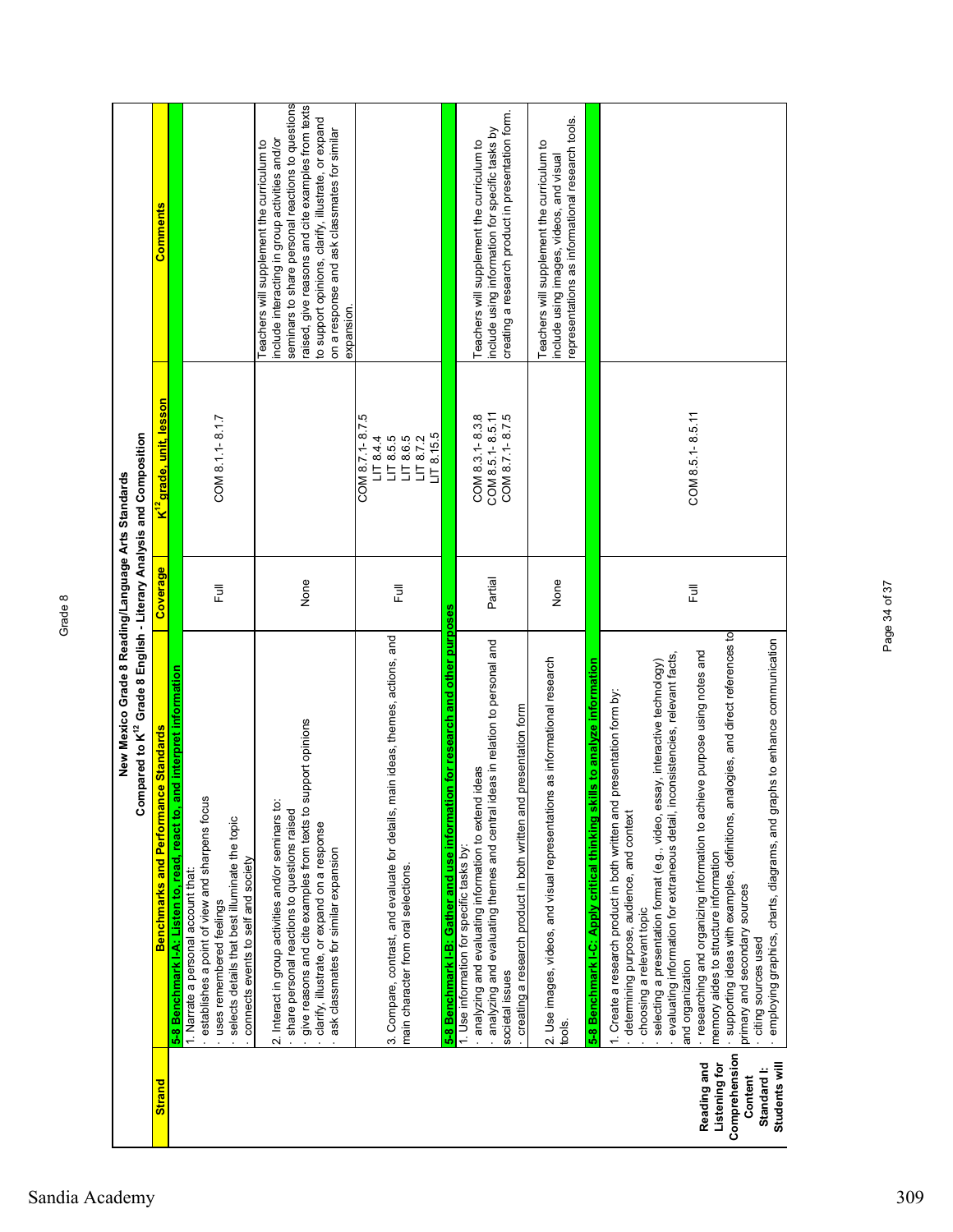| information that<br>apply strategies<br>is read, heard,<br>comprehend<br>and skills to                                            | and viewed.                                                                                   | and media.                                                                                                                                                                 |                                                                                                                              |                                                                                                           |                                                                                                           |                                                                                                                                                      |                                                                                                                                                                                                                                   |                                                                         |                                                                                                                           |
|-----------------------------------------------------------------------------------------------------------------------------------|-----------------------------------------------------------------------------------------------|----------------------------------------------------------------------------------------------------------------------------------------------------------------------------|------------------------------------------------------------------------------------------------------------------------------|-----------------------------------------------------------------------------------------------------------|-----------------------------------------------------------------------------------------------------------|------------------------------------------------------------------------------------------------------------------------------------------------------|-----------------------------------------------------------------------------------------------------------------------------------------------------------------------------------------------------------------------------------|-------------------------------------------------------------------------|---------------------------------------------------------------------------------------------------------------------------|
| 2. Analyze the inferences and conclusions from fictional and non-fictional<br>contexts, events, characters, settings, and themes. | 5-8 Benchmark I-D: Demonstrate competence in the skills and strategies of the reading process | and the impact of that purpose by<br>evaluating biases, messages, and underlying assumptions of a variety of texts<br>1. Analyze the purpose of the author or creator      | 2. Analyze and evaluate themes and central ideas in literary and other texts in<br>relation to personal and societal issues. | lext is new knowledge and<br>3. Recognize when information presented in a<br>describe how it can be used. | 4. Use the various parts of a text to locate specific information (index, table of<br>contents, glossary) | 5. Identify the topic sentence in a reading selection.                                                                                               | 6. Independently apply the reading process and strategies to a variety of literary<br>and informational texts and use the defining features and structures of those<br>works to understand main elements, perspective, and style. | 5-8 Benchmark II-A: Use speaking as an interpersonal communication tool | and to different audiences<br>1. Present similar content for various purposes<br>showing appropriate changes in delivery. |
| う<br>Full                                                                                                                         |                                                                                               | Ē                                                                                                                                                                          | 巨                                                                                                                            | 危                                                                                                         | Ē                                                                                                         | 巨                                                                                                                                                    | 쿤                                                                                                                                                                                                                                 |                                                                         | 巨                                                                                                                         |
| Embedded throughout, for example:<br>$LT 8.3.1 - 8.3.10$<br>$LT 8.1.1 - 8.1.6$<br>$LT$ 8.2.1-8.2.7                                |                                                                                               | $LT$ 8.12.1-8.12.9<br>$LT 8.14.1 - 8.14.5$<br>COM 8.7.1-8.7.5<br>$LT$ 8.3.1-8.3.10<br>$LT$ 8.6.1-8.6.9<br>$LT 8.4.1 - 8.4.9$<br>$LT$ 8.5.1-8.5.5<br>COM 8.5.6<br>COM 8.1.3 | COM 8.6.1-8.6.6<br>$LT$ 8.3.1-8.3.4<br>$LT$ 8.5.1-8.5.4<br>LT 8.14.1<br>LT8.6.8                                              | Embedded throughout, for example:<br>$LT 8.3.1 - 8.3.10$<br>$LT 8.1.1 - 8.1.6$<br>$LT$ 8.2.1-8.2.7        | Embedded throughout, for example:<br>$LT 8.3.1 - 8.3.10$<br>$LT 8.1.1 - 8.1.6$<br>$LT 8.2.1 - 8.2.7$      | COM 8.2.3-8.3.5<br>COM 8.3.5-8.3.6<br>COM 8.4.5-8.4.6<br>COM 8.5.5-8.5.6<br>COM 8.1.3-8.1.4<br>COM 8.6.3-8.6.4<br>COM 8.7.2-8.7.4<br>COM 8.8.3-8.8.4 | Embedded throughout, for example:<br>$LT 8.3.1 - 8.3.10$<br>$LT 8.1.1 - 8.1.6$<br>$LT 8.2.1 - 8.2.7$                                                                                                                              |                                                                         | COM 8.5.1-8.5.11<br>COM 8.7.1-8.7.5<br>COM 8.8.1-8.8.6<br>COM 8.3.1-8.3.8<br>COM 8.1.1-8.1.7                              |
|                                                                                                                                   |                                                                                               |                                                                                                                                                                            |                                                                                                                              |                                                                                                           |                                                                                                           |                                                                                                                                                      |                                                                                                                                                                                                                                   |                                                                         |                                                                                                                           |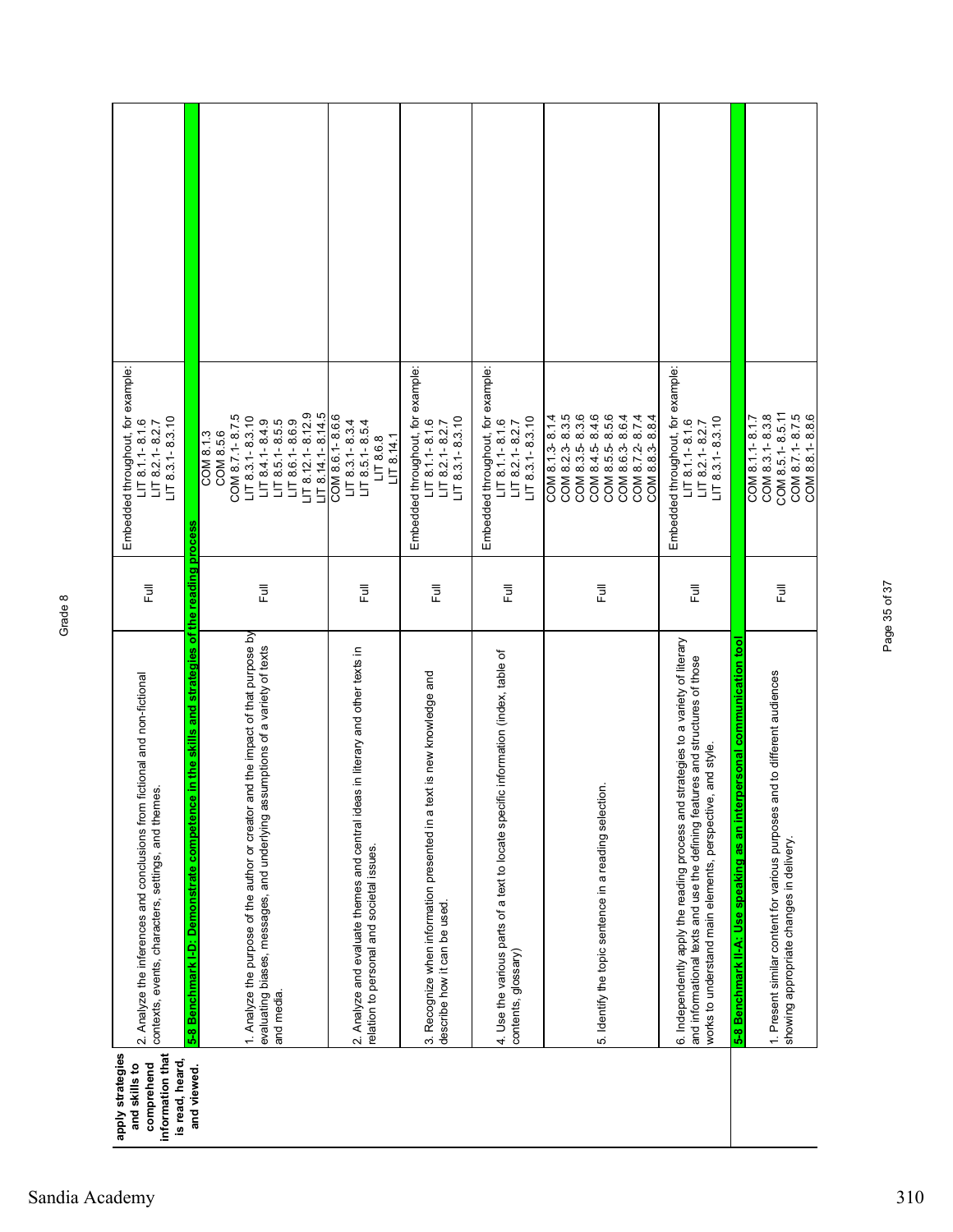|                                                                        | anticipating and addressing reader/listener concerns and counter-arguments<br>engaging the audience by establishing a context, creating a persona, and<br>developing an idea that makes a clear and informed conclusion<br>arranging details, reasons, and examples persuasively<br>ä<br>2. Create and present arguments that persuade<br>developing interest                                                                       | $\overline{\Xi}$ | COM 8.3.1-8.3.8<br>COM 8.8.1-8.8.6                                                         |                                                                                                                                                                                   |  |
|------------------------------------------------------------------------|-------------------------------------------------------------------------------------------------------------------------------------------------------------------------------------------------------------------------------------------------------------------------------------------------------------------------------------------------------------------------------------------------------------------------------------|------------------|--------------------------------------------------------------------------------------------|-----------------------------------------------------------------------------------------------------------------------------------------------------------------------------------|--|
|                                                                        | that are reflected in slang,<br>3. Identify formal and informal speaking contexts<br>argon, and different language styles.                                                                                                                                                                                                                                                                                                          | None             |                                                                                            | include identifying formal and informal speaking<br>contexts that are reflected in slang, jargon, and<br>Teachers will supplement the curriculum to<br>different language styles. |  |
|                                                                        | language conventions to communicate<br>5-8 Benchmarks II-B: Apply grammatical and                                                                                                                                                                                                                                                                                                                                                   |                  |                                                                                            |                                                                                                                                                                                   |  |
| Writing and                                                            | 1. Use correct and varied sentence types and sentence openings.                                                                                                                                                                                                                                                                                                                                                                     | 豆                | Embedded throughout, for example:<br>COM 8.3.1-8.3.8<br>COM 8.1.1-8.1.7<br>COM 8.2.1-8.2.7 |                                                                                                                                                                                   |  |
| Speaking for                                                           | na series.<br>2. Identify and use parallelism to present ideas in                                                                                                                                                                                                                                                                                                                                                                   | $\overline{\Xi}$ | COM 8.8.1-8.8.6                                                                            |                                                                                                                                                                                   |  |
| Expression<br>Content                                                  | 3. Juxtapose items for emphasis.                                                                                                                                                                                                                                                                                                                                                                                                    | None             |                                                                                            | Teachers will supplement the curriculum to<br>include juxtaposing items for emphasis.                                                                                             |  |
| communicate<br>Students will<br>Standard II:<br>effectively<br>through | 4. Use subordination, coordination, apposition, and other devices to indicate the<br>relationship between ideas.                                                                                                                                                                                                                                                                                                                    | 昆                | Embedded throughout, for example:<br>COM 8.3.1-8.3.8<br>COM 8.1.1-8.1.7<br>COM 8.2.1-8.2.7 |                                                                                                                                                                                   |  |
| speaking and                                                           | 5. Evaluate the use of dialects in standard and non-standard English                                                                                                                                                                                                                                                                                                                                                                | 쿤                | $LT$ 8.6.1-8.6.9                                                                           |                                                                                                                                                                                   |  |
| writing.                                                               | 6. Prepare an outline based upon a chosen pattern of organization to include an<br>logically developed body; and<br>introduction; transitions, previews, summaries; a<br>an effective conclusion.                                                                                                                                                                                                                                   | $\bar{5}$        | COM 8.5.5                                                                                  |                                                                                                                                                                                   |  |
|                                                                        | 7. Revise writing for word choice, appropriate organization, consistent point of<br>view, and transitions between paragraphs, passages and ideas.                                                                                                                                                                                                                                                                                   | 巨                | Embedded throughout, for example:<br>COM 8.3.1-8.3.8<br>COM 8.1.1-8.1.7<br>COM 8.2.1-8.2.7 |                                                                                                                                                                                   |  |
|                                                                        | 5-8 Benchmarks II-C: Demonstrate competence in the skills and strategies of the writing process                                                                                                                                                                                                                                                                                                                                     | 巨                | $LT 8.1.1 - 8.1.5$                                                                         |                                                                                                                                                                                   |  |
|                                                                        | 2. Demonstrate competence in writing by using specific strategies (e.g., tension,<br>istencies).<br>1. Describe the significance of the subject to the author.<br>suspense, eliminating extraneous details, incons                                                                                                                                                                                                                  | 卮                | Embedded throughout, for example:<br>COM 8.3.1-8.3.8<br>COM 8.1.1-8.1.7<br>COM 8.2.1-8.2.7 |                                                                                                                                                                                   |  |
|                                                                        | 5-8 Benchmarks III-A: Use language, literature, and media to understand various social and cultural perspectives<br>developing a controlling idea that makes a clear and knowledgeable judgment<br>anticipating and addressing reader/listener concerns<br>arranging details, reasons, and examples effectively<br>3. Create written arguments to persuade by:<br>establishing context<br>developing interest<br>creating a persona | Full             | COM 8.8.1-8.8.6<br>COM 8.3.1-8.3.8                                                         |                                                                                                                                                                                   |  |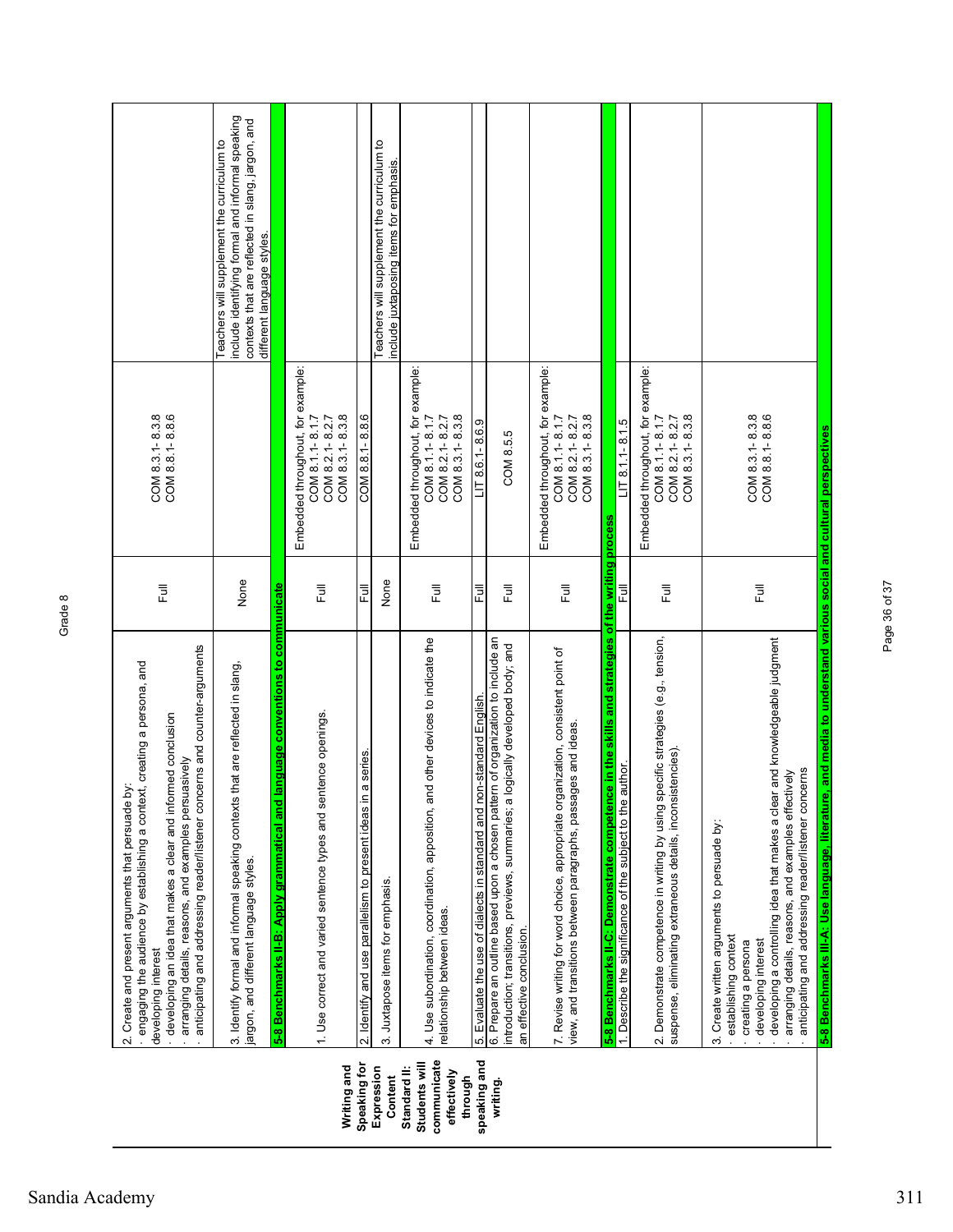| Embedded throughout, for example:<br>$LT$ 8.3.1-8.3.10<br>$LT 8.1.1 - 8.1.6$<br>LIT 8.2.1 - 8.2.7                     | COM 8.8.1-8.8.6                                                                                                                                                                                                                                                                                                                                          | $LT 8.1.1 - 8.1.5$                                                                                                                                   |                                                                                     | $-178.12.1 - 8.12.9$<br>$LT 8.1.1 - 8.1.5$<br>$LT$ 8.3.1-8.3.9<br>$LT$ 8.6.1-8.6.9  | $\sqrt{18.14.1} - 8.14.5$<br>$LT 8.1.1 - 8.1.5$<br>$LT$ 8.9.1-8.9.7                                                                                                                                           | $LT$ 8.6.1-8.6.9<br>$\sqrt{18.12.3}$<br>LT8.3.5<br>LT 8.3.7                                                                                 | COM 8.6.1-8.6.6<br>$LT$ 8.3.1-8.3.4<br>$LT$ 8.5.1-8.5.4<br>LT8.6.8<br>LT 8.14.7 |
|-----------------------------------------------------------------------------------------------------------------------|----------------------------------------------------------------------------------------------------------------------------------------------------------------------------------------------------------------------------------------------------------------------------------------------------------------------------------------------------------|------------------------------------------------------------------------------------------------------------------------------------------------------|-------------------------------------------------------------------------------------|-------------------------------------------------------------------------------------|---------------------------------------------------------------------------------------------------------------------------------------------------------------------------------------------------------------|---------------------------------------------------------------------------------------------------------------------------------------------|---------------------------------------------------------------------------------|
| Ē                                                                                                                     | 目                                                                                                                                                                                                                                                                                                                                                        | 目                                                                                                                                                    |                                                                                     | 큹                                                                                   | 쿦                                                                                                                                                                                                             | 卮                                                                                                                                           | 巨                                                                               |
| Demonstrate familiarity with selected:<br>classic fiction and non-fiction<br>classic literature<br>mythology<br>drama | jround that shape interaction with<br>evaluating personal perspectives and how they are influenced by society,<br>2. Use literature and media to reflect on learning experiences by<br>appraising learning as change in perspective<br>evaluating personal circumstances and backg<br>cultural differences, and historical issues<br>iterature and media | 3. Analyze a work of literature showing how it reflects the heritage, traditions,<br>Students will use <b>attitudes</b> , and beliefs of its author. | ke connections among literary works<br>5-8 Benchmarks III-B: Identify ideas and mal | 1. Identify conflict, rising action, and resolution of conflict in a literary work. | in poetry and expository writing<br>through word choice, figurative language, sentence structure, line length,<br>2. Describe how tone and meaning is conveyed<br>punctuation, rhythm, repetition, and rhyme. | 3. Identify significant literary devices (e.g., metaphor, symbolism, dialect, irony) td<br>understand the author's meaning and perspective. | literature and themes.<br>4. Identify the defining characteristics of classic   |
|                                                                                                                       | Literature and<br>Content<br>Media                                                                                                                                                                                                                                                                                                                       | Standard III:                                                                                                                                        | literature and                                                                      | media to develop<br>understanding of<br>ន្ល                                         | societies, and<br>the self.<br>people,                                                                                                                                                                        |                                                                                                                                             |                                                                                 |

Page 37 of 37

Page 37 of 37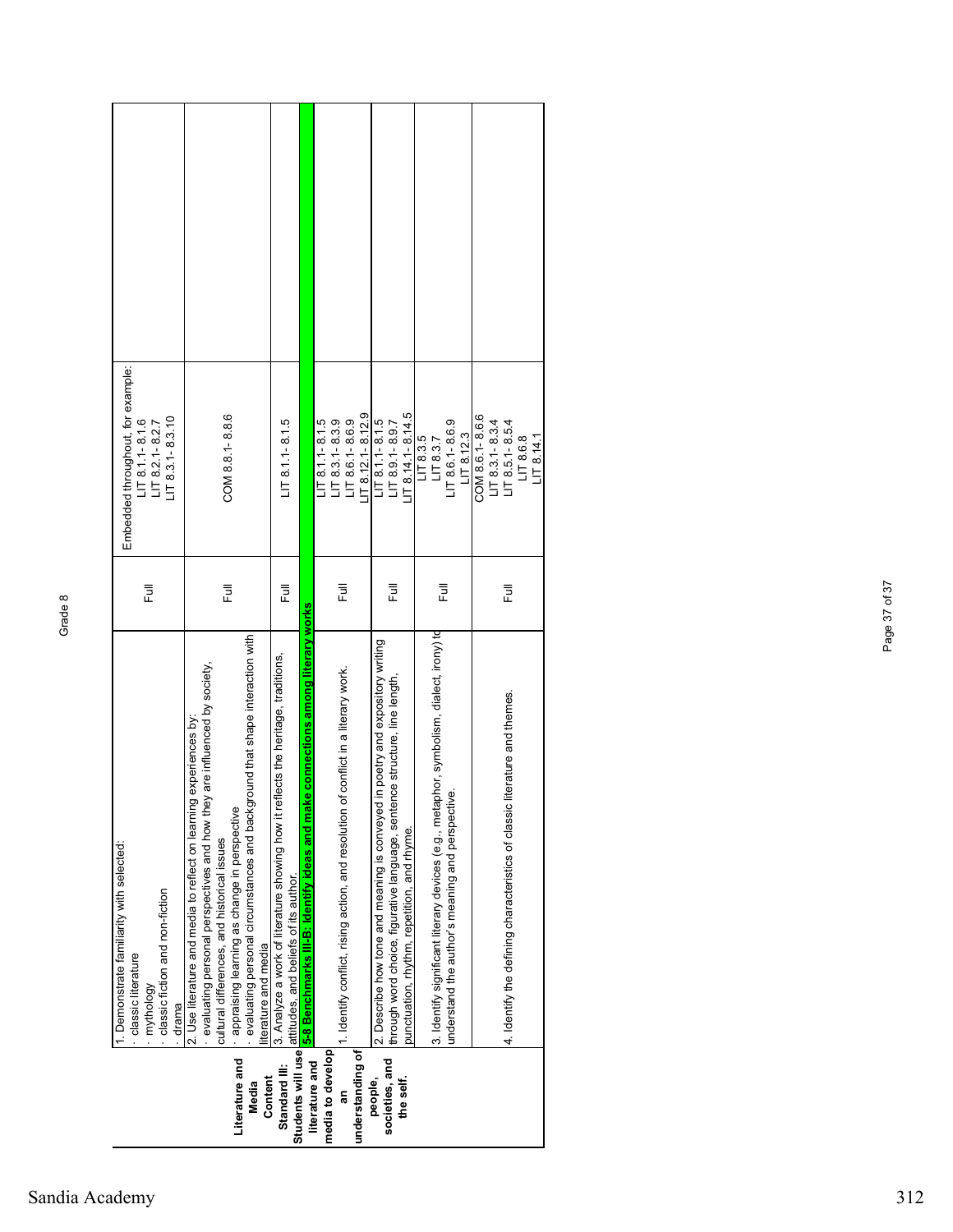|                                                                                                                                           | New Mexico Grade K Math Standards<br>Compared to K <sup>12</sup> Grade K Social Math                                                                                                                                                                                                                                                                                                                                                                                                                                                                                                                                                                                                 |                                 |                                                                                                                                                                |                                                                                                                                       |
|-------------------------------------------------------------------------------------------------------------------------------------------|--------------------------------------------------------------------------------------------------------------------------------------------------------------------------------------------------------------------------------------------------------------------------------------------------------------------------------------------------------------------------------------------------------------------------------------------------------------------------------------------------------------------------------------------------------------------------------------------------------------------------------------------------------------------------------------|---------------------------------|----------------------------------------------------------------------------------------------------------------------------------------------------------------|---------------------------------------------------------------------------------------------------------------------------------------|
| <b>Strand</b>                                                                                                                             | <b>Benchmarks and Performance Standards</b>                                                                                                                                                                                                                                                                                                                                                                                                                                                                                                                                                                                                                                          | Coverage                        | K <sup>12</sup> grade, unit, lesson                                                                                                                            | <b>Comments</b>                                                                                                                       |
| Standard: Students will<br>Strand: NUMBER AND<br>understand numerical<br><b>OPERATIONS</b><br>concepts and<br>mathematical<br>operations. | how many" in sets of objects up to 20<br>(one-to-one correspondence) (e.g., touch object once and only once as counting<br>e place-value structure of the base-<br>e. use an organized counting method to keep track of quantities while counting<br>d. connect numerals to the quantities they represent using various physical<br>order sets of objects and numbers from least to most or most to least<br>c. compare and order whole numbers up to 20<br>K-4 Benchmark N.1: Understand numbers<br>K.N.1.1 Demonstrate an understanding of th<br>a. count with understanding and recognize "<br>b. read and write whole numbers up to 20<br>ten number system:<br>models<br>a set) | 司<br>上                          | , ways of representing numbers, relationships among numbers, and number systems.<br>K.16.1 - K 16.10<br>K.15.1 - K.15.8<br>$K.6.1 - K.6.14$<br>$K.5.1 - K.5.7$ |                                                                                                                                       |
|                                                                                                                                           | K-4 Benchmark N.2: Understand the meaning of operations and how they relate to one another.<br>K.N.2.1 Represent numbers using pictures, objects, or numerals.<br>K.N.2.2 Use concrete objects to solve simple addition and subtraction story                                                                                                                                                                                                                                                                                                                                                                                                                                        | 쿤                               | K.8.3                                                                                                                                                          |                                                                                                                                       |
|                                                                                                                                           | problems (e.g., oral not written).                                                                                                                                                                                                                                                                                                                                                                                                                                                                                                                                                                                                                                                   | ラ<br>L                          | K.17.6                                                                                                                                                         |                                                                                                                                       |
|                                                                                                                                           | K-4 Benchmark N.3: Compute fluently and make reasonable estimates<br>K.N.3.1 Estimate quantities of objects up to 20.                                                                                                                                                                                                                                                                                                                                                                                                                                                                                                                                                                | 쿤                               | 1.18.1                                                                                                                                                         |                                                                                                                                       |
|                                                                                                                                           | K-4 Benchmark A.1: Understand patterns, relations, and functions                                                                                                                                                                                                                                                                                                                                                                                                                                                                                                                                                                                                                     |                                 |                                                                                                                                                                |                                                                                                                                       |
|                                                                                                                                           | K.A.1.1 Identify the attributes of objects (e.g., the ability to identify attributes is a<br>foundational skill for sorting and classifying).                                                                                                                                                                                                                                                                                                                                                                                                                                                                                                                                        | Full                            | K.1.6                                                                                                                                                          |                                                                                                                                       |
|                                                                                                                                           | K.A.1.2 Sort, classify, and order objects by size, number, and other properties                                                                                                                                                                                                                                                                                                                                                                                                                                                                                                                                                                                                      | 言                               | $K.2.2 - K.2.5$<br>K.1.6 - K.1.7<br>K.8.5                                                                                                                      |                                                                                                                                       |
| Standard: Students will<br>Strand: ALGEBRA                                                                                                | K.A.1.3 Recognize, reproduce, describe, extend, and create repeating patterns<br>(e.g., color, shape, size, sound, movement, simple numbers)                                                                                                                                                                                                                                                                                                                                                                                                                                                                                                                                         | 卮                               | $K.3.11 - K.3.12$<br>$K.3.5 - K.3.7$                                                                                                                           |                                                                                                                                       |
| understand algebraic<br>concepts and<br>applications.                                                                                     | K-4 Benchmark A.2: Represent and analyze mathematical situations and structures using algebraic symbols.<br>K.A.2.1 Use concrete, pictorial, and verbal representation to develop an<br>symbols.<br>understanding of invented and conventional                                                                                                                                                                                                                                                                                                                                                                                                                                       | ラ<br>L                          | K.10.7<br>K.12.7<br>K.7.5                                                                                                                                      |                                                                                                                                       |
|                                                                                                                                           | K-4 Benchmark A.3: Use mathematical models to represent and understand<br>numbers using objects or pictures.<br>K.A.3.1 Model situations that involve whole                                                                                                                                                                                                                                                                                                                                                                                                                                                                                                                          | quantitative relationships<br>Ē | K.10.7<br>K.12.7<br>K.7.5                                                                                                                                      |                                                                                                                                       |
|                                                                                                                                           | various contexts<br>K-4 Benchmark A.4: Analyze changes in                                                                                                                                                                                                                                                                                                                                                                                                                                                                                                                                                                                                                            |                                 |                                                                                                                                                                |                                                                                                                                       |
|                                                                                                                                           | K.A.4.1 Verbally describe changes in various contexts (e.g., plants or animals<br>growing over time).                                                                                                                                                                                                                                                                                                                                                                                                                                                                                                                                                                                | None                            |                                                                                                                                                                | include opportunities for students to verbally<br>Teachers will supplement the curriculum to<br>describe changes in various contexts. |
|                                                                                                                                           | K-4 Benchmark G.1: Analyze characterist<br>relationships                                                                                                                                                                                                                                                                                                                                                                                                                                                                                                                                                                                                                             |                                 |                                                                                                                                                                | ics and properties of two- and three-dimensional geometric shapes and develop mathematical arguments about geometric                  |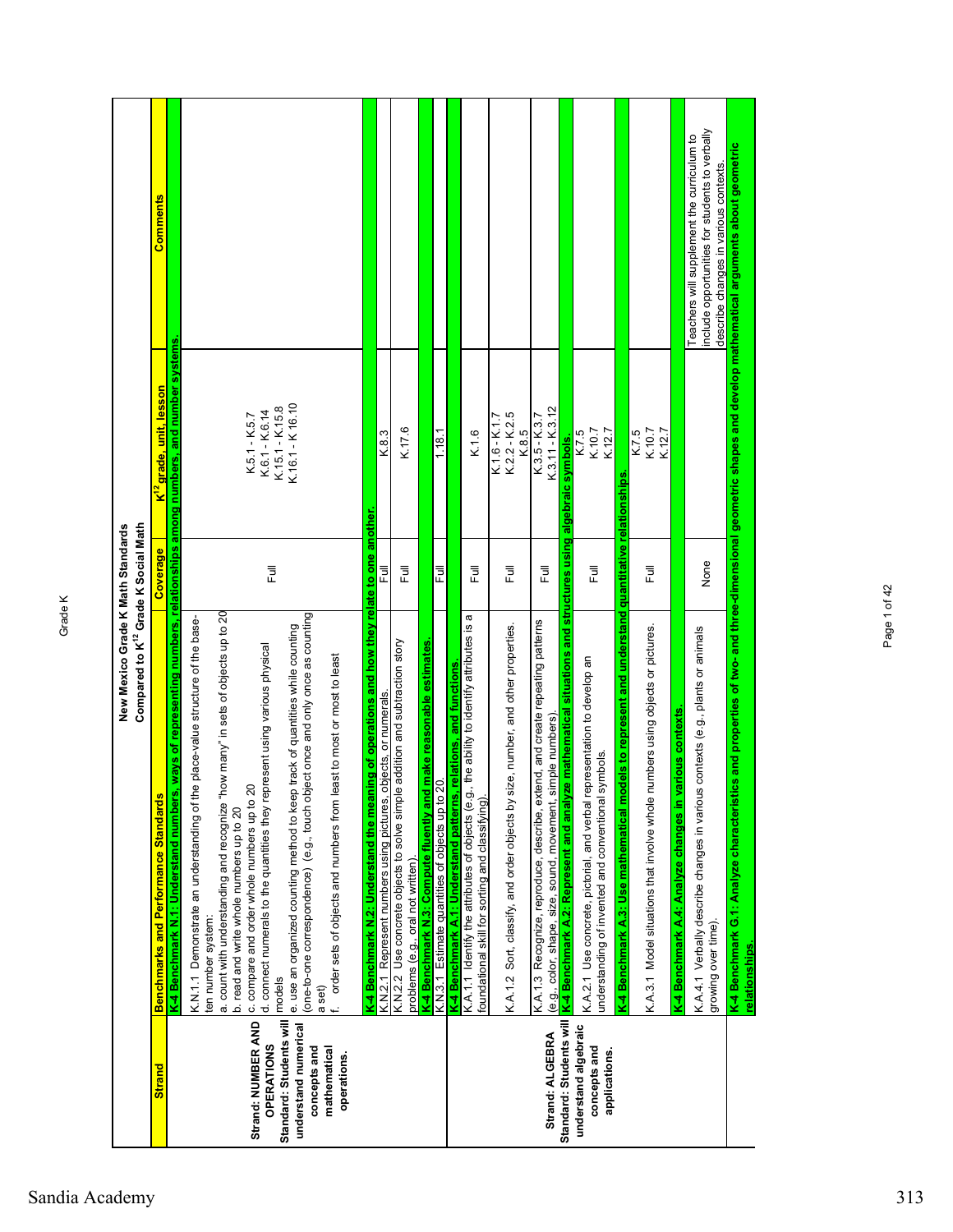| Strand: GEOMETRY                                                                          | b. compare familiar plane and solid objects by common attributes (e.g., shape,<br>a. describe, identify, model, and draw common geometric objects (e.g., circle,<br>K.G.1.1 Identify common objects in their environments and describe their<br>triangle, square, rectangle, cube, sphere, cone)<br>size, number of corners)<br>geometric features: | 司<br>上                    | $K.9.1 - K.9.9$                     |                                                                                                         |
|-------------------------------------------------------------------------------------------|-----------------------------------------------------------------------------------------------------------------------------------------------------------------------------------------------------------------------------------------------------------------------------------------------------------------------------------------------------|---------------------------|-------------------------------------|---------------------------------------------------------------------------------------------------------|
| Standard: Students will                                                                   | K-4 Benchmark G.2:  Specify locations and describe spatial relationships using coordinate geometry and other representational systems<br>K.G.2.1  Follow simple directions to find a specific location in space.                                                                                                                                    |                           |                                     |                                                                                                         |
| understand geometric<br>concepts and                                                      | K.G.2.2 Use spatial vocabulary (e.g., left, right, above, below) to describe<br>relative position.                                                                                                                                                                                                                                                  | $\overline{\overline{z}}$ | $K.1.1 - K.1.5$                     |                                                                                                         |
| applications.                                                                             | is and use symmetry to analyze mathematical situations<br>K-4 Benchmark G.3: Apply transformation                                                                                                                                                                                                                                                   |                           |                                     |                                                                                                         |
|                                                                                           | K.G.3.1 Use manipulatives (e.g., puzzles, tangrams, blocks) to demonstrate<br>and reflection (i.e., flips).<br>rotation (i.e., turns), translations (i.e., slides),                                                                                                                                                                                 | Partial                   | K.1.8                               | include using manipulatives to demonstrate<br>Teachers will supplement the curriculum to<br>reflection. |
|                                                                                           | K.G.3.2 Investigate the symmetry of two-dimensional shapes (e.g., by folding or<br>cutting paper, using mirrors).                                                                                                                                                                                                                                   | <b>Full</b>               | 1.14.5                              |                                                                                                         |
|                                                                                           | K-4 Benchmark G.4: Use visualization, spatial reasoning, and geometric modeling to solve problems                                                                                                                                                                                                                                                   |                           |                                     |                                                                                                         |
|                                                                                           | K.G.4.1 Describe how to get from one location to another (e.g., how to get to the<br>library).                                                                                                                                                                                                                                                      | 同<br>Lu                   | 1.21.6                              |                                                                                                         |
|                                                                                           | K.G.4.2 Find and describe geometric shapes in nature or architecture.                                                                                                                                                                                                                                                                               | 큹                         | K.9.4                               |                                                                                                         |
|                                                                                           | K-4 Benchmark M.1: Understand measurable attributes of objects and the units, systems, and process of measurement                                                                                                                                                                                                                                   |                           |                                     |                                                                                                         |
|                                                                                           | K.M.1.1 Describe and compare, using appropriate concepts and vocabulary, the<br>measurable properties of length (e.g., shorter, longer, taller), volume (e.g., full,<br>e.g., before, after, morning,<br>empty), weight (e.g., heavy, light), and time (                                                                                            | 同<br>L                    | K.10.3<br>K.10.1<br>K.3.3           |                                                                                                         |
| <b>MEASUREMENT</b><br>Strand:                                                             | afternoon, days of week).                                                                                                                                                                                                                                                                                                                           |                           | $K.12.1 - K.12.9$<br>K.10.4         |                                                                                                         |
| understand                                                                                | using a balance scale, predicting<br>how many cups a container will hold and then filling it to check the prediction).<br>Standard: Students will K.M.1.2 Use tools to make predictions (e.g.                                                                                                                                                       | 豆                         | K.10.1                              |                                                                                                         |
| measurement systems<br>and applications.                                                  | K.M.1.3 Measure using non-standard units of measurement (e.g., use pencils to<br>pe to measure distance in<br>measure desk top, use different lengths of ro<br>classroom)                                                                                                                                                                           | $\bar{1}$                 | K.10.1                              |                                                                                                         |
|                                                                                           | K.M.1.4 Use digital and analog (face) clocks to tell time to the hour                                                                                                                                                                                                                                                                               | 쿤                         | K.12.4                              |                                                                                                         |
|                                                                                           | K-4 Benchmark M.2: Apply appropriate techniques, tools, and formulas to determine measurements<br>K.M.2.1 Explore measuring objects using a repeating non-standard unit of<br>measurement (e.g., paper clips, cubes, etc.)                                                                                                                          | 巨                         | K.10.1                              |                                                                                                         |
|                                                                                           | that can be addressed with data and collect, organize, and display relevant data to answer them<br>K-4 Benchmark D.1: Formulate questions                                                                                                                                                                                                           |                           |                                     |                                                                                                         |
| ANALYSIS AND<br>Strand: DATA                                                              | about self and surroundings, collect<br>K.D.1.1 Collect data about objects and events in the environment to answer<br>simple questions (e.g., brainstorm questions about self and surroundi<br>data, and record the results using objects, pictures, and pictographs).                                                                              | 同<br>L                    | K.8.8                               |                                                                                                         |
| PROBABILITY                                                                               | priate statistical methods to analyze data.<br>K-4 Benchmark D.2: Select and use appro                                                                                                                                                                                                                                                              |                           |                                     |                                                                                                         |
| Standard: Students will<br>formulate questions,<br>understand how to<br>analyze data, and | K.D.2.1 Describe simple data and pose questions about the data.                                                                                                                                                                                                                                                                                     | 卮                         | K.4.10<br>K.11.10<br>K15.6<br>K.4.8 |                                                                                                         |
| determine probabilities.                                                                  | e inferences and predictions that are based on data<br>K-4 Benchmark D.3: Develop and evaluat                                                                                                                                                                                                                                                       |                           |                                     |                                                                                                         |
|                                                                                           | K.D.3.1 Make simple predictions.                                                                                                                                                                                                                                                                                                                    | Full                      | K.17.1<br>K.17.3                    |                                                                                                         |
|                                                                                           | K-4 Benchmark D.4: Understand and apply basic concepts of probability.                                                                                                                                                                                                                                                                              |                           |                                     |                                                                                                         |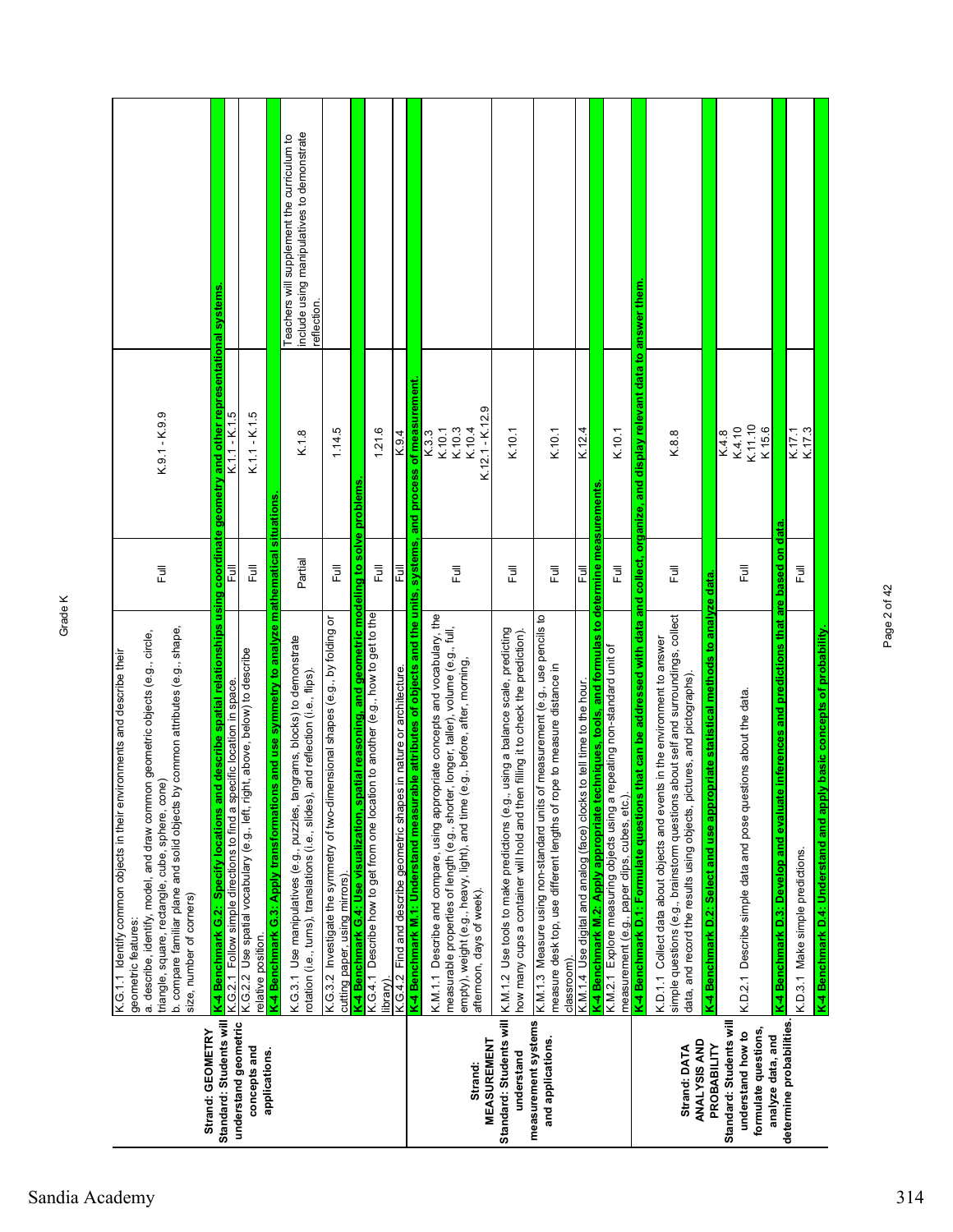| ׄׄׄ<br>۱<br>l<br>I<br>ı |            |  |
|-------------------------|------------|--|
| י                       | !<br>ׇ֚֚֬֕ |  |
| ֚֕֕֡֡<br>I              |            |  |
|                         |            |  |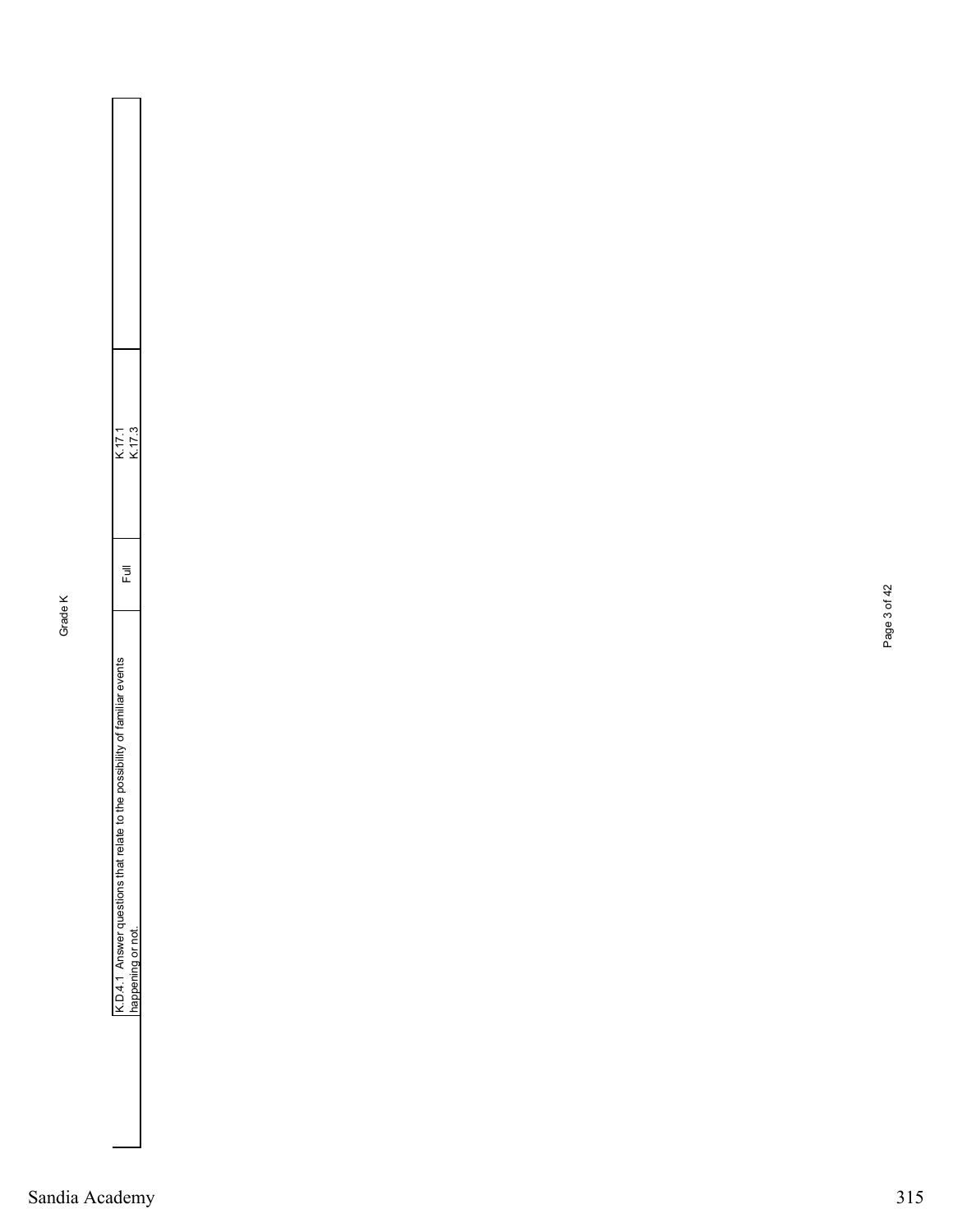|                                                                                            | New Mexico Grade 1 Math Standards<br>Compared to K <sup>12</sup> Grade 1 Math                                                                                                                                                                                                                                                                                                                                                                                                                                                                                                                                                                                                                                                                                                                                                                                                                                                                                                            |             |                                                                                               |          |
|--------------------------------------------------------------------------------------------|------------------------------------------------------------------------------------------------------------------------------------------------------------------------------------------------------------------------------------------------------------------------------------------------------------------------------------------------------------------------------------------------------------------------------------------------------------------------------------------------------------------------------------------------------------------------------------------------------------------------------------------------------------------------------------------------------------------------------------------------------------------------------------------------------------------------------------------------------------------------------------------------------------------------------------------------------------------------------------------|-------------|-----------------------------------------------------------------------------------------------|----------|
| <b>Strand</b>                                                                              | <b>Benchmarks and Performance Standards</b>                                                                                                                                                                                                                                                                                                                                                                                                                                                                                                                                                                                                                                                                                                                                                                                                                                                                                                                                              | Coverage    | K <sup>12</sup> grade, unit, lesson                                                           | Comments |
|                                                                                            | K-4 Benchmark N.1: Understand numbers                                                                                                                                                                                                                                                                                                                                                                                                                                                                                                                                                                                                                                                                                                                                                                                                                                                                                                                                                    |             | , ways of representing numbers, relationships among numbers, and number systems               |          |
|                                                                                            | b. count with understanding and recognize "how many" in sets of objects up to 50<br>a. read, write, model, and sequence whole numbers up to 100 (including filling in<br>1.N.1.1 Demonstrate an understanding of the place-value structure of the base-<br>representations for the same number (e.g., 10 = 3 + 7 or 1 + 2 + 7 or 3 + 2 + 5)<br>g. group objects by 10s and 1s to explore place value (e.g., 24 equals two tens<br>and cardinal numbers (e.g., how<br>f. decompose and recombine numbers using manipulatives (e.g., by breaking<br>quantities they represent<br>numbers apart and recombining) to create and construct equivalent<br>100<br>c. count orally by 2s to 20 and by 5s and 10s<br>h. use ordinal numbers (e.g., what position?)<br>i. connect number words and numbers to the<br>e. compare and order numbers up to 100<br>d. count orally backward from 100<br>missing numbers in a sequence)<br>many?) appropriately<br>ten number system:<br>and four ones) | <b>Full</b> | $1.11.1 - 1.11.9$<br>$1.10.1 - 1.10.4$<br>$1.9.1 - 1.9.9$                                     |          |
|                                                                                            | ning of operations and how they relate to one another<br>1.N.2.1 Use a variety of models to demonstrate an understanding of addition and<br>K-4 Benchmark N.2: Understand the mear<br>subtraction of whole numbers.                                                                                                                                                                                                                                                                                                                                                                                                                                                                                                                                                                                                                                                                                                                                                                      | <b>Full</b> | Embedded throughout, for example:<br>$1.22.1 - 1.22.10$<br>$1.7.1 - 1.7.8$<br>$1.6.1 - 1.6.7$ |          |
|                                                                                            | lems with one- and two-digit numbers<br>1.N.2.2 Solve addition and subtraction probl<br>$(e.g., 5 + 58 =$                                                                                                                                                                                                                                                                                                                                                                                                                                                                                                                                                                                                                                                                                                                                                                                                                                                                                | 昆           | Embedded throughout, for example:<br>$1.22.1 - 1.22.10$<br>$1.7.1 - 1.7.8$<br>$1.6.1 - 1.6.7$ |          |
| Standard: Students will<br>Strand: NUMBER AND<br>understand numerical<br><b>OPERATIONS</b> | 1.N.2.3 Find the sum of three one-digit numbers to the sum of 15.                                                                                                                                                                                                                                                                                                                                                                                                                                                                                                                                                                                                                                                                                                                                                                                                                                                                                                                        | <b>Full</b> | Embedded throughout, for example<br>$1.22.1 - 1.22.10$<br>$1.7.1 - 1.7.8$<br>$1.6.1 - 1.6.7$  |          |
| concepts and<br>mathematical<br>operations.                                                | subtraction to solve problems and check solutions (e.g., $8 + 6 = 14$ is related to 14<br>1.N.2.4 Understand and use the inverse relationship between addition and<br>$-6 = 8.$                                                                                                                                                                                                                                                                                                                                                                                                                                                                                                                                                                                                                                                                                                                                                                                                          | <b>Full</b> | Embedded throughout, for example:<br>$1.22.1 - 1.22.10$<br>$1.7.1 - 1.7.8$<br>$1.6.1 - 1.6.7$ |          |
|                                                                                            | multiplication and division (e.g., equal groupings of objects, sharing equally).<br>1.N.2.5 Use concrete materials to investigate situations that relate to                                                                                                                                                                                                                                                                                                                                                                                                                                                                                                                                                                                                                                                                                                                                                                                                                              | 巨           | Embedded throughout, for example:<br>$1.22.1 - 1.22.10$<br>$1.7.1 - 1.7.8$<br>$1.6.1 - 1.6.7$ |          |

Page 4 of 42

Page 4 of 42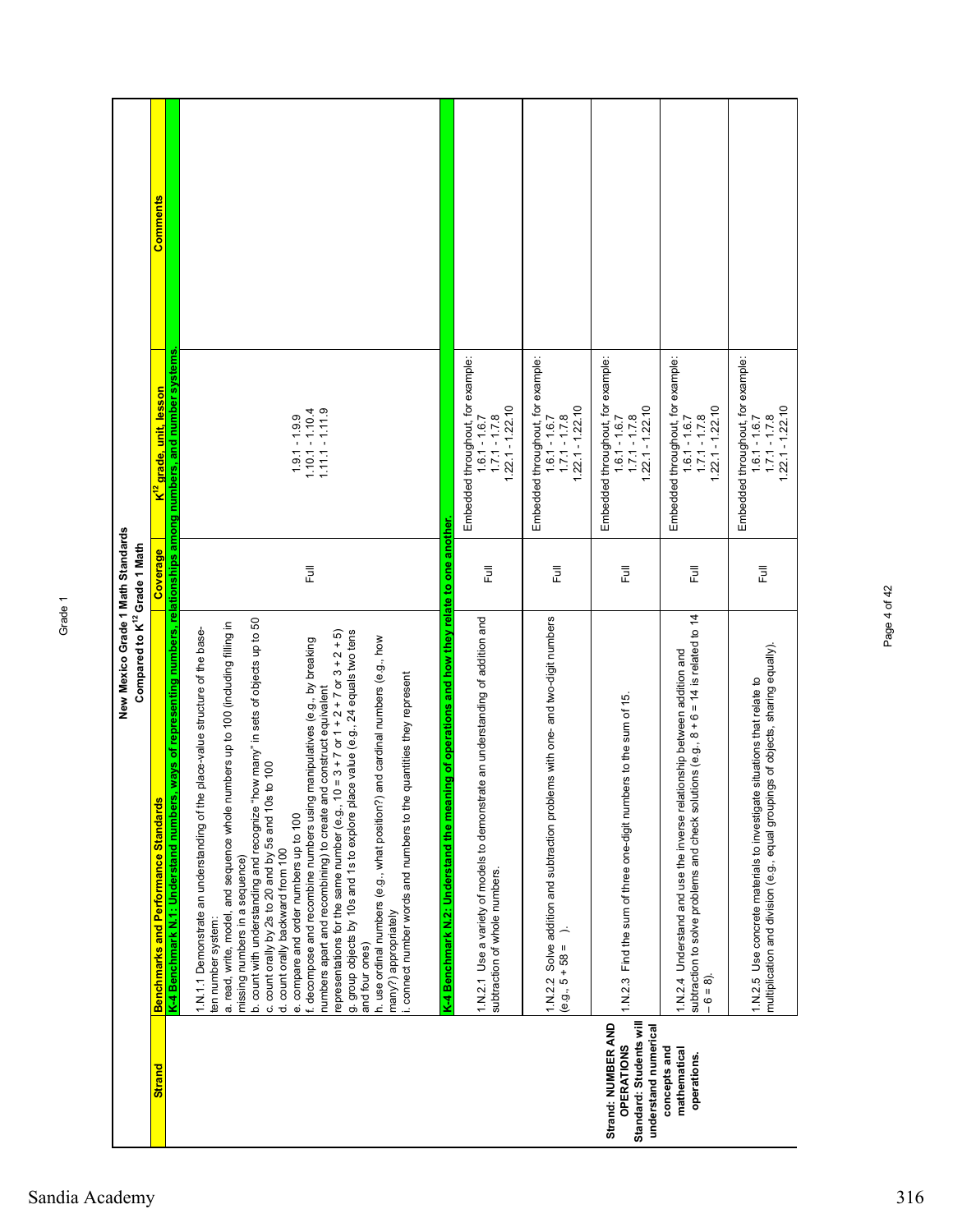|                                                                                  | 1.N.2.6 Given simple story problems, explain verbally how to select and use<br>appropriate operations.                                                                                                                                                                                                                                                      | $\overline{\overline{z}}$ | Embedded throughout, for example:<br>$1.22.1 - 1.22.10$<br>$1.7.1 - 1.7.8$<br>$1.6.1 - 1.6.7$ |  |
|----------------------------------------------------------------------------------|-------------------------------------------------------------------------------------------------------------------------------------------------------------------------------------------------------------------------------------------------------------------------------------------------------------------------------------------------------------|---------------------------|-----------------------------------------------------------------------------------------------|--|
|                                                                                  | and subtraction (e.g., counting on or counting back, doubles, sums that make 10,<br>1.N.3.1 Use strategies for whole-number computation, with a focus on addition<br>direct modeling with pictures or objects, numerical reasoning based on number<br>K-4 Benchmark N.3: Compute fluently and make reasonable estimates<br>combinations and relationships). | Ē                         | Embedded throughout, for example:<br>$1.22.1 - 1.22.10$<br>$1,6.1 - 1.6.7$<br>$1,7.1 - 1.7.8$ |  |
|                                                                                  | 1.N.3.2 Demonstrate a variety of methods to compute (e.g., objects, mental<br>computation, paper and pencil, and estimation).                                                                                                                                                                                                                               | 巨                         | Embedded throughout, for example<br>$1.22.1 - 1.22.10$<br>$1.7.1 - 1.7.8$<br>$1.6.1 - 1.6.7$  |  |
|                                                                                  | 1.N.3.3 Perform addition and subtraction with whole number combinations.                                                                                                                                                                                                                                                                                    | 同                         | Embedded throughout, for example:<br>$1.22.1 - 1.22.10$<br>$1.7.1 - 1.7.8$<br>$1.6.1 - 1.6.7$ |  |
|                                                                                  | 1.N.3.4 Use and explain estimation strategies to determine the reasonableness<br>of answers involving addition and subtraction.                                                                                                                                                                                                                             | Full                      | Embedded throughout, for example:<br>$1.22.1 - 1.22.10$<br>$1.7.1 - 1.7.8$<br>$1.6.1 - 1.6.7$ |  |
|                                                                                  | relations, and functions<br>K-4 Benchmark A.1: Understand patterns,                                                                                                                                                                                                                                                                                         |                           |                                                                                               |  |
|                                                                                  | one representation to another (e.g., red, red, blue, blue to step, step, clap, clap).<br>(e.g., color, shape, size, sound, movement, simple numbers) and translate from<br>1.A.1.1 Recognize, reproduce, describe, extend, and create repeating patterns                                                                                                    | 昆                         | 1.10.1<br>1.3.7<br>$1.4.6$<br>$1.6.1$<br>$1.8.1$                                              |  |
|                                                                                  | 1.A.1.2 Skip-count on a hundreds chart (e.g., by 2s up to 20 and 5s and 10s up<br>to 100) to identify, describe, and predict<br>number patterns.                                                                                                                                                                                                            | こ<br>こ                    | 1.10.1                                                                                        |  |
|                                                                                  | 1.A.1.3 Identify number patterns on the hundreds chart.                                                                                                                                                                                                                                                                                                     | Full                      | 1.10.1                                                                                        |  |
|                                                                                  | K-4 Benchmark A.2: Represent and analyze mathematical situations and structures using algebraic symbols.                                                                                                                                                                                                                                                    |                           |                                                                                               |  |
| Strand: ALGEBRA                                                                  | 1.A.2.1 Write number sentences that use concrete objects, pictorial, and verbal<br>representations to express mathematical situations using invented and<br>conventional symbols (e.g., +, -, =).                                                                                                                                                           | 巨                         | $1,23,1 - 1,23,3$<br>1.11.3<br>1.3.2<br>1.4.2                                                 |  |
| Standard: Students will<br>understand algebraic<br>concepts and<br>applications. | 1.A.2.2 Demonstrate and describe the concept of equal (e.g., using objects,<br>balance scales).                                                                                                                                                                                                                                                             | Full                      | $1.23.1 - 1.23.3$<br>1.11.3<br>1.4.2<br>1.3.2                                                 |  |
|                                                                                  | have variables representing numbers<br>1.A.2.3 Solve open number sentences that<br>$+2$ .<br>up to 10 (e.g., $10 =$                                                                                                                                                                                                                                         | Full                      | $1.23.1 - 1.23.3$<br>1.11.3<br>1.4.2<br>1.3.2                                                 |  |
|                                                                                  | K-4 Benchmark A.3: Use mathematical models to represent and understand quantitative relationships                                                                                                                                                                                                                                                           |                           |                                                                                               |  |

Page 5 of 42

Page 5 of 42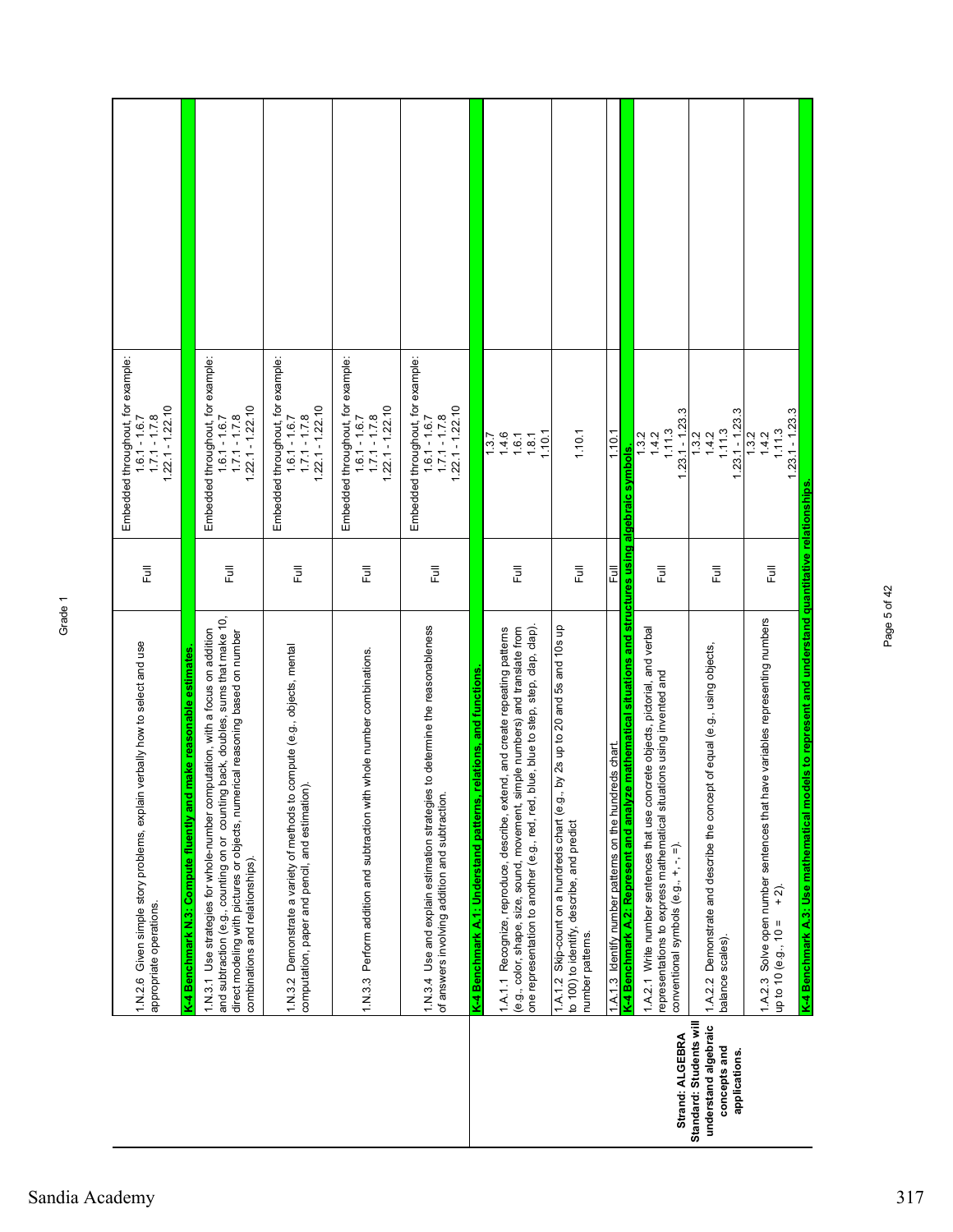|                                                                                  | Ш<br>physical models, diagrams, and number expressions to 20 (e.g., 3 + 5 = 8, 2 + 6<br>1.A.3.1 Represent equivalent forms of the same number through the use of<br>බ                                                                                                                                                                                                                                                     | 巨                       | 1.23.1                                                                                        |                                                                                                                                                                                                                                                                                                           |
|----------------------------------------------------------------------------------|---------------------------------------------------------------------------------------------------------------------------------------------------------------------------------------------------------------------------------------------------------------------------------------------------------------------------------------------------------------------------------------------------------------------------|-------------------------|-----------------------------------------------------------------------------------------------|-----------------------------------------------------------------------------------------------------------------------------------------------------------------------------------------------------------------------------------------------------------------------------------------------------------|
|                                                                                  | numbers including objects, pictures, and symbols (e.g., Robert has four apples,<br>1.A.3.2 Describe situations that involve addition and subtraction of whole<br>Maria has five more).                                                                                                                                                                                                                                    | ラ<br>こ                  | Embedded throughout, for example:<br>$1.22.1 - 1.22.10$<br>$1.7.1 - 1.7.8$<br>$1.6.1 - 1.6.7$ |                                                                                                                                                                                                                                                                                                           |
|                                                                                  | student growing taller, trees getting<br>various contexts<br>1.A.4.1 Describe qualitative change (e.g., a<br>K-4 Benchmark A.4: Analyze changes in<br>bigger, ice melting                                                                                                                                                                                                                                                 | None                    |                                                                                               | Teachers will supplement the curriculum to<br>include describing qualitative change.                                                                                                                                                                                                                      |
|                                                                                  | K-4 Benchmark G.1: Analyze characterist<br>relationships.                                                                                                                                                                                                                                                                                                                                                                 |                         |                                                                                               | ics and properties of two- and three-dimensional geometric shapes and develop mathematical arguments about geometric                                                                                                                                                                                      |
|                                                                                  | a. recognize, name, build, and draw both polygonal (up to six sides) and curved<br>b. sort two- and three-dimensional shapes into categories based on common<br>1.G.1.1 Identify common geometric figures and classify them by common<br>attributes:<br>shapes                                                                                                                                                            |                         |                                                                                               | include opportunities for students to recognize<br>and name polygonal shapes with five and six<br>Teachers will supplement the curriculum to<br>sides.                                                                                                                                                    |
|                                                                                  | develop the vocabulary needed to describe two- and three-dimensional geometric<br>d. participate in discussions comparing, identifying, and analyzing attributes to<br>c. use the attributes of shapes to analyze and identify examples and non-<br>shapes and their attributes (e.g., sides, corners, edges, faces)<br>examples of geometric shapes<br>attributes                                                        | Partial                 | $1.14.1 - 1.14.7$<br>$1.15.1 - 1.15.5$                                                        | describe three-dimensional geometric shapes and<br>discussions comparing, identifying, and analyzing<br>include opportunities for students to participate in<br>attributes to develop the vocabulary needed to<br>Teachers will supplement the curriculum to<br>their attributes (e.g., edges and faces). |
|                                                                                  | nd describe spatial relationships using coordinate geometry and other representational systems<br>1.G.2.1 Participate in group and individual activities based on the concepts of<br>K-4 Benchmark G.2: Specify locations ar                                                                                                                                                                                              |                         |                                                                                               |                                                                                                                                                                                                                                                                                                           |
| Strand: GEOMETRY                                                                 | the surrounding environment (e.g.,<br>b. visualize, describe, and record directions for navigating from one location to<br>a. describe direction, location, space, and shape (e.g., left, right, over, under,<br>another to develop the vocabulary needed to describe direction, distance,<br>c. use materials to create representations of<br>location, and representation<br>space and location:<br>near, far, between) | Partial                 | $1.10.2 - 1.10.3$<br>$K.1.1 - K.1.4$                                                          | participating in activities based on the concepts of<br>Teachers will supplement the curriculum, by<br>opportunities for students to work in groups<br>teaching synchronous sessions, to include<br>space and location.                                                                                   |
| Standard: Students will<br>understand geometric<br>concepts and<br>applications. | d. develop estimates and measure distances using nonstandard measurements<br>three-dimensional models, maps of the classroom)                                                                                                                                                                                                                                                                                             |                         |                                                                                               |                                                                                                                                                                                                                                                                                                           |
|                                                                                  | ns and use symmetry to analyze mathematical situations<br>1.G.3.1 Predict the results of changing a shape's position or orientation by using<br>rotation (i.e., turns), reflection (i.e., flips), and translations (i.e., slides).<br>K-4 Benchmark G.3: Apply transformation                                                                                                                                             | $\overline{5}$          | 1.14.5<br>2.12.7                                                                              |                                                                                                                                                                                                                                                                                                           |
|                                                                                  | 1.G.3.2 Create simple symmetrical shapes and pictures.                                                                                                                                                                                                                                                                                                                                                                    | Full                    | 1.14.5                                                                                        |                                                                                                                                                                                                                                                                                                           |
|                                                                                  | 1.G.3.3 Recognize and describe the symmetric characteristics of designs (e.g.,<br>geometric designs made with pattern blocks)                                                                                                                                                                                                                                                                                             | 巨                       | 1.14.5                                                                                        |                                                                                                                                                                                                                                                                                                           |
|                                                                                  | K-4 Benchmark G.4: Use visualization, spatial reasoning, and geometric modeling to solve problems                                                                                                                                                                                                                                                                                                                         |                         |                                                                                               |                                                                                                                                                                                                                                                                                                           |
|                                                                                  | relationships between shapes (e.g., a hexagon can be made from six triangles).<br>1.G.4.1 Use combinations of shapes to make a new shape to demonstrate                                                                                                                                                                                                                                                                   | $\overline{\mathbb{E}}$ | 2.12.3                                                                                        |                                                                                                                                                                                                                                                                                                           |
|                                                                                  | ased on two-dimensional<br>1.G.4.2 Create three-dimensional shapes ba<br>representations                                                                                                                                                                                                                                                                                                                                  | こ<br>L                  | 1.15.2                                                                                        |                                                                                                                                                                                                                                                                                                           |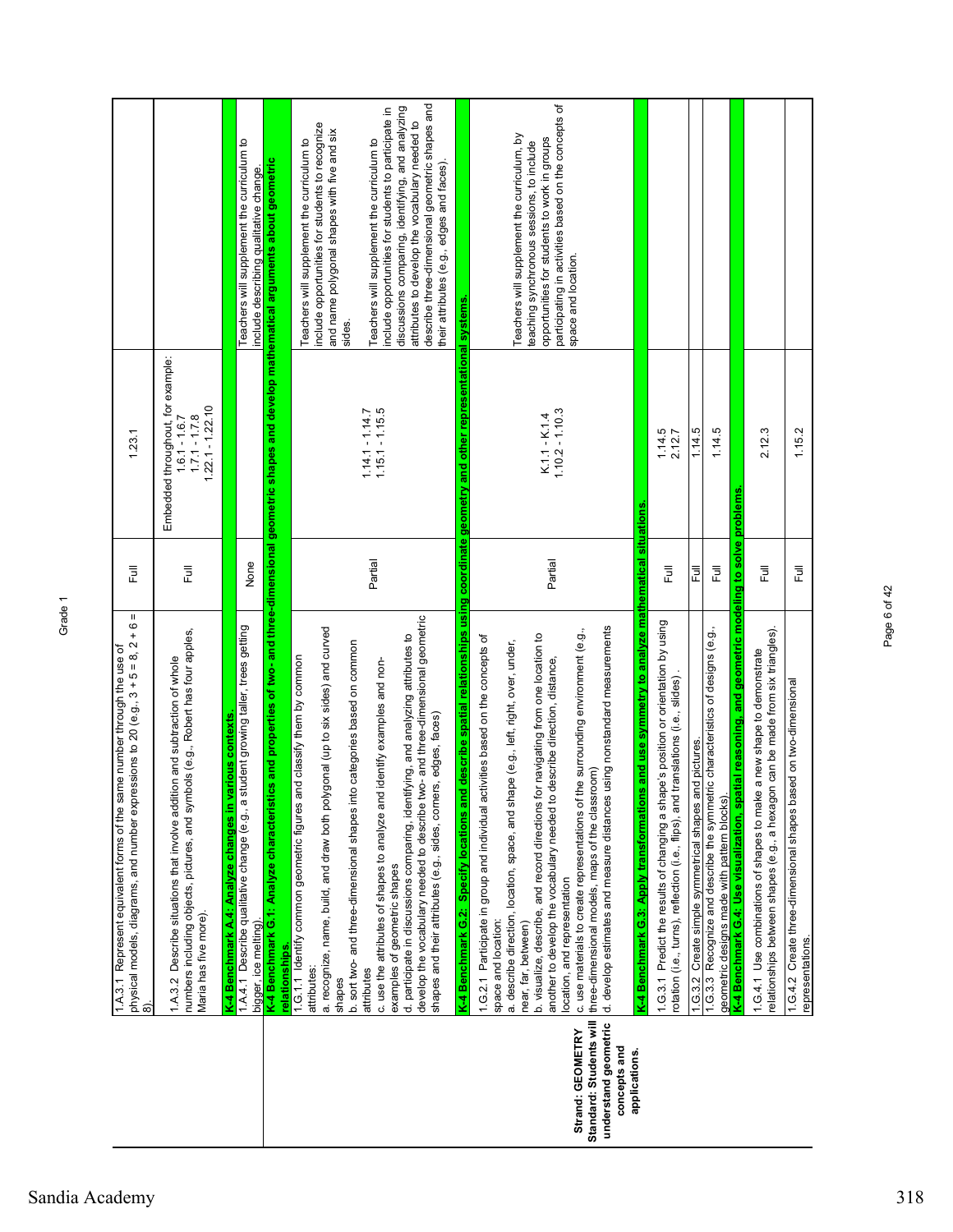|                                                                                                                                                                      | memory (e.g., "quick image" activities that require students to recall or reproduce<br>a configuration of dots on a card or to determine the number of dots without<br>1.G.4.3 Participate in activities to develop mental visualization and spatial<br>counting)                                                                                                                                                                                                                                                                                                                                                                              | Partial                 | 2.12.3                                           | include opportunities for students to participate in<br>image" activities that require students to recall or<br>activities to develop spatial memory (e.g., "quick<br>reproduce a configuration of dots on a card or to<br>determine the number of dots without counting).<br>Teachers will supplement the curriculum to |
|----------------------------------------------------------------------------------------------------------------------------------------------------------------------|------------------------------------------------------------------------------------------------------------------------------------------------------------------------------------------------------------------------------------------------------------------------------------------------------------------------------------------------------------------------------------------------------------------------------------------------------------------------------------------------------------------------------------------------------------------------------------------------------------------------------------------------|-------------------------|--------------------------------------------------|--------------------------------------------------------------------------------------------------------------------------------------------------------------------------------------------------------------------------------------------------------------------------------------------------------------------------|
|                                                                                                                                                                      | 1.G.4.4 Describe how to get from one location to another by visualizing the<br>landmarks along the route.                                                                                                                                                                                                                                                                                                                                                                                                                                                                                                                                      | $\overline{\mathbb{E}}$ | 1.21.6                                           |                                                                                                                                                                                                                                                                                                                          |
|                                                                                                                                                                      | 1.G.4.5 Identify structures from different views or match views of the same<br>structure portrayed from different perspectives.                                                                                                                                                                                                                                                                                                                                                                                                                                                                                                                | 巨                       | 2.12.3                                           |                                                                                                                                                                                                                                                                                                                          |
| Standard: Students will<br>understand                                                                                                                                | K-4 Benchmark M.1: Understand measurable attributes of objects and the units, systems, and process of measurement<br>a. length by measuring and estimating (e.g., longer, shorter, meter, centimeter,<br>Strand: MEASUREMENT D. weight by measuring, estimating, and weighing (e.g., heavy [-ier], light [-er])<br>volume, weight, area, and time) using appropriate concepts and vocabulary:<br>d. area by measuring and estimating (e.g., perimeter, rectangles, squares)<br>1.M.1.1 Develop an understanding of measurable properties (e.g., length,<br>c. volume by measuring, estimating, and weighing (e.g., full, empty)<br>inch, yard) | 昆                       | $1,20,1 - 1,20.6$<br>$1,21,1 - 1,21,2$<br>1.13.5 |                                                                                                                                                                                                                                                                                                                          |
| measurement systems<br>and applications.                                                                                                                             | e. time by estimating (e.g., minutes, hours, days, weeks)                                                                                                                                                                                                                                                                                                                                                                                                                                                                                                                                                                                      |                         |                                                  |                                                                                                                                                                                                                                                                                                                          |
|                                                                                                                                                                      | to tell time to the half hour.<br>1.M.1.2 Use digital and analog (face) clocks                                                                                                                                                                                                                                                                                                                                                                                                                                                                                                                                                                 | Ē                       | 1.13.2<br>1.13.1                                 |                                                                                                                                                                                                                                                                                                                          |
|                                                                                                                                                                      | K-4 Benchmark M.2: Apply appropriate techniques, tools, and formulas to determine measurements                                                                                                                                                                                                                                                                                                                                                                                                                                                                                                                                                 |                         |                                                  |                                                                                                                                                                                                                                                                                                                          |
|                                                                                                                                                                      | 1.M.2.1 Measure with multiple copies of units the same size (e.g., paper clips).                                                                                                                                                                                                                                                                                                                                                                                                                                                                                                                                                               | <b>Full</b>             | 1.20.1                                           |                                                                                                                                                                                                                                                                                                                          |
|                                                                                                                                                                      | 1.M.2.2 Use repetition of a single unit to measure something larger than the unit<br>(e.g., a yardstick/meterstick to measure a room).                                                                                                                                                                                                                                                                                                                                                                                                                                                                                                         | Full                    | 1.20.1                                           |                                                                                                                                                                                                                                                                                                                          |
|                                                                                                                                                                      | K-4 Benchmark D.1: Formulate questions that can be addressed with data and collect, organize, and display relevant data to answer them.                                                                                                                                                                                                                                                                                                                                                                                                                                                                                                        |                         |                                                  |                                                                                                                                                                                                                                                                                                                          |
|                                                                                                                                                                      | 1.D.1.1 Collect, organize, represent, and compare data by category on graphs<br>an appropriate way to display the<br>by sorting based on shared<br>les, and simple bar graphs<br>b. gather data by interviewing, surveying, and making observations<br>a. answer questions about "how" data can be gathered<br>e. represent data using objects, pictures, tab<br>c. organize data into appropriate categories<br>d. participate in discussions about selecting<br>and charts to answer simple questions:<br>properties<br>data                                                                                                                 | Partial                 | 1.15.4                                           | appropriate way to display the data, and represent<br>include opportunities for students to to answer<br>questions about "how" data can be gathered,<br>participate in discussions about selecting an<br>Teachers will supplement the curriculum to<br>gather data by interviewing and surveying,<br>data using tables.  |
| Standard: Students will<br>determine probabilities.<br>formulate questions,<br>understand how to<br>analyze data, and<br>ANALYSIS AND<br>PROBABILITY<br>Strand: DATA | K-4 Benchmark D.3: Develop and evaluate inferences and predictions that are based on data<br>K-4 Benchmark D.2: Select and use appropriate statistical methods to analyze data<br>b. determine whether or not the data gathered helps answer the specific question<br>c. compare parts of the data (e.g., "How many students have lost none, one, two,<br>or three teeth?") to make statements about the data as a whole (e.g., "Most<br>a. interpret what the graph or other representation shows<br>students in the class have lost only two teeth")<br>1.D.2.1 Analyze simple data:<br>that was posed                                       | Full                    | 1.15.4                                           |                                                                                                                                                                                                                                                                                                                          |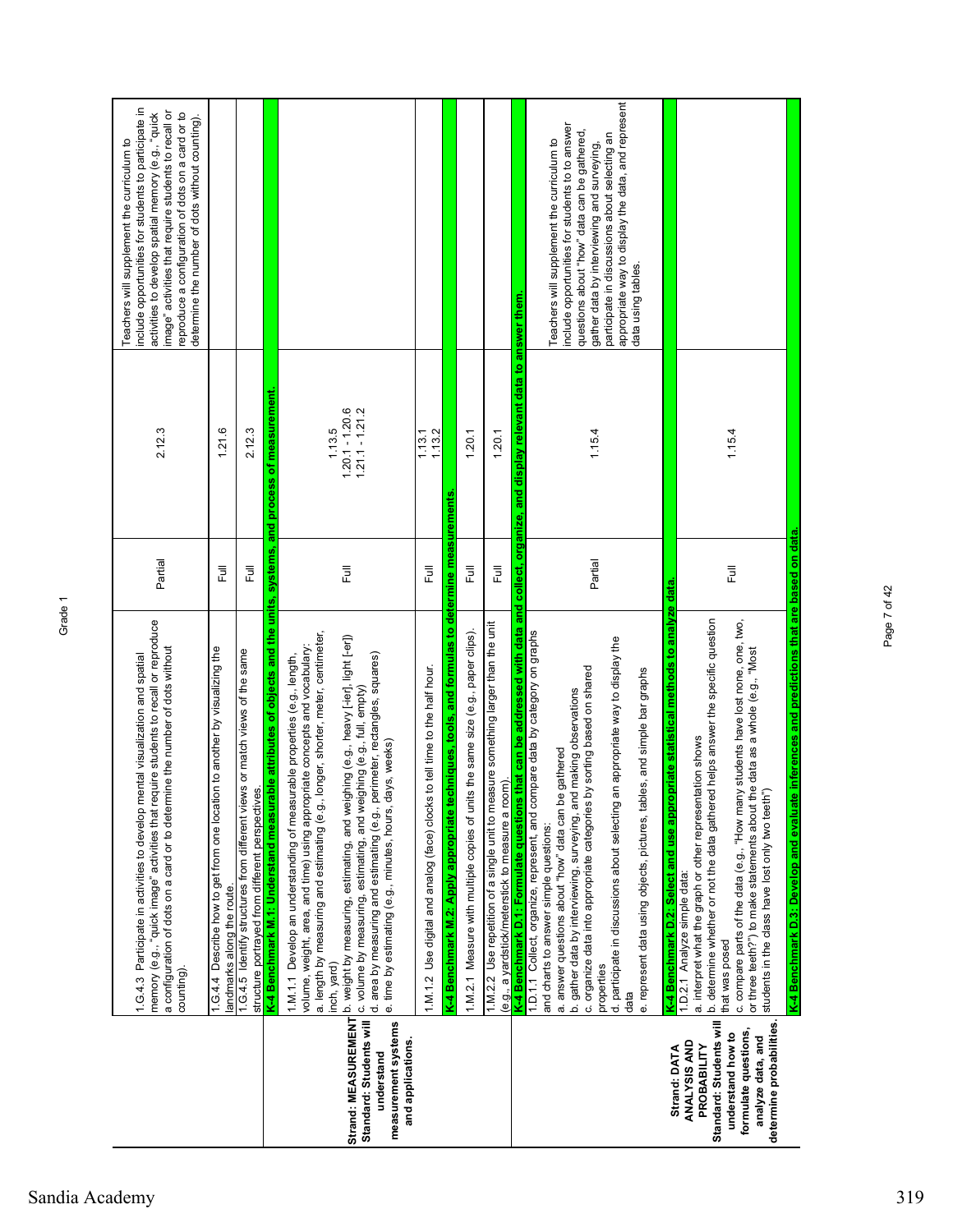| .D.3.1 Make conclusions based on data (e.g., whether or not other groups<br>same data).<br>would reach similar conclusions based on the                                                                                                        | None |        | Teachers will supplement the curriculum to<br>nclude opportunities for students to make<br>conclusions based on data. |
|------------------------------------------------------------------------------------------------------------------------------------------------------------------------------------------------------------------------------------------------|------|--------|-----------------------------------------------------------------------------------------------------------------------|
| <b>K-4 Benchmark D.4: Understand and apply basic concepts of probability.</b>                                                                                                                                                                  |      |        |                                                                                                                       |
| 1.D.4.1 Discuss the likelihood of events (based on student experiences or from<br>books) using terminology such as "more likely", "less likely", "possible", or<br>certain"                                                                    | Ē    | 1.17.3 |                                                                                                                       |
| than others (e.g., tossing two die and recording the sum after each toss to explore<br>ner some events occur more often<br>uently than others).<br>1.D.4.2 Observe, explore, and discuss wheth<br>whether or not certain sums occur more frequ | Ē    | 1.17.3 |                                                                                                                       |

Page 8 of 42

Page 8 of 42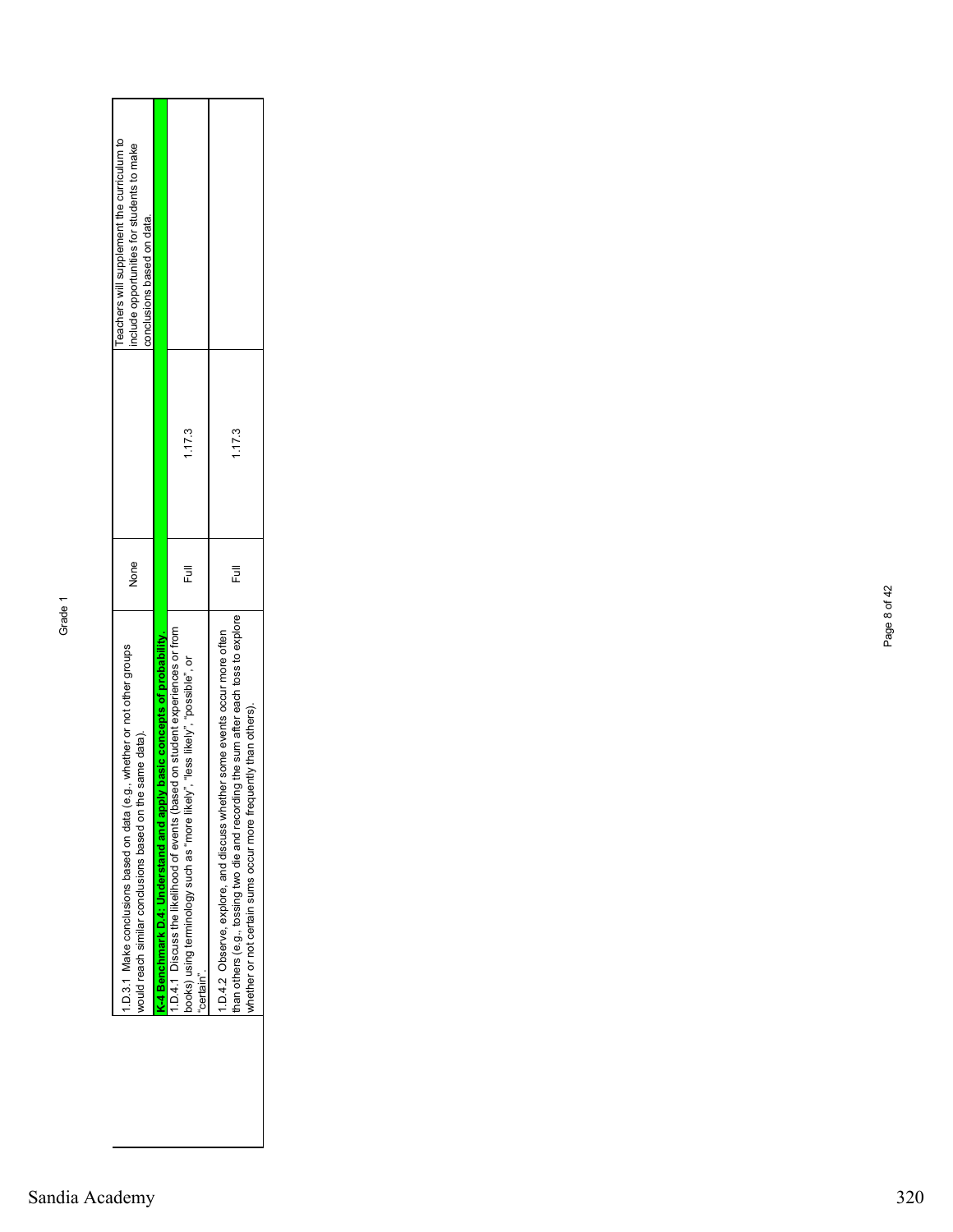|                                                                      | New Mexico Grade 2 Math Standards<br>Compared to K <sup>12</sup> Grade 2 Math                                                                                                                                                                                                                                                                                                                                                                                                                                                                                                                                                                                                                                                                                                                                                                              |                  |                                                                                                                                                                  |          |
|----------------------------------------------------------------------|------------------------------------------------------------------------------------------------------------------------------------------------------------------------------------------------------------------------------------------------------------------------------------------------------------------------------------------------------------------------------------------------------------------------------------------------------------------------------------------------------------------------------------------------------------------------------------------------------------------------------------------------------------------------------------------------------------------------------------------------------------------------------------------------------------------------------------------------------------|------------------|------------------------------------------------------------------------------------------------------------------------------------------------------------------|----------|
| <b>Strand</b>                                                        | <b>Benchmarks and Performance Standards</b>                                                                                                                                                                                                                                                                                                                                                                                                                                                                                                                                                                                                                                                                                                                                                                                                                | Coverage         | <mark>K<sup>12</sup> grade, unit, lesson</mark>                                                                                                                  | Comments |
|                                                                      | flexible ways including decomposing<br>d. compare and order numbers using a variety of terms (e.g., tens, less than, odd<br>e. apply strategies for computation utilizing an understanding of place value (e.g.,<br>48 + 25 would be 40 + 20 is 60, 8 + 5 is 13, 60 + 13 is 73)<br>value in whole numbers up to 1,000 and develop flexible ways of thinking about<br>ilonships (e.g., 3 is one less than 4,<br>a. use multiple models to explore place value and the base-ten number system<br>2.N.1.1 Understand the relationship between numbers, quantities, and place<br>c. identify whether a set of objects has an odd or even number of elements<br>K-4 Benchmark N.1: Understand numbers<br>b. represent whole numbers and use them in<br>and recombining numbers and see their relat<br>one more than 2, two less than 5)<br>numbers:<br>numbers) | 巨                | , ways of representing numbers, relationships among numbers, and number systems.<br>$2.17.1 - 2.17.6$<br>$2.16.1 - 2.16.9$<br>$2.3.1 - 2.3.6$<br>$2.4.1 - 2.4.9$ |          |
| Strand: NUMBER AND                                                   | physical models and other representations (e.g., 23 can be twenty-three 1s, one<br>d. model how many parts make a whole using equal fractional parts (e.g., 1/2, 1/3,<br>2.N.1.2 Apply counting skills and number sense through meaningful activities:<br>c. connect number words and numerals to the quantities they represent using<br>a. count and recognize "how many" in sets of objects up to 1,000<br>b. count forward and backward from given numbers to 1,000<br>10 and thirteen 1s, or two 10s and three 1s)<br>1/4, and 1/6 as equal parts of a whole)                                                                                                                                                                                                                                                                                          | $\overline{\Xi}$ | $2.13.1 - 2.13.5$<br>$2.16.1 - 2.16.9$<br>$2.17.1 - 2.17.6$<br>2.20.4<br>2.4.1                                                                                   |          |
| Standard: Students will<br>understand numerical<br><b>OPERATIONS</b> | K-4 Benchmark N.2: Understand the meaning of operations and how they relate to one another<br>up to three digits long (e.g., 235 +<br>2.N.2.1 Find the sum of two whole numbers<br>$:564 - 273 =$<br>$476 =$                                                                                                                                                                                                                                                                                                                                                                                                                                                                                                                                                                                                                                               | Full             | 2.16.4<br>2.16.8                                                                                                                                                 |          |
| concepts and<br>mathematical                                         | 2.N.2.2 Find the difference of two whole numbers up to three digits long.                                                                                                                                                                                                                                                                                                                                                                                                                                                                                                                                                                                                                                                                                                                                                                                  | Full             | 2.20.5                                                                                                                                                           |          |
| operations.                                                          | subtraction to solve problems and check solutions (28 + 31 = 59; therefore, 59<br>2.N.2.3 Understand and use the inverse relationships between addition and<br>$31 = 28$ )                                                                                                                                                                                                                                                                                                                                                                                                                                                                                                                                                                                                                                                                                 | Full             | 2.1.8                                                                                                                                                            |          |
|                                                                      | 2.N.2.4 Identify and describe situations that require multiplication and division<br>and develop strategies to solve problems for repeated joining of groups and<br>partitioning into equal subgroups or shares (e.g., repeated addition and<br>subtraction, counting by multiples, equal sharing)                                                                                                                                                                                                                                                                                                                                                                                                                                                                                                                                                         | <b>Full</b>      | $2.18.1 - 2.18.7$<br>$2.19.1 - 2.19.7$                                                                                                                           |          |
|                                                                      | K-4 Benchmark N.3: Compute fluently and make reasonable estimates                                                                                                                                                                                                                                                                                                                                                                                                                                                                                                                                                                                                                                                                                                                                                                                          |                  |                                                                                                                                                                  |          |
|                                                                      | 2.N.3.1 Use and explain strategies for addition and subtraction of multi-digit<br>whole numbers.                                                                                                                                                                                                                                                                                                                                                                                                                                                                                                                                                                                                                                                                                                                                                           | Full             | 2.16.8<br>2.20.5<br>2.20.5<br>2.16.4                                                                                                                             |          |
|                                                                      | 2.N.3.2 Model and solve problems representing adding and subtracting amounts<br>of money using dollars and coins.                                                                                                                                                                                                                                                                                                                                                                                                                                                                                                                                                                                                                                                                                                                                          | 昆                | 2.21.4<br>2.21.5                                                                                                                                                 |          |
|                                                                      | 2.N.3.3 Use addition combinations (addends through 10) and related subtraction<br>to turn 37 into 40; then add 40 and<br>combinations, and develop strategies for computing based on number sense<br>(e.g., 25 + 37: Take 3 from the 25 and use it<br>22 to get 62)                                                                                                                                                                                                                                                                                                                                                                                                                                                                                                                                                                                        | Ē                | $2.18$<br>$2.9.9$                                                                                                                                                |          |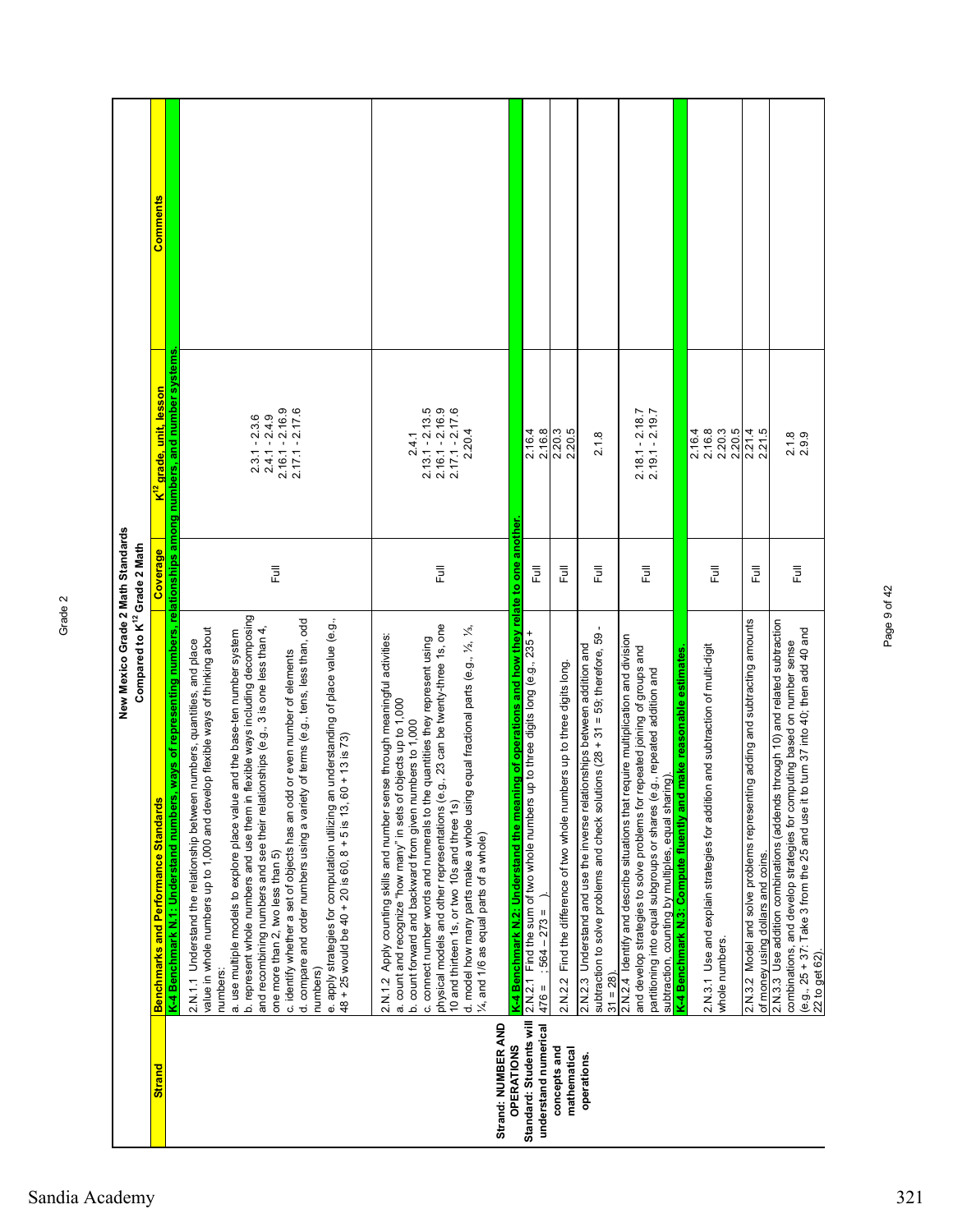|                                                                                    | 2.N.3.4 Select and use a variety of appropriate strategies methods to compute<br>(e.g., objects, mental computation, estimation, paper and pencil).                                                                    | 巨           | Embedded throughout, for example:<br>$2.22.1 - 2.22.11$<br>$2.18.1 - 2.18.7$<br>$2.6.1 - 2.6.7$ |                                                                                                                     |
|------------------------------------------------------------------------------------|------------------------------------------------------------------------------------------------------------------------------------------------------------------------------------------------------------------------|-------------|-------------------------------------------------------------------------------------------------|---------------------------------------------------------------------------------------------------------------------|
|                                                                                    | notational representations (e.g., 5, 10, 15, 20; $4 \times 5 = 20$ ; four groups of 5 equals<br>2.N.3.5 Skip-count by 2, 5, and 10 to develop multiplicative reasoning and<br>20)                                      | 巨           | $2.4.7$<br>2.4.2                                                                                |                                                                                                                     |
|                                                                                    | relations, and functions<br>K-4 Benchmark A.1: Understand patterns,                                                                                                                                                    |             |                                                                                                 |                                                                                                                     |
|                                                                                    | 2.A.1.1 Recognize, reproduce, describe, extend, and create repeating and<br>growing patterns, and translate from one representation to another.                                                                        | Ē           | 2.13.9                                                                                          |                                                                                                                     |
|                                                                                    | 2.A.1.2 Skip-count using calculators or a hundreds chart to identify, describe,<br>predict, and make generalizations about number patterns to differentiate rote<br>counting versus the meaning of the numbers         | 巨           | $2.4.7$<br>2.4.2                                                                                |                                                                                                                     |
|                                                                                    | $\ddot{}$<br>$\mathsf{II}%$<br>2.A.1.3 Construct and solve open sentences that have variables (e.g., 10                                                                                                                | <b>Full</b> | 2.22.4                                                                                          |                                                                                                                     |
|                                                                                    | addition and subtraction (e.g., 25 students are going to the store. Five students<br>to number sentences involving<br>can ride in a car. How many cars will be needed?).<br>2.A.1.4 Relate everyday problem situations | 巨           | Embedded throughout, for example:<br>$2.2.7 - 2.2.8$<br>$2.6.5 - 2.6.6$<br>$2.4.7 - 2.4.8$      |                                                                                                                     |
|                                                                                    | ze mathematical situations and structures using algebraic symbols.<br>K-4 Benchmark A.2: Represent and analy                                                                                                           |             |                                                                                                 |                                                                                                                     |
| Standard: Students will<br>understand algebraic<br>Strand: ALGEBRA<br>concepts and | 2.A.2.1 Use mathematical language to describe a variety of representations and<br>mathematical ideas and situations.                                                                                                   | 昆           | Embedded throughout, for example:<br>$2.3.1 - 2.3.6$<br>$2.4.1 - 2.4.9$<br>$2.5.1 - 2.5.9$      |                                                                                                                     |
| applications.                                                                      | 2.A.2.2 Explain the concept of equal (e.g., quantities on both sides of equation<br>are the same) by using objects or giving examples.                                                                                 | こ<br>こ      | 2.22.3                                                                                          |                                                                                                                     |
|                                                                                    | 2.A.2.3 Construct and solve open number sentences that have variables<br>$+6$ .<br>representing numbers up to 20 (e.g., $20 =$                                                                                         | 큹           | 2.22.4                                                                                          |                                                                                                                     |
|                                                                                    | K-4 Benchmark A.3: Use mathematical models to represent and understand quantitative relationships                                                                                                                      |             |                                                                                                 |                                                                                                                     |
|                                                                                    | 2.A.3.1 Model situations of addition and subtraction of whole numbers using<br>objects, pictures, and symbols.                                                                                                         | 昆           | 2.22.1                                                                                          |                                                                                                                     |
|                                                                                    | g., coin trading, measurement<br>Solve problems related to trading (e.<br>2.A.3.2<br>trading)                                                                                                                          | <b>I</b>    | 2.7.3                                                                                           |                                                                                                                     |
|                                                                                    | 2.A.3.3 Solve addition and subtraction problems by using data from simple<br>charts, picture graphs, and number sentences.                                                                                             | 昆           | $2.22.1 - 2.22.3$<br>217.5<br>2.4.8<br>2.6.6<br>2.4.3                                           |                                                                                                                     |
|                                                                                    | rarious contexts<br>K-4 Benchmark A.4: Analyze changes in <b>\</b>                                                                                                                                                     |             |                                                                                                 |                                                                                                                     |
|                                                                                    | 2.A.4.1 Describe quantitative change (e.g., a student growing two inches in one<br>year, water heating up to boil).                                                                                                    | None        |                                                                                                 | Teachers will supplement the curriculum to<br>include describing quantitative change.                               |
|                                                                                    | K-4 Benchmark G.1: Analyze characterist<br>relationships.                                                                                                                                                              |             |                                                                                                 | cs and properties of two- and three-dimensional geometric shapes and develop mathematical arguments about geometric |

Page 10 of 42

Page 10 of 42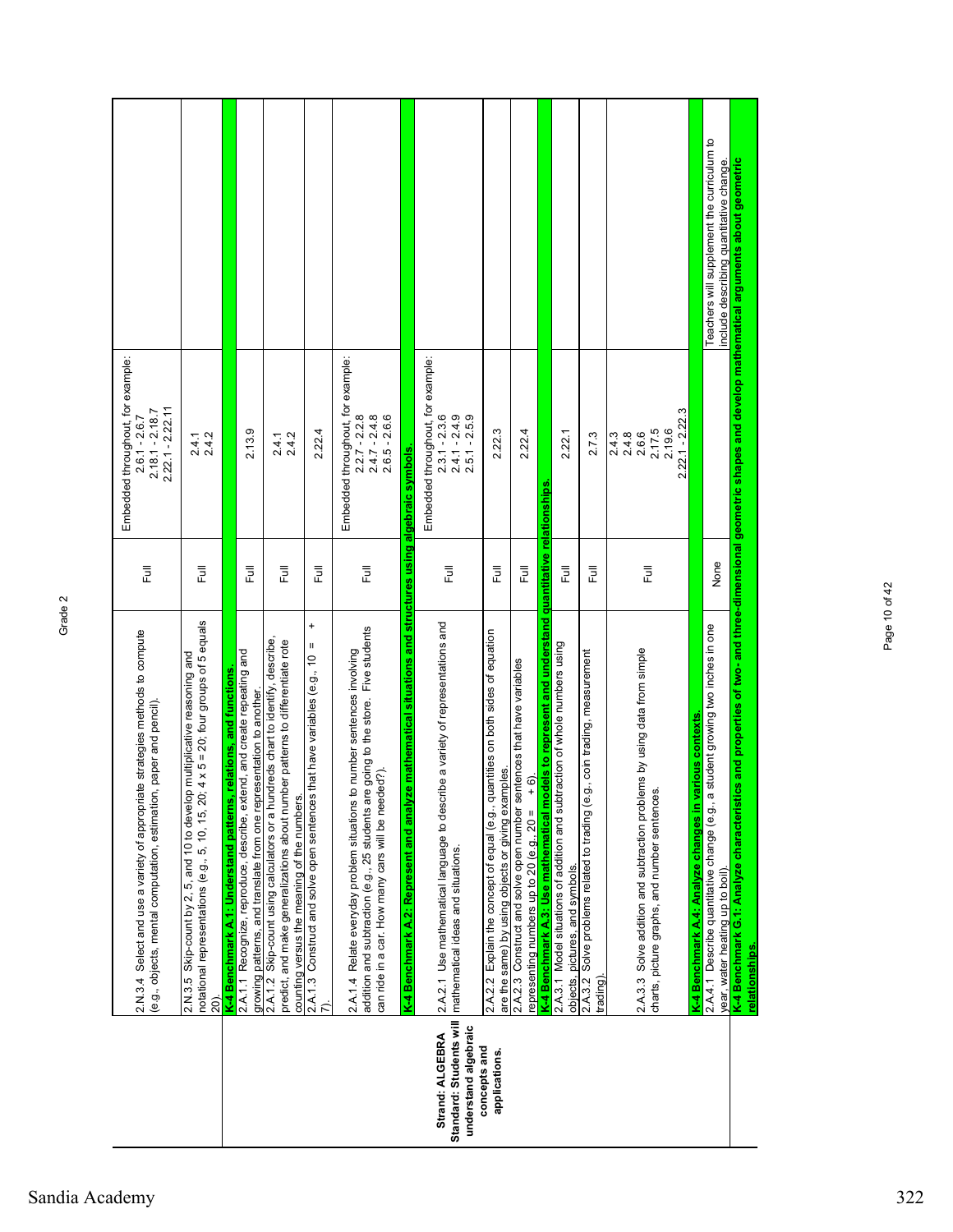|                                          | cube, rectangular prism) based on<br>2.G.1.1 Identify and describe the attributes of common figures in a plane and<br>a. sort, describe, and analyze plane and solid geometric shapes (e.g., circle,<br>b. put shapes together and take them apart to form other shapes (e.g., two<br>form a rectangle)<br>c. explore lines of symmetry in two-dimensional shapes<br>various attributes (e.g., faces, edges, and corners)<br>triangle, square, rectangle, sphere, pyramid,<br>congruent right triangles can be arranged to<br>common objects in space: | $\overline{\overline{z}}$ | $2.12.1 - 2.12.8$                                                        |                                                                                                                                                                      |
|------------------------------------------|--------------------------------------------------------------------------------------------------------------------------------------------------------------------------------------------------------------------------------------------------------------------------------------------------------------------------------------------------------------------------------------------------------------------------------------------------------------------------------------------------------------------------------------------------------|---------------------------|--------------------------------------------------------------------------|----------------------------------------------------------------------------------------------------------------------------------------------------------------------|
|                                          | id describe spatial relationships using coordinate geometry and other representational<br>2.G.2.1 Find and name locations with simple relationships like "near to" and apply<br>K-4 Benchmark G.2: Specify locations an<br>ideas about relative position.                                                                                                                                                                                                                                                                                              | $\overline{\Xi}$          | 2.15.9                                                                   | systems                                                                                                                                                              |
|                                          | ion in navigating space and apply<br>2.G.2.2 Describe, name, and interpret direct<br>ideas about direction and distance.                                                                                                                                                                                                                                                                                                                                                                                                                               | 巨                         | 2.15.9                                                                   |                                                                                                                                                                      |
| Strand: GEOMETRY                         | 2.G.2.3 Use maps to locate points and navigate through mazes or maps.                                                                                                                                                                                                                                                                                                                                                                                                                                                                                  | Ē                         | 2.15.9                                                                   |                                                                                                                                                                      |
| Standard: Students will                  | 2.G.2.4 Visualize, justify, and create paths using landmarks, space, shapes, and<br>descriptive language.                                                                                                                                                                                                                                                                                                                                                                                                                                              | $\overline{\overline{z}}$ | 2.15.9                                                                   |                                                                                                                                                                      |
| understand geometric<br>concepts and     | 2.G.2.5 Make and draw rectangular arrays of squares.                                                                                                                                                                                                                                                                                                                                                                                                                                                                                                   | 쿤                         | 2.13.1                                                                   |                                                                                                                                                                      |
| applications.                            | K-4 Benchmark G.3: Apply transformations and use symmetry to analyze mathematical situations<br>2.G.3.1 Use systematic thinking to solve geometric puzzles (e.g., pentominoes).                                                                                                                                                                                                                                                                                                                                                                        | None                      |                                                                          | Teachers will supplement the curriculum to<br>include using systematic thinking to solve<br>geometric puzzles                                                        |
|                                          | 2.G.3.2 Use materials to investigate rotational and line symmetry and create<br>shapes that have symmetry.                                                                                                                                                                                                                                                                                                                                                                                                                                             | <b>Full</b>               | 2.12.6<br>2.12.7                                                         |                                                                                                                                                                      |
|                                          | K-4 Benchmark G.4: Use visualization, spatial reasoning, and geometric modeling to solve problems                                                                                                                                                                                                                                                                                                                                                                                                                                                      |                           |                                                                          |                                                                                                                                                                      |
|                                          | 2.G.4.1 Demonstrate relationships of different attributes with concrete materials<br>(e.g., change one characteristic of a shape while preserving others such as<br>increasing number of sides while perimeter stays the same)                                                                                                                                                                                                                                                                                                                         | None                      |                                                                          | include opportunities for students to demonstrate<br>relationships of different attributes with concrete<br>Teachers will supplement the curriculum to<br>materials. |
|                                          | create mental images of geometric<br>Select and use visualization skills to<br>2.G.4.2<br>shapes.                                                                                                                                                                                                                                                                                                                                                                                                                                                      | 巨                         | 2.12.3                                                                   |                                                                                                                                                                      |
|                                          | 2.G.4.3 Describe geometric shapes and structures from different perspectives.                                                                                                                                                                                                                                                                                                                                                                                                                                                                          | ラ<br>Lu                   | 2.12.3                                                                   |                                                                                                                                                                      |
|                                          | (e.g., seeing rows in array as a model<br>2.G.4.4 Relate geometric ideas to numbers<br>of repeated addition)                                                                                                                                                                                                                                                                                                                                                                                                                                           | 昆                         | 2.18.5<br>2.19.1                                                         |                                                                                                                                                                      |
|                                          | 2.G.4.5 Recognize geometric shapes and structures in the environment and<br>specify their location.                                                                                                                                                                                                                                                                                                                                                                                                                                                    | 豆                         | 2.12.1                                                                   |                                                                                                                                                                      |
|                                          | K-4 Benchmark M.1: Understand measurable attributes of objects and the units, systems,                                                                                                                                                                                                                                                                                                                                                                                                                                                                 |                           | and process of measurement                                               |                                                                                                                                                                      |
|                                          | 2.M.1.1 Identify a unit of measure (e.g., nearest inch) and repeat that unit<br>comparing it to the item being measured.                                                                                                                                                                                                                                                                                                                                                                                                                               | 巨                         | 2.14.1                                                                   |                                                                                                                                                                      |
|                                          | 2.M.1.2 Use direct comparison to compare and order objects according to length,<br>mass, and area.                                                                                                                                                                                                                                                                                                                                                                                                                                                     | $\overline{\overline{z}}$ | $2.14.1 - 2.14.6$<br>$2.15.1 - 2.15.7$                                   |                                                                                                                                                                      |
|                                          | 2.M.1.3 Measure and compare common objects using standard and non-<br>standard units of length.                                                                                                                                                                                                                                                                                                                                                                                                                                                        | 巨                         | Grade 2 Math textbook page 293<br>$2.14.1 - 2.14.6$<br>$2.15.1 - 2.15.8$ |                                                                                                                                                                      |
|                                          | 2.M.1.4 Find and represent the value of a collection of coins and dollars up to<br>\$5.00, using appropriate notation.                                                                                                                                                                                                                                                                                                                                                                                                                                 | $\bar{\bar{z}}$           | $2.7.1 - 2.2.7$                                                          |                                                                                                                                                                      |
| Strand: MEASUREMENT                      | <u>2.M.1.5_Identify and use time intervals (e.g., hours, days, weeks, months).</u><br>2.M.1.6_Select and use appropriate measurement tools (e.g., ruler, yardstick,                                                                                                                                                                                                                                                                                                                                                                                    | 昆                         | $2.8.1 - 2.85$                                                           |                                                                                                                                                                      |
| Standard: Students will<br>understand    | meter stick)                                                                                                                                                                                                                                                                                                                                                                                                                                                                                                                                           | Ē                         | 2.15.8                                                                   |                                                                                                                                                                      |
| measurement systems<br>and applications. | K-4 Benchmark M.2: Apply appropriate techniques, tools, and formulas to determine measurements.<br>2.M.1.7 Tell time to the nearest quarter hour                                                                                                                                                                                                                                                                                                                                                                                                       | Full                      | 2.8.2                                                                    |                                                                                                                                                                      |
|                                          |                                                                                                                                                                                                                                                                                                                                                                                                                                                                                                                                                        |                           |                                                                          |                                                                                                                                                                      |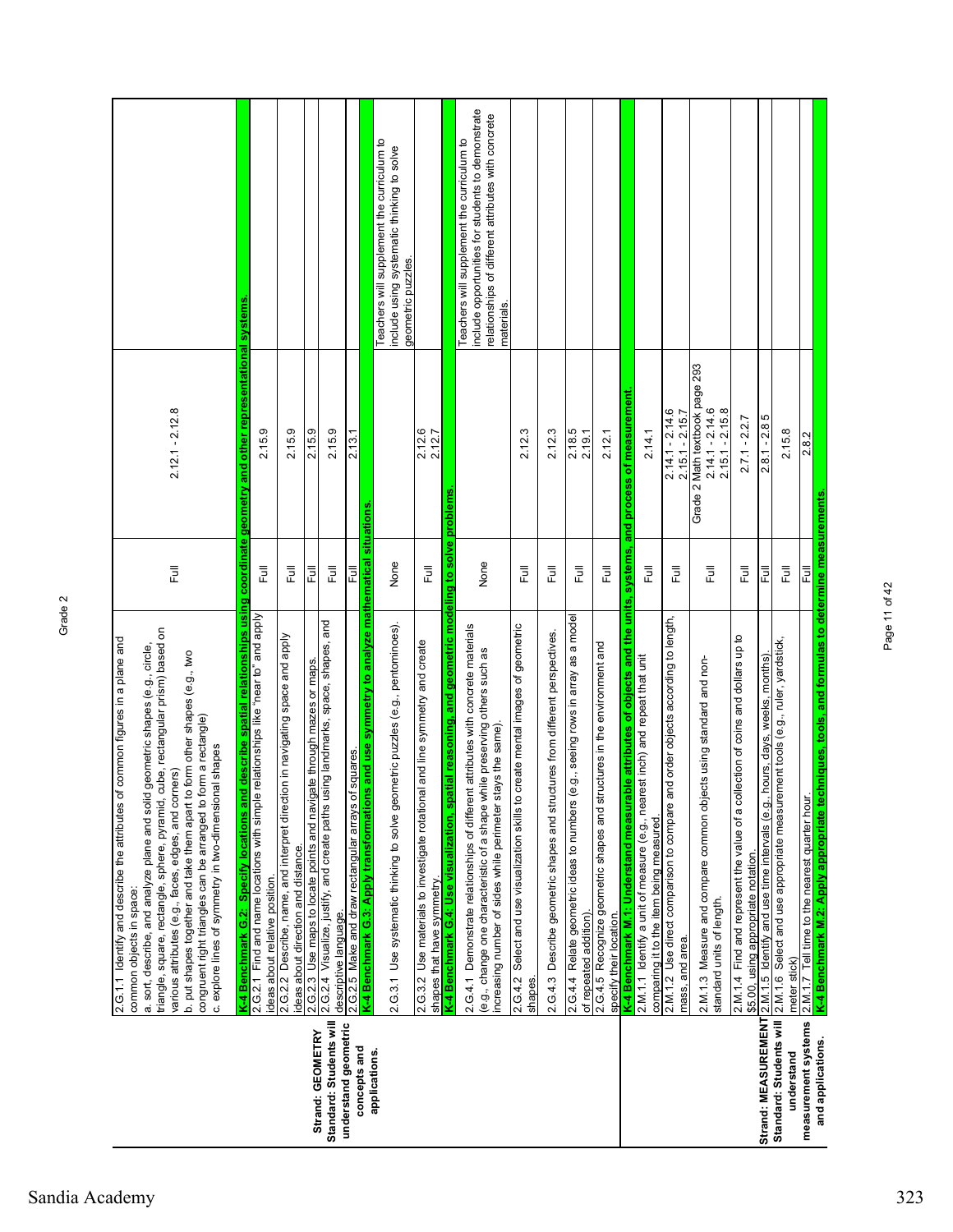|                                                                     | comparisons and estimates of<br>2.M.2.1 Develop common referents to make<br>ength, volume, weight, area, and time                                                                             | 同<br>Eu     | $2.15.4 - 2.15.6$<br>2.14.5<br>$\frac{2.8.1}{2.14.2}$ |                                                                                                                                              |
|---------------------------------------------------------------------|-----------------------------------------------------------------------------------------------------------------------------------------------------------------------------------------------|-------------|-------------------------------------------------------|----------------------------------------------------------------------------------------------------------------------------------------------|
|                                                                     | e object (e.g., ruler, yardstick,<br>ent measuring tools will yield<br>2.M.2.2 Develop an understanding that differ<br>different numerical measurements of the sam<br>meterstick, paper clip) | 昆           | 2.15.8                                                |                                                                                                                                              |
|                                                                     | 2.M.2.3 Estimate measurements and develop precision in measuring objects.                                                                                                                     | 昆           | $2.15.4 - 2.15.6$<br>2.14.5<br>$2.8.1$<br>$2.14.2$    |                                                                                                                                              |
|                                                                     | that can be addressed with data and collect, organize, and display relevant data to answer them.<br>K-4 Benchmark D.1: Formulate questions                                                    |             |                                                       |                                                                                                                                              |
|                                                                     | 2.D.1.1 Collect numerical data systematicall                                                                                                                                                  | 큹           | 3.8.1                                                 |                                                                                                                                              |
|                                                                     | 2.D.1.2 Represent data by using concrete objects, pictures, tables, numbers,<br>tallies, and graphs (e.g., pictographs).                                                                      | 昆           | 2.4.3<br>2.4.8                                        |                                                                                                                                              |
|                                                                     | data by interviewing, surveying, and making observations to answer the questions<br>2.D.1.3 Pose questions about students' selves and their surroundings and gather<br>posed.                 | う<br>こ      | 3.8.1                                                 |                                                                                                                                              |
|                                                                     | (e.g., the number of ears on one dog, two dogs, etc., or linear numerical patterns).<br>2.D.1.4 Identify patterns and explain the relationships of the units in the pattern                   | Full        | 2.4.2                                                 |                                                                                                                                              |
|                                                                     | K-4 Benchmark D.2: Select and use appropriate statistical methods to analyze data.                                                                                                            |             |                                                       |                                                                                                                                              |
| ANALYSIS AND<br>Strand: DATA<br>PROBABILITY                         | 2.D.2.1 Describe and interpret data by drawing conclusions and making<br>conjectures based on the data collected.                                                                             | Full        | 2.13.8<br>2.4.8<br>2.4.3                              |                                                                                                                                              |
| Standard: Students wil<br>formulate questions,<br>understand how to | 2.D.2.2 Display data in a variety of formats.                                                                                                                                                 | 昆           | 2.13.8<br>$2.4.3$<br>$2.4.8$                          |                                                                                                                                              |
| analyze data, and                                                   | inferences and predictions that are based on data<br>K-4 Benchmark D.3: Develop and evaluate                                                                                                  |             |                                                       |                                                                                                                                              |
| determine probabilities.                                            | 2.D.3.1 Discuss events related to students' experiences as "likely" or "unlikely"<br>and "possible" or "certain".                                                                             | <b>Full</b> | 2.13.8                                                |                                                                                                                                              |
|                                                                     | 2.D.3.2 Recognize appropriate conclusions generated from the data collected.                                                                                                                  | Full        | 2.13.8<br>$2.4.3$<br>$2.4.8$                          |                                                                                                                                              |
|                                                                     | 2.D.3.3 Recognize inappropriate descriptions of the data set.                                                                                                                                 | None        |                                                       | include opportunities for students to recognize<br>Teachers will supplement the curriculum to<br>inappropriate descriptions of the data set. |
|                                                                     | y basic concepts of probability.<br>K-4 Benchmark D.4: Understand and apply                                                                                                                   |             |                                                       |                                                                                                                                              |
|                                                                     | outcomes of a simple experiment).<br>2.D.4.1 Investigate concepts of chance (e.g.                                                                                                             | 큹           | 2.13.7                                                |                                                                                                                                              |
|                                                                     | 2.D.4.2 Investigate whether outcomes of a simple event are equally likely to<br>occur.                                                                                                        | 큹           | 2.13.8                                                |                                                                                                                                              |
|                                                                     |                                                                                                                                                                                               |             |                                                       |                                                                                                                                              |

Page 12 of 42

Page 12 of 42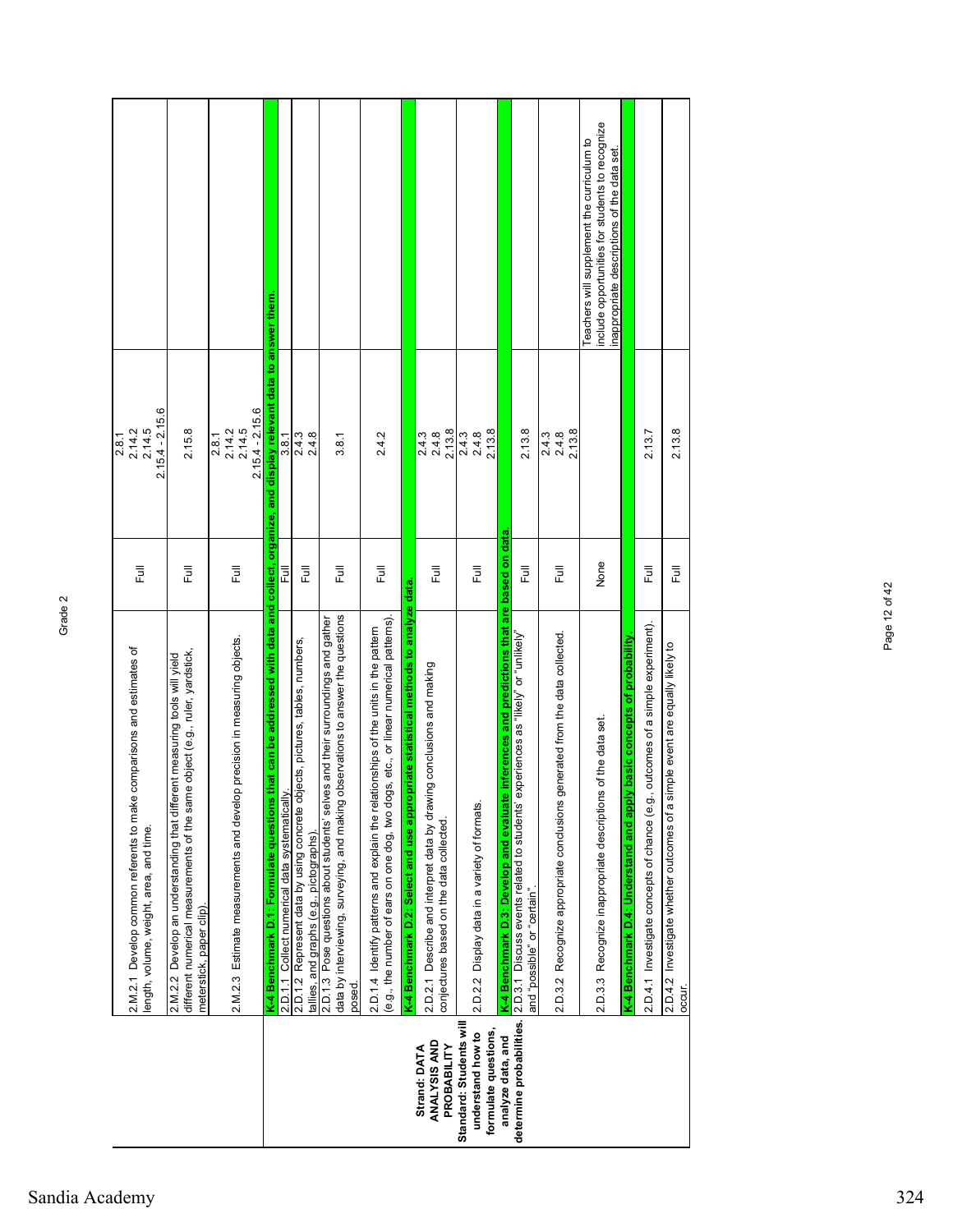|                                                                                      | New Mexico Grade 3 Math Standards<br>Compared to K <sup>12</sup> Grade 3 Math                                                                                                                                                                                                                                                                                                         |          |                                                                                  |                 |
|--------------------------------------------------------------------------------------|---------------------------------------------------------------------------------------------------------------------------------------------------------------------------------------------------------------------------------------------------------------------------------------------------------------------------------------------------------------------------------------|----------|----------------------------------------------------------------------------------|-----------------|
| <b>Strand</b>                                                                        | <b>Benchmarks and Performance Standards</b>                                                                                                                                                                                                                                                                                                                                           | Coverage | <mark>K<sup>12</sup> grade, unit, lesson</mark>                                  | <b>Comments</b> |
|                                                                                      | K-4 Benchmark N.1: Understand numbers                                                                                                                                                                                                                                                                                                                                                 |          | , ways of representing numbers, relationships among numbers, and number systems. |                 |
|                                                                                      | c. recognizing the position of a given number in the base-ten number system and<br>3.N.1.1 Exhibit an understanding of the place-value structure of the base-ten<br>a. reading, modeling, writing, and interpreting whole numbers up to 10,000<br>its relationship to benchmark numbers such as 10, 50, 100, 500<br>b. comparing and ordering numbers up to 1,000<br>number system by | Ē        | $3.1.1 - 3.1.8$<br>$3.2.1 - 3.2.7$                                               |                 |
|                                                                                      | exploring the size of 1,000 by skip-counting to 1,000 using hundred charts or<br>3.N.1.2 Use whole numbers by using a variety of contexts and models (e.g.,<br>strips 10 or 100 centimeters long)                                                                                                                                                                                     | Full     | 3.1.3                                                                            |                 |
|                                                                                      | decomposing and recombining numbers (e.g., $853 = 8 \times 100 + 5 \times 10 + 3$ ; $85 \times 10$<br>3.N.1.3 Identify some representations for some numbers and generate them by<br>$+3 = 853$ ; $853 = 900 - 50 + 3$ )                                                                                                                                                              | Full     | 3.4.3<br>3.1.1                                                                   |                 |
|                                                                                      | multiples (e.g., factor pairs of 12 are 1 x 12, 2 x 6, 3 x 4; multiples of 12 are 12,<br>3.N.1.4 Identify the relationship among commonly encountered factors and<br>24, 36).                                                                                                                                                                                                         | 昆        | $3.11.1 - 3.11.3$<br>3.17.7                                                      |                 |
|                                                                                      | equivalents of commonly used fractions and mixed numbers (e.g., halves, thirds,<br>3.N.1.5 Use visual models and other strategies to recognize and generate<br>fourths, sixths, eighths, and tenths).                                                                                                                                                                                 | 巨        | $3.15.1 - 3.15.11$                                                               |                 |
|                                                                                      | 3.N.1.6 Demonstrate an understanding of fractions as parts of unit wholes, parts<br>of a collection or set, and as locations on a number line.                                                                                                                                                                                                                                        | う<br>こ   | $-3.15.11$<br>3.15.1                                                             |                 |
|                                                                                      | and decimals as representations of the same concept, such as half of a dollar =<br>3.N.1.7 Use common fractions for measuring and money (e.g., using fractions<br>K-4 Benchmark N.2: Understand the meal<br>50 cents).                                                                                                                                                                | う<br>こ   | $3.15.1 - 3.15.11$<br>$3.16.1 - 3.16.8$                                          |                 |
| Strand: NUMBER AND                                                                   | hing of operations and how they relate to one another                                                                                                                                                                                                                                                                                                                                 |          |                                                                                  |                 |
| Standard: Students will<br>understand numerical<br><b>OPERATIONS</b><br>concepts and | understanding of multiplication and<br>division of whole numbers (e.g., charts, arrays, diagrams, and physical models<br>tools to help students learn what the factors and products represent in various<br>[i.e., modeling multiplication with a variety of pictures, diagrams, and concrete<br>3.N.2.1 Use a variety of models to show an<br>contexts]).                            | 昆        | $3.7.1 - 3.7.11$<br>$3.13.1 - 3.13.10$<br>$3.14.1 - 3.14.9$<br>$3.6.1 - 3.6.13$  |                 |
| mathematical<br>operations.                                                          | 3.N.2.2 Find the sum or difference of two whole numbers between 0 and 10,000.                                                                                                                                                                                                                                                                                                         | Full     | $3.5.1 - 3.5.13$<br>$3.3.1 - 3.3.9$<br>3.4.1 - 3.4.8                             |                 |
|                                                                                      | ∽<br>3.N.2.3 Solve simple multiplication and division problems (e.g., 135 + 5 =                                                                                                                                                                                                                                                                                                       | 卮        | $3.11.1 - 3.11.16$                                                               |                 |
|                                                                                      | 3.N.2.4 Identify how the number of groups and the number of items in each<br>group equals a product.                                                                                                                                                                                                                                                                                  | こ<br>こ   | 3.6.1                                                                            |                 |
|                                                                                      | (e.g., to find the total number of legs on 12 cats, 4 represents the number of each<br>3.N.2.5 Demonstrate the effects of multiplying and dividing on whole numbers<br>[cat] unit, so $12 \times 4 = 48$ [leg] units).                                                                                                                                                                | Full     | 3.11.13                                                                          |                 |
|                                                                                      | 3.N.2.6 Identify and use relationship between multiplication and division (e.g.,<br>division is the inverse of multiplication) to solve problems.                                                                                                                                                                                                                                     | う<br>こ   | $3.11.11 - 3.11.13$                                                              |                 |
|                                                                                      | 3.N.2.7 Select and use operations (e.g., addition, multiplication, subtraction,<br>division) to solve problems.                                                                                                                                                                                                                                                                       | Full     | 3.5.11<br>3.17.6                                                                 |                 |
|                                                                                      | K-4 Benchmark N.3: Compute fluently and make reasonable estimates.                                                                                                                                                                                                                                                                                                                    |          |                                                                                  |                 |

Page 13 of 42

Page 13 of 42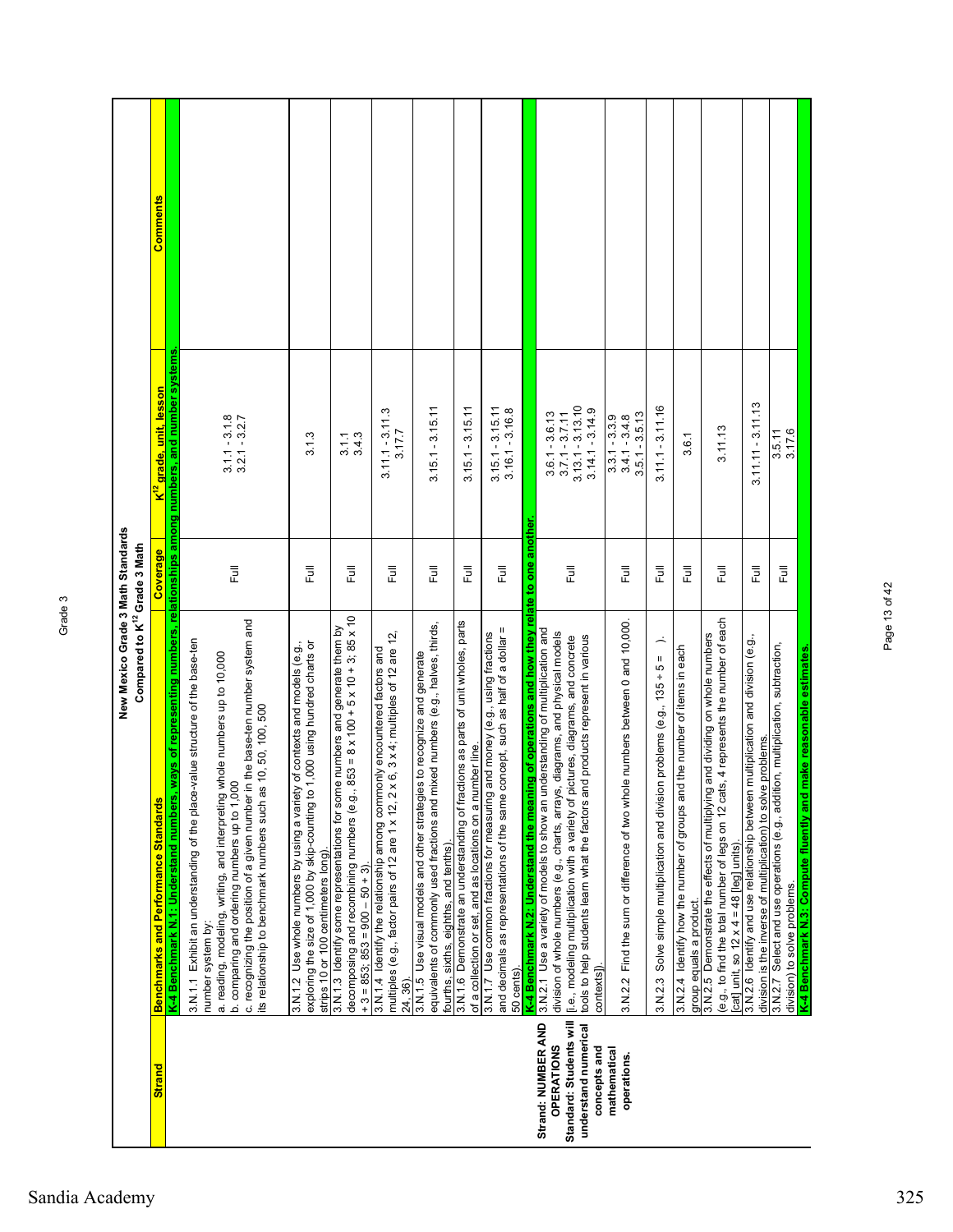|                                                                    | 3.N.3.1 Choose computational methods based on understanding the base-ten<br>number system, properties of multiplication and division, and number<br>relationships.                                                                                                                                                                                                                                                                                      | $\overline{\overline{z}}$ | 3.5.11<br>3.17.6                                                          |  |
|--------------------------------------------------------------------|---------------------------------------------------------------------------------------------------------------------------------------------------------------------------------------------------------------------------------------------------------------------------------------------------------------------------------------------------------------------------------------------------------------------------------------------------------|---------------------------|---------------------------------------------------------------------------|--|
|                                                                    | 3 x 8) to become fluent with the<br>$6 \times 8$ is double<br>multiplication pairs up to 10 x 10.<br>3.N.3.2 Use strategies (e.g.,                                                                                                                                                                                                                                                                                                                      | 巨                         | 3.13.2<br>3.13.5<br>3.6.5                                                 |  |
|                                                                    | 3.N.3.3 Compute with basic number combinations (e.g., multiplication pairs up to<br>10 x 10 and their division counterparts).                                                                                                                                                                                                                                                                                                                           | 昆                         | $3.11.1 - 3.11.16$                                                        |  |
|                                                                    | strategies for measurement,<br>3.N.3.4 Demonstrate reasonable estimation<br>computation, and problem solving                                                                                                                                                                                                                                                                                                                                            | $\overline{\overline{E}}$ | $3.3.3 - 3.3.5$<br>3.13.5<br>3.5.12<br>3.14.3<br>3.14.1<br>3.9.3<br>3.4.1 |  |
|                                                                    | relations, and functions<br>K-4 Benchmark A.1: Understand patterns                                                                                                                                                                                                                                                                                                                                                                                      |                           |                                                                           |  |
|                                                                    | in the form of mathematical<br>3.A.1.1 Represent relationships of quantities<br>expressions, equations, or inequalities.                                                                                                                                                                                                                                                                                                                                | Full                      | $4.19.1 - 4.19.6$                                                         |  |
|                                                                    | 3.A.1.2 Solve problems involving numeric equations.                                                                                                                                                                                                                                                                                                                                                                                                     | 큹                         | $4.19.1 - 4.19.6$                                                         |  |
|                                                                    | $3 = 12$ , what operational symbol goes in the box?").<br>3.A.1.3 Select appropriate operational and relational symbols to make an<br>expression true (e.g., "If 4                                                                                                                                                                                                                                                                                      | Full                      | 3.17.6                                                                    |  |
|                                                                    | 1.4.1.4 Use models of feet and inches to express simple unit conversions in<br>feet x 12) that develop conceptual<br>understanding versus procedural skills.<br>symbolic form (e.g., 36 inches =                                                                                                                                                                                                                                                        | Full                      | 3.9.6                                                                     |  |
|                                                                    | property of multiplication (e.g., if 5 x<br>3.A.1.5 Recognize and use the commutative<br>$7 = 35$ , then what is $7 \times 5$ ?).                                                                                                                                                                                                                                                                                                                       | 昆                         | 3.6.9                                                                     |  |
|                                                                    | 3.A.1.6 Create, describe, and extend numeric and geometric patterns including<br>multiplication patterns.                                                                                                                                                                                                                                                                                                                                               | $\overline{\Xi}$          | 3.11.11<br>3.16.6<br>3.1.3<br>3.4.3                                       |  |
| Standard: Students will<br>understand algebraic<br>Strand: ALGEBRA | b. extend and recognize a linear pattern by its rules (e.g., the number of legs on a<br>given number of horses may be calculated by counting by 4s, by multiplying the<br>quantities (e.g., find the total cost of multiple items given the cost per unit)<br>a. solve simple problems involving a functional relationship between two<br>tables)<br>3.A.1.7 Represent simple functional relationships:<br>number of horses by 4, or through the use of | 昆                         | 3.11.13<br>4.19.3                                                         |  |
| concepts and                                                       | K-4 Benchmark A.2: Represent and analyze mathematical situations and structures using algebraic symbols.                                                                                                                                                                                                                                                                                                                                                |                           |                                                                           |  |
| applications.                                                      | 3.A.2.1 Determine the value of variables in missing part problems (e.g., 139 +<br>$= 189.$                                                                                                                                                                                                                                                                                                                                                              | ラ<br>Lull                 | 4.19.1                                                                    |  |
|                                                                    | addition and multiplication (e.g., "If $5 \times 7 = 35$ , then what is $7 \times 5$ ? And if $5 \times 7 \times 3$<br>3.A.2.2 Recognize and use the commutative and associative properties of<br>= 105, then what is $7 \times 3 \times 5$ ?").                                                                                                                                                                                                        | 巨                         | $4.2.1$<br>$4.6.1$                                                        |  |
|                                                                    | K-4 Benchmark A.3: Use mathematical models to represent and understand quantitative relationships<br>distributive, identity, and zero<br>properties are useful in computing with numbers.<br>3.A.2.3 Explore the ways that commutative,                                                                                                                                                                                                                 | う<br>こ                    | $4.2.1$<br>$4.6.1$                                                        |  |
|                                                                    |                                                                                                                                                                                                                                                                                                                                                                                                                                                         |                           |                                                                           |  |
|                                                                    | 3.A.3.1 Model problem situations with objects and use representations such as<br>pictures, graphs, tables, and equations to draw conclusions.                                                                                                                                                                                                                                                                                                           | こ<br>こ                    | $3.13.3$<br>$3.15.9$<br>$3.16.3$                                          |  |

Page 14 of 42

Page 14 of 42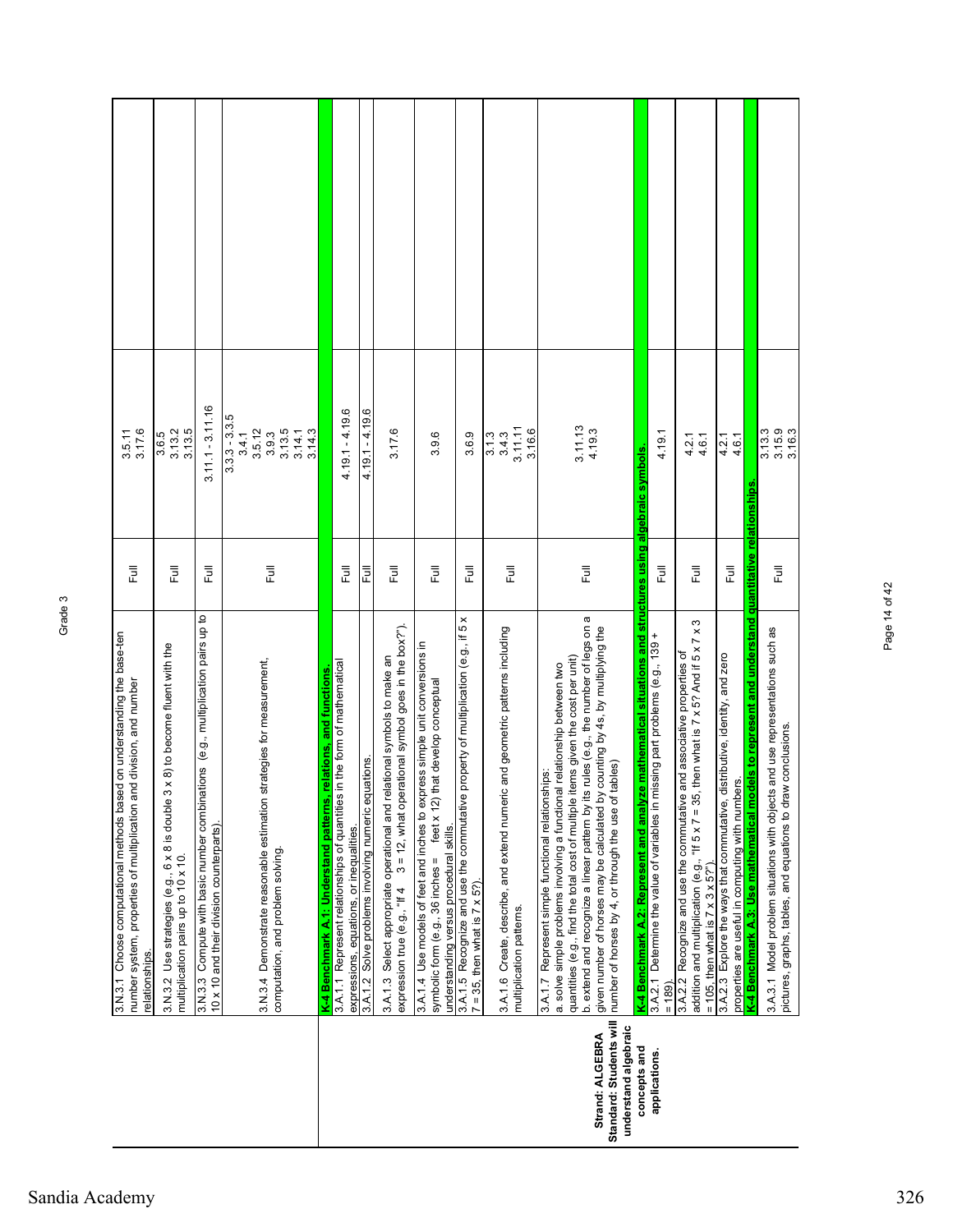|                                                 | 3.A.3.2 Solve problems involving proportional relationships including unit pricing<br>(e.g., four apples cost 80 cents; therefore, one apple costs 20 cents)                                                                                                                                                                                                                                                                                                                                                                                                                                                                                                                      | 卮       | 4.1.6                                    |                                                                                                                                                                   |
|-------------------------------------------------|-----------------------------------------------------------------------------------------------------------------------------------------------------------------------------------------------------------------------------------------------------------------------------------------------------------------------------------------------------------------------------------------------------------------------------------------------------------------------------------------------------------------------------------------------------------------------------------------------------------------------------------------------------------------------------------|---------|------------------------------------------|-------------------------------------------------------------------------------------------------------------------------------------------------------------------|
|                                                 | in the form of mathematical<br>3.A.3.3 Describe relationships of quantities<br>expressions, equations, or inequalities.                                                                                                                                                                                                                                                                                                                                                                                                                                                                                                                                                           | 昆       | $4.19.1 - 4.19.6$                        |                                                                                                                                                                   |
|                                                 | $3 = 12$ , what operational symbol goes in the box?").<br>3.A.3.4 Select appropriate operational and relational symbols to make an<br>expression true (e.g.," If 4                                                                                                                                                                                                                                                                                                                                                                                                                                                                                                                | Full    | 3.17.6                                   |                                                                                                                                                                   |
|                                                 | 3.A.4.1 Demonstrate how change in one variable can relate to a change in a<br>rarious contexts<br>K-4 Benchmark A.4: Analyze changes in <sub>'</sub>                                                                                                                                                                                                                                                                                                                                                                                                                                                                                                                              |         |                                          |                                                                                                                                                                   |
|                                                 | data tables).<br>second variable (e.g., input-output machines                                                                                                                                                                                                                                                                                                                                                                                                                                                                                                                                                                                                                     | 巨       | 4.19.3                                   |                                                                                                                                                                   |
|                                                 | K-4 Benchmark G.1: Analyze characteristi<br>relationships.                                                                                                                                                                                                                                                                                                                                                                                                                                                                                                                                                                                                                        |         |                                          | ics and properties of two- and three-dimensional geometric shapes and develop mathematical arguments about geometric                                              |
|                                                 | c. explore attributes of quadrilaterals (e.g., parallel and perpendicular sides for the<br>3.G.1.1 Describe and compare the attributes of plane and solid geometric figures<br>parallelogram, right angles for the rectangle, equal sides and right angles for the<br>e. identify, describe, and classify common three-dimensional geometric objects<br>g., pentagons, hexagons, and<br>pyramid, cone, cylinder)<br>b. identify lines of symmetry in two-dimensional shapes<br>a. identify, describe, and classify polygons (e<br>(e.g., cube, rectangular solid, sphere, prism,<br>to show relationships and solve problems:<br>d. identify right angles<br>octagons)<br>square) | 昆       | $3.12.1 - 3.12.14$<br>$4.17.1 - 4.17.11$ |                                                                                                                                                                   |
|                                                 | K-4 Benchmark G.2:  Specify locations and describe spatial relationships using coordinate geometry and other representational systems<br>3.G.2.1 Describe location and movement using common language and geometric                                                                                                                                                                                                                                                                                                                                                                                                                                                               | 昆       | 3.9.3                                    |                                                                                                                                                                   |
|                                                 | vocabulary (e.g., directions from classroom to gym)                                                                                                                                                                                                                                                                                                                                                                                                                                                                                                                                                                                                                               |         | 3.9.8                                    |                                                                                                                                                                   |
| Strand: GEOMETRY                                | 3.G.2.2 Use ordered pairs to graph, locate specific points, create paths, and<br>measure distances within a coordinate grid system.                                                                                                                                                                                                                                                                                                                                                                                                                                                                                                                                               | 昆       | 3.12.5                                   |                                                                                                                                                                   |
| Standard: Students will<br>understand geometric | (e.g., a map) to locate positions<br>3.G.2.3 Use a two-dimensional grid system<br>representing actual places.                                                                                                                                                                                                                                                                                                                                                                                                                                                                                                                                                                     | 昆       | 3.9.8<br>3.9.3                           |                                                                                                                                                                   |
| concepts and<br>applications.                   | K-4 Benchmark G.3: Apply transformations and use symmetry to analyze mathematical<br>3.G.3.1 Predict and describe the results of sliding, flipping, and turning two-                                                                                                                                                                                                                                                                                                                                                                                                                                                                                                              |         | situations                               |                                                                                                                                                                   |
|                                                 | dimensional shapes.                                                                                                                                                                                                                                                                                                                                                                                                                                                                                                                                                                                                                                                               | 昆       | 3.12.7                                   |                                                                                                                                                                   |
|                                                 | Identify and describe the line of symmetry in two- and three-dimensional<br>3.G.3.2<br>shapes.                                                                                                                                                                                                                                                                                                                                                                                                                                                                                                                                                                                    | Partial | 3.12.6                                   | describe the line of symmetry in three-dimensional<br>include opportunities for students to identify and<br>Teachers will supplement the curriculum to<br>shapes. |
|                                                 | K-4 Benchmark G.4: Use visualization, spatial reasoning, and geometric modeling to solve problems                                                                                                                                                                                                                                                                                                                                                                                                                                                                                                                                                                                 |         |                                          |                                                                                                                                                                   |
|                                                 | 3.G.4.1 Visualize, build, and draw geometric objects.                                                                                                                                                                                                                                                                                                                                                                                                                                                                                                                                                                                                                             | 큹       | $3.12.1 - 3.12.14$                       |                                                                                                                                                                   |
|                                                 | of objects, patterns, and paths.<br>Create and describe mental images<br>3.6.4.2                                                                                                                                                                                                                                                                                                                                                                                                                                                                                                                                                                                                  | 昆       | $3.12.1 - 3.12.14$<br>3.9.8<br>3.3       |                                                                                                                                                                   |
|                                                 | Recognize geometric shapes and structures (e.g., in the environment).<br>3.6.4.3                                                                                                                                                                                                                                                                                                                                                                                                                                                                                                                                                                                                  | Full    | $3.12.2 - 3.12.4$                        |                                                                                                                                                                   |
|                                                 | 3.G.4.4 Use geometric models to solve problems in other areas of mathematics<br>(e.g., using arrays as models of multiplication or area).                                                                                                                                                                                                                                                                                                                                                                                                                                                                                                                                         | 卮       | $3.12.1 - 3.12.14$                       |                                                                                                                                                                   |
|                                                 | 3.G.4.5 Identify and build three-dimensional objects from two-dimensional<br>representations of that object.                                                                                                                                                                                                                                                                                                                                                                                                                                                                                                                                                                      | Full    | $4.18.4 - 4.18.6$                        |                                                                                                                                                                   |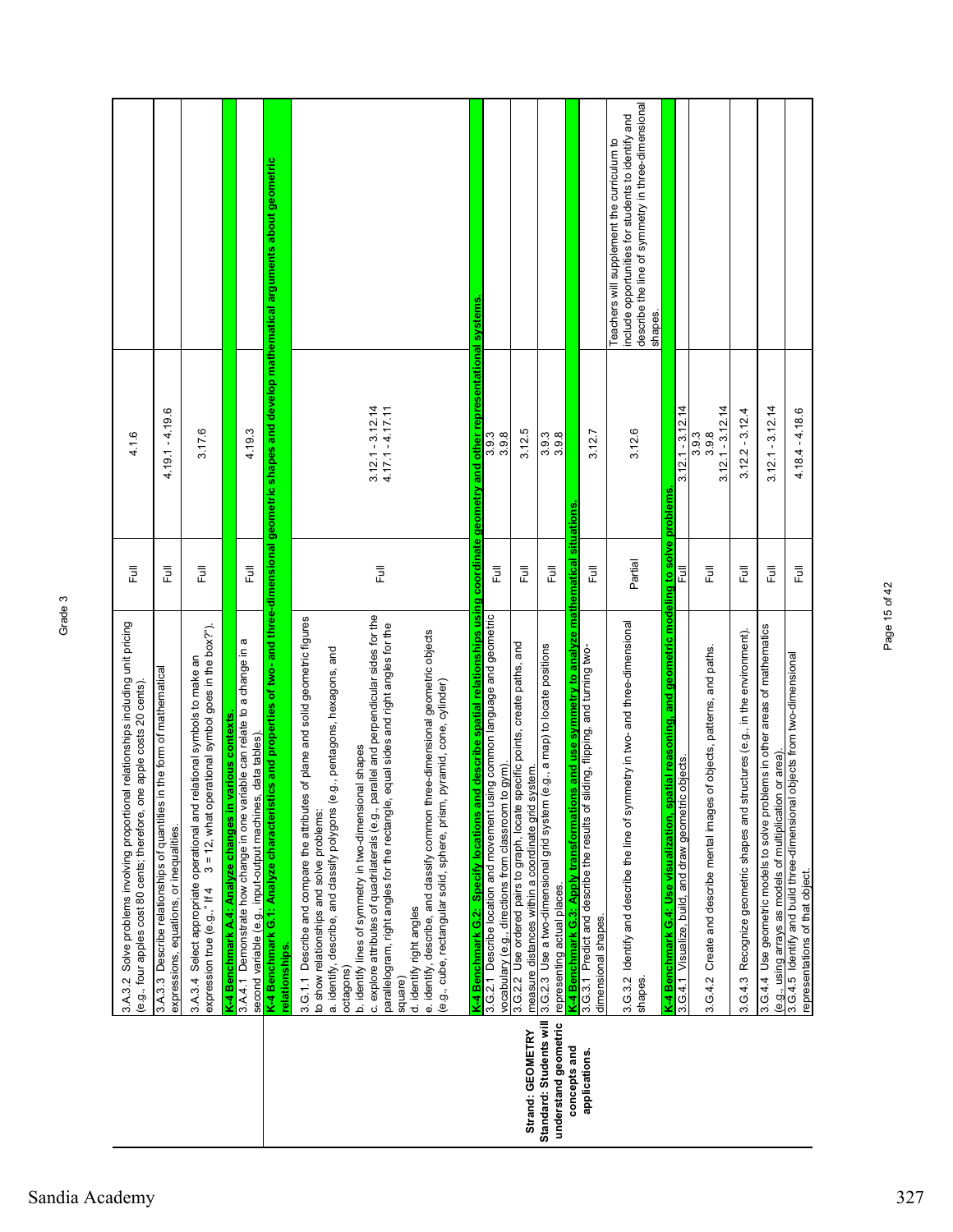|                                             | 3.G.4.6 Investigate two-dimensional representations of three-dimensional<br>disciplines and to problems that arise in the classroom or in everyday life.<br>3.G.4.7 Explore geometric ideas and relationships as they apply to other<br>shapes. | ラ<br>こ<br>巨               | $3.12.9 - 3.12.13$<br>$4.18.4 - 4.18.6$                                                          |  |
|---------------------------------------------|-------------------------------------------------------------------------------------------------------------------------------------------------------------------------------------------------------------------------------------------------|---------------------------|--------------------------------------------------------------------------------------------------|--|
|                                             | K-4 Benchmark M.1: Understand measurable attributes of objects and the units, systems, and process of measurement                                                                                                                               |                           |                                                                                                  |  |
|                                             | 3.M.1.1 Demonstrate understanding of the need for measuring with standard<br>units and become familiar with standard units in the U.S. customary system.                                                                                        | $\overline{\overline{z}}$ | $3.9.1 - 3.9.14$                                                                                 |  |
|                                             | 3.M.1.2 Choose and use the appropriate units and measurement tools to quantify<br>the properties of objects (e.g., length [ruler], width [ruler], or mass [balance<br>scale <sup>1</sup>                                                        | Full                      | $3.9.1 - 3.9.14$                                                                                 |  |
|                                             | 3.M.1.3 Identify time to the nearest minute (elapsed time) and relate time to<br>everyday events.                                                                                                                                               | 昆                         | 3.10.2                                                                                           |  |
| Strand: MEASUREMENT                         | hours, days, weeks, months, years).<br>Standard: Students will   3.M.1.4 Identify and use time intervals (e.g.,                                                                                                                                 | 卮                         | 3.10.4                                                                                           |  |
| measurement systems<br>understand           | , weight, volume) and select the<br>appropriate type of unit for measuring each property<br>3.M.1.5 Identify properties (e.g., length, area                                                                                                     | <b>Full</b>               | 3.9.11                                                                                           |  |
| and applications.                           | 3.M.1.6 Demonstrate understanding that measurements are approximations,<br>investigate differences in units and their effect on precision, and consider the<br>degree of accuracy for different situations.                                     | ラ<br>Lu                   | $3.9.1 - 3.9.14$                                                                                 |  |
|                                             | K-4 Benchmark M.2: Apply appropriate techniques, tools, and formulas to<br>3.M.2.1 Find the area of rectangles using appropriate tools (e.g., grid paper,                                                                                       | determine measurements    |                                                                                                  |  |
|                                             | tiles).                                                                                                                                                                                                                                         | う<br>こ                    | 3.12.10                                                                                          |  |
|                                             | 3.M.2.2 Estimate measurements.                                                                                                                                                                                                                  | 틶                         | $-3.9.14$<br>$\overline{9}$<br>ო                                                                 |  |
|                                             | tools to estimate, measure, and<br>3.M.2.3 Use appropriate standard units and<br>solve problems (e.g., length, area, weight)                                                                                                                    | Full                      | 3.9.11                                                                                           |  |
|                                             | 3.M.2.4 Recognize a 90-degree angle and use it as a strategy to estimate the<br>size of other angles.                                                                                                                                           | <b>Full</b>               | 3.12.3                                                                                           |  |
|                                             | K-4 Benchmark D.1: Formulate questions                                                                                                                                                                                                          |                           | that can be addressed with data and collect, organize, and display relevant data to answer them. |  |
|                                             | 3.D.1.1 Collect and organize data using observations, measurements, surveys,<br>or experiments.                                                                                                                                                 | Full                      | 3.8.1                                                                                            |  |
|                                             | 3.D.1.2 Represent data using tables and graphs (e.g., line plots, bar graphs, and<br>line graphs).                                                                                                                                              | 昆                         | $4.12.1 - 4.12.5$                                                                                |  |
|                                             | 3.D.1.3 Conduct simple experiments by determining the number of possible<br>a. identify whether events are certain, likely, unlikely, or impossible<br>outcomes and make simple predictions:                                                    |                           |                                                                                                  |  |
| ANALYSIS AND<br>PROBABILITY<br>Strand: DATA | b. record the outcomes for a simple event and keep track of repetitions<br>c. summarize and record the results in a clear and organized way<br>d. use the results to predict future events                                                      | Full                      | $3.\overline{8}.\overline{6}$<br>$3.\overline{8}.\overline{6}$                                   |  |
|                                             | Standard: Students will K-4 Benchmark D.2: Select and use appropriate statistical methods to analyze data                                                                                                                                       |                           |                                                                                                  |  |
| formulate questions,<br>understand how to   | 3.D.2.1 Apply and explain the uses of sampling techniques (e.g., observations,<br>polls, tally marks) for gathering data.                                                                                                                       | ー<br>こ                    | 3.8.1                                                                                            |  |
| analyze data, and                           | are<br>K-4 Benchmark D.3: Develop and evaluate inferences and predictions that                                                                                                                                                                  | data.<br>based on         |                                                                                                  |  |
| determine probabilities.                    | 3.D.3.1 Analyze data displayed in a variety of formats to make reasonable<br>inferences and predictions, answer questions, and make decisions.                                                                                                  | Full                      | rö.<br>$4.12.1 - 4.12$                                                                           |  |
|                                             | K-4 Benchmark D.4: Understand and apply basic concepts of probability                                                                                                                                                                           |                           |                                                                                                  |  |
|                                             | 3.D.4.1 Discuss the degree of likelihood of events and use terminology such as<br>"certain," "likely," "unlikely".                                                                                                                              | う<br>こ                    | 2.13.8                                                                                           |  |
|                                             | 3.D.4.2 Predict the outcomes of simple experiments (e.g., coin tossing) and test<br>the predictions using concrete objects (e.g., coins, counters, number cubes,<br>spinners)                                                                   | Ē                         | 3.8.5                                                                                            |  |

Page 16 of 42

Page 16 of 42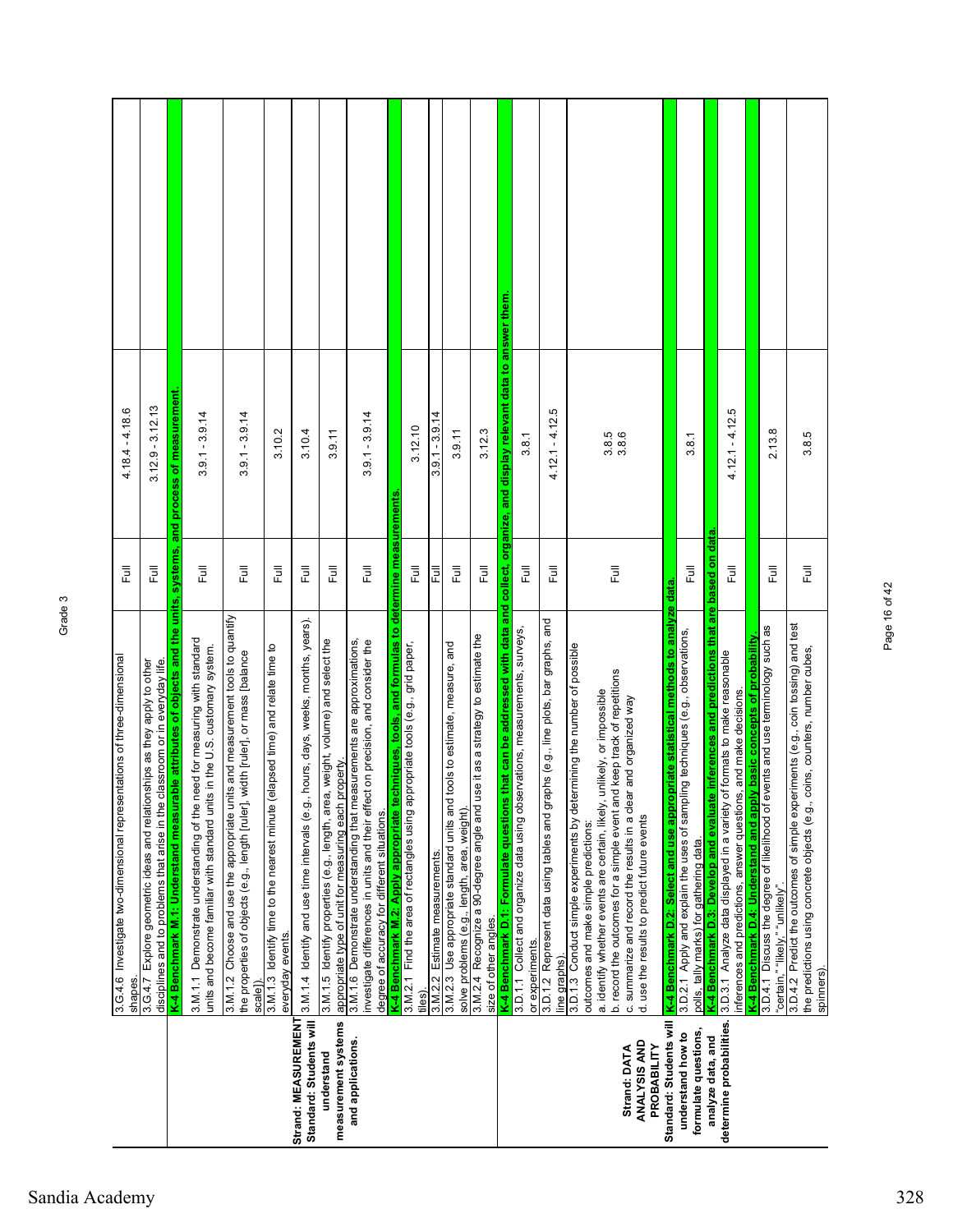| ņ<br>г |  |
|--------|--|
| r<br>¢ |  |
|        |  |
|        |  |
|        |  |
|        |  |

| Ì<br>ļ<br>֕<br>ł | I<br>j<br>Ó<br>١<br>ì<br>ì<br>ı<br>Í<br>l<br>١<br>١<br>١<br>١<br>Ï<br>i<br>١<br>ļ | Í<br>ı | j<br>X<br>١<br>¢ |  |
|------------------|-----------------------------------------------------------------------------------|--------|------------------|--|
|                  |                                                                                   |        |                  |  |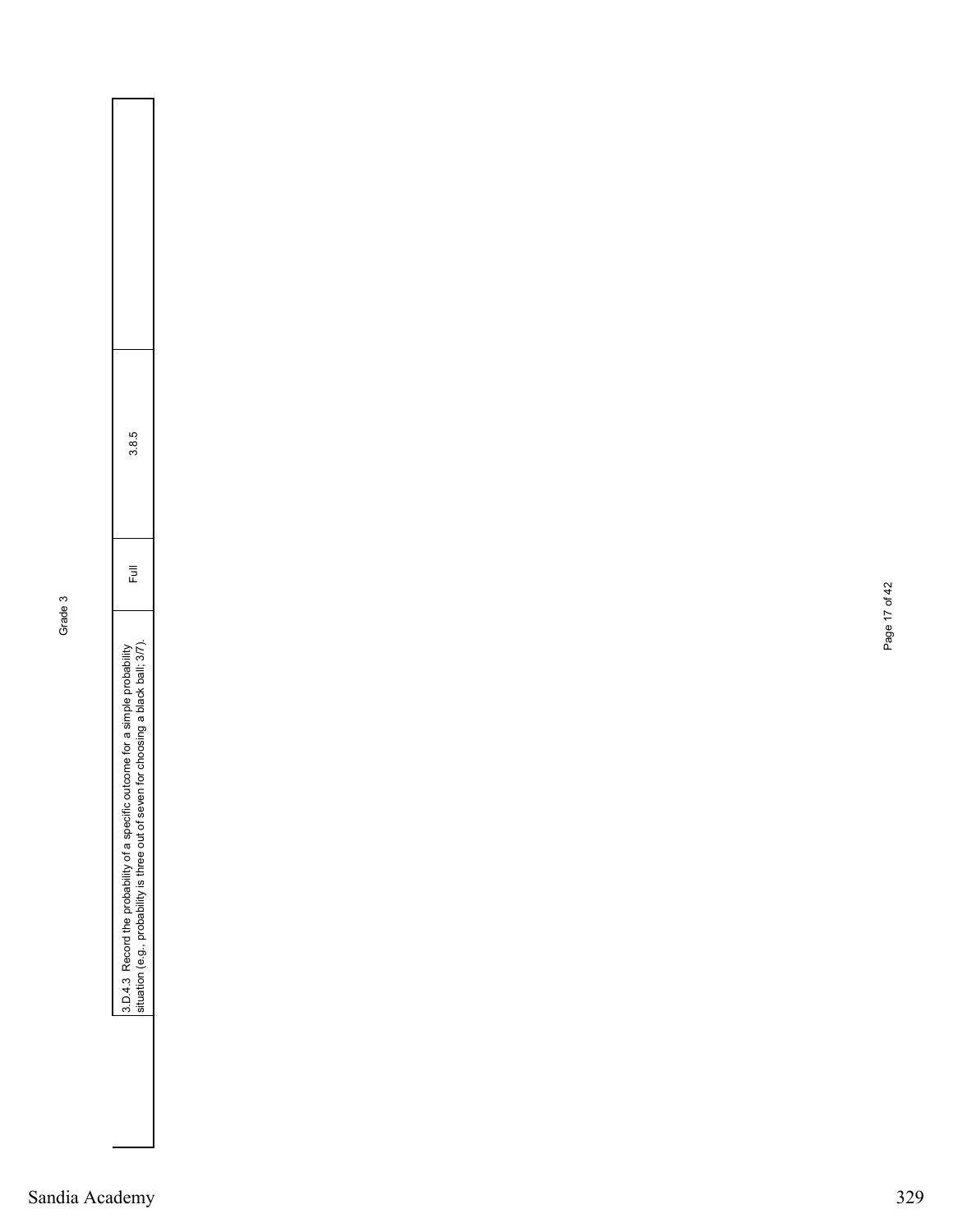|                                                                    | New Mexico Grade 4 Math Standards<br>Compared to K <sup>12</sup> Grade 4 Math                                                                                                                                                                                                                                                                                                                                                                                                                                                                                                                                                      |           |                                                                                                     |          |
|--------------------------------------------------------------------|------------------------------------------------------------------------------------------------------------------------------------------------------------------------------------------------------------------------------------------------------------------------------------------------------------------------------------------------------------------------------------------------------------------------------------------------------------------------------------------------------------------------------------------------------------------------------------------------------------------------------------|-----------|-----------------------------------------------------------------------------------------------------|----------|
| <b>Strand</b>                                                      | <b>Benchmarks and Performance Standards</b>                                                                                                                                                                                                                                                                                                                                                                                                                                                                                                                                                                                        | Coverage  | <mark>K<sup>12</sup> grad<u>e, unit, lesson</u></mark>                                              | Comments |
|                                                                    | by decomposing and combining numbers (e.g., 853 = 8 x 100 + 5 x 10 + 3; 853 =<br>number system by reading, modeling, writing, and interpreting whole numbers up<br>a. recognize equivalent representations for the same number and generate them<br>4.N.1.1 Exhibit an understanding of the place-value structure of the base-ten<br>b. identify the numbers less than 0 by extending the number line and using<br>negative numbers through familiar applications (e.g., temperature, money)<br>K-4 Benchmark N.1: Understand numbers<br>to 100,000; compare and order the numbers:<br>$85 \times 10 + 3$ ; $853 = 900 - 50 + 3$ ) | 昆         | , ways of representing numbers, relationships among numbers, and number systems<br>$4.1.1 - 4.1.10$ |          |
|                                                                    | parts of a whole<br>compare and order commonly used<br>b. use models to show how whole numbers and decimals (to the hundredths<br>place) relate to simple fractions (e.g., ½, 5/10, 0.5)<br>4.N.1.2 Identify fractions as parts of unit wholes, as parts of groups, and as<br>equivalence<br>division of whole numbers by whole numbers<br>c. identify different interpretations of fractions:<br>a. use visual models and other strategies to<br>ordering of fractions<br>locations on number lines:<br>or parts of a set<br>fractions<br>ratio                                                                                   | Ē         | $4.13.1 - 4.13.10$<br>$4.15.1 - 4.15.2$<br>4.14.3<br>5.11.1                                         |          |
| Standard: Students will<br>Strand: NUMBER AND<br><b>OPERATIONS</b> | a. recognize and generate equivalent decimal forms of commonly used fractions<br>4.N.1.3 Add and subtract fractions with common and uncommon denominators<br>b. identify the numbers less than 0 by extending the number line and using<br>negative numbers through familiar applications (e.g., temperature, money)<br>using a variety of strategies (e.g., manipulatives, numbers, pictures):<br>(e.g., halves, quarters, tenths, fifths)                                                                                                                                                                                        | $\bar{p}$ | $4.14.1 - 4.14.2$<br>$4.14.7 - 4.14.8$<br>4.11.9<br>4.19.5<br>4.15.1                                |          |
| understand numerical<br>concepts and                               | K-4 Benchmark N.2: Understand the meaning of operations and how they relate to one another.<br>4.N.1.4 Recognize classes of numbers (e.g., odd, even, factors, multiples,<br>in problem-solving situations.<br>square numbers) and apply these concepts                                                                                                                                                                                                                                                                                                                                                                            | 巨         | $4.20.1 - 4.20.5$                                                                                   |          |
| mathematical<br>operations.                                        | b. standard algorithms for multiplying a multi-digit number by a two-digit number<br>a. standard algorithms for the addition and subtraction of multi-digit numbers<br>4.N.2.1 Demonstrate an understanding of and the ability to use:<br>and for dividing a multi-digit number by a one-digit number.                                                                                                                                                                                                                                                                                                                             | こ<br>こ    | 4.6.15<br>4.8.12<br>4.3.3<br>4.3.7                                                                  |          |
|                                                                    | 4.N.2.2 Select and use appropriate operations (addition, subtraction,<br>multiplication, and division) to solve problems.                                                                                                                                                                                                                                                                                                                                                                                                                                                                                                          | 巨         | 4.16.3<br>4.5.1                                                                                     |          |
|                                                                    | 4.N.2.3 Extend the uses of whole numbers to the addition and subtraction of<br>simple decimals (positive numbers to two places).                                                                                                                                                                                                                                                                                                                                                                                                                                                                                                   | 巨         | $4.15.7 - 4.15.8$                                                                                   |          |
|                                                                    | $(7 \times 20) + (7 \times 8)$ or $(7 \times 30) - (7 \times 2)$ ).<br>4.N.2.5 Demonstrate the concept of distributivity of multiplication over addition<br>and subtraction (e.g., 7 x 28 is equivalent to                                                                                                                                                                                                                                                                                                                                                                                                                         | 큹         | 5.1.5                                                                                               |          |
|                                                                    | 4.N.3.1 Demonstrate multiplication combinations through 12 x 12 and related<br>division facts, and use them to solve problems mentally and compute related<br>d make reasonable estimates<br>problems (e.g., $4 \times 5$ is related to $40 \times 50$ , $400 \times 5$ , and $40 \times 500$ ).<br>K-4 Benchmark N.3: Compute fluently and                                                                                                                                                                                                                                                                                        | Full      | 4.6.4                                                                                               |          |
|                                                                    |                                                                                                                                                                                                                                                                                                                                                                                                                                                                                                                                                                                                                                    |           |                                                                                                     |          |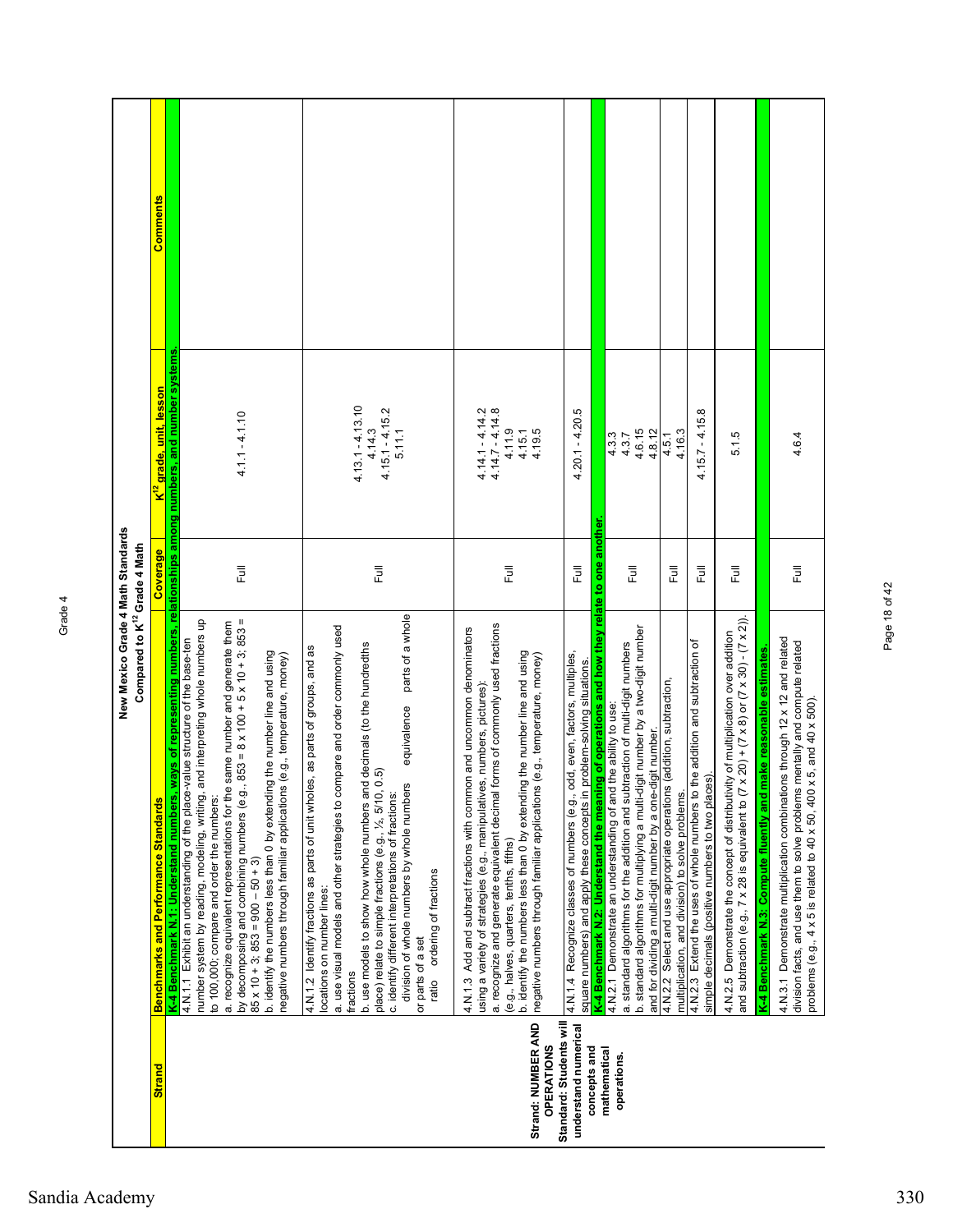|                                                       | double-digits accurately and<br>4.N.3.2 Add, subtract, and multiply up to two<br>efficiently.                                                                                                                                                                                                                                                                                                                                                                                                                                          | $\overline{\Xi}$           | 4.6.15<br>4.8.12<br>$4.3.7$<br>$4.3.7$                                |  |
|-------------------------------------------------------|----------------------------------------------------------------------------------------------------------------------------------------------------------------------------------------------------------------------------------------------------------------------------------------------------------------------------------------------------------------------------------------------------------------------------------------------------------------------------------------------------------------------------------------|----------------------------|-----------------------------------------------------------------------|--|
|                                                       | 4.N.3.3 Use a variety of strategies (e.g., rounding and regrouping) to estimate the<br>results of whole number computations and judge the reasonableness of the<br>answers.                                                                                                                                                                                                                                                                                                                                                            | 昆                          | Embedded throughout, for example:<br>4.2.5<br>4.4.1<br>4.6.6<br>4.3.1 |  |
|                                                       | 4.N.3.4 Use strategies to estimate computations involving fractions and decimals.                                                                                                                                                                                                                                                                                                                                                                                                                                                      | 昆                          | 4.15.9<br>4.14.4<br>4.13.2                                            |  |
|                                                       | relations, and functions<br>K-4 Benchmark A.1: Understand patterns                                                                                                                                                                                                                                                                                                                                                                                                                                                                     |                            |                                                                       |  |
|                                                       | simple functions using words,<br>4.A.1.1 Represent and analyze patterns and<br>tables, and graphs.                                                                                                                                                                                                                                                                                                                                                                                                                                     | Full                       | 4.19.3<br>4.6.11<br>4.1.5<br>4.8.3<br>4.9.1                           |  |
|                                                       | 4.A.1.2 Create and describe numeric and geometric patterns including<br>multiplication and division patterns.                                                                                                                                                                                                                                                                                                                                                                                                                          | 昆                          | 4.6.11<br>4.8.6<br>4.8.3<br>4.9.1                                     |  |
|                                                       |                                                                                                                                                                                                                                                                                                                                                                                                                                                                                                                                        |                            | Grade 4 Math textbook page 350<br>4.13.3<br>4.17.9                    |  |
|                                                       | using equations<br>4.A.1.3 Express mathematical relationships                                                                                                                                                                                                                                                                                                                                                                                                                                                                          | 쿤                          | 4.6.1                                                                 |  |
|                                                       | c. use and interpret formulas (e.g., Area = Length x Width or $A = L \times W$ ) to answer<br>expressions or equations (e.g., demonstrate an understanding of the concept of a<br>4.A.1.4 Use and interpret variables, mathematical symbols, and properties to<br>a. use letters, boxes, or other symbols to stand for any number in simple<br>b. interpret and evaluate mathematical expressions using parentheses<br>questions about quantities and their relationships<br>write and simplify expressions and sentences<br>variable) | <b>Full</b>                | $4.19.1 - 4.19.6$<br>4.6.1<br>4.2.1                                   |  |
| Strand: ALGEBRA                                       | K-4 Benchmark A.2: Represent and analyze mathematical situations and structures using algebraic symbols<br>4.A.2.1 Identify symbols and letters that represent the concept of a variable as an                                                                                                                                                                                                                                                                                                                                         |                            |                                                                       |  |
| Standard: Students will                               | unknown quantity.                                                                                                                                                                                                                                                                                                                                                                                                                                                                                                                      | 巨                          | <u>ဖ</u><br>$4.19.1 - 4.19.$                                          |  |
| understand algebraic<br>concepts and<br>applications. | 4.A.2.2 Explore the uses of properties (commutative, distributive, associative) in<br>the computation of whole numbers.                                                                                                                                                                                                                                                                                                                                                                                                                | 巨                          | 5.1.5<br>4.6.1<br>4.2.1                                               |  |
|                                                       | using equations.<br>4.A.2.3 Express mathematical relationships                                                                                                                                                                                                                                                                                                                                                                                                                                                                         | Full                       | 4.6.1                                                                 |  |
|                                                       | 4.A.2.4 Determine the value of variables in simple equations (e.g., $80 \times 15 = 40$                                                                                                                                                                                                                                                                                                                                                                                                                                                | 큹                          | ۵<br>$4.19.1 - 4.19$                                                  |  |
|                                                       | 4.A.2.5 Develop simple formulas in exploring quantities and their relationships                                                                                                                                                                                                                                                                                                                                                                                                                                                        | 昆                          | 4.18.1                                                                |  |
|                                                       | (e.g., $A = L \times W$ ).                                                                                                                                                                                                                                                                                                                                                                                                                                                                                                             |                            | $4.18.3$<br>$4.18.7$                                                  |  |
|                                                       | K-4 Benchmark A.3: Use mathematical models to represent and understand                                                                                                                                                                                                                                                                                                                                                                                                                                                                 | quantitative relationships |                                                                       |  |
|                                                       | 4.A.3.1 Solve problems involving proportional relationships (including unit pricing<br>miles; therefore, five inches =<br>and map interpretations; e.g., one inch = five<br>miles).                                                                                                                                                                                                                                                                                                                                                    | Full                       | $5.11.3$<br>$5.11.8$<br>5.11.2                                        |  |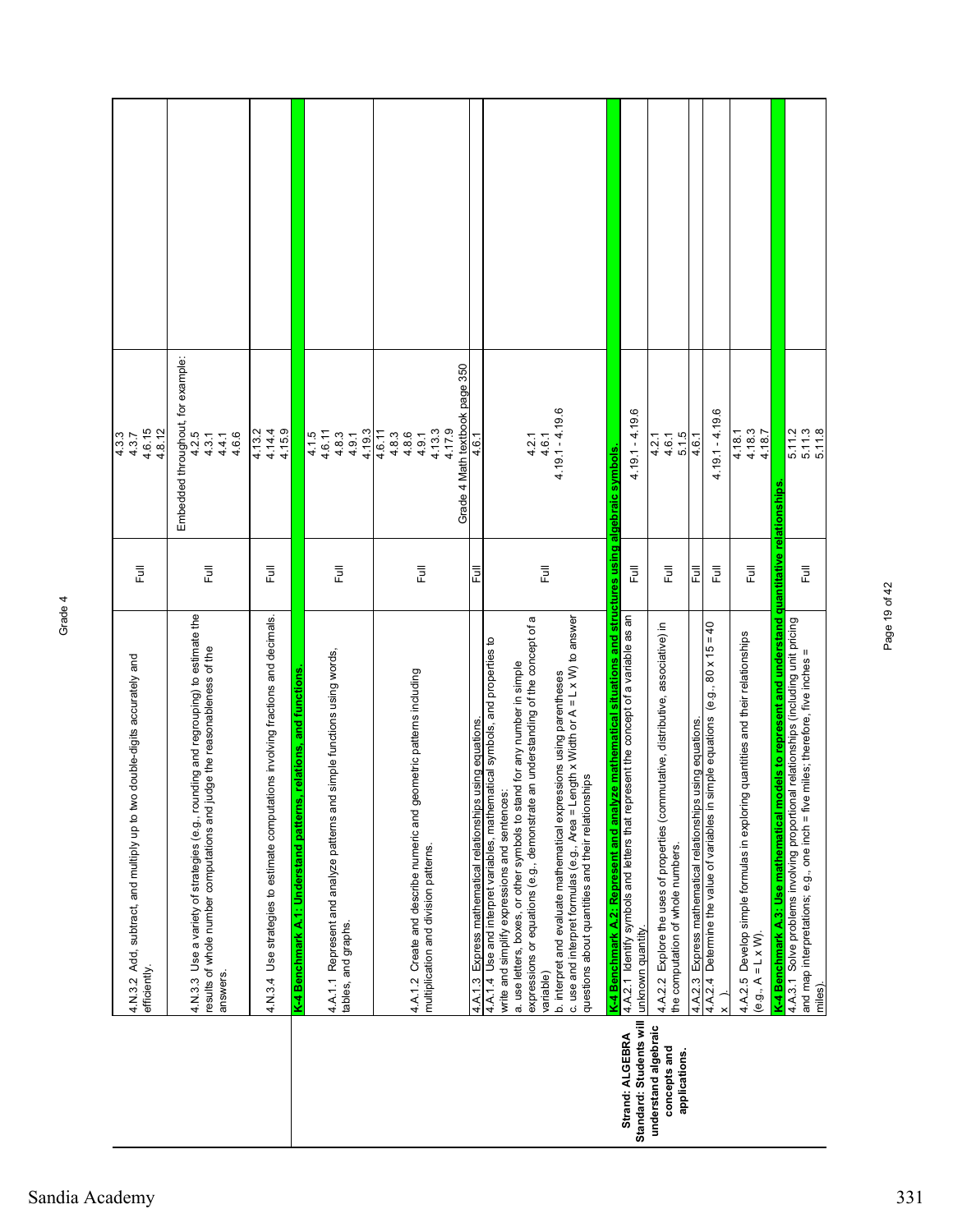|                                             | 4.A.3.2 Model problem situations and use graphs, tables, pictures, and equations<br>f change)<br>to draw conclusions (e.g., different patterns of                                                                                                                                                                                                          | 昆                         | 4.20.5                         |                                                                                                                                                                                                                           |
|---------------------------------------------|------------------------------------------------------------------------------------------------------------------------------------------------------------------------------------------------------------------------------------------------------------------------------------------------------------------------------------------------------------|---------------------------|--------------------------------|---------------------------------------------------------------------------------------------------------------------------------------------------------------------------------------------------------------------------|
|                                             | 4.A.3.3 Use and interpret formulas (e.g., Area = Length x Width or A = L x W) to<br>answer questions about quantities and their relationships.                                                                                                                                                                                                             | 巨                         | $4.18.3$<br>$4.18.7$<br>4.18.1 |                                                                                                                                                                                                                           |
|                                             | K-4 Benchmark A.4: Analyze changes in various contexts                                                                                                                                                                                                                                                                                                     |                           |                                |                                                                                                                                                                                                                           |
|                                             | 4.A.4.1 Identify and describe situations with constant or varying rates of change<br>and compare them.                                                                                                                                                                                                                                                     | 昆                         | 4.19.3                         |                                                                                                                                                                                                                           |
|                                             | 4.A.4.2 Determine how a change in one variable relates to a change in a second<br>variable (e.g., data tables, input-output machines).                                                                                                                                                                                                                     | 昆                         | 4.19.3                         |                                                                                                                                                                                                                           |
|                                             | tables (e.g., T tables).<br>Find and analyze patterns using data<br>4.A.4.3                                                                                                                                                                                                                                                                                | None                      |                                | include opportunities for students to find and<br>Teachers will supplement the curriculum to<br>analyze patterns using data tables.                                                                                       |
|                                             | 4.A.4.4 Demonstrate and describe varying rates of change in relation to real-<br>heights).<br>world situations (e.g., plant growth, students'                                                                                                                                                                                                              | $\overline{\overline{z}}$ | 5.16.3                         |                                                                                                                                                                                                                           |
|                                             | K-4 Benchmark G.1: Analyze characteristics and properties of two- and three-dimensional geometric shapes and develop mathematical arguments about geometric<br>relationships.                                                                                                                                                                              |                           |                                |                                                                                                                                                                                                                           |
|                                             | 4.G.1.1 Identify, compare, and analyze attributes of two- and three-dimensional<br>shapes and develop vocabulary to describe the attributes:<br>a. build, draw, create, and describe geometric objects<br>c. identify and compare congruent and similar figures<br>$\frac{1}{\overline{a}}$<br>b. identify lines that are parallel or perpendicu           | こう<br>エ                   | $4.17.1 - 4.17.11$             |                                                                                                                                                                                                                           |
|                                             | shapes according to their properties<br>a. visualize, describe, and make models of geometric solids in terms of the<br>b. interpret two-dimensional representations of three-dimensional objects<br>and develop definitions of classes like triangles and pyramids:<br>4.G.1.2 Classify two- and three-dimensional<br>number of faces, edges, and vertices | 昆                         | $4.17.1 - 4.17.11$             |                                                                                                                                                                                                                           |
|                                             | 4.G.1.3 Make and test conjectures about geometric properties and relationships<br>and develop logical arguments to justify conclusions.                                                                                                                                                                                                                    | None                      |                                | test conjectures about geometric properties and<br>relationships and develop logical arguments to<br>include opportunities for students to make and<br>Teachers will supplement the curriculum to<br>justify conclusions. |
| Standard: Students will<br>Strand: GEOMETRY | K-4 Benchmark G.2:  Specify locations and describe spatial relationships using coordinate geometry and other representational systems                                                                                                                                                                                                                      |                           |                                |                                                                                                                                                                                                                           |
| understand geometric<br>concepts and        | ng common language and geometric<br>4.G.2.1 Describe location and movement usi<br>vocabulary.                                                                                                                                                                                                                                                              | $\overline{\Xi}$          | 4.17.10                        |                                                                                                                                                                                                                           |
| applications.                               | lentify points, and describe paths in<br>4.G.2.2 Use ordered pairs to graph, locate, id<br>the first quadrant of the coordinate plane.                                                                                                                                                                                                                     | 豆                         | 4.17.10                        |                                                                                                                                                                                                                           |
|                                             | ng distances between locations on<br>4.G.2.3 Use a variety of methods for measuri<br>a grid.                                                                                                                                                                                                                                                               | 豆                         | 4.17.10                        |                                                                                                                                                                                                                           |
|                                             | K-4 Benchmark G.3: Apply transformations and use symmetry to analyze mathematical situations<br>4.G.3.1 Create and describe rotational designs using language of                                                                                                                                                                                           |                           |                                |                                                                                                                                                                                                                           |
|                                             | transformational symmetry.                                                                                                                                                                                                                                                                                                                                 | 巨                         | 5.12.12                        |                                                                                                                                                                                                                           |
|                                             | that will show that two shapes are<br>4.G.3.2 Describe a motion or set of motions<br>congruent.                                                                                                                                                                                                                                                            | $\overline{\overline{z}}$ | 5.12.12<br>5.12.4              |                                                                                                                                                                                                                           |
|                                             | atial reasoning, and geometric modeling to solve problems<br>4.G.4.1 Develop and use mental images of geometric shapes to solve problems<br>K-4 Benchmark G.4: Use visualization, spa                                                                                                                                                                      |                           |                                |                                                                                                                                                                                                                           |
|                                             | two dimensions).<br>(e.g., represent three-dimensional shapes in                                                                                                                                                                                                                                                                                           | Full                      | 4.18.5                         |                                                                                                                                                                                                                           |
|                                             | 4.G.4.2 Use geometric models such as number lines, arrays, and computer<br>simulations to investigate number relationships (e.g., patterns)                                                                                                                                                                                                                | Ē                         | 4.18.6<br>4.18.7               |                                                                                                                                                                                                                           |

Page 20 of 42

Page 20 of 42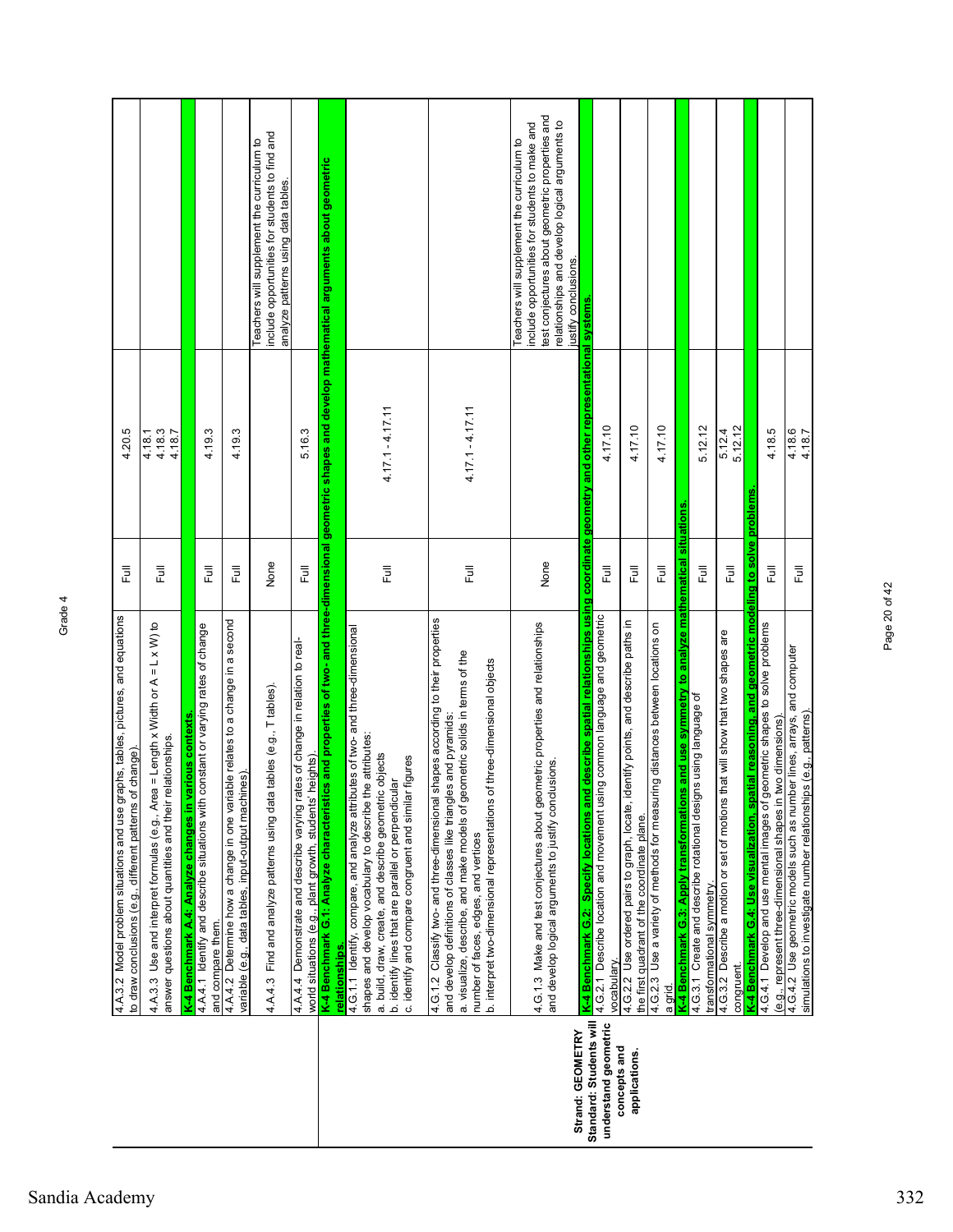|                                                | b. recognize that area can have the same perimeter but different areas and vice<br>c. use models and formulas to solve problems involving perimeter and area of<br>a. measure area of rectangular shapes and use appropriate units<br>4.G.4.3 Explore relationships involving perimeter and area:<br>rectangles and squares (e.g., arrays)<br>versa | $\overline{\overline{E}}$ | $4.18.1 - 4.18.8$                     |                                                                                                                                                                                    |
|------------------------------------------------|-----------------------------------------------------------------------------------------------------------------------------------------------------------------------------------------------------------------------------------------------------------------------------------------------------------------------------------------------------|---------------------------|---------------------------------------|------------------------------------------------------------------------------------------------------------------------------------------------------------------------------------|
|                                                | K-4 Benchmark M.1: Understand measurable attributes of objects and the units, systems, and process of measurement.<br>4.M.11 Select the appropriate type of unit for measuring perimeter and size of an<br>angle.                                                                                                                                   | Full                      | $4.11.1 - 4.11.11$<br>4.17.2          |                                                                                                                                                                                    |
|                                                | 4.M.1.2 Understand the need for measuring with standard units and become<br>and metric system.<br>familiar with the standard units in customary                                                                                                                                                                                                     | Full                      | $4.11.1 - 4.11.11$                    |                                                                                                                                                                                    |
|                                                | 4.M.1.3 Identify the inverse relationship between the size of the units and the<br>number of units.                                                                                                                                                                                                                                                 | None                      |                                       | inverse relationship between the size of the units<br>include opportunities for students to identify the<br>Teachers will supplement the curriculum to<br>and the number of units. |
| Strand: MEASUREMENT<br>Standard: Students will | 4.M.1.4 Develop formulas to determine the surface areas of rectangular solids.                                                                                                                                                                                                                                                                      | None                      |                                       | include opportunities for students to develop<br>Teachers will supplement the curriculum to<br>formulas to determine the surface areas of<br>rectangular solids.                   |
| measurement systems<br>understand              | ulas to find the area of rectangles and<br>4.M.1.5 Develop, understand, and use form<br>related triangles and parallelograms.                                                                                                                                                                                                                       | $\bar{p}$                 | $4.18.1 - 4.18.3$                     |                                                                                                                                                                                    |
| and applications.                              | a system of measurement (e.g.,<br>4.M.1.6 Carry out simple conversions within<br>hours to minutes, meters to centimeters).                                                                                                                                                                                                                          | Full                      | $4.112 - 4.11.11$                     |                                                                                                                                                                                    |
|                                                | K-4 Benchmark M.2: Apply appropriate techniques, tools, and formulas to determine measurements                                                                                                                                                                                                                                                      |                           |                                       |                                                                                                                                                                                    |
|                                                | 4.M.2.1 Estimate perimeters, areas of rectangles, triangles, and irregular shapes.                                                                                                                                                                                                                                                                  | 巨                         | $4.18.1 - 4.18.3$                     |                                                                                                                                                                                    |
|                                                | triangles, and parallelograms.<br>4.M.2.2 Find the area of rectangles, related                                                                                                                                                                                                                                                                      | Ē                         | $4.18.1 - 4.18.3$                     |                                                                                                                                                                                    |
|                                                | 4.M.2.3 Estimate, measure, and solve problems involving length, area, mass,<br>time, and temperature using appropriate standard units and tools.                                                                                                                                                                                                    | 巨                         | $4.11.2 - 4.11.11$                    |                                                                                                                                                                                    |
|                                                | turns (e.g., 360 degrees in one turn,<br>4.M.2.4 Identify common measurements of<br>90 degrees in a quarter-turn).                                                                                                                                                                                                                                  | 昆                         | 4.17.9                                |                                                                                                                                                                                    |
|                                                | nd interpret schedules<br>4.M.2.5 Compute elapsed time and make are                                                                                                                                                                                                                                                                                 | 卮                         | 4.11.10                               |                                                                                                                                                                                    |
|                                                | protractor, compass).<br>4.M.2.6 Use tools to measure angles (e.g.,                                                                                                                                                                                                                                                                                 | $\bar{\Xi}$               | 5.12.9<br>4.17.2<br>5.12.1            |                                                                                                                                                                                    |
|                                                | that can be addressed with data and collect, organize, and display relevant data to answer them.<br>4.D.1.1 Organize, represent, and interpret numerical and categorical data and<br>K-4 Benchmark D.1: Formulate questions                                                                                                                         |                           |                                       |                                                                                                                                                                                    |
|                                                | a. choose and construct representations that are appropriate for the data set<br>b. recognize the differences in representing categorical and numerical data<br>clearly communicate findings:                                                                                                                                                       | 昆                         | $4.12.1 - 4.12.5$<br>$5.7.4 - 5.7.10$ |                                                                                                                                                                                    |
|                                                | data using tables and graphs (e.g.,<br>4.D.1.2 Design investigations and represent<br>line plots, bar graphs, line graphs)                                                                                                                                                                                                                          | 巨                         | $4.12.1 - 4.12.5$<br>$5.7.4 - 5.7.10$ |                                                                                                                                                                                    |
|                                                | K-4 Benchmark D.2: Select and use appropriate statistical methods to analyze data.                                                                                                                                                                                                                                                                  |                           |                                       |                                                                                                                                                                                    |
|                                                | sets.<br>4.D.2.1 Compare and describe related data                                                                                                                                                                                                                                                                                                  | Ē                         | $4.12.1 - 4.12.5$<br>$5.7.4 - 5.7.10$ |                                                                                                                                                                                    |
| <b>ANAI YSIS AND</b><br>Strand: DATA           | maximum, minimum, and range and<br>4.D.2.2 Use the concepts of median, mode<br>draw conclusions about a data set.                                                                                                                                                                                                                                   | ラ<br>Lu                   | $5.7.4 - 5.7.7$                       |                                                                                                                                                                                    |

Page 21 of 42

Page 21 of 42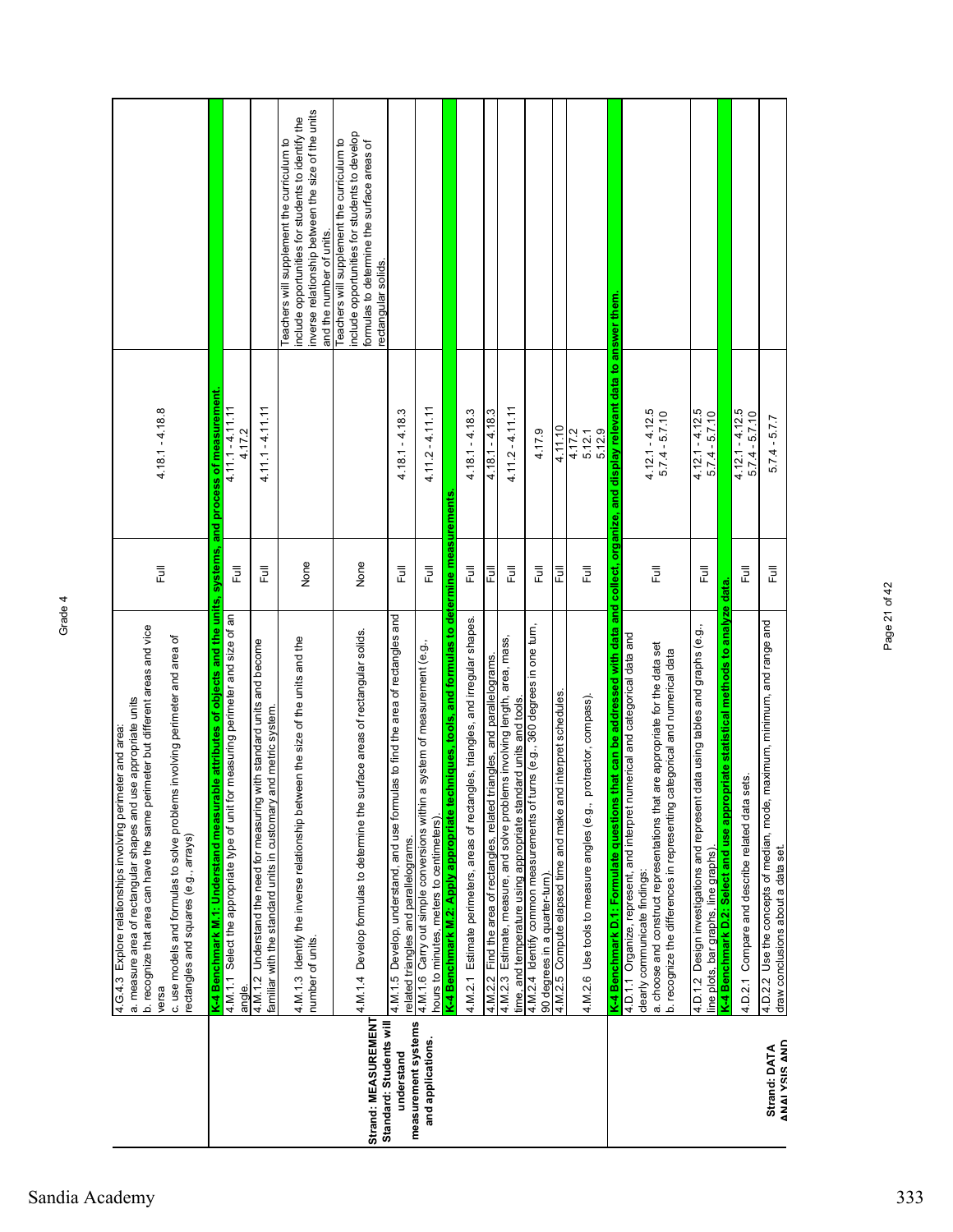| $5.7.8 - 5.7.11$                                                                                                                                                                                                                                                                          |                                                                                                 | $5.7.8 - 5.7.11$                                                            | $5.7.8 - 5.7.11$                                                                                               |                                                                       | 4.12.8                                                                                                                                                                                                                                                                                                                                                                            | 4.12.6                                                                                                                                                              |
|-------------------------------------------------------------------------------------------------------------------------------------------------------------------------------------------------------------------------------------------------------------------------------------------|-------------------------------------------------------------------------------------------------|-----------------------------------------------------------------------------|----------------------------------------------------------------------------------------------------------------|-----------------------------------------------------------------------|-----------------------------------------------------------------------------------------------------------------------------------------------------------------------------------------------------------------------------------------------------------------------------------------------------------------------------------------------------------------------------------|---------------------------------------------------------------------------------------------------------------------------------------------------------------------|
| Ē                                                                                                                                                                                                                                                                                         |                                                                                                 | Ē                                                                           | 卮                                                                                                              |                                                                       | 卮                                                                                                                                                                                                                                                                                                                                                                                 | 卮                                                                                                                                                                   |
| Standard: Students will  develop convincing arguments from data described in a variety of formats (e.g.<br>4.D.2.3 Use data analysis to make reasonable inferences/predictions and to<br>line graphs, and pictographs).<br>understand how to   bar graphs, Venn diagrams, charts, tables, | te inferences and predictions that are based on data.<br>K-4 Benchmark D.3: Develop and evaluat | d predictions based on data.<br>4.D.3.1 Propose and justify conclusions and | determine probabilities. [4.D.3.2 Develop convincing arguments from data displayed in a variety of<br>formats. | K-4 Benchmark D.4: Understand and apply basic concepts of probability | or "impossible" and quantify simple<br>a. represent all possible outcomes for a simple probability situation in an<br>bility situations verbally and<br>organized way (e.g., tables, grids, tree diagrams)<br>4.D.4.1 Describe events as "likely," "unlikely<br>b. express outcomes of experimental probal<br>numerically (e.g., three out of four, %)<br>probability situations: | spinners, number of outfits from three different shirts, two skirts, and two hats).<br>4.D.4.2 List all the possible combinations of objects from three sets (e.g., |
| ファイン・ファイン アイ・ファイン<br>PROBABILITY                                                                                                                                                                                                                                                          | formulate questions,<br>analyze data, and                                                       |                                                                             |                                                                                                                |                                                                       |                                                                                                                                                                                                                                                                                                                                                                                   |                                                                                                                                                                     |

Page 22 of 42

Page 22 of 42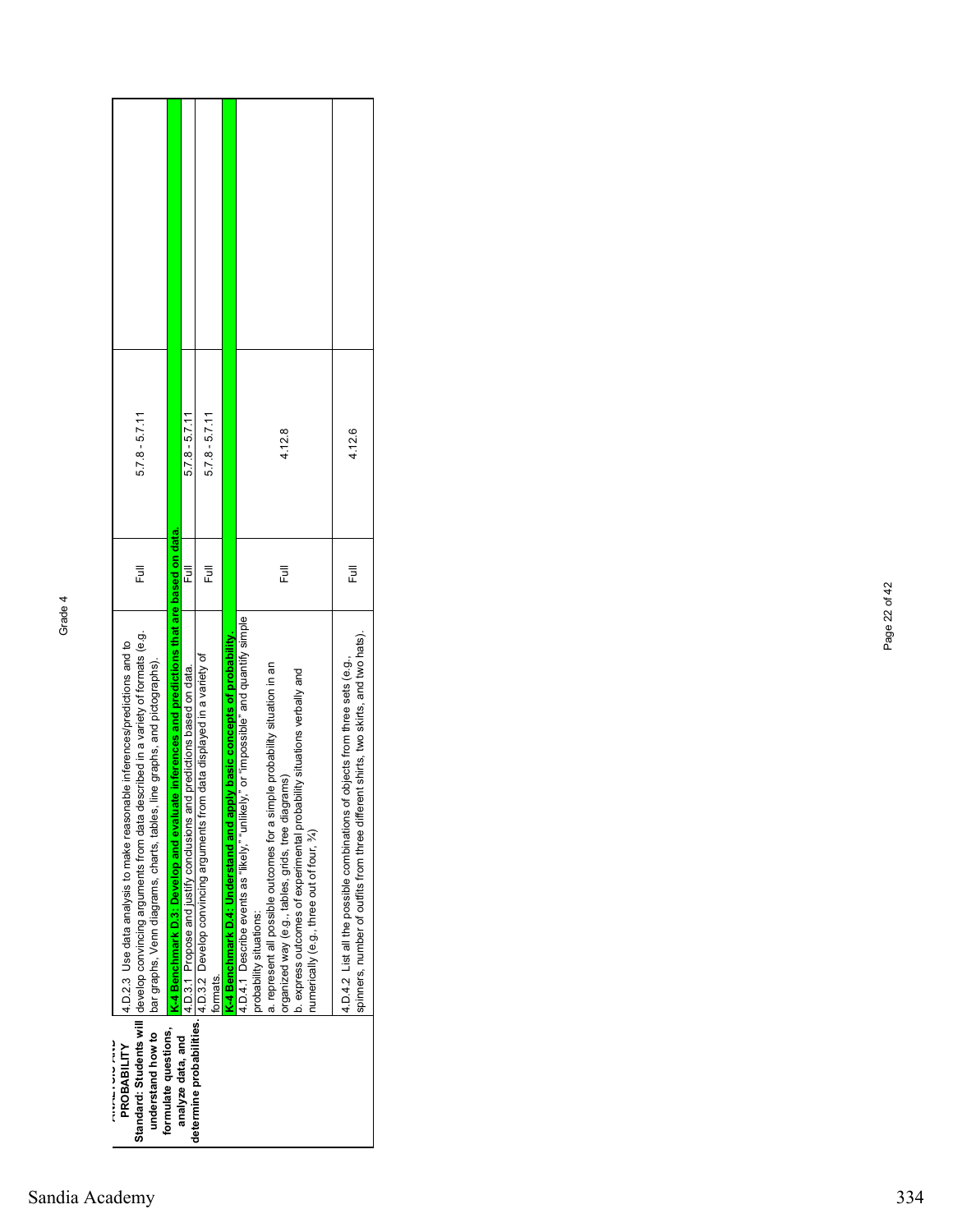|                                                 | New Mexico Grade 5 Math Standards<br>Compared to K <sup>12</sup> Grade 5 Math                                                                                                                                                                                    |          |                                                                |          |
|-------------------------------------------------|------------------------------------------------------------------------------------------------------------------------------------------------------------------------------------------------------------------------------------------------------------------|----------|----------------------------------------------------------------|----------|
| <b>Strand</b>                                   | <b>Benchmarks and Performance Standards</b>                                                                                                                                                                                                                      | Coverage | K <sup>12</sup> grade, unit, l <u>esson</u>                    | Comments |
|                                                 | 5-8 Benchmark N.1: Understand numbers, ways of representing numbers, relationships among numbers, and number systems                                                                                                                                             |          |                                                                |          |
|                                                 | 5.N.11 Compare and order using concrete or illustrated models:<br>b. common fractions (halves, thirds, fourths, eighths)<br>a. whole numbers (to millions)<br>c. decimals (thousandths)                                                                          | Full     | 5.3.10<br>5.8.1<br>5.8.2<br>5.8.6<br>5.6.7                     |          |
|                                                 | 5.N.1.2 Demonstrate understanding of the magnitude of the value of numbers<br>from thousandths to millions, including common fractions                                                                                                                           | ラ<br>L   | 5.3.10<br>5.1.1<br>5.6.7<br>5.8.1<br>5.8.2<br>5.8.6            |          |
|                                                 | 5.N.1.3 Represent place value using concrete or illustrated models up to one<br>billion (1.000.000.000)                                                                                                                                                          | Full     | 5.1.1                                                          |          |
|                                                 | equivalents for common fractions, explain how they represent the same value,<br>5.N.1.4 Interpret percents as part of a hundred (i.e., find decimal and percent<br>and compute a given percent of a whole number)                                                | Full     | $5.11.4 - 5.11.10$                                             |          |
|                                                 | 5.N.1.5 Identify and represent on a number line decimals, fractions, and mixed<br>numbers.                                                                                                                                                                       | こ<br>こ   | 5.3.10<br>5.8.1                                                |          |
|                                                 | 5.N.1.6 Identify prime and composite numbers to 50.                                                                                                                                                                                                              | Ē        | 5.3.1<br>5.3.2                                                 |          |
|                                                 | 5-8 Benchmark N.2: Understand the meaning of operations and how they relate to one<br>5.N.2.1 Explain and perform whole number division and express remainders as<br>a whole number or a fractional part as appropriate to the context of real-life<br>problems. | 巨        | PAA.6.3<br>5.2.8<br>another                                    |          |
|                                                 | 5.N.2.2 Add and subtract decimals.                                                                                                                                                                                                                               | Ē        | 5.8.3<br>5.8.5<br>5.8.7<br>5.8.8                               |          |
|                                                 | 5.N.2.3 Add and subtract fractions and mixed numbers without regrouping and<br>express answers in simplest form.                                                                                                                                                 | Full     | 5.4.4                                                          |          |
|                                                 | whole numbers.<br>Find the factors and multiples of<br>5.N.2.4                                                                                                                                                                                                   | 卮        | 5.3.2<br>5.3.7                                                 |          |
|                                                 | 5.N.2.5 Use arithmetic operations and inverse relationships to represent and<br>solve real-world problems.                                                                                                                                                       | Full     | Embedded throughout, for example:<br>5.7.11<br>5.10.1<br>5.8.9 |          |
| Strand: NUMBER AND<br><b>OPERATIONS</b>         | 5.N.2.6 Identify and represent on a number line decimals, fractions, and mixed<br>numbers.                                                                                                                                                                       | Ē        | 5.3.10<br>5.8.1                                                |          |
| Standard: Students will<br>understand numerical | ision, including one- and two-digit<br>5.N.2.7 Demonstrate proficiency with div<br>divisors.                                                                                                                                                                     | ラ<br>L   | 5.2.1<br>5.2.2<br>5.2.5                                        |          |
| concepts and<br>mathematical<br>operations.     | the addition and subtraction of fractions<br>5.N.2.8 Solve simple problems involving<br>and mixed numbers.                                                                                                                                                       | Full     | Ë<br>$5.4.1 - 5.4$                                             |          |
|                                                 | and make reasonable estimates.<br>decimals in equivalent forms.<br>5.N.2.9 Represent and use fractions and<br>5-8 Benchmark N.3: Compute fluently                                                                                                                | Full     | 5.8.6<br>5.3.4<br>5.8.1                                        |          |

Page 23 of 42

Page 23 of 42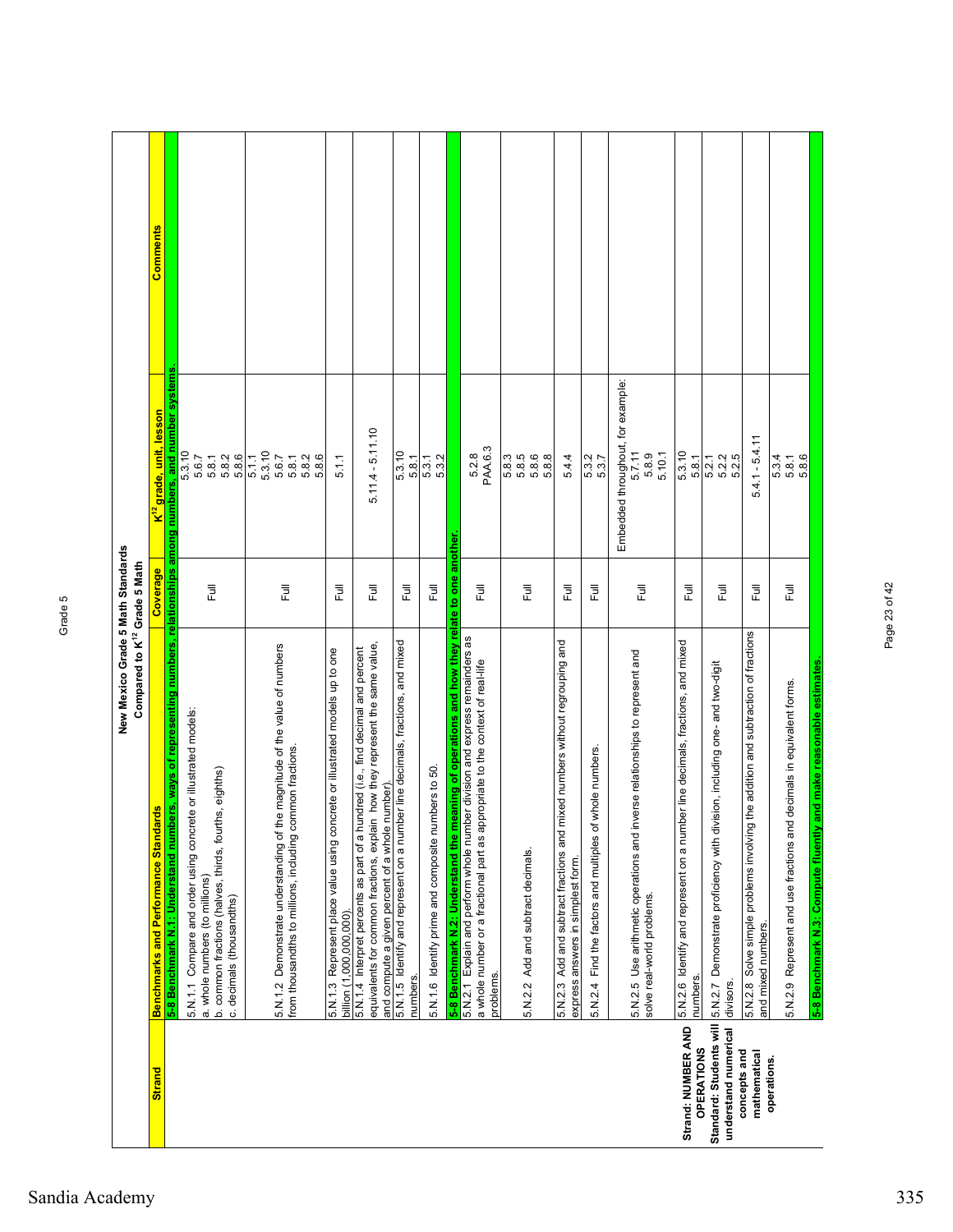| 5.N.3.1 Add, subtract, multiply, and divide whole numbers.                                                                                                |                  | Embedded throughout, for example:<br>4.6.10<br>4.3.9<br>4.9.9              |                                                                                                                                                                               |
|-----------------------------------------------------------------------------------------------------------------------------------------------------------|------------------|----------------------------------------------------------------------------|-------------------------------------------------------------------------------------------------------------------------------------------------------------------------------|
| 5.N.3.2 Add and subtract decimals.                                                                                                                        | 虛                | 5.8.5<br>5.8.5<br>5.8.6<br>5.8.8                                           |                                                                                                                                                                               |
| 5.N.3.3 Use estimation strategies to verify the reasonableness of calculated<br>results.                                                                  | Ē                | 5.14.12<br>5.9.10<br>5.14.6<br>5.15.1<br>5.4.12<br>5.8.7<br>5.8.7<br>5.9.2 |                                                                                                                                                                               |
| 5.N.3.4 Explain how the estimation strategy impacts the result.                                                                                           | Ē                | 5.14.12<br>5.9.10<br>5.4.12<br>5.14.6<br>5.15.1<br>5.8.7<br>5.8.7<br>5.9.2 |                                                                                                                                                                               |
| 5.N.3.5 Relate the basic arithmetic operations to one another (e.g.<br>multiplication and division are inverse operations)                                | 卮                | 5.10.1                                                                     |                                                                                                                                                                               |
| 5.N.3.6 Simplify numerical expressions using order of operations                                                                                          | 쿤                | 5.27                                                                       |                                                                                                                                                                               |
| 5.N.3.7 Recognize and explain the differences between exact and approximate<br>values                                                                     | Ē                | 5.14.12<br>5.9.10<br>5.14.6<br>5.15.1<br>5.4.12<br>5.9.2<br>5.8.4<br>5.8.7 |                                                                                                                                                                               |
| functions<br>rns, relations, and<br>.1: Understand patte<br>∢<br>5-8 Benchmark                                                                            |                  |                                                                            |                                                                                                                                                                               |
| 5.A.1.1 I dentify and graph ordered pairs in the first quadrant of the coordinate<br>plane                                                                | ラ<br>L           | 5.16.7                                                                     |                                                                                                                                                                               |
| 5.A.1.2 Describe, represent, and analyze patterns and relationships.                                                                                      | 危                | 5.16.3                                                                     |                                                                                                                                                                               |
| patterns presented in a variety of formats<br>(e.g., numeric, visual, oral, written, kinesthetic, pictorial).<br>5.A.1.3 Identify, describe, and continue | Partial          | Grade 5 Math textbook pages 124,<br>125, and 321<br>5.16.3                 | describe, and continue patterns presented in oral<br>include opportunities for students to identify<br>Teachers will supplement the curriculum to<br>and kinesthetic formats. |
| 5.A.1.4 Generate a pattern using a written description.                                                                                                   | None             |                                                                            | a<br>include opportunities for students to generate<br>Teachers will supplement the curriculum to<br>pattern using a written description.                                     |
| 5-8 Benchmark A.2: Represent and analyze mathematical situations and structures using algebraic symbols.                                                  |                  |                                                                            |                                                                                                                                                                               |
| 5.A.2.1 Compute the value of the expression for specific numerical values of the<br>variable                                                              | Ē                | 5.16.1<br>5.16.2                                                           |                                                                                                                                                                               |
| 5.A.2.2 Use a letter to represent an unknown number.                                                                                                      | Full             | 4.19.1                                                                     |                                                                                                                                                                               |
| 5.A.2.3 Understand the differences between the symbols for "less than", "less<br>than or equal to", "greater than", and "greater than or equal to".       | $\overline{\Xi}$ | PAA.11.12 - PAA.11.13                                                      |                                                                                                                                                                               |
| 5-8 Benchmark A.3: Use mathematical models to represent and understand quantitative relationships                                                         |                  |                                                                            |                                                                                                                                                                               |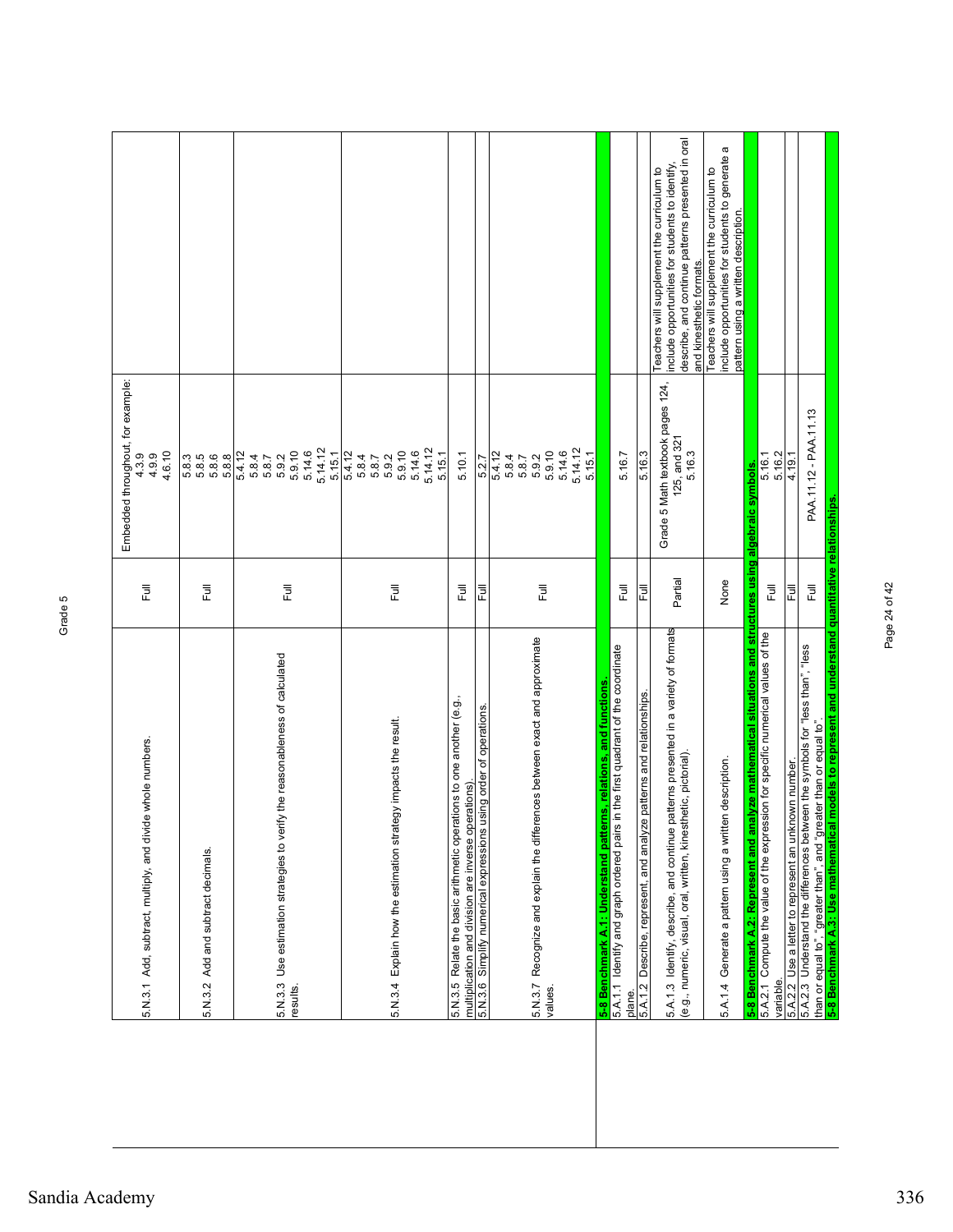| Standard: Students will<br>understand algebraic<br>Strand: ALGEBRA<br>concepts and | 5.A.3.1 Use mathematical models to represent and explain mathematical<br>concepts and procedures.                                                                                                                                                                                                                                                                                                                                                                | $\overline{\Xi}$ | 5.12.12<br>5.15.5<br>5.15.6<br>5.12.3<br>6.8<br>5.7.8.1<br>6.1.9.1                       |  |
|------------------------------------------------------------------------------------|------------------------------------------------------------------------------------------------------------------------------------------------------------------------------------------------------------------------------------------------------------------------------------------------------------------------------------------------------------------------------------------------------------------------------------------------------------------|------------------|------------------------------------------------------------------------------------------|--|
| applications.                                                                      | subtraction of rational numbers with<br>a. the number line to model the relationship between rational numbers and<br>c. manipulatives or pictures to model computational procedures<br>5.A.3.2 Understand and use mathematical models such as<br><b>n</b> situations<br>data<br>b. pictorial representation of addition and<br>d. graphs, tables, and charts to describe<br>e. diagrams or pictures to model problem<br>rational number operations<br>regrouping | $\overline{\Xi}$ | 5.12.3<br>5.12.12<br>5.15.5<br>5.15.6<br>5.7.8<br>5.7.8<br>5.8.1                         |  |
|                                                                                    | n be represented in more than one way.<br>5.A.3.3 Demonstrate how a situation car                                                                                                                                                                                                                                                                                                                                                                                | Full             | 5.12.12<br>5.15.5<br>5.15.6<br>5.12.3<br>5.7.8<br>5.7.8<br>5.8.1                         |  |
|                                                                                    | 5.A.4.1 Recognize and create patterns of change from everyday life using<br>in various contexts<br>5-8 Benchmark A.4: Analyze changes<br>numerical or pictorial representations.                                                                                                                                                                                                                                                                                 | 巨                | Grade 5 Math textbook pages 124,<br>125, and 321<br>5.16.3                               |  |
|                                                                                    | 5.A.4.2 Generalize patterns of change and recognize the same general patterns<br>presented in different representations.                                                                                                                                                                                                                                                                                                                                         | 巨                | Grade 5 Math textbook pages 124,<br>125, and 321<br>5.16.3                               |  |
|                                                                                    | ristics and properties of two- and three-dimensional geometric shapes and develop mathematics arguments about geometric<br>5-8 Benchmark G.1: Analyze character<br>relationships.                                                                                                                                                                                                                                                                                |                  |                                                                                          |  |
|                                                                                    | 5.G.1.1 Identify, describe, and classify two-dimensional shapes and three-<br>dimensional figures by their properties.                                                                                                                                                                                                                                                                                                                                           | Full             | 5.12.6<br>5.14.9<br>5.12.3                                                               |  |
| Standard: Students will<br>Strand: GEOMETRY                                        | ies of regular polygons having up to ten<br>5.G.1.2 Recognize and describe propert<br>sides.                                                                                                                                                                                                                                                                                                                                                                     | $\overline{a}$   | 5.12.3                                                                                   |  |
| understand geometric<br>concepts and                                               | and describe spatial relationships using coordinate geometry<br>5.G.1.3 Identify faces, edges, and bases on three-dimensional objects.<br>5-8 Benchmark G.2: Specify locations                                                                                                                                                                                                                                                                                   | Full             | and other representational systems<br>5.14.9                                             |  |
| applications.                                                                      | 5.G.2.1 Recognize perpendicular and parallel lines.                                                                                                                                                                                                                                                                                                                                                                                                              | Full             | 4.17.3<br>5.12.2                                                                         |  |
|                                                                                    | 5-8 Benchmark G.3: Apply transformations and use symmetry to analyze mathematical situations<br>5.G.3.1 Identify line of symmetry in simple geometric figures.                                                                                                                                                                                                                                                                                                   | 쿤                | 5.12.11                                                                                  |  |
|                                                                                    | 5-8 Benchmark G.4: Use visualization, spatial reasoning, and geometric modeling to solve problems                                                                                                                                                                                                                                                                                                                                                                |                  |                                                                                          |  |
|                                                                                    | 5.G.4.1 Understand and compute the perimeter of regular polygons.                                                                                                                                                                                                                                                                                                                                                                                                | 쿤                | $5.12.7 - 5.12.8$                                                                        |  |
|                                                                                    | 5.G.4.2 Identify and explain circumference, radius, and diameter                                                                                                                                                                                                                                                                                                                                                                                                 | Ē                | $5.12.9 - 5.12.10$                                                                       |  |
|                                                                                    | 5-8 Benchmark M.1: Understand measurable attributes of objects and the units, systems, and<br>the appropriate type of unit for measuring each using both U.S. customary and<br>5.M.1.1 Understand properties (e.g., length, area, weight, volume) and select<br>metric systems.                                                                                                                                                                                  | Full             | processes of measurement<br>$5.14.1 - 5.14.15$<br>$5.13.1 - 5.13.3$<br>$5.13.7 - 5.13.9$ |  |
|                                                                                    | 5.M.1.2 Select and use appropriate units and tools to measure according to the<br>degree of accuracy required in a particular problem-solving situation.                                                                                                                                                                                                                                                                                                         | Full             | $5.14.1 - 5.14.15$<br>$5.13.1 - 5.13.3$<br>$5.13.7 - 5.13.9$                             |  |

Page 25 of 42

Page 25 of 42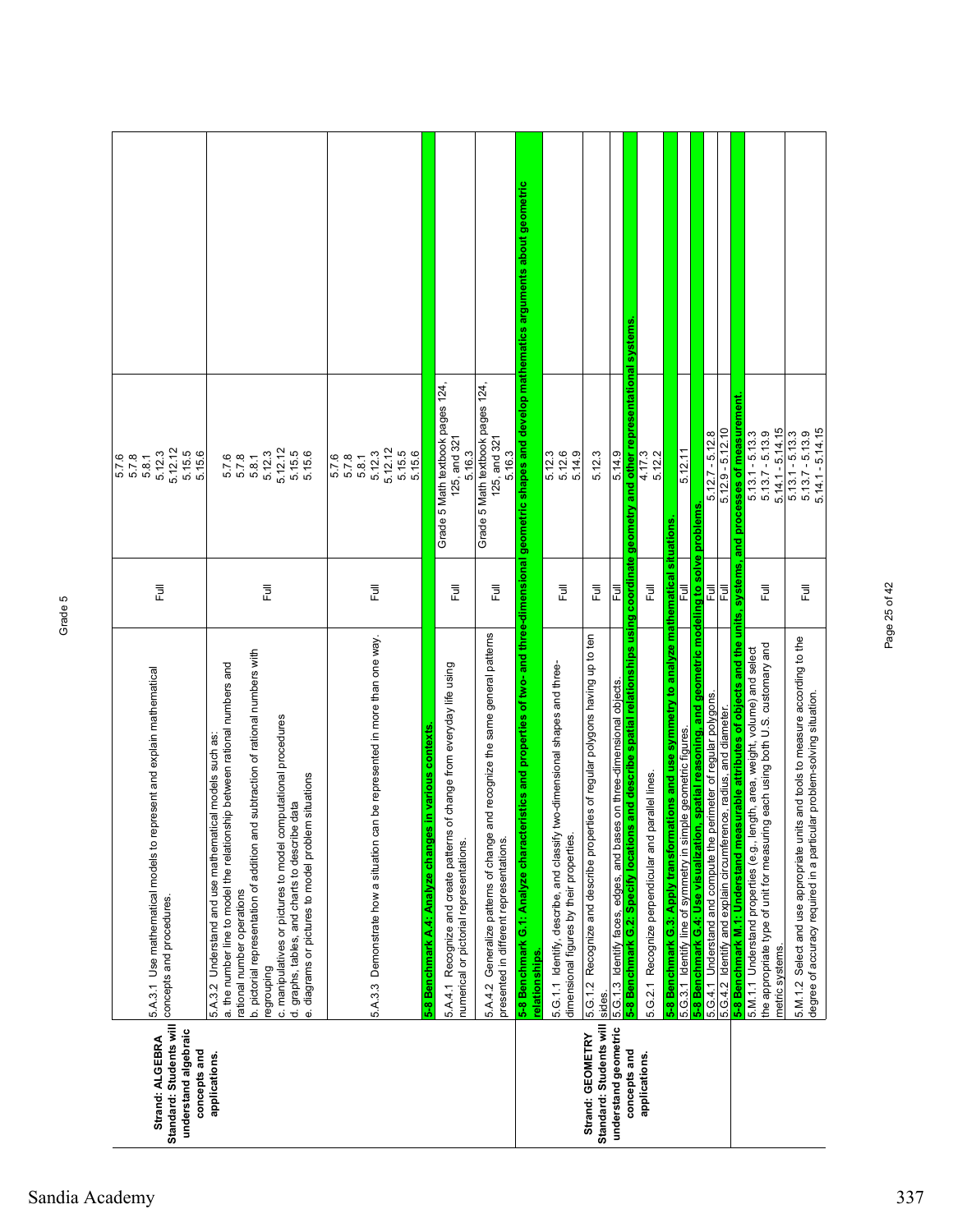| <b>MEASUREMENT</b><br>Strand:                                                                                                        | (e.g., measuring to the nearest sixteenth of an inch or nearest millimeter; using<br>5.M.1.3 Solve problems involving linear measurement, weight, and capacity<br>ounces, milliliters, or pounds and kilograms) to the appropriate degree of<br>accuracy                                      | 巨       | $5.14.1 - 5.14.15$<br>$5.13.7 - 5.13.9$<br>$5.13.1 - 5.13.3$ |                                                                                                                                                                                                                                                                  |
|--------------------------------------------------------------------------------------------------------------------------------------|-----------------------------------------------------------------------------------------------------------------------------------------------------------------------------------------------------------------------------------------------------------------------------------------------|---------|--------------------------------------------------------------|------------------------------------------------------------------------------------------------------------------------------------------------------------------------------------------------------------------------------------------------------------------|
| Standard: Students will<br>measurement systems<br>and applications.<br>understand                                                    | of an inch or nearest millimeter; using<br>measurement, weight, and capacity<br>ounces, milliliters, or pounds and kilograms) to the appropriate degree of<br>5.M.1.3 Solve problems involving linear<br>(e.g., measuring to the nearest sixteenth<br>accuracy.                               | 巨       | $5.14.1 - 5.14.15$<br>$5.13.1 - 5.13.3$<br>$5.13.7 - 5.13.9$ |                                                                                                                                                                                                                                                                  |
|                                                                                                                                      | 5.M.1.4 Perform one-step conversions within a system of measurement (e.g.,<br>inches to feet, centimeters to meters).                                                                                                                                                                         | ラ<br>L  | $5.14.1 - 5.14.15$<br>$5.13.1 - 5.13.3$<br>$5.13.7 - 5.13.9$ |                                                                                                                                                                                                                                                                  |
|                                                                                                                                      | 5-8 Benchmark M.2: Apply appropriate techniques, tools, and formulas to determine measurements<br>5.M.2.1 Solve measurement problems using appropriate tools involving length,                                                                                                                | Ē       | $5.13.1 - 5.13.10$                                           |                                                                                                                                                                                                                                                                  |
|                                                                                                                                      | timate measurements including length,<br>perimeter, weight, capacity, time, and temperature.<br>5.M.2.2 Select and use strategies to est<br>distance, capacity, and time.                                                                                                                     | Ē       | $5.13.1 - 5.13.10$<br>$5.14.1 - 5.14.8$<br>$5.14.1 - 5.14.8$ |                                                                                                                                                                                                                                                                  |
|                                                                                                                                      | 5.M.2.3 Apply strategies and use tools for estimating and measuring the<br>perimeter of regular and irregular shapes                                                                                                                                                                          | 卮       | $5.12.7 - 5.12.8$                                            |                                                                                                                                                                                                                                                                  |
|                                                                                                                                      | ons that can be addressed with data and collect, organize, and display relevant data to answer them<br>5.D.1.1 Construct, read, analyze, and interpret tables, charts, graphs, and data<br>5-8 Benchmark D.1: Formulate questi                                                                |         |                                                              |                                                                                                                                                                                                                                                                  |
|                                                                                                                                      | plots.                                                                                                                                                                                                                                                                                        | 豆       | $5.7.8 - 5.7.11$                                             |                                                                                                                                                                                                                                                                  |
|                                                                                                                                      | 5.D.1.2 Construct, interpret, and analyze data from graphical representations<br>and draw simple conclusions using bar graphs, line graphs, circle graphs,<br>frequency tables, and Venn diagrams.                                                                                            | こ<br>こ  | $5.7.8 - 5.7.11$                                             |                                                                                                                                                                                                                                                                  |
|                                                                                                                                      | interpret different data sets, including<br>5.D.1.3 Display, analyze, compare, and<br>data sets of different sizes.                                                                                                                                                                           | 巨       | $-5.7.11$<br>5.7.8                                           |                                                                                                                                                                                                                                                                  |
|                                                                                                                                      | 5.D.1.4 Organize and display single-variable data in appropriate graphs and<br>representations.                                                                                                                                                                                               | 卮       | $5.7.8 - 5.7.11$                                             |                                                                                                                                                                                                                                                                  |
|                                                                                                                                      | 5.D.1.5 Organize, read, and display numerical (quantitative) and non-numerical<br>(qualitative) data in a clear, organized, and accurate manner including correct<br>including:<br>titles, labels, and intervals or categories<br>a. frequency tables                                         |         | Grade 5 Math textbook pages 258-<br>259                      |                                                                                                                                                                                                                                                                  |
|                                                                                                                                      | c. bar, line, and circle graphs<br>b. stem and leaf plots<br>f. charts and tables<br>e. pictorial displays<br>d. Venn diagrams                                                                                                                                                                | Ē       | $5.11.6 - 5.11.7$<br>$5.7.5 - 5.7.11$<br>PAA.12.5            |                                                                                                                                                                                                                                                                  |
|                                                                                                                                      | opropriate statistical methods to analyze data.<br>5.D.1.6 Formulate questions and identify data to be collected to correctly answer<br>5-8 Benchmark D.2: Select and use ap<br>a question.                                                                                                   | Full    | 5.7.5                                                        |                                                                                                                                                                                                                                                                  |
|                                                                                                                                      | representations and determine which types of graphs are appropriate for various<br>5.D.2.1 Organize and display single-variable data in appropriate graphs and<br>data sets                                                                                                                   | Ē       | 5.7.5                                                        |                                                                                                                                                                                                                                                                  |
| ANALYSIS AND<br>Strand: DATA                                                                                                         | to compare data sets of different sizes.<br>Use fractions and percentages t<br>5.D.2.2                                                                                                                                                                                                        | Full    | $5.7.10 - 5.7.11$                                            |                                                                                                                                                                                                                                                                  |
| determine probabilities.<br>Standard: Students will<br>formulate questions,<br>understand how to<br>analyze data, and<br>PROBABILITY | luate inferences and predictions that are based on data<br>5.D.2.3 Correctly rank the values of a numerical data set containing simple<br>fractions and decimals, identify maximum and minimum data values, and<br>5-8 Benchmark D.3: Develop and eval<br>calculate the range for a data set. | Partial | PAA.12.3                                                     | rank the values of a numerical data set containing<br>simple fractions, identify maximum and minimum<br>data values, and calculate the range for a data<br>include opportunities for students to correctly<br>Teachers will supplement the curriculum to<br>set. |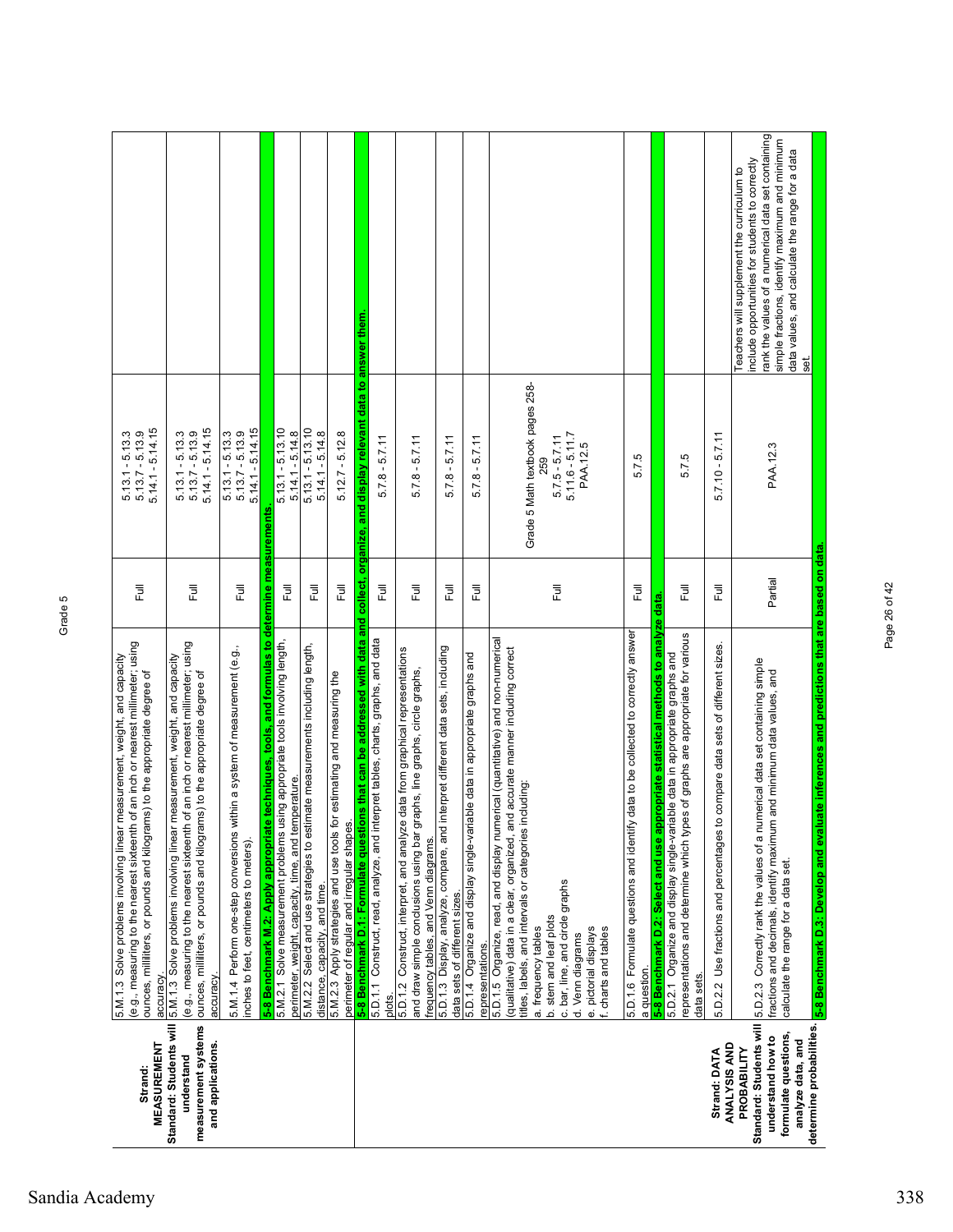| 5.D.3.1 Make and justify valid inferences, predictions, and arguments based on<br>statistical analysis.                                | 卮      | $5.7.5 - 5.7.11$  |                                                                                                                                                                |
|----------------------------------------------------------------------------------------------------------------------------------------|--------|-------------------|----------------------------------------------------------------------------------------------------------------------------------------------------------------|
|                                                                                                                                        |        |                   |                                                                                                                                                                |
| h the results of an investigation.<br>5.D.3.2 Compare a given prediction with                                                          | 쿤      | $5.7.5 - 5.7.11$  |                                                                                                                                                                |
| 5.D.3.3 Use counting strategies to determine all the possible outcomes of a<br>particular familiar event.                              | 쿤      | $5.7.1 - 5.7.3$   |                                                                                                                                                                |
| involving four or more sets of objects.<br>5.D.3.4 Find all possible outcome sets                                                      | None   |                   | possible outcome sets involving four or more sets<br>eachers will supplement the curriculum to<br>nclude opportunities for students to find all<br>of objects. |
| 5.D.3.5 Evaluate the reasonableness of inferences that are based on data in the<br>context of the original solution.                   | 卮      | $5.7.5 - 5.7.11$  |                                                                                                                                                                |
| 5.D.3.6 Identify the method used to make an inference and/or a prediction on a<br>given data set and solve similar problems.           | 豆      | $5.7.5 - 5.7.11$  |                                                                                                                                                                |
| ediction or an inference based on the<br>5.D.3.7 Determine the accuracy of a pr<br>accuracy of the data in a given data set            | ラ<br>L | $5.7.5 - 5.7.11$  |                                                                                                                                                                |
| mple events.<br>5.D.3.8 List all possible outcomes of si-                                                                              | 쿤      | $5.7.1 - 5.7.3$   |                                                                                                                                                                |
| apply basic concepts of probability<br>5-8 Benchmark D.4: Understand and                                                               |        |                   |                                                                                                                                                                |
| experiments and/or simulations and<br>expressions.<br>5.D.4.1 Determine probabilities through<br>compare the results with mathematical | 쿤      | $5.7.1 - 5.7.11$  |                                                                                                                                                                |
| Its of student-generated experiments of<br>5.D.4.2 Make predictions from the resu<br>single events.                                    | Ē      | $5.7.1 - 5.7.11$  |                                                                                                                                                                |
| 5.D.4.3 Identify simple experiments where the probabilities of all outcomes are<br>eaua                                                | Ē      | $5.7.1 - 5.7.11$  |                                                                                                                                                                |
| 5.D.4.4 Describe and predict the results of a probability experiment.                                                                  | 쿤      | $5.7.1 - 5.7.11$  |                                                                                                                                                                |
| 5.D.4.5 Use fractions to describe the results of an experiment                                                                         | 큲      | $5.7.10 - 5.7.11$ |                                                                                                                                                                |
| 5.D.4.6 Use probability to generalize from a simple pattern or set of examples<br>and justify why the generalization is reasonable.    | 큔      | $5.7.1 - 5.7.11$  |                                                                                                                                                                |

Page 27 of 42

Page 27 of 42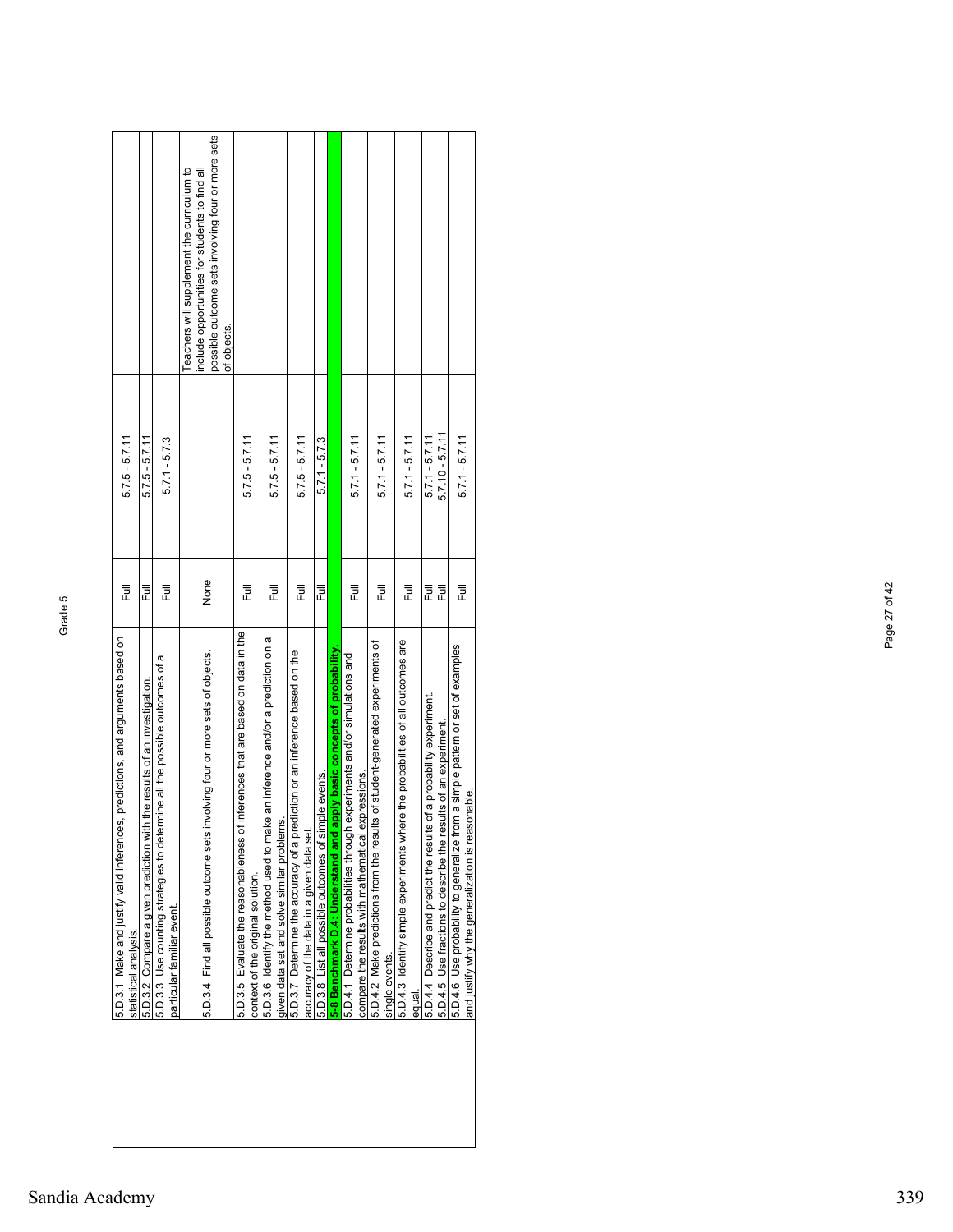|                                                                    | New Mexico Grade 6 Math Standards<br>Compared to K <sup>12</sup> Grade 6 Math                                                                                                                                                                                                                                                                                         |          |                                                                             |                 |
|--------------------------------------------------------------------|-----------------------------------------------------------------------------------------------------------------------------------------------------------------------------------------------------------------------------------------------------------------------------------------------------------------------------------------------------------------------|----------|-----------------------------------------------------------------------------|-----------------|
| <b>Strand</b>                                                      | <b>Benchmarks and Performance Standards</b>                                                                                                                                                                                                                                                                                                                           | Coverage | K <sup>''∠</sup> grade, unit, lesson                                        | <b>Comments</b> |
|                                                                    | 5-8 Benchmark N.1: Understand numbers, ways of representing numbers, relationships among numbers, and number systems                                                                                                                                                                                                                                                  |          |                                                                             |                 |
|                                                                    | 6.N.1.1 Compare and order rational numbers.                                                                                                                                                                                                                                                                                                                           | 쿤        | 5.3.10                                                                      |                 |
|                                                                    | decimals, fractions, percents, ratios, numbers with whole-number exponents).<br>6.N.1.2 Use equivalent representations for rational numbers (e.g., integers,                                                                                                                                                                                                          | Ē        | PAB.4.1 - PAB.4.10<br>PAB.3.1 - PAB.3.11<br>PAB.7.1<br>PAB.2.6<br>PAB.2.1   |                 |
|                                                                    | 6.N.1.3 Use appropriate representations of positive rational numbers in the<br>context of real-life applications.                                                                                                                                                                                                                                                     | 昆        | Pre-Algebra B textbook page 141<br>PAB.4.5<br>PAB.4.3<br>PAB.4.8<br>PAB.4.9 |                 |
|                                                                    | and least common multiples for a set of<br>6.N.1.4 Identify greatest common factor<br>whole numbers.                                                                                                                                                                                                                                                                  | 巨        | PAA.5.6<br>PAA.5.7                                                          |                 |
|                                                                    | 6.N.1.5 Identify and represent on a number line decimals, fractions, mixed<br>numbers, and positive and negative integers.                                                                                                                                                                                                                                            | 巨        | PAA.11.2<br>PAA.11.1<br>5.3.10<br>5.8.1                                     |                 |
|                                                                    | 5-8 Benchmark N.2: Understand the meaning of operations and how they relate to one another                                                                                                                                                                                                                                                                            |          |                                                                             |                 |
|                                                                    | 6.N.2.1 Calculate multiplication and division problems using contextual<br>situations.                                                                                                                                                                                                                                                                                | 巨        | <b>PAA.1.8</b>                                                              |                 |
|                                                                    | 6.N.2.2 Factor a whole number into a product of its primes.                                                                                                                                                                                                                                                                                                           | Ē        | PAA.5.5                                                                     |                 |
| Strand: NUMBER AND<br>Standard: Students will<br><b>OPERATIONS</b> | 6.N.2.3 Demonstrate the relationship and equivalency among ratios and<br>percents.                                                                                                                                                                                                                                                                                    | Full     | PAA.7.10<br>PAA.7.11<br>PAA.9.1<br>PAA.9.2                                  |                 |
| understand numerical<br>concepts and                               | 6.N.2.4 Use proportions to solve problems.                                                                                                                                                                                                                                                                                                                            | 卮        | PAA.7.12<br><b>PAA.7.13</b>                                                 |                 |
| mathematical<br>operations.                                        | a. whole number division and express remainders as decimals or appropriately<br>addition, subtraction, and multiplication with fractions and mixed numerals<br>b. addition, subtraction, multiplication, and division with decimals<br>addition and subtraction with integers<br>6.N.2.5 Explain and perform:<br>in the context of the problem<br>$\ddot{\circ}$<br>ಕ | 巨        | PAA.11.2 - PAA.11.5<br>PAA.7.1 - PAA.7.8<br>PAA.3.6 - PAA.3.9<br>PAA.6.7    |                 |
|                                                                    | 6.N.2.6 Determine the least common multiple and the greatest common divisor<br>of whole numbers and use them to solve problems with fractions.                                                                                                                                                                                                                        | 巨        | PAA.7.1 - PAA.7.4<br><b>PAA.5.6</b><br>PAA.5.7                              |                 |
|                                                                    | <mark>5-8 Benchmark N.3: Compute fluently and make reasonable estimates</mark><br>6.N.3.1 Estimate quantities involving rational numbers using various                                                                                                                                                                                                                |          |                                                                             |                 |
|                                                                    | estimations.                                                                                                                                                                                                                                                                                                                                                          | Full     | PAA.3.10                                                                    |                 |
|                                                                    | 6.N.3.2 Use estimates to check reasonableness of results and make predictions<br>in situations involving rational numbers.                                                                                                                                                                                                                                            | 昆        | PAA.3.10                                                                    |                 |
|                                                                    | calls for an exact or approximate<br>answer and perform the appropriate computation.<br>6.N.3.3 Determine if a problem situation                                                                                                                                                                                                                                      | 巨        | Pre-Algebra A textbook page 470<br>PAA.3.10                                 |                 |
|                                                                    | 6.N.3.4 Compare and order positive and negative fractions, decimals, and mixed<br>numbers and place them on a number line.                                                                                                                                                                                                                                            | Ē        | PAA.11.1<br>PAA.11.2<br>5.3.10<br>5.8.1                                     |                 |

Page 28 of 42

Page 28 of 42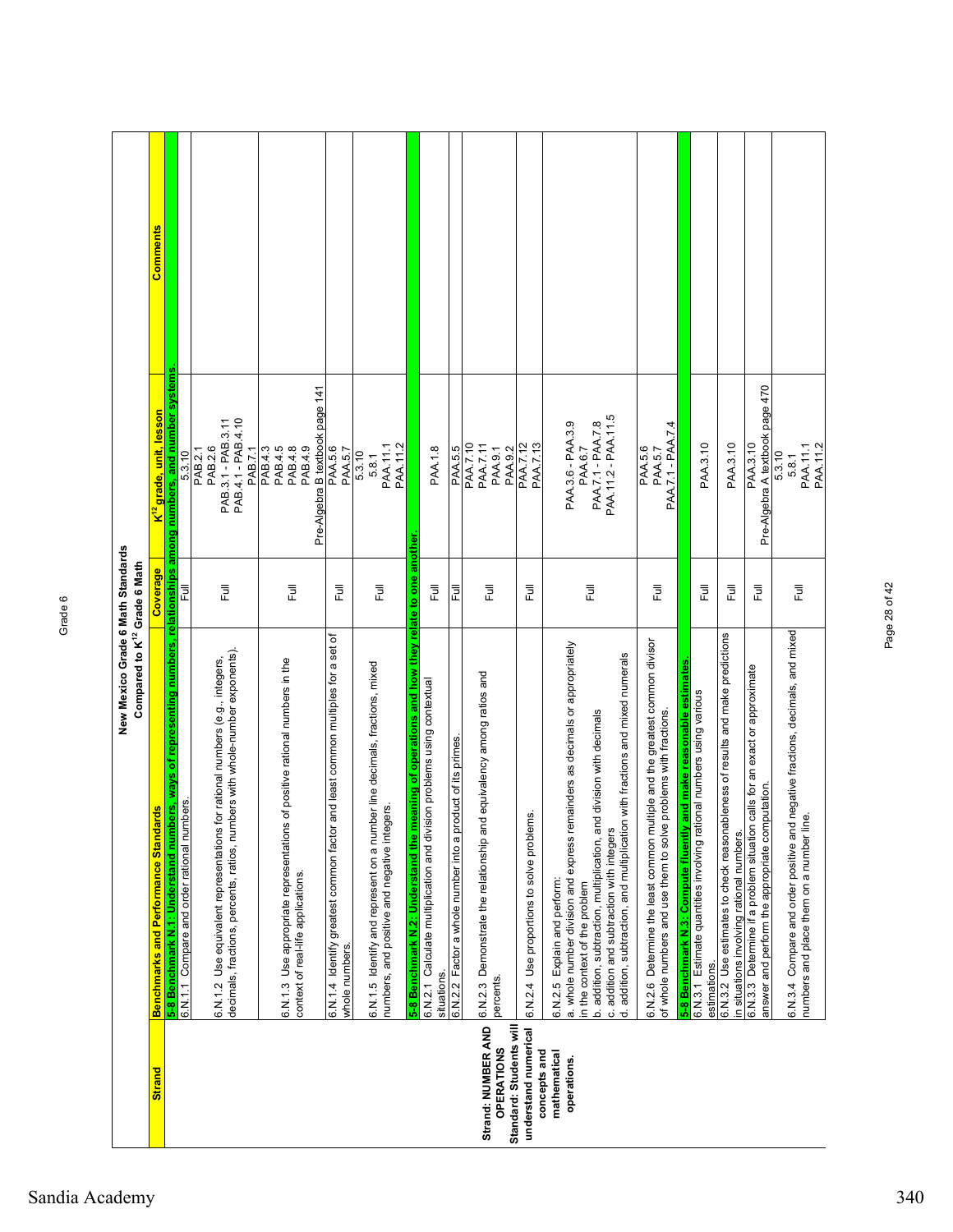|                                                                                                                                    |                                                         |                                                                                                                                      |                                                                  |                                                             |                                                      |                                                                                                |                                                                                       |                                                                               |                                                                                                               |                                                             |                                                            |                                                                                                                      |                                                                                         |                                                                         |                                                                                                       |                                                                                                                                         |                                                                                                                                                            |           |                                                                |                                       |                                                                |                                                           |                                                                                         |                                                                                 |                                                                         | Teachers will supplement the curriculum to | nclude opportunities for students to use tables                           | and symbols to represent and describe                                | proportional and other relationships involving<br>conversions, sequences, and perimeter. |
|------------------------------------------------------------------------------------------------------------------------------------|---------------------------------------------------------|--------------------------------------------------------------------------------------------------------------------------------------|------------------------------------------------------------------|-------------------------------------------------------------|------------------------------------------------------|------------------------------------------------------------------------------------------------|---------------------------------------------------------------------------------------|-------------------------------------------------------------------------------|---------------------------------------------------------------------------------------------------------------|-------------------------------------------------------------|------------------------------------------------------------|----------------------------------------------------------------------------------------------------------------------|-----------------------------------------------------------------------------------------|-------------------------------------------------------------------------|-------------------------------------------------------------------------------------------------------|-----------------------------------------------------------------------------------------------------------------------------------------|------------------------------------------------------------------------------------------------------------------------------------------------------------|-----------|----------------------------------------------------------------|---------------------------------------|----------------------------------------------------------------|-----------------------------------------------------------|-----------------------------------------------------------------------------------------|---------------------------------------------------------------------------------|-------------------------------------------------------------------------|--------------------------------------------|---------------------------------------------------------------------------|----------------------------------------------------------------------|------------------------------------------------------------------------------------------|
| PAA.6.7<br>PAA.9.3                                                                                                                 | PAA.7.10<br><b>PAA.7.11</b>                             | PAA.7.5 - PAA.7.8<br>PAA.3.7 - PAA.3.9                                                                                               |                                                                  | <b>PAA.7.13</b><br>PAA.7.12                                 | PAA.11.11                                            | PAA.8.1                                                                                        | PAA.7.10 - PAA.7.12<br>PAA.9.1 - PAA.9.2                                              | PAA.11.14<br>PAA.11.15                                                        |                                                                                                               | <b>PAA.7.12</b><br><b>PAA.7.13</b>                          | PAA.8.1                                                    | PAA.2.6<br>PAA.2.7                                                                                                   | PAA.8.1                                                                                 | PAA.11.12<br>PAA.11.13                                                  |                                                                                                       | PAA.10.1<br>PAA.5.9<br>PAA.12.1<br>PAA.2.6<br><b>PAA.2.7</b>                                                                            | PAA.2.6                                                                                                                                                    | PAA.2.7   | PAA.5.9                                                        | PAA.10.1                              | PAA.12.1                                                       |                                                           | PAA.2.6<br><b>PAA.2.7</b>                                                               | PAA.7.12<br><b>PAA.7.13</b>                                                     | PAA.7.12<br>PAA.7.13                                                    |                                            |                                                                           |                                                                      |                                                                                          |
| 巨                                                                                                                                  | 巨                                                       | 巨                                                                                                                                    |                                                                  | Full                                                        | 쿤                                                    | Full                                                                                           | Ē                                                                                     | Ē                                                                             |                                                                                                               | 巨                                                           | Ē                                                          | こ<br>こ                                                                                                               | Full                                                                                    | 昆                                                                       |                                                                                                       | Full                                                                                                                                    |                                                                                                                                                            |           | Full                                                           |                                       |                                                                |                                                           | こ<br>こ                                                                                  | Full                                                                            | 昆                                                                       |                                            |                                                                           | None                                                                 |                                                                                          |
| 6.N.3.5 Convert fractions to decimals and percents and use these<br>representations in estimations, computations, and applications | 6.N.3.6 Interpret and use ratios in different contexts. | 6.N.3.7 Compute and perform multiplication and division of fractions and<br>decimals and apply these procedures to solving problems. | 5-8 Benchmark A.1: Understand patterns, relations, and functions | 6.A.1.1 Solve problems involving proportional relationships | 6.A.1.2 Graph ordered pairs in the coordinate plane. | 6.A.1.3 Explain and use symbols to represent unknown quantities and variable<br>relationships. | 6.A.1.4 Explain and use the relationships among ratios, proportions, and<br>percents. | observed patterns and relationships.<br>6.A.1.5 Make generalizations based on | nalyze mathematical situations and structures using algebraic symbols.<br>5-8 Benchmark A.2: Represent and ar | 6.A.2.1 Solve problems involving proportional relationships | 6.A.2.2 Use letters to represent an unknown in an equation | and inequalities in one variable with<br>6.A.2.3 Solve one-step linear equations<br>positive whole-number solutions. | represent a single quantity that<br>6.A.2.4 Demonstrate that a variable can<br>changes. | 6.A.2.5 Demonstrate how changes in one variable affect other variables. | I models to represent and understand quantitative relationships<br>5-8 Benchmark A.3: Use mathematica | models to represent and justify<br>mathematical relationships found in a variety of situations.<br>6.A.3.1 Develop and use mathematical | ips between the characteristics of two or<br>matical models such as:<br>a. Venn diagrams to show the relationsh<br>6.A.3.2 Create, explain, and use mather | more sets | b. equations and inequalities to model numerical relationships | c. three-dimensional geometric models | and analyze data<br>d. graphs, tables, and charts to interpret | in various contexts<br>5-8 Benchmark A.4: Analyze changes | using one-step equations with one<br>6.A.4.1 Represent and explain changes<br>variable. | Solve problems that involve change using proportional relationships.<br>6.A.4.2 | proportional situations.<br>Use ratios to predict changes in<br>6.A.4.3 |                                            | 6.A.4.4 Use tables and symbols to represent and describe proportional and | other relationships involving conversions, sequences, and perimeter. |                                                                                          |
|                                                                                                                                    |                                                         |                                                                                                                                      |                                                                  |                                                             |                                                      |                                                                                                |                                                                                       |                                                                               |                                                                                                               |                                                             |                                                            |                                                                                                                      |                                                                                         |                                                                         |                                                                                                       | Standard: Students will<br>understand algebraic<br>Strand: ALGEBRA<br>concepts and                                                      | applications.                                                                                                                                              |           |                                                                |                                       |                                                                |                                                           |                                                                                         |                                                                                 |                                                                         |                                            |                                                                           |                                                                      |                                                                                          |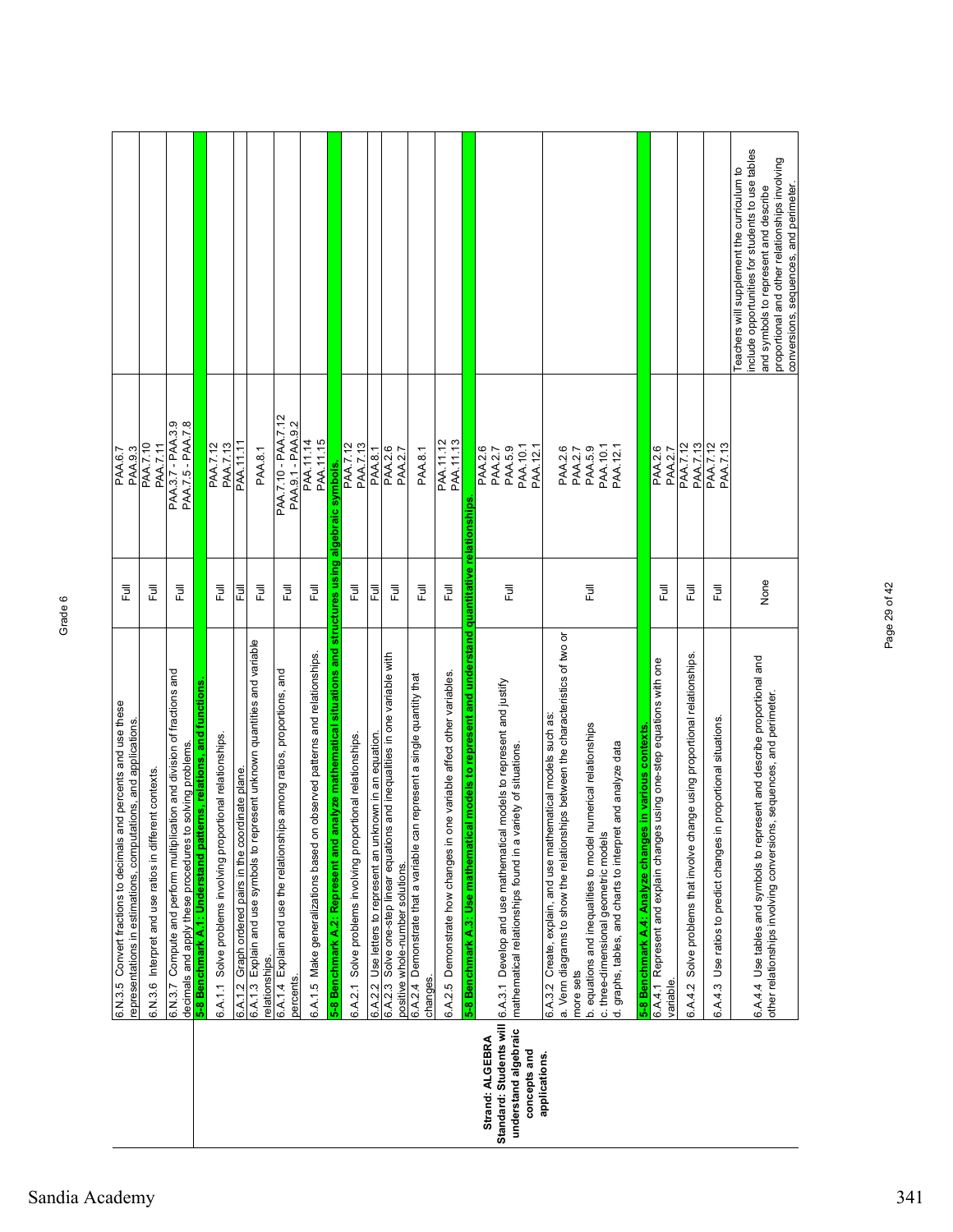|                                                                                                      | relationships involving changes in<br>6.A.4.5 Generate formulas to represen<br>perimeter.                                                                                                                                                                                                                                                                                                                                                                                                                                                                                                                                                                         | None       |                                                                                                               | include opportunities for students to generate<br>formulas to represent relationships involving<br>Teachers will supplement the curriculum to<br>changes in perimeter |
|------------------------------------------------------------------------------------------------------|-------------------------------------------------------------------------------------------------------------------------------------------------------------------------------------------------------------------------------------------------------------------------------------------------------------------------------------------------------------------------------------------------------------------------------------------------------------------------------------------------------------------------------------------------------------------------------------------------------------------------------------------------------------------|------------|---------------------------------------------------------------------------------------------------------------|-----------------------------------------------------------------------------------------------------------------------------------------------------------------------|
|                                                                                                      | 5-8 Benchmark G.1: Analyze characteristics and properties of two- and three-dimensional geometric shapes and develop mathematics arguments about geometric<br>relationships.                                                                                                                                                                                                                                                                                                                                                                                                                                                                                      |            |                                                                                                               |                                                                                                                                                                       |
|                                                                                                      | any triangle is 180 degrees and the sum<br>c. visualize and draw two-dimensional views of three-dimensional objects made<br>the properties of, and the relationships<br>rectangles, and triangles by using appropriate tools (e.g., straightedge, ruler,<br>degrees and use this information to<br>a. measure, identify, and draw angles, perpendicular and parallel lines,<br><b>ures:</b><br>between, plane and solid geometric figu<br>b. understand that the sum of angles of<br>of the angles of any quadrilateral is 360<br>compass, protractor, drawing software)<br>6.G.1.1 Identify, describe, and classify<br>from rectangular solids<br>solve problems | Ē          | PAA.10.1 - PAA.10.17<br>PAA.4.1 - PAA.4.13                                                                    |                                                                                                                                                                       |
|                                                                                                      | Classify angles as right, obtuse, or straight.<br>6.G.1.2                                                                                                                                                                                                                                                                                                                                                                                                                                                                                                                                                                                                         | 巨          | PAA.4.3<br><b>PAA.4.4</b><br>5.12.2                                                                           |                                                                                                                                                                       |
| Standard: Students will<br>understand geometric<br>Strand: GEOMETRY<br>concepts and<br>applications. | 6.G.1.3 Describe the properties of geometric figures that include regular<br>polygons, circles, ellipses, cylinders, cones, spheres, and cubes.                                                                                                                                                                                                                                                                                                                                                                                                                                                                                                                   | Ē          | Pre-Algebra B textbook pages 222-<br>PAA.4.7 - PAA.4.9<br>PAA.10.12<br>PAA.10.11<br>PAA.10.8<br>5.14.9<br>223 |                                                                                                                                                                       |
|                                                                                                      | irregular<br>6.G.1.4 Classify polygons as regular or                                                                                                                                                                                                                                                                                                                                                                                                                                                                                                                                                                                                              | 쿦          | <b>PAA.4.7</b>                                                                                                |                                                                                                                                                                       |
|                                                                                                      | 6.G.1.5 Classify triangles as scalene, isosceles, or equilateral and by angles<br>(i.e., right, acute, and obtuse).                                                                                                                                                                                                                                                                                                                                                                                                                                                                                                                                               | 卮          | PAA.4.6                                                                                                       |                                                                                                                                                                       |
|                                                                                                      | 6.G.1.6 Identify angle, line, segment, and ray and use the symbols for each.                                                                                                                                                                                                                                                                                                                                                                                                                                                                                                                                                                                      | 卮          | PAA.4.1 - PAA.4.4                                                                                             |                                                                                                                                                                       |
|                                                                                                      | 6.G.1.7 Describe the relationship between radius, diameter, and circumference<br>of a circle.                                                                                                                                                                                                                                                                                                                                                                                                                                                                                                                                                                     | 巨          | PAA.4.9<br><b>PAA.4.8</b>                                                                                     |                                                                                                                                                                       |
|                                                                                                      | 5-8 Benchmark G.2: Specify locations and describe spatial relationships using                                                                                                                                                                                                                                                                                                                                                                                                                                                                                                                                                                                     | coordinate | and other representational systems<br>geometry                                                                |                                                                                                                                                                       |
|                                                                                                      | 6.G.2.1 Use coordinate geometry to describe location on a plane.<br>6.G.2.2 Recognize skewed lines in space.                                                                                                                                                                                                                                                                                                                                                                                                                                                                                                                                                      | 쿤<br>Ē     | PAA.11.11<br><b>PAA.4.1</b>                                                                                   |                                                                                                                                                                       |
|                                                                                                      | 5-8 Benchmark G.3: Apply transformations and use symmetry to analyze mathematical situations                                                                                                                                                                                                                                                                                                                                                                                                                                                                                                                                                                      |            |                                                                                                               |                                                                                                                                                                       |
|                                                                                                      | 6.G.3.1 Identify line of symmetry with rotation and scaling                                                                                                                                                                                                                                                                                                                                                                                                                                                                                                                                                                                                       | None       |                                                                                                               | include opportunities for students to identify line<br>Teachers will supplement the curriculum to<br>of symmetry with rotation and scaling.                           |
|                                                                                                      | 5-8 Benchmark G.4: Use visualization, spatial reasoning, and geometric modeling to solve problems                                                                                                                                                                                                                                                                                                                                                                                                                                                                                                                                                                 |            |                                                                                                               |                                                                                                                                                                       |
|                                                                                                      | 6.G.4.1 Use appropriate technology, manipulatives, constructions, or drawings<br>to recognize or compare geometric figures.                                                                                                                                                                                                                                                                                                                                                                                                                                                                                                                                       | 巨          | PAA.4.1 - PAA.4.13                                                                                            |                                                                                                                                                                       |
|                                                                                                      | 5-8 Benchmark M.1: Understand measurable attributes of objects and the units, systems, and processes of measurement.                                                                                                                                                                                                                                                                                                                                                                                                                                                                                                                                              |            |                                                                                                               |                                                                                                                                                                       |
|                                                                                                      | of measurement units to equivalent<br>units within a given system (e.g., 36 inches equals 3 feet or 1 yard).<br>6.M.1.1 Perform multi-step conversions                                                                                                                                                                                                                                                                                                                                                                                                                                                                                                            | 巨山         | $5.14.1 - 5.14.15$<br>$5.13.7 - 5.13.9$<br>$5.13.1 - 5.13.3$                                                  |                                                                                                                                                                       |
|                                                                                                      | U.S. customary and metric units<br>Estimate measurement in both<br>6.M.1.2                                                                                                                                                                                                                                                                                                                                                                                                                                                                                                                                                                                        | Ē          | $5.14.1 - 5.14.15$<br>$5.13.7 - 5.13.9$<br>$5.13.1 - 5.13.3$                                                  |                                                                                                                                                                       |

Page 30 of 42

Page 30 of 42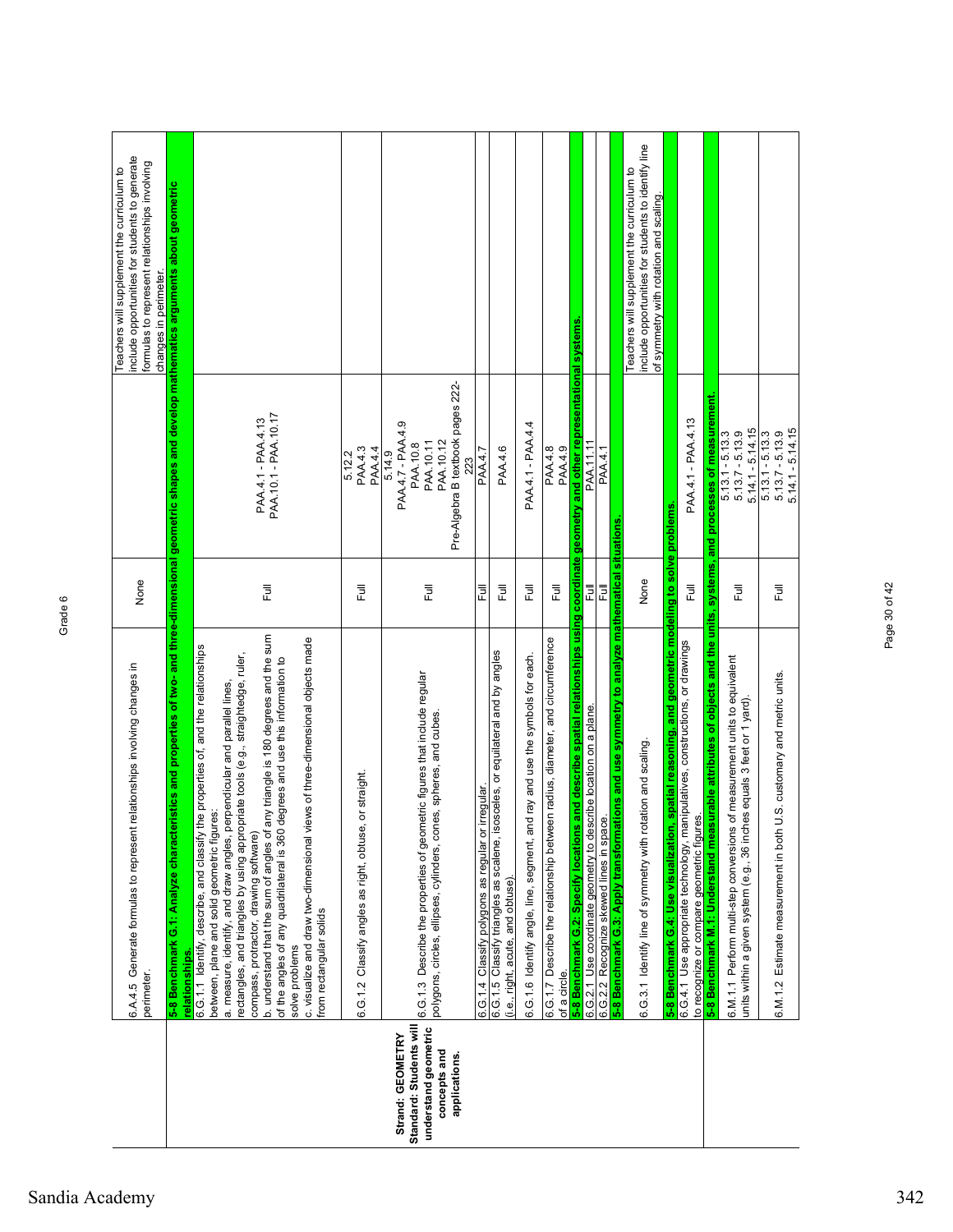| <b>MEASUREMENT</b><br>Strand:                                                     | (e.g., degrees, radians), perimeter, area, and capacity in both U.S. customary<br>6.M.1.3 Select and use units of appropriate size and type to measure angles<br>and metric systems.                                 | $\overline{\overline{z}}$ | $5.14.1 - 5.14.15$<br>$5.12.1 - 5.12.2$<br>$5.13.1 - 5.13.3$<br>$5.13.7 - 5.13.9$ |                                                                                                                                                                                       |
|-----------------------------------------------------------------------------------|----------------------------------------------------------------------------------------------------------------------------------------------------------------------------------------------------------------------|---------------------------|-----------------------------------------------------------------------------------|---------------------------------------------------------------------------------------------------------------------------------------------------------------------------------------|
| measurement systems<br>Standard: Students will<br>and applications.<br>understand | 6.M.1.4 Use standard units of linear measurement to the nearest sixteenth of an<br>st millimeter.<br>nch; metric measurements to the neare                                                                           | Partial                   | PAA.4.2<br>5.13.1                                                                 | include opportunities for students to use standard<br>Teachers will supplement the curriculum to<br>units of linear measurement to the nearest<br>sixteenth of an inch.               |
|                                                                                   | te techniques, tools, and formulas to determine measurements<br>5-8 Benchmark M.2: Apply appropriat                                                                                                                  |                           |                                                                                   |                                                                                                                                                                                       |
|                                                                                   | 6.M.2.1 Apply various measurement techniques and tools, units of measure, and<br>degrees of accuracy to find accurate rational number representations for length,<br>iquid, weight, perimeter, temperature, and time | Full                      | $5.13.1 - 5.13.10$<br>$5.14.1 - 5.14.8$                                           |                                                                                                                                                                                       |
|                                                                                   | 6.M.2.2 Select and use formulas for perimeters of squares and rectangles.                                                                                                                                            | 危                         | PAB.6.9                                                                           |                                                                                                                                                                                       |
|                                                                                   | 6.M.2.3 Select and use strategies to estimate measurements including angle<br>measure and capacity.                                                                                                                  | Partial                   | PAA.3.10                                                                          | use strategies to estimate angle measurements.<br>include opportunities for students to select and<br>Teachers will supplement the curriculum to                                      |
|                                                                                   | of measurement tools, units of measure,<br>the given situation<br>6.M.2.4 Select and justify the selection<br>and degrees of accuracy appropriate to                                                                 | 目                         | $5.13.1 - 5.13.10$<br>$5.14.1 - 5.14.8$                                           |                                                                                                                                                                                       |
|                                                                                   | 5-8 Benchmark D.1: Formulate questions that can be addressed with data and collect, organize, and display relevant data to answer them.                                                                              |                           |                                                                                   |                                                                                                                                                                                       |
|                                                                                   | to analyze data<br>6.D.1.1 Use statistical representations                                                                                                                                                           | 危                         | PAA. 12.1                                                                         |                                                                                                                                                                                       |
|                                                                                   | aphical representations of the same data.<br>Draw and compare different gra<br>6.D.1.2                                                                                                                               | ラ<br>L                    | PAA.12.1                                                                          |                                                                                                                                                                                       |
|                                                                                   | range to describe data.<br>Use mean, median, mode, and<br>6.D.1.3                                                                                                                                                    | Full                      | PAA.12.3<br>PAA.12.4                                                              |                                                                                                                                                                                       |
|                                                                                   | data.<br>Sketch circle graphs to display<br>6.D.1.4                                                                                                                                                                  | 危                         | PAA.12.2                                                                          |                                                                                                                                                                                       |
|                                                                                   | Solve problems by collecting, organizing, displaying and interpreting<br>6.D.1.5<br>data.                                                                                                                            | Partial                   | PAA.12.1 - PAA.12.2<br>PAA.12.9                                                   | Teachers will supplement the curriculum to<br>include opportunities for students to solve<br>problems by collecting data.                                                             |
|                                                                                   | 6.D.1.6 Compare different samples of a population with the entire population<br>and determine the appropriateness of using a sample.                                                                                 | Full                      | Pre-Algebra A textbook pages 438-<br>439                                          |                                                                                                                                                                                       |
|                                                                                   | techniques such as observations,<br>ering data.<br>surveys, and random sampling for gathe<br>6.D.1.7 Conduct and explain sampling                                                                                    | Partial                   | Pre-Algebra A textbook pages 438-<br>439                                          | include opportunities for students to conduct and<br>observations and surveys for gathering data<br>Teachers will supplement the curriculum to<br>explain sampling techniques such as |
|                                                                                   | ional number data set containing an odd<br>6.D.1.8 Determine the median for a rat<br>number of data points.                                                                                                          | 巨                         | PAA.12.3                                                                          |                                                                                                                                                                                       |
|                                                                                   | 6.D.1.9 Calculate and explain the median for a whole number data set<br>containing an even number of data points.                                                                                                    | Full                      | PAA.12.3                                                                          |                                                                                                                                                                                       |
|                                                                                   | 6.D.1.10 Explain advantages and disadvantages of using various display formats<br>for a specific data set.                                                                                                           | Full                      | PAA.12.9                                                                          |                                                                                                                                                                                       |
|                                                                                   | by collecting, organizing, displaying, and<br>6.D.1.11 Formulate and solve problems<br>nterpreting data.                                                                                                             | Partial                   | PAA.12.1 - PAA.12.2<br>PAA.12.9                                                   | include opportunities for students to formulate<br>Teachers will supplement the curriculum to<br>and solve problems by collecting data.                                               |
|                                                                                   | 5-8 Benchmark D.2: Select and use appropriate statistical methods to analyze data.                                                                                                                                   |                           |                                                                                   |                                                                                                                                                                                       |
|                                                                                   | 6.D.2.1 Choose an appropriate graphical format to organize and represent data.                                                                                                                                       | 卮                         | PAA.12.1                                                                          |                                                                                                                                                                                       |
|                                                                                   | or incorrect data.<br>6.D.2.2 Describe the effects of missing                                                                                                                                                        | Full                      | Pre-Algebra A textbook pages 438-<br>439                                          |                                                                                                                                                                                       |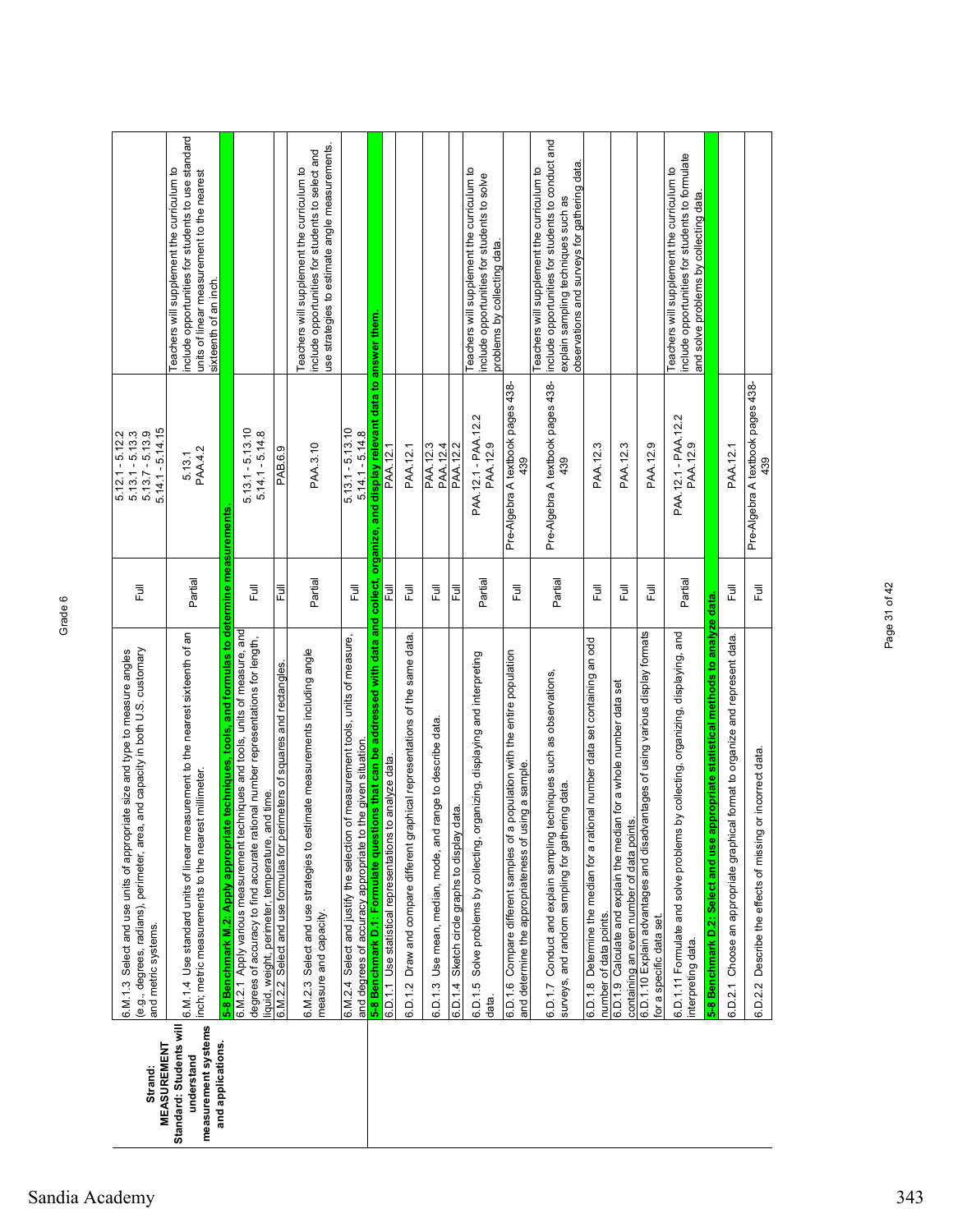|                                                                                                                                                                                                                                                                                                                                                                                                        |                                                                                                             |                                                                                                                                                                                                           |                                                                                                        |                                                                                                                        |                                                                                                                                |                                                                                           |                                                                                                  |                                                                                                                                                                                                |                                                                                                                                  | expected results with actual results in a simple<br>include opportunities for students to compare<br>Teachers will supplement the curriculum to<br>experiment. |                                                                            |                                                                                                         |                                                                                                                                            |                                                                                                                |                                                                                                                                                                                     |                                                                                            | probabilities as decimals between 0 and 1 and<br>include opportunities for students to represent<br>Teachers will supplement the curriculum to<br>verify that the probabilities computed are<br>reasonable.                                                                               |                                                                                                                                                |
|--------------------------------------------------------------------------------------------------------------------------------------------------------------------------------------------------------------------------------------------------------------------------------------------------------------------------------------------------------------------------------------------------------|-------------------------------------------------------------------------------------------------------------|-----------------------------------------------------------------------------------------------------------------------------------------------------------------------------------------------------------|--------------------------------------------------------------------------------------------------------|------------------------------------------------------------------------------------------------------------------------|--------------------------------------------------------------------------------------------------------------------------------|-------------------------------------------------------------------------------------------|--------------------------------------------------------------------------------------------------|------------------------------------------------------------------------------------------------------------------------------------------------------------------------------------------------|----------------------------------------------------------------------------------------------------------------------------------|----------------------------------------------------------------------------------------------------------------------------------------------------------------|----------------------------------------------------------------------------|---------------------------------------------------------------------------------------------------------|--------------------------------------------------------------------------------------------------------------------------------------------|----------------------------------------------------------------------------------------------------------------|-------------------------------------------------------------------------------------------------------------------------------------------------------------------------------------|--------------------------------------------------------------------------------------------|-------------------------------------------------------------------------------------------------------------------------------------------------------------------------------------------------------------------------------------------------------------------------------------------|------------------------------------------------------------------------------------------------------------------------------------------------|
| PAA.12.4<br>PAA.12.3                                                                                                                                                                                                                                                                                                                                                                                   | PAA.12.15<br>PAA.12.16                                                                                      | PAA.12.15<br>PAA.12.16                                                                                                                                                                                    | PAA.12.15<br>PAA.12.16                                                                                 | PAA.12.15<br>PAA.12.16                                                                                                 | PAA.12.15<br>PAA.12.16                                                                                                         |                                                                                           | PAA.12.15<br>PAA.12.16                                                                           | PAA.12.15<br>PAA.12.16                                                                                                                                                                         | $5.7.1 - 5.7.3$                                                                                                                  |                                                                                                                                                                |                                                                            | PAA.12.14                                                                                               | PAA.12.1 - PAA.12.17                                                                                                                       | PAA.12.1 - PAA.12.17                                                                                           | PAA.12.14                                                                                                                                                                           | PAA.12.11 - PAA.12.15                                                                      | PAA.12.11 - PAA.12.13<br>PAB.11.7                                                                                                                                                                                                                                                         | 5.7.3                                                                                                                                          |
| Ē                                                                                                                                                                                                                                                                                                                                                                                                      | 巨                                                                                                           | Full                                                                                                                                                                                                      | 巨                                                                                                      | 巨                                                                                                                      | こう<br>エ                                                                                                                        |                                                                                           | Full                                                                                             | Full                                                                                                                                                                                           | ラ<br>L                                                                                                                           | None                                                                                                                                                           |                                                                            | Full                                                                                                    | Full                                                                                                                                       | 昆                                                                                                              | Ē                                                                                                                                                                                   | 昆                                                                                          | Partial                                                                                                                                                                                                                                                                                   | ラ<br>Lu                                                                                                                                        |
| c. know why a specific measure of central tendency provides the most useful<br>b. understand how the inclusion or exclusion of outliers affects measures of<br>measurements for data sets:<br>a. understand how additional data added to data sets may affect the<br>6.D.2.3 Compute and analyze statistical<br>computations of central tendency<br>information in a given context<br>central tendency | 6.D.2.4 Use data samples of a population and describe the characteristics and<br>limitations of the sample. | ω<br>sampling, responses to a survey, random sampling) and which method makes<br>6.D.2.5 Identify different ways of selecting a sample (e.g., convenience<br>sample more representative for a population. | is asked in a survey might influence the<br>6.D.2.6 Explain how the way a question<br>results obtained | pling errors and explain why the sample<br>6.D.2.7 Identify data that represent sam<br>and the display might be biased | 6.D.2.8 Identify claims based on statistical data and, in sample cases, evaluate<br>the validity and usefulness of the claims. | 5-8 Benchmark D.3: Develop and evaluate inferences and predictions that are based on data | cal data and evaluate the validity of the<br>6.D.3.1 Identify claims based on statisti<br>clainm | experiments and/or simulations, record<br>the results in charts, tables, or graphs, and use the results to draw conclusions<br>6.D.3.2 Conduct observations, surveys,<br>and make predictions. | n a given set (e.g., the number of ways a<br>set of books can be arranged on a shelf<br>6.D.3.3 Find all possible combinations i | actual results in a simple experiment.<br>6.D.3.4 Compare expected results with                                                                                | compound event composed of two<br>6.D.4.1 List all possible outcomes for a | ner an outcome is certain, impossible,<br>independent events and recognize whet<br>iikely, or unlikely. | 6.D.4.2 Determine and compare experimental (empirical) and mathematical<br>(theoretical) probabilities (e.g., flipping two color counters) | 6.D.4.3 Determine theoretical and experimental probabilities and use them to<br>make predictions about events. | way (e.g., tables, grids, tree diagrams) and express the theoretical probability of<br>6.D.4.4 Represent all possible outcomes for compound events in an organized<br>each outcome. | 6.D.4.5 Use data to estimate the probability of future events (e.g., batting<br>averages). | 6.D.4.6 Represent probabilities as ratios, proportions, decimals between 0 and<br>1, and percentages between 0 and 100 and verify that the probabilities computed<br>are reasonable; know that if P is the probability of an event, 1-P is the probability<br>of the event not occurring. | 6.D.4.7 Describe the difference between independent and dependent events and<br>identify situations involving independent or dependent events. |
| ANALYSIS AND<br>Strand: DATA                                                                                                                                                                                                                                                                                                                                                                           | Standard: Students will<br>PROBABILITY                                                                      | formulate questions,<br>understand how to<br>analyze data, and                                                                                                                                            | determine probabilities.                                                                               |                                                                                                                        |                                                                                                                                |                                                                                           |                                                                                                  |                                                                                                                                                                                                |                                                                                                                                  |                                                                                                                                                                |                                                                            |                                                                                                         |                                                                                                                                            |                                                                                                                |                                                                                                                                                                                     |                                                                                            |                                                                                                                                                                                                                                                                                           |                                                                                                                                                |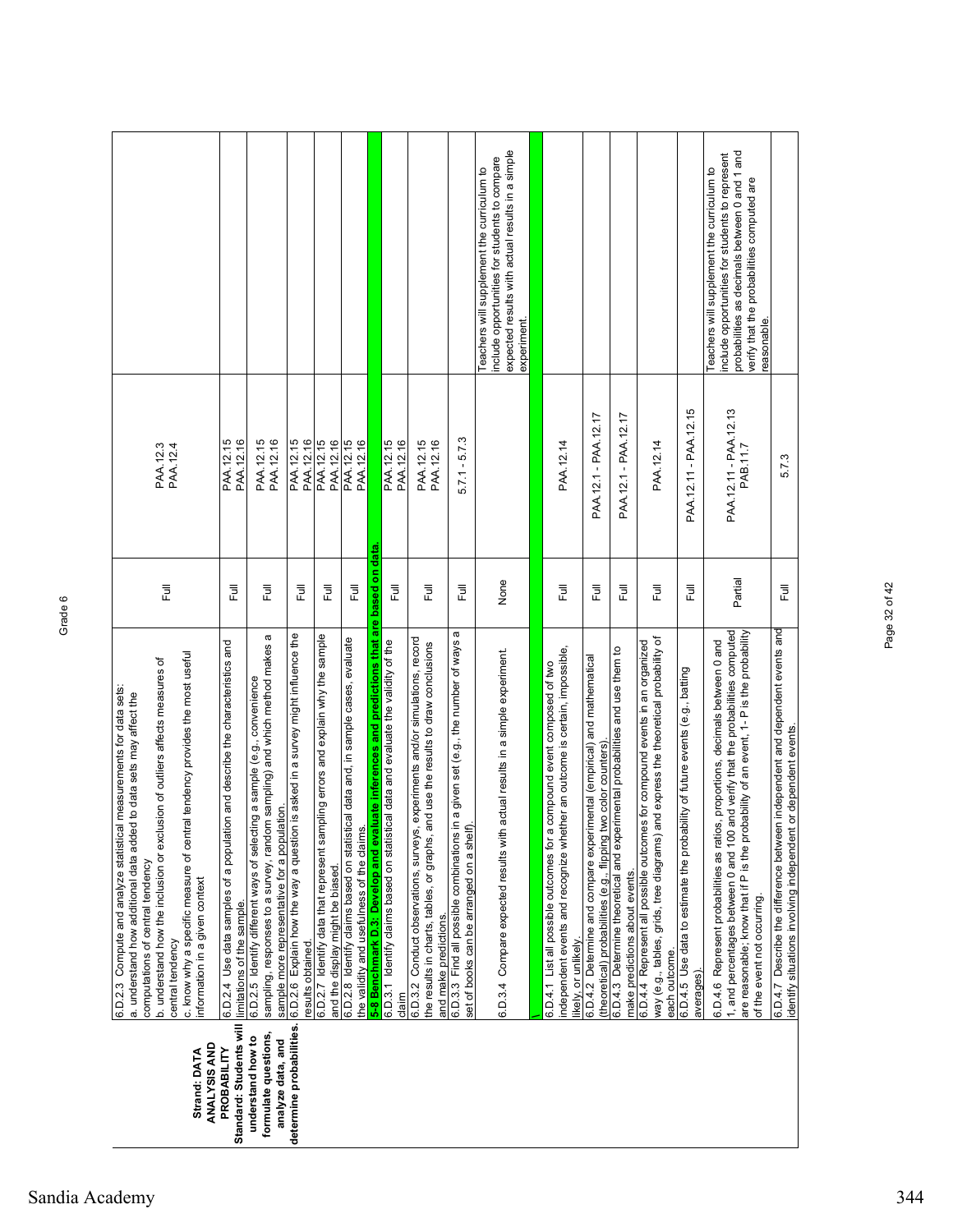|                                                                                            | New Mexico Grade 7 Math Standards<br>Compared to K12 Grade 7 Math                                                                                                                                                                                                                 |             |                                                             |  |
|--------------------------------------------------------------------------------------------|-----------------------------------------------------------------------------------------------------------------------------------------------------------------------------------------------------------------------------------------------------------------------------------|-------------|-------------------------------------------------------------|--|
| <b>Strand</b>                                                                              | <b>Benchmarks and Performance Standards</b>                                                                                                                                                                                                                                       | Coverage    | Comments<br><mark>K<sup>12</sup> grade, unit, lesson</mark> |  |
|                                                                                            | 5-8 Benchmark N.1: Understand numbers, ways of representing numbers, relationships among numbers, and number systems<br>7.N.1.1 Determine the absolute value of rational numbers                                                                                                  | 己           | PAB.3.1                                                     |  |
|                                                                                            | 7.N.1.2 Illustrate the relationships among natural (i.e., counting) numbers, whole<br>numbers, integers, rational and irrational numbers.                                                                                                                                         | Full        | PAB.2.1 - PAB.2.10<br>PAB.4.10<br>PAB.3.1                   |  |
|                                                                                            | 7.N.1.3 Use properties of the real-number system to explain reasoning and to<br>formulate and solve real-world problems.                                                                                                                                                          | ラ<br>L      | PAB.2.8                                                     |  |
|                                                                                            | approximate numbers using scientific<br>7.N.1.4 Read, write, and compare rational numbers in scientific notation (e.g.,<br>positive and negative powers of 10) with<br>notation.                                                                                                  | Full        | PAB.3.12                                                    |  |
|                                                                                            | 7.N.1.5 Simplify numerical expressions using order of operations.                                                                                                                                                                                                                 | 쿤           | PAB.1.2                                                     |  |
|                                                                                            | 5-8 Benchmark N.2: Understand the meaning of operations and how they relate to one another<br>positive rational numbers to whole-<br>7.N.2.1 Add, subtract, multiply, and divide rational numbers (e.g., integers,<br>fractions, terminating decimals) and take<br>number powers. | Full        | PAB.4.1 - PAB.4.12                                          |  |
|                                                                                            | 7.N.2.2 Convert terminating decimals into reduced fractions.                                                                                                                                                                                                                      | Ē           | PAB.4.1 - PAB.4.12                                          |  |
|                                                                                            | problems (e.g., discounts of sales, interest earned, tips, markups, commission,<br>7.N.2.3 Calculate given percentages of quantities and use them to solve<br>profit, simple interest).                                                                                           | 巨           | PAB.7.4 - PAB.7.11                                          |  |
|                                                                                            | 7.N.2.4 Add and subtract fractions with unlike denominators.                                                                                                                                                                                                                      | ー<br>ト<br>山 | PAB.4.1 - PAB.4.5                                           |  |
| Standard: Students will<br>Strand: NUMBER AND<br>understand numerical<br><b>OPERATIONS</b> | 7.N.2.5 Multiply, divide, and simplify rational numbers by using exponent rules.                                                                                                                                                                                                  | Ē           | ALG.10.6<br>ALG.8.3<br>ALG.8.2<br>ALG.5.1                   |  |
| concepts and<br>mathematical<br>operations.                                                | a. interpret the absolute value as the distance of the number from zero on a<br>7.N.2.6 Understand the meaning of the absolute value of a number:<br>b. determine the absolute value of real numbers<br>number line                                                               | Ē           | PAB.3.1                                                     |  |
|                                                                                            | le-number squares<br>Find square roots of perfect who<br>7.N.2.7                                                                                                                                                                                                                  | Full        | PAB. 10.1<br>PAB. 10.2                                      |  |
|                                                                                            | 7.N.2.8 Simplify and evaluate positive rational numbers raised to positive whole<br>number powers.                                                                                                                                                                                | Full        | PAB.2.1                                                     |  |
|                                                                                            | 7.N.2.9 Solve addition, subtraction, multiplication, and division problems that<br>use positive and negative integers and combinations of these operations.                                                                                                                       | ラ<br>L      | PAB.3.1 - PAB.3.14                                          |  |
|                                                                                            | and make reasonable estimates<br>5-8 Benchmark N.3: Compute fluently                                                                                                                                                                                                              |             |                                                             |  |
|                                                                                            | information to make predictions in situations involving rational numbers, pi, and<br>7.N.3.1 Use estimation to check reasonableness of results, and use this                                                                                                                      | 巨           | PAB.2.3<br>PAB.9.4                                          |  |
|                                                                                            | simple algebraic equations.<br>7.N.3.2 Convert fractions to decimals and percents and use these<br>representations in estimations, computations, and applications.                                                                                                                | Full        | PAB.4.10<br>PAB.7.4                                         |  |
|                                                                                            | approximate numbers using scientific<br>7.N.3.3 Read, write, and compare rational numbers in scientific notation (e.g.,<br>positive and negative powers of 10) with<br>notation                                                                                                   | ラ<br>L      | PAB.3.12                                                    |  |
|                                                                                            | 7.N.3.4 Calculate the percentage of increases and decreases of a quantity                                                                                                                                                                                                         | 쿤           | PAB.7.7                                                     |  |
|                                                                                            | 7.N.3.5 Add and subtract fractions with unlike denominators.                                                                                                                                                                                                                      | 쿤           | PAB.4.5                                                     |  |
|                                                                                            | 7.N.3.6 Use the inverse relationship between raising to a power and extracting<br>the root of a perfect square integer.                                                                                                                                                           | ラ<br>L      | PAB.10.1<br>PAB.10.2                                        |  |
|                                                                                            | ms, relations, and functions.<br>5-8 Benchmark A.1: Understand patter                                                                                                                                                                                                             |             |                                                             |  |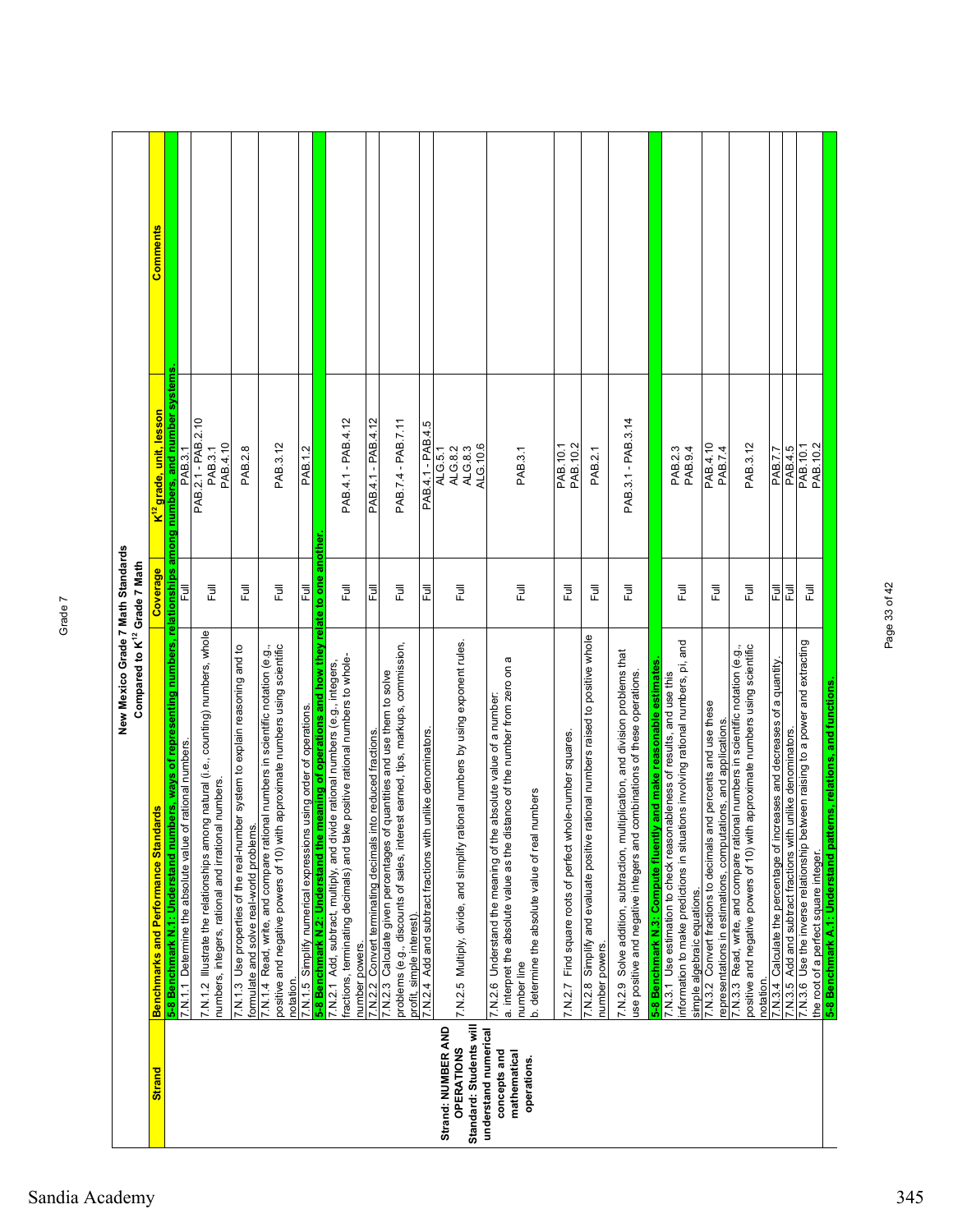| <b>PAA.11.14</b><br>PAA.11.15                                            | PAA.11.14<br>PAA.11.15                                                                                                                                                                                | PAB.4.1 - PAB.4.12                                                                                                     | PAB. 10.12 - PAB. 10.14<br>PAB.10.2<br>PAB.10.1<br>PAB.3.11<br>PAB.2.1                   | PAB.8.5<br>PAB.8.6                               | ALG.5.10<br>ALG.13.9<br>ALG.13.8<br>ALG.5.11                              |                                                                                                          | PAB.1.8 - PAB.1.10<br>PAB.8.5<br>PAB.8.6                                                                                                                                                             | PAB.1.8 - PAB.1.10<br>PAB.8.5<br>PAB.8.6                                                                                                        | PAB.1.2                                                                | PAB.4.1 - PAB.4.12                                                                    | PAB.8.10<br>ALG.11.3                                                       | PAB.8.1 - PAB.8.17                                                                                                                    |                                                                        | PAB.7.3                                                            | PAB.8.1 - PAB.8.17                                                                             | PAB.8.1 - PAB.8.17                                                      | PAB.1.8 - PAB.1.10                                                                                                                        | PAB.8.5<br>PAB.8.6                                                                           | PAB. 10.12 - PAB. 10.14<br>PAB.3.11<br>PAB.10.2<br>PAB. 10.1<br>PAB.2.1                                           | ALG.12.1 - ALG.12.3                                                              | PAB.5.5<br>PAB.5.6<br>PAB.5.9                                                                                                                                                                                                |
|--------------------------------------------------------------------------|-------------------------------------------------------------------------------------------------------------------------------------------------------------------------------------------------------|------------------------------------------------------------------------------------------------------------------------|------------------------------------------------------------------------------------------|--------------------------------------------------|---------------------------------------------------------------------------|----------------------------------------------------------------------------------------------------------|------------------------------------------------------------------------------------------------------------------------------------------------------------------------------------------------------|-------------------------------------------------------------------------------------------------------------------------------------------------|------------------------------------------------------------------------|---------------------------------------------------------------------------------------|----------------------------------------------------------------------------|---------------------------------------------------------------------------------------------------------------------------------------|------------------------------------------------------------------------|--------------------------------------------------------------------|------------------------------------------------------------------------------------------------|-------------------------------------------------------------------------|-------------------------------------------------------------------------------------------------------------------------------------------|----------------------------------------------------------------------------------------------|-------------------------------------------------------------------------------------------------------------------|----------------------------------------------------------------------------------|------------------------------------------------------------------------------------------------------------------------------------------------------------------------------------------------------------------------------|
| Ē                                                                        | Full                                                                                                                                                                                                  | 巨                                                                                                                      | こ<br>L                                                                                   | Full                                             | Ē                                                                         |                                                                                                          | 豆                                                                                                                                                                                                    | 卮                                                                                                                                               | 危                                                                      | 쿦                                                                                     | 巨                                                                          | 巨                                                                                                                                     | relationships<br>quantitative                                          | 쿤                                                                  | $\overline{\Xi}$                                                                               | 큹                                                                       |                                                                                                                                           | Ē                                                                                            | 豆                                                                                                                 | 卮                                                                                | Ē                                                                                                                                                                                                                            |
| 7.A.1.1 Identify and continue patterns presented in a variety of formats | 7.A.1.2 Represent a variety of relationships using tables, graphs, verbal rules,<br>and possible symbolic notation, and recognize the same general pattern<br>presented in different representations. | by applying properties of rational<br>7.A.1.3 Simplify numerical expressions<br>numbers, and justify the process used. | 7.A.1.4 Interpret and evaluate expressions involving integer powers and simple<br>roots. | Graph and interpret linear functions.<br>7.A.1.5 | 7.A.1.6 Solve problems involving rate, average speed, distance, and time. | 5-8 Benchmark A.2: Represent and analyze mathematical situations and structures using algebraic symbols. | 7.A.2.1 Write verbal expressions and sentences as algebraic expressions and<br>a. evaluate algebraic expressions<br>b. solve simple linear equations<br>c. graph and interpret results<br>equations: | 7.A.2.2 Use variables and appropriate operations to write an expression, an<br>equation, or an inequality that represents a verbal description. | 7.A.2.3 Use the order of operations to evaluate algebraic expressions. | 7.A.2.4 Simplify numerical expressions by applying properties of rational<br>numbers. | 7.A.2.5 Graph linear functions and identify slope as positive or negative. | 7.A.2.6 Use letters as variables in mathematical expressions to describe how<br>one quantity changes when a related quantity changes. | 5-8 Benchmark A.3: Use mathematical models to represent and understand | 7.A.3.1 Create scale models and use them for dimensional drawings. | 7.A.3.2 Understand and use the coordinate plane to graph ordered pairs and<br>linear equations | 7.A.3.3 Select and use an appropriate model for a particular situation. | 7.A.4.1 Use variables and appropriate operations to write an expression, an<br>in various contexts.<br>5-8 Benchmark A.4: Analyze changes | sents a verbal description involving<br>equation, and/or an inequality that repre<br>change. | 7.A.4.2 Interpret and evaluate expressions involving integer powers and simple<br>roots as they relate to change. | 7.A.4.3 Graph and interpret linear functions as they are used to solve problems. | rational numbers, interpret the solution or solutions in the context from which<br>7.A.4.4 Solve two-step equations and inequalities with one variable over the<br>they arose, and verify the reasonableness of the results. |
|                                                                          |                                                                                                                                                                                                       |                                                                                                                        |                                                                                          |                                                  |                                                                           |                                                                                                          | Standard: Students will<br>Strand: ALGEBRA                                                                                                                                                           | understand algebraic<br>concepts and                                                                                                            | applications.                                                          |                                                                                       |                                                                            |                                                                                                                                       |                                                                        |                                                                    |                                                                                                |                                                                         |                                                                                                                                           |                                                                                              |                                                                                                                   |                                                                                  |                                                                                                                                                                                                                              |

Page 34 of 42

Page 34 of 42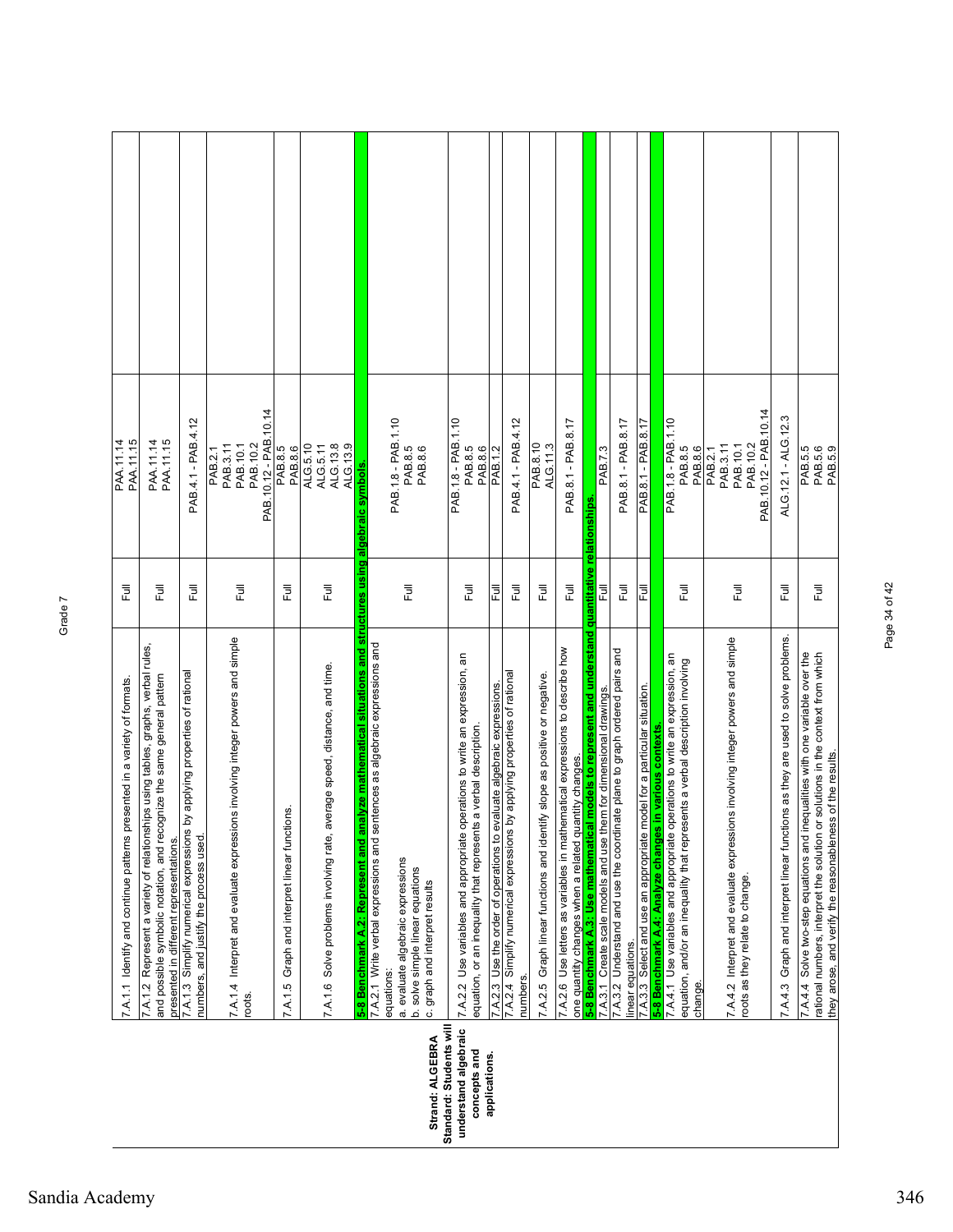|                                                                                                      | 5-8 Benchmark G.1: Analyze characteristics and properties of two- and three-dimensional geometric shapes and develop mathematics arguments about geometric<br>relationships.                                                                                                                                                                                                                                               |         |                              |                                                                                                                                                                                           |
|------------------------------------------------------------------------------------------------------|----------------------------------------------------------------------------------------------------------------------------------------------------------------------------------------------------------------------------------------------------------------------------------------------------------------------------------------------------------------------------------------------------------------------------|---------|------------------------------|-------------------------------------------------------------------------------------------------------------------------------------------------------------------------------------------|
|                                                                                                      | 7.G.1.1 Classify geometric figures as similar or congruent                                                                                                                                                                                                                                                                                                                                                                 | 豆       | PAB.6.10<br>PAB.10.6         |                                                                                                                                                                                           |
|                                                                                                      | nstant (e.g., pi) and use the formulas for<br>7.G.1.2 Understand the concept of a cor<br>the circumference and area of a circle.                                                                                                                                                                                                                                                                                           | Full    | PAB.9.4                      |                                                                                                                                                                                           |
|                                                                                                      | in theorem<br>7.G.1.3 Explain and use the Pythagorea                                                                                                                                                                                                                                                                                                                                                                       | Full    | PAB. 10.3<br>PAB.10.4        |                                                                                                                                                                                           |
|                                                                                                      | and circumference of a circle and<br>7.G.1.4 Determine the radius, diameter,<br>explain their relationship.                                                                                                                                                                                                                                                                                                                | 巨       | PAB.9.4                      |                                                                                                                                                                                           |
|                                                                                                      | including pyramids, cones, prisms, and<br>7.G.1.5 Use properties to classify solids<br>cylinders.                                                                                                                                                                                                                                                                                                                          | Full    | PAB.9.7 - PAB.9.11           |                                                                                                                                                                                           |
|                                                                                                      | and describe spatial relationships using coordinate geometry and other representational systems.<br>5-8 Benchmark G.2: Specify locations                                                                                                                                                                                                                                                                                   |         |                              |                                                                                                                                                                                           |
| Standard: Students will<br>understand geometric<br>Strand: GEOMETRY<br>concepts and<br>applications. | lengths and areas related to them, and determine the image under translations<br>7.G.2.1 Construct and use coordinate graphs to plot simple figures, determine<br>and reflections.                                                                                                                                                                                                                                         | Partial | PAB.8.1 - PAB.8.2            | include opportunities for students to determine<br>lengths and areas of simple figures plotted on<br>Teachers will supplement the curriculum to<br>coordinate graphs.                     |
|                                                                                                      | tions and use symmetry to analyze mathematical situations<br>5-8 Benchmark G.3: Apply transforma                                                                                                                                                                                                                                                                                                                           |         |                              |                                                                                                                                                                                           |
|                                                                                                      | 7.G.3.1 Determine how perimeter and area are affected by changes of scale.                                                                                                                                                                                                                                                                                                                                                 | Ē       | PAB.7.3                      |                                                                                                                                                                                           |
|                                                                                                      | <u>5-8 Benchmark G.4: Use visualization, spatial reasoning, and geometric modeling to solve problems</u>                                                                                                                                                                                                                                                                                                                   |         |                              |                                                                                                                                                                                           |
|                                                                                                      | 7.G.4.1 Compute the perimeter and area of common geometric shapes and use<br>the results to find measures of less common objects                                                                                                                                                                                                                                                                                           | 卮       | PAB.9.1 - PAB.9.5<br>PAB.6.9 |                                                                                                                                                                                           |
|                                                                                                      | b. use the properties of complementary and supplementary angles and the sum<br>a. identify angles as vertical, adjacent, complementary, or supplementary and<br>of the angles of a triangle to solve problems involving an unknown angle<br>7.G.4.2 Identify and describe the properties of two-dimensional figures:<br>c. draw quadrilaterals and triangles from given information<br>provide descriptions of these terms | Ē       | PAB.6.1 - PAB.6.12           |                                                                                                                                                                                           |
|                                                                                                      | 5-8 Benchmark M.1: Understand measurable attributes of objects and the units, systems, and processes of measurement                                                                                                                                                                                                                                                                                                        |         |                              |                                                                                                                                                                                           |
|                                                                                                      | 7.M.1.1 Choose appropriate units of measure and ratios to recognize new<br>9 square feet) to solve problems.<br>equivalences (e.g., 1 square yard equals                                                                                                                                                                                                                                                                   | None    |                              | recognize new equivalences to solve problems.<br>include opportunities for students to choose<br>Teachers will supplement the curriculum to<br>appropriate units of measure and ratios to |
|                                                                                                      | size and type of unit for a given<br>Select and use the appropriate<br>measurement situation.<br>7. M.1.2                                                                                                                                                                                                                                                                                                                  | 目       | PAB.9.1 - PAB.9.14           |                                                                                                                                                                                           |
| Strand:                                                                                              | 7.M.1.3 Compare masses, weights, capacities, geometric measures, times, and<br>iemperatures within measurement systems.                                                                                                                                                                                                                                                                                                    | Partial | PAB.9.1 - PAB.9.14           | include opportunities for students to compare<br>times and temperatures within measurement<br>Teachers will supplement the curriculum to<br>systems.                                      |
| Standard: Students will<br>measurement systems<br><b>MEASUREMENT</b><br>understand                   | centimeters, pounds and kilograms,<br>7.M.1.4 Approximate the relationship between standard and metric<br>measurement systems (e.g., inches and<br>quarts and liters).                                                                                                                                                                                                                                                     | None    |                              | include opportunities for students to approximate<br>the relationship between standard and metric<br>Teachers will supplement the curriculum to<br>measurement systems.                   |
| and applications.                                                                                    | 5-8 Benchmark M.2: Apply appropriate techniques, tools, and formulas to determine measurements.<br>products to solve problems, check the units of the solutions, and analyze the<br>tes and measures expressed as<br>7.M.1.5 Use measures expressed as rat<br>reasonableness of the answer.                                                                                                                                | Ē       | PAB.7.2                      |                                                                                                                                                                                           |

Page 35 of 42

Page 35 of 42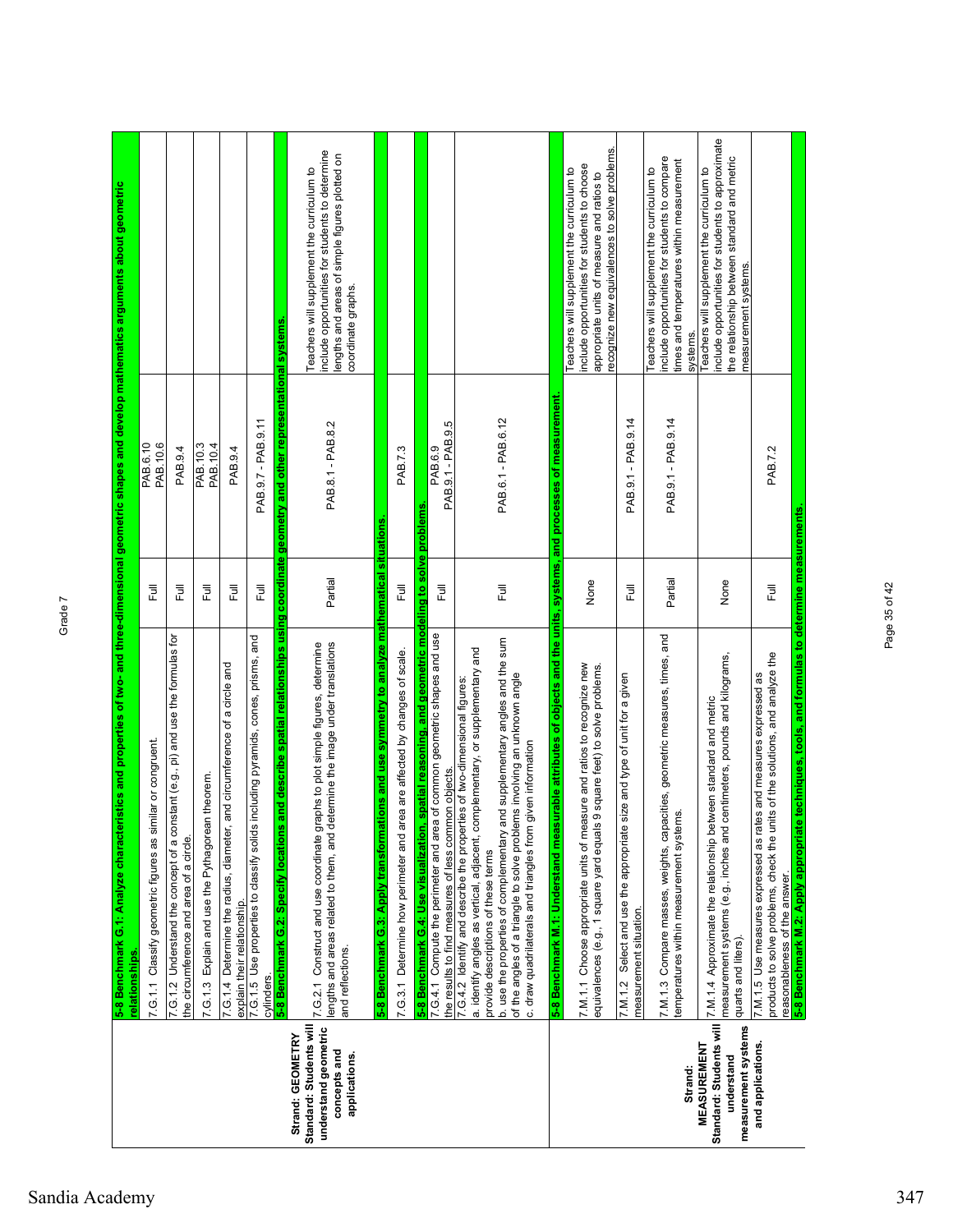Page 36 of 42

Page 36 of 42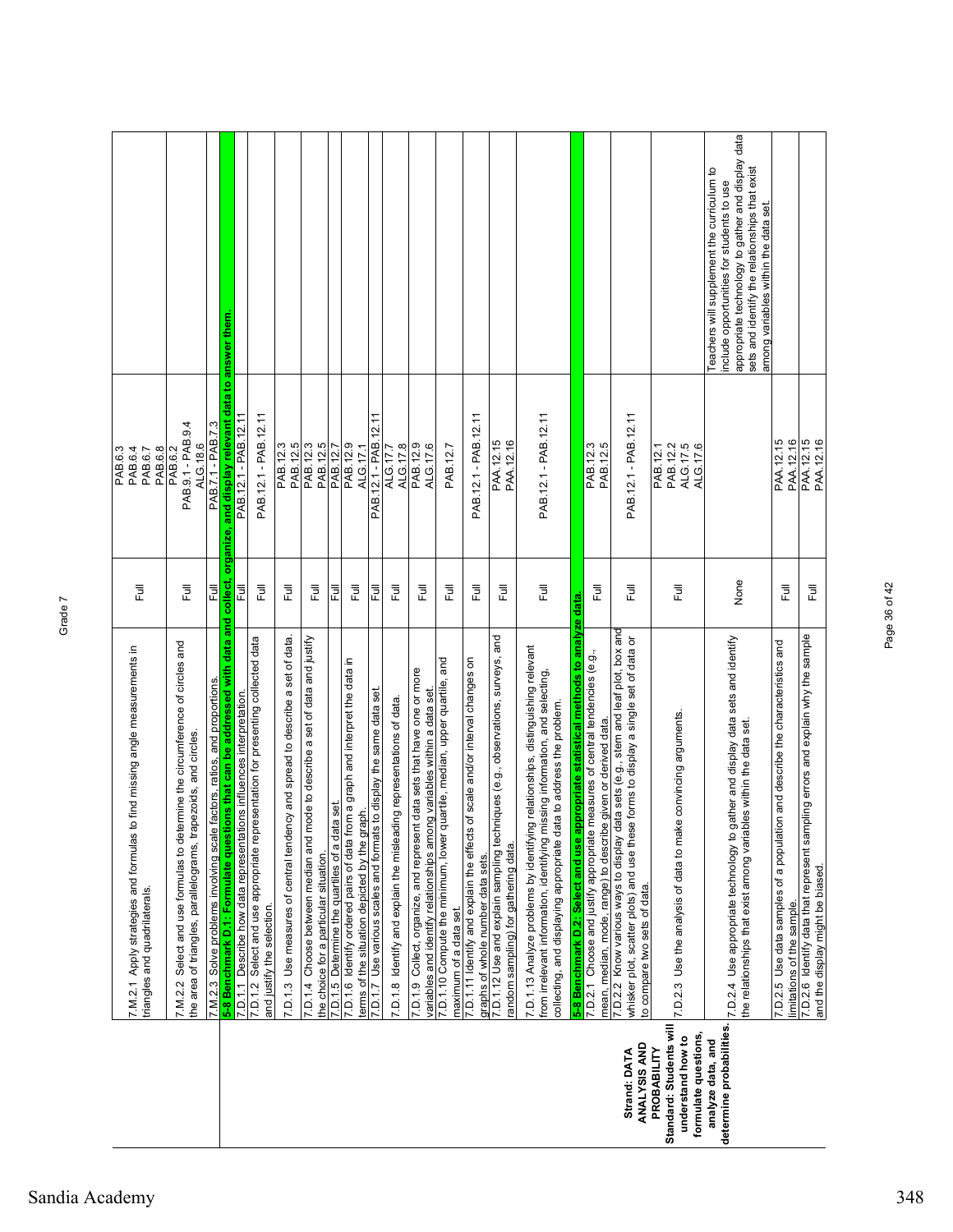| PAA.12.16<br>PAA.12.15                                                                        |                                                                                               | PAB.12.1 - PAB.12.11                                                                                                                             | PAB.12.1 - PAB.12.11                                                                                                                             | ALG.12.1 - ALG.12.3                                                                                                                          |                                                                          | PAB.11.8                                                                                       | PAB.11.3                                                                   | PAB.11.3                                                                               | PAB.11.3                                                 | PAB.11.3 - PAB.11.12<br>ALG.17.2<br>ALG.17.3                                                                                  | PAB.11.3 - PAB.11.12<br>ALG.17.2<br>ALG.17.3                                    | PAB.11.8                                                                                                                    |
|-----------------------------------------------------------------------------------------------|-----------------------------------------------------------------------------------------------|--------------------------------------------------------------------------------------------------------------------------------------------------|--------------------------------------------------------------------------------------------------------------------------------------------------|----------------------------------------------------------------------------------------------------------------------------------------------|--------------------------------------------------------------------------|------------------------------------------------------------------------------------------------|----------------------------------------------------------------------------|----------------------------------------------------------------------------------------|----------------------------------------------------------|-------------------------------------------------------------------------------------------------------------------------------|---------------------------------------------------------------------------------|-----------------------------------------------------------------------------------------------------------------------------|
| Ē                                                                                             |                                                                                               | Ē                                                                                                                                                | 卮                                                                                                                                                | Ē                                                                                                                                            |                                                                          | Ē                                                                                              | 쿤                                                                          | こ<br>こ                                                                                 | 卮                                                        | 卮                                                                                                                             | Ē                                                                               | 卮                                                                                                                           |
| 7.D.2.7 Identify claims based on statistical data and evaluate the validity of the<br>claims. | aluate inferences and predictions that are based on data<br>5-8 Benchmark D.3: Develop and ev | 7.D.3.1 Formulate and justify mathematical conjectures based on data and a<br>general description of the mathematical question or problem posed. | 7.D.3.2 Analyze data to make accurate inferences, predictions, and to develop<br>convincing arguments from data displayed in a variety of forms. | 7.D.3.3 Approximate a line of best fit for a data set in a scatter plot form and<br>make predictions using the simple equation of that line. | apply basic concepts of probability<br>5-8 Benchmark D.4: Understand and | compound event composed of two<br>7.D.4.1 Determine the probability of a<br>ndependent events. | 7.D.4.2 Identify examples of events having the probability of one or zero. | 7.D.4.3 Describe the probability of events using fractions, decimals, and<br>percents. | 7.D.4.4 Express probability as a fraction, zero, or one. | 7.D.4.5 Use probability to generate convincing arguments, draw conclusions,<br>and make decisions in a variety of situations. | 7.D.4.6 Make predictions based on theoretical probabilities of compound events. | simple event or a compound event<br>ents.<br>7.D.4.7 Determine the probability of a<br>composed of a simple, independent ev |

Page 37 of 42

Page 37 of 42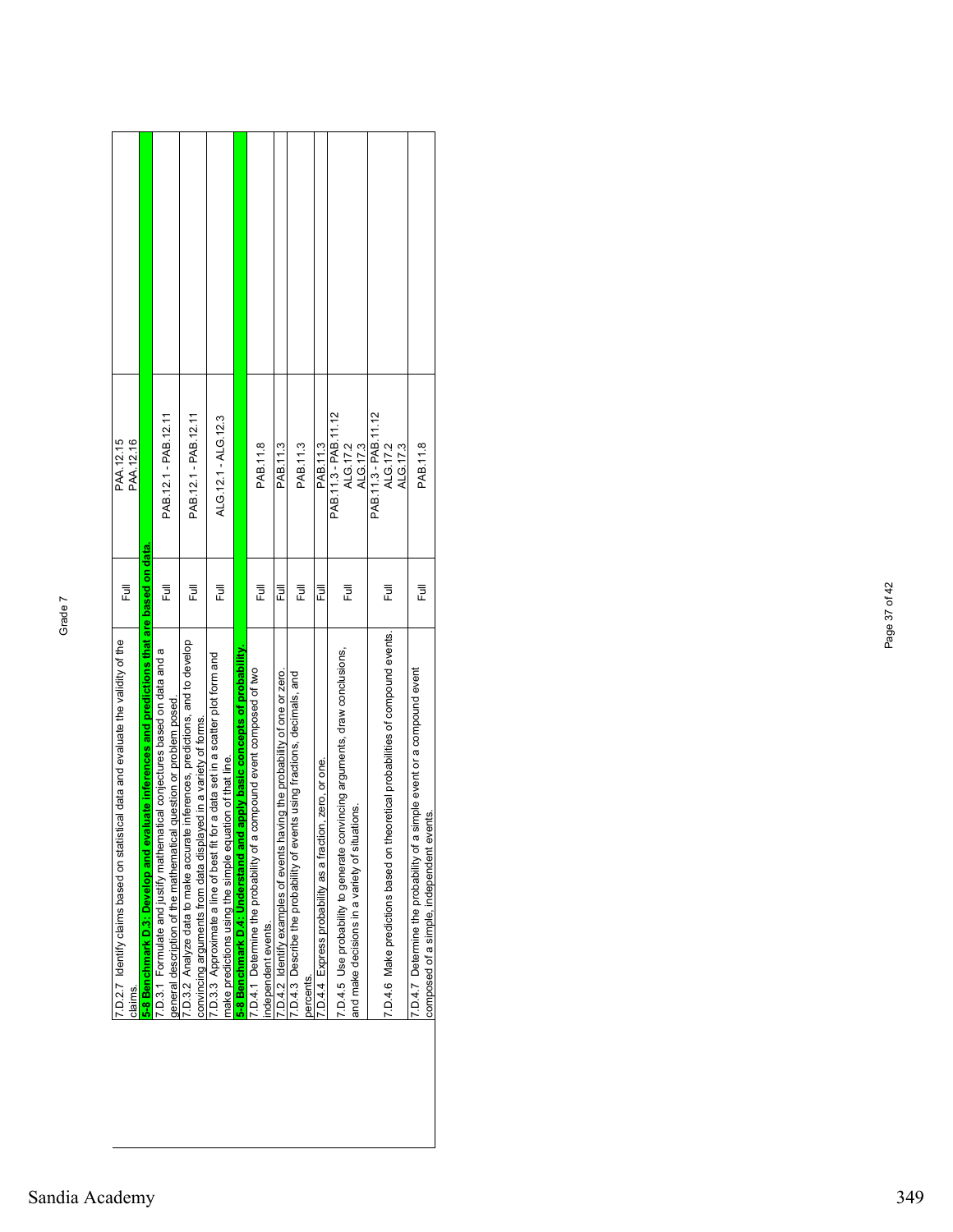|                                                                                                            | New Mexico Grade 8 Math Standards<br>Compared to K <sup>12</sup> Grade 8 Math                                                                                                                                                                                                                                                                                                                                                                   |              |                                                                               |                                                                                                                                       |
|------------------------------------------------------------------------------------------------------------|-------------------------------------------------------------------------------------------------------------------------------------------------------------------------------------------------------------------------------------------------------------------------------------------------------------------------------------------------------------------------------------------------------------------------------------------------|--------------|-------------------------------------------------------------------------------|---------------------------------------------------------------------------------------------------------------------------------------|
| <b>Strand</b>                                                                                              | <b>Benchmarks and Performance Standards</b>                                                                                                                                                                                                                                                                                                                                                                                                     | Coverage     | K <sup>12</sup> grade, unit, lesson                                           | <b>Comments</b>                                                                                                                       |
|                                                                                                            | 5-8 Benchmark N.1: Understand numbers, ways of representing numbers, relationships among numbers, and number systems<br>(e.g., prime, composite, square, square<br>8.N.1.1 Sort numbers by their properties<br>root).                                                                                                                                                                                                                           | Ē            | ALG.15.1 - ALG.15.13                                                          |                                                                                                                                       |
|                                                                                                            | 8.N.1.2 Demonstrate the magnitude of rational numbers (e.g., trillions to<br>millions).                                                                                                                                                                                                                                                                                                                                                         | None         |                                                                               | include opportunities for students to demonstrate<br>Teachers will supplement the curriculum to<br>the magnitude of rational numbers. |
|                                                                                                            | eaning of operations and how they relate to one<br>., commutative, associative, distributive)<br>to perform various computational procedures.<br>8.N.2.1 Use real number properties (e.g.<br>5-8 Benchmark N.2: Understand the m                                                                                                                                                                                                                | another<br>昆 | ALG.6.6<br>ALG.2.1                                                            |                                                                                                                                       |
|                                                                                                            | addition/subtraction, multiplication/division, square roots of perfect squares,<br>8.N.2.2 Perform arithmetic operations and their inverses (e.g.<br>cube roots of perfect cubes) on real numbers.                                                                                                                                                                                                                                              | Full         | ALG.3.5<br>ALG.3.6                                                            |                                                                                                                                       |
|                                                                                                            | and make reasonable estimates.<br>calculators.<br>8.N.2.3 Find roots of real numbers using<br>5-8 Benchmark N.3: Compute fluently                                                                                                                                                                                                                                                                                                               | Full         | ALG.15.3                                                                      |                                                                                                                                       |
| Standard: Students will<br>Strand: NUMBER AND<br>understand numerical<br><b>OPERATIONS</b><br>concepts and | 8.N.3.1 Formulate algebraic expressions that include real numbers to describe<br>and solve real-world problems.                                                                                                                                                                                                                                                                                                                                 | Ē            | Embedded throughout, for example:<br>ALG.4.5<br>ALG.4.2<br>ALG.4.4<br>ALG.4.1 |                                                                                                                                       |
| mathematical<br>operations.                                                                                | 8.N.3.2 Use a variety of computational methods to estimate quantities involving<br>real numbers.                                                                                                                                                                                                                                                                                                                                                | Full         | ALG.2.1 - ALG.2.13<br>ALG.12.8<br>ALG.12.9<br>ALG.9.3<br>ALG.9.4              |                                                                                                                                       |
|                                                                                                            | 8.N.3.3 Differentiate between rational and irrational numbers                                                                                                                                                                                                                                                                                                                                                                                   | 쿤            | ALG.15.1 - ALG.15.13                                                          |                                                                                                                                       |
|                                                                                                            | 8.N.3.4 Use real number properties to perform various computational<br>procedures and explain how they were used.                                                                                                                                                                                                                                                                                                                               | ラ<br>L       | ALG.2.1 - ALG.2.13                                                            |                                                                                                                                       |
|                                                                                                            | 8.N.3.5 Perform and explain computations with rational numbers, pi, and first-<br>degree algebraic expressions in one variable in a variety of situations.                                                                                                                                                                                                                                                                                      | ラ<br>L       | ALG.15.1 - ALG.15.13                                                          |                                                                                                                                       |
|                                                                                                            | 8.N.3.6 Select and use appropriate forms of rational numbers to solve real-world<br>problems including those involving proportional relationships.                                                                                                                                                                                                                                                                                              | Full         | ALG.15.1 - ALG.15.13<br>ALG.9.3 - ALG.9.4                                     |                                                                                                                                       |
|                                                                                                            | 8.N.3.7 Approximate, mentally and with calculators, the value of irrational<br>numbers as they arise from problem situations.                                                                                                                                                                                                                                                                                                                   | Full         | ALG.15.6                                                                      |                                                                                                                                       |
|                                                                                                            | 8.N.3.8 Express numbers in scientific notation (including negative exponents) in<br>appropriate problem situations using a calculator.                                                                                                                                                                                                                                                                                                          | Full         | ALG.10.7                                                                      |                                                                                                                                       |
|                                                                                                            | 8.N.3.9 Estimate answers and use formulas to solve application problems<br>involving surface area and volume.                                                                                                                                                                                                                                                                                                                                   | Full         | PAB.9.11<br>PAB.9.12<br>ALG.18.7                                              |                                                                                                                                       |
|                                                                                                            | 8.A.1.1 Move between numerical, tabular, and graphical representations of<br>ris, relations, and functions<br>5-8 Benchmark A.1: Understand patter                                                                                                                                                                                                                                                                                              | Full         | ALG.13.1 - ALG.13.13                                                          |                                                                                                                                       |
|                                                                                                            | 8.A.1.2 Use variables to generalize patterns and information presented in tables,<br>b. plot the values of quantities whose ratios are always the same, fit a line to the<br>a. graph linear functions noting that the vertical change per unit of horizontal<br>line equals the quantities<br>change (the slope of the graph) is always the same<br>plot, and understand that the slope of the<br>charts, and graphs:<br>linear relationships. | Ē            | ALG.11.1 - ALG.11.9                                                           |                                                                                                                                       |

Page 38 of 42

Page 38 of 42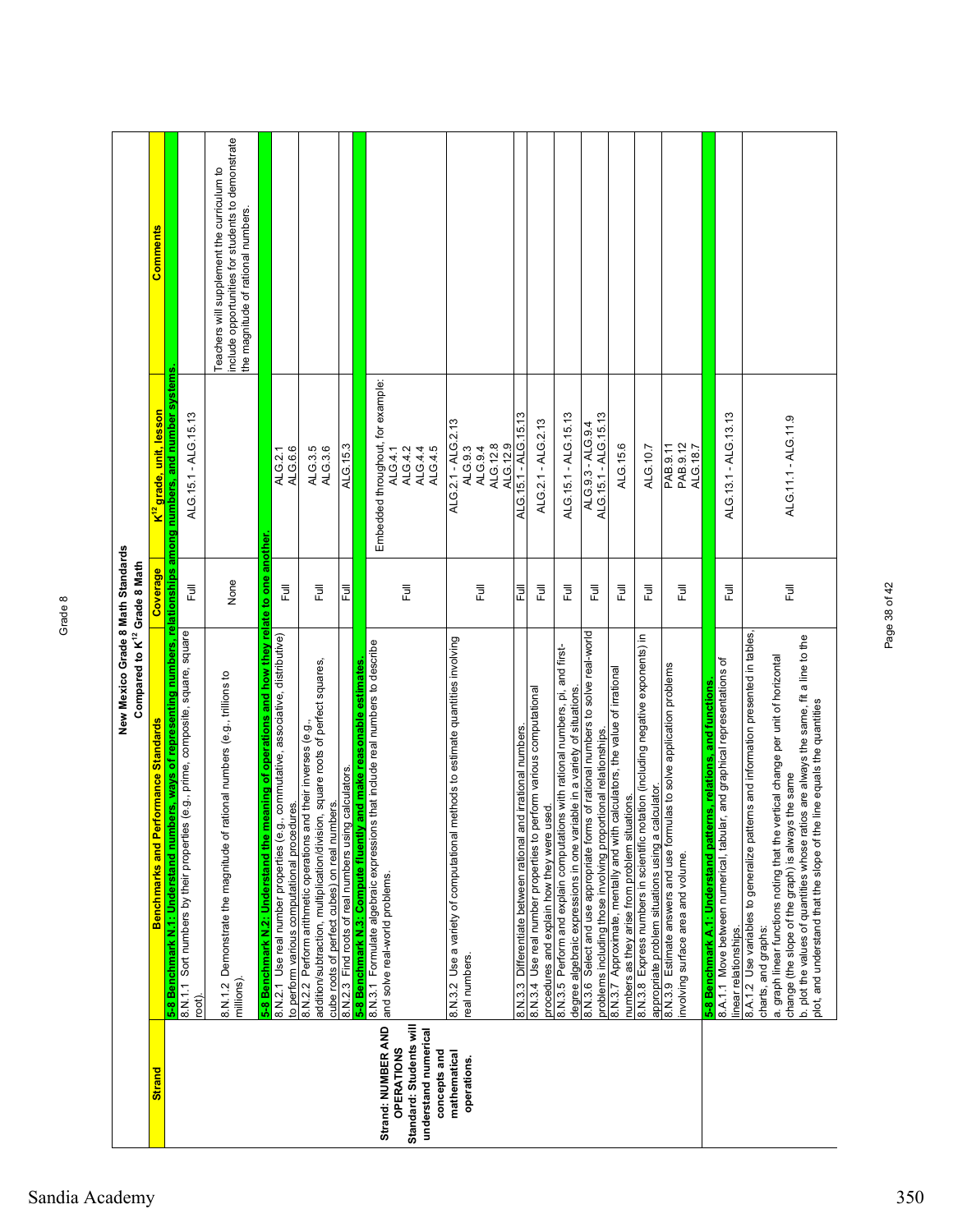|                                                 | 5-8 Benchmark A.2: Represent and analyze mathematical situations and structures using algebraic symbols.<br>8.A.2.1 Demonstrate the difference between an equation and an expression. |               | ALG.1.1                                      |  |
|-------------------------------------------------|---------------------------------------------------------------------------------------------------------------------------------------------------------------------------------------|---------------|----------------------------------------------|--|
|                                                 |                                                                                                                                                                                       | 巨             | ALG.1.4                                      |  |
|                                                 | and inequalities in one variable with<br>8.A.2.2 Solve two-step linear equations<br>rational solutions.                                                                               | 巨             | ALG.14.2<br>ALG.13.2                         |  |
|                                                 | 8.A.2.3 Evaluate formulas using substitution.                                                                                                                                         |               | ALG.1.6<br>ALG.1.7                           |  |
|                                                 |                                                                                                                                                                                       | Full          | ALG.13.2<br>ALG.4.1                          |  |
|                                                 |                                                                                                                                                                                       |               | ALG.16.3                                     |  |
|                                                 | 8.A.2.4 Demonstrate understanding of the relationships between ratios,<br>a missing term in a proportion.<br>proportions, and percents and solve for                                  | こ<br>こ        | ALG.9.1 - ALG.9.4                            |  |
|                                                 | uations in two variables on the<br>8.A.2.5 Graph solution sets of linear equ<br>coordinate plane.                                                                                     | こ<br>こ        | ALG.11.2<br>ALG.11.1                         |  |
|                                                 | nvolving simple linear relationships, find<br>percents of a given number, variable situations, and unknown quantities.<br>8.A.2.6 Formulate and solve problems i                      |               | ALG.1.1<br>ALG.1.6                           |  |
|                                                 |                                                                                                                                                                                       | 卮             | ALG.2.2<br>ALG.4.1                           |  |
| Strand: ALGEBRA                                 |                                                                                                                                                                                       |               | ALG.10.1<br>ALG.10.2                         |  |
| Standard: Students will<br>understand algebraic | 8.A.2.7 Use symbols, variables, expressions, inequalities, equations, and simple<br>systems of equations to represent problem situations that involve variables or                    |               | Embedded throughout, for example:<br>ALG.1.1 |  |
| concepts and                                    | unknown quantities.                                                                                                                                                                   | 卮             | ALG.1.6                                      |  |
| applications.                                   |                                                                                                                                                                                       |               | ALG.2.2<br>ALG.4.1                           |  |
|                                                 | I models to represent and understand quantitative relationships<br>8.A.3.1 Generate different representations to model a specific numerical<br>5-8 Benchmark A.3: Use mathematica     |               |                                              |  |
|                                                 | data (e.g., a table, a graph, an equation,<br>relationship given one representation of<br>a verbal description).                                                                      | Ē             | PAB.8.1 - PAB.8.17                           |  |
|                                                 | in various contexts.<br>5-8 Benchmark A.4: Analyze changes                                                                                                                            |               |                                              |  |
|                                                 | 8.A.4.1 Use graphs, tables, and algebraic representations to make predictions<br>and solve problems that involve change.                                                              | $\frac{1}{2}$ | ALG.11.1 - ALG.11.9                          |  |
|                                                 | 8.A.4.2 Estimate, find, and justify solutions to problems that involve change<br>using tables, graphs, and algebraic expressions.                                                     | 昆             | ALG.11.1 - ALG.11.9                          |  |
|                                                 | looking for a pattern, systematic guessing and checking, acting it out, making a<br>8.A.4.3 Use appropriate problem-solving strategies (e.g., drawing a picture,                      |               | Embedded throughout, for example:            |  |
|                                                 | table or graph, working a simpler problem, writing an algebraic expression or<br>working backward) to solve problems that involve change.                                             | Full          | ALG.1.8<br>ALG.1.9                           |  |
|                                                 |                                                                                                                                                                                       |               | ALG.2.8<br>ALG.7.7                           |  |
|                                                 | involve changes in rate, average speed<br>8.A.4.4 Solve multi-step problems that<br>distance, and time                                                                                | Ē             | ALG.5.10<br>ALG.5.11                         |  |
|                                                 |                                                                                                                                                                                       |               | ALG.13.8<br>ALG.13.9                         |  |
|                                                 | 8.A.4.5 Analyze problems that involve change by identifying relationships,<br>distinguishing relevant from irrelevant information, identifying missing                                |               | Embedded throughout, for example:<br>ALG.7.1 |  |
|                                                 | patterns.<br>information, sequencing, and observing                                                                                                                                   | 昆             | ALG.7.3<br>ALG.7.2<br>ALG.7.7                |  |
|                                                 | using algebra and show the relationship<br>values<br>among the equation, graph, and table of<br>8.A.4.6 Generalize a pattern of change                                                | Ē             | ALG.12.1 - ALG.12.10                         |  |

Page 39 of 42

Page 39 of 42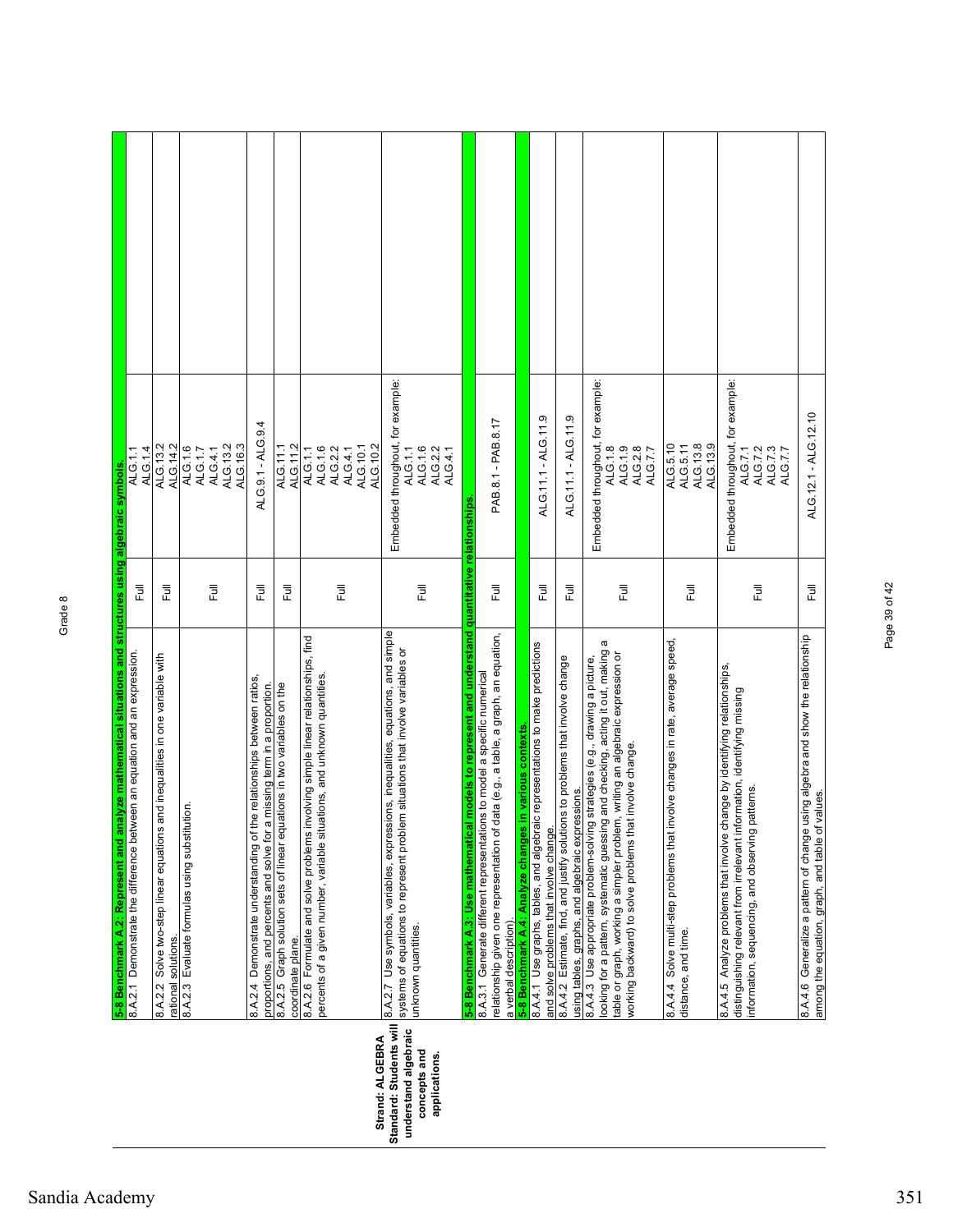|                                                                                                      | 8.A.4 7. Recognize the same general pattern of change presented in different                                                                                                                           |                     |                                                                                              |                                                                                                                                                                                                                                                    |
|------------------------------------------------------------------------------------------------------|--------------------------------------------------------------------------------------------------------------------------------------------------------------------------------------------------------|---------------------|----------------------------------------------------------------------------------------------|----------------------------------------------------------------------------------------------------------------------------------------------------------------------------------------------------------------------------------------------------|
|                                                                                                      | representations                                                                                                                                                                                        | 巨                   | ALG.12.1 - ALG.12.10                                                                         |                                                                                                                                                                                                                                                    |
|                                                                                                      | ristics and properties of<br>G.1: Analyze characte<br>5-8 Benchmark<br>relationships                                                                                                                   |                     |                                                                                              | two- and three-dimensional geometric shapes and develop mathematics arguments about geometric                                                                                                                                                      |
|                                                                                                      | 8.G.1.1 Recognize, classify, and discuss properties of all geometric figures<br>including point, line, and plane.                                                                                      | 卮                   | ALG.18.1 - ALG.18.10                                                                         |                                                                                                                                                                                                                                                    |
|                                                                                                      | 8.G.1.2 Identify arc, chord, and semicircle and explain their attributes                                                                                                                               | 쿤                   | PAB.6.2                                                                                      |                                                                                                                                                                                                                                                    |
|                                                                                                      | 8.G.1.3 Use the Pythagorean theorem and its converse to find the missing side<br>of a right triangle and the lengths of the other line segments.                                                       | Ē                   | ALG.18.4<br>ALG.15.7                                                                         |                                                                                                                                                                                                                                                    |
|                                                                                                      | s and describe spatial relationships using<br>5-8 Benchmark G.2: Specify locations                                                                                                                     | coordinate geometry | and other representational systems                                                           |                                                                                                                                                                                                                                                    |
|                                                                                                      | 8.G.2.1 Represent, formulate, and solve distance and geometry problems using<br>the language and symbols of algebra and the coordinate plane and space (e.g.,<br>ordered triplets).                    | 卮                   | ALG.11.1 - ALG.11.9<br>ALG. 18.1 - ALG. 18.8<br>ALG.13.9<br>ALG.5.10<br>ALG.13.8<br>ALG.5.11 |                                                                                                                                                                                                                                                    |
|                                                                                                      |                                                                                                                                                                                                        |                     |                                                                                              |                                                                                                                                                                                                                                                    |
|                                                                                                      | <mark>5-8 Benchmark G.3: Apply transformations and use symmetry to analyze mathematical situations</mark><br>8.G.3.1 Describe the symmetry of three-dimensional figures.                               |                     | ALG.12.4                                                                                     |                                                                                                                                                                                                                                                    |
| Standard: Students will<br>understand geometric<br>Strand: GEOMETRY<br>concepts and<br>applications. | 8.G.3.2 Describe and perform single and multiple transformations that include<br>rotation, reflection, translation, and dilation (i.e., shrink or magnify) to two-<br>dimensional figures.             | None                |                                                                                              | include opportunities for students to use describe<br>and perform single and multiple transformations<br>that include rotation, reflection, translation, and<br>Teachers will supplement the curriculum to<br>dilation to two-dimensional figures. |
|                                                                                                      | , spatial reasoning, and geometric modeling to solve problems<br>5-8 Benchmark G.4: Use visualization                                                                                                  |                     |                                                                                              |                                                                                                                                                                                                                                                    |
|                                                                                                      | formed by parallel lines cut by a<br>8.G.4.1 Understand angle relationships<br>transversal.                                                                                                            | Ē                   | ALG.18.2                                                                                     |                                                                                                                                                                                                                                                    |
|                                                                                                      | 8.G.4.2 Recognize and apply properties of corresponding parts of similar and<br>congruent triangles and quadrilaterals.                                                                                | 쿤                   | ALG.18.5<br>PAB.6.10<br>PAB.6.8                                                              |                                                                                                                                                                                                                                                    |
|                                                                                                      | relating to size, shape, area, and volume<br>8.G.4.3 Represent and solve problems<br>using geometric models                                                                                            | 큹                   | ALG.18.6<br>ALG.18.7                                                                         |                                                                                                                                                                                                                                                    |
|                                                                                                      | rea, perimeter, circumference, and<br>8.G.4.4 Develop and use formulas for a<br>volume                                                                                                                 | 쿦                   | ALG.18.6<br>PAB.4.8<br>PAB.4.9<br>ALG.18.7                                                   |                                                                                                                                                                                                                                                    |
|                                                                                                      | erns for three-dimensional models (e.g.<br>8.G.4.5 Construct two-dimensional patt<br>cylinders, prisms, cones).                                                                                        | None                |                                                                                              | include opportunities for students to construct two-<br>Teachers will supplement the curriculum to<br>dimensional patterns for three-dimensional<br>models                                                                                         |
|                                                                                                      | 5-8 Benchmark M.1: Understand measurable attributes of objects and the units, systems,                                                                                                                 |                     | and processes of measurement.                                                                |                                                                                                                                                                                                                                                    |
|                                                                                                      | centimeter, cubic inch, cubic yard) to compute the volume of rectangular solids.<br>8.M.1.1 Understand the concept of volume and use the appropriate units in<br>common measuring systems (e.g., cubio | 卮                   | ALG.18.7                                                                                     |                                                                                                                                                                                                                                                    |
|                                                                                                      | 8.M.1.2 Use changes in measurement units (e.g., square inches, cubic feet) to<br>id three-dimensional shapes<br>perform conversions from one-, two-, an                                                | None                |                                                                                              | include opportunities for students to use changes<br>from one-, two-, and three-dimensional shapes.<br>in measurement units to perform conversions<br>Teachers will supplement the curriculum to                                                   |
|                                                                                                      | 5-8 Benchmark M.2: Apply appropriate techniques, tools, and formulas to determine measurements                                                                                                         |                     |                                                                                              |                                                                                                                                                                                                                                                    |
| <b>MFASURFMFNT</b><br>Strand:                                                                        | 8.M.2.1 Use ratios and proportions to measure hard-to-measure objects.                                                                                                                                 | Ē                   | ALG.9.1 - ALG.9.4<br>ALG.18.8                                                                |                                                                                                                                                                                                                                                    |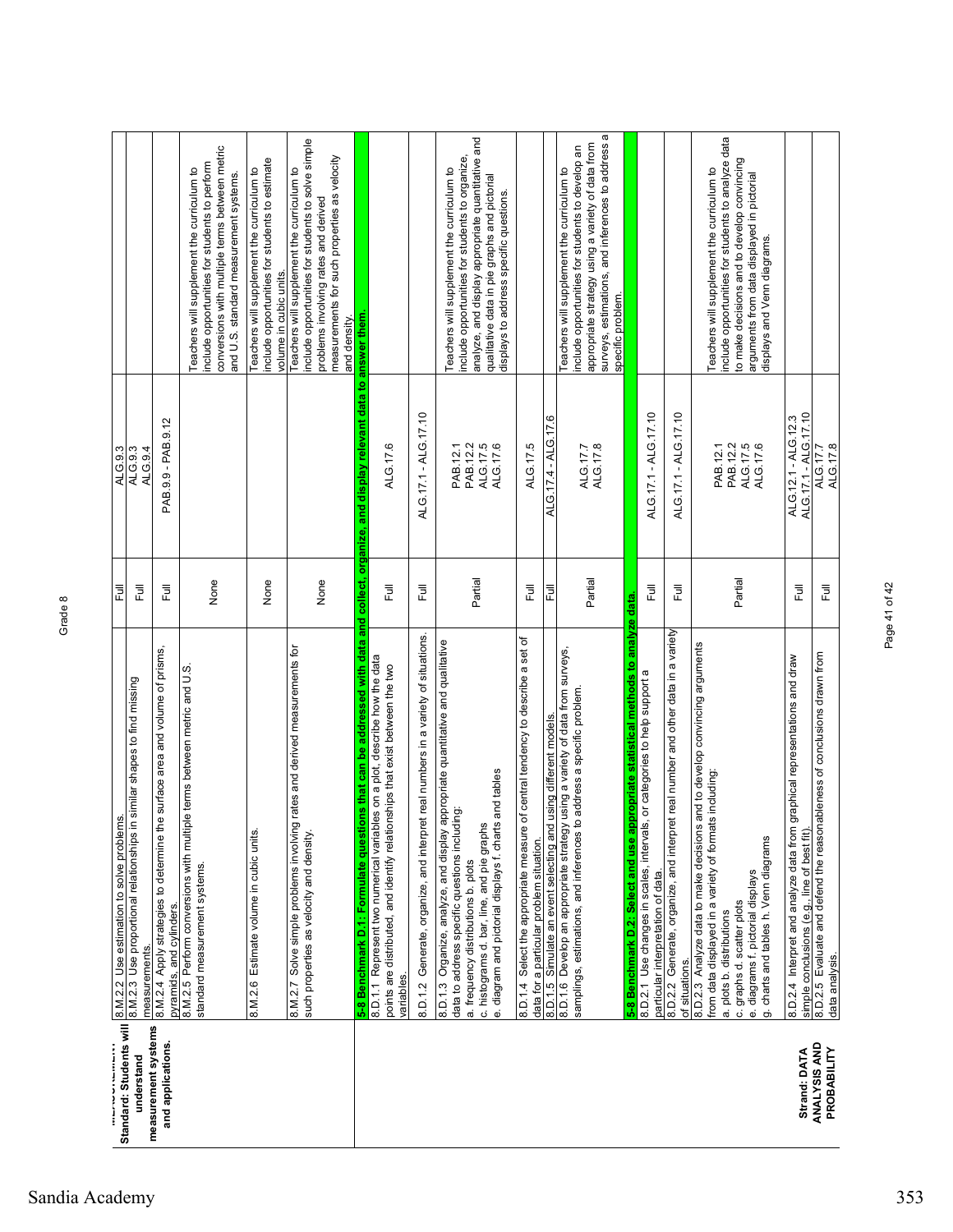| understand how to                         | Standard: Students will 8.D.2.6 Use appropriate central tendency and spread as a means for effective<br>decision-making in analyzing data and outliers.                                                                                                           | 巨      | ALG.17.5<br>ALG.17.4                         |                                                                                                                                                                                                                                                 |
|-------------------------------------------|-------------------------------------------------------------------------------------------------------------------------------------------------------------------------------------------------------------------------------------------------------------------|--------|----------------------------------------------|-------------------------------------------------------------------------------------------------------------------------------------------------------------------------------------------------------------------------------------------------|
| formulate questions,<br>analyze data, and | 8.0 stes host disclopers and interester termin oriderly similarly 1.2.0.8<br>data (e.g., unequal interval sizes, omission of parts of axis range, scaling).                                                                                                       | 큔      | ALG.17.8<br>ALG.17.7                         |                                                                                                                                                                                                                                                 |
|                                           | determine probabilities. 8.D.2.8 Use appropriate technology to display data as lists, tables, matrices,<br>graphs, and plots and to analyze the relationships of variables in the data<br>displayed.                                                              | None   |                                              | tables, matrices, graphs, and plots and to analyze<br>appropriate technology to display data as lists,<br>Teachers will supplement the curriculum to<br>include opportunities for students to use<br>the relationships of variables in the data |
|                                           | luate inferences and predictions that are based on data<br>5-8 Benchmark D.3: Develop and eval                                                                                                                                                                    |        |                                              | displayed.                                                                                                                                                                                                                                      |
|                                           | intervals, or categories influence<br>of the data<br>8.D.3.1 Describe how changes in scale,<br>arguments for a particular interpretation                                                                                                                          | 巨      | ALG.17.1 - ALG.17.10                         |                                                                                                                                                                                                                                                 |
|                                           | 8.D.3.2 Describe how reader bias, measurement errors, and display distortion<br>can affect the interpretation of data, predictions, and inferences based on data.                                                                                                 | 巨      | ALG.17.8<br>ALG.17.7                         |                                                                                                                                                                                                                                                 |
|                                           | charts, tables, or graphs, and use the results to draw conclusions and make<br>8.D.3.3 Conduct simple experiments and/or simulations, record results in<br>predictions.                                                                                           | 巨      | ALG.17.1 - ALG.17.10                         |                                                                                                                                                                                                                                                 |
|                                           | experimental results and information<br>8.D.3.4 Compare expected results with<br>used in predictions and inferences                                                                                                                                               | None   |                                              | information used in predictions and inferences.<br>expected results with experimental results and<br>include opportunities for students to compare<br>Teachers will supplement the curriculum to                                                |
|                                           | apply basic concepts of probability<br>5-8 Benchmark D.4: Understand and                                                                                                                                                                                          |        |                                              |                                                                                                                                                                                                                                                 |
|                                           | outcome in a simple experiment<br>8.D.4.1 Calculate the odds of a desired                                                                                                                                                                                         | Ē      | PAB.11.4                                     |                                                                                                                                                                                                                                                 |
|                                           | simulation to estimate the probability of<br>toss).<br>8.D.4.2 Design and use an appropriate<br>a real-world event (e.g., disk toss, cube                                                                                                                         | 큔      | ALG.17.2<br>ALG.17.3                         |                                                                                                                                                                                                                                                 |
|                                           | 8.D.4.3 Explain the relationship between probability and odds and calculate the<br>odds of a desired outcome in a simple experiment.                                                                                                                              | 巨      | PAB.11.4                                     |                                                                                                                                                                                                                                                 |
|                                           | probability to make predictions about<br>8.D.4.4 Use theoretical or experimental<br>real-world events.                                                                                                                                                            | 巨      | PAB.11.3 - PAB.11.12<br>ALG.17.2<br>ALG.17.3 |                                                                                                                                                                                                                                                 |
|                                           | vincing arguments, draw conclusions,<br>and make decisions in a variety of situations.<br>8.D.4.5 Use probability to generate con                                                                                                                                 | ラ<br>L | PAB.11.3 - PAB.11.12<br>ALG.17.2<br>ALG.17.3 |                                                                                                                                                                                                                                                 |
|                                           | of two unrelated events occurring is the<br>is the product of the two probabilities.<br>d that the probability of one event<br>sum of the two individual possibilities an<br>8.D.4.6 Understand that the probability<br>following another, in independent trials, | 巨      | PAB.11.8<br>PAB.11.9                         |                                                                                                                                                                                                                                                 |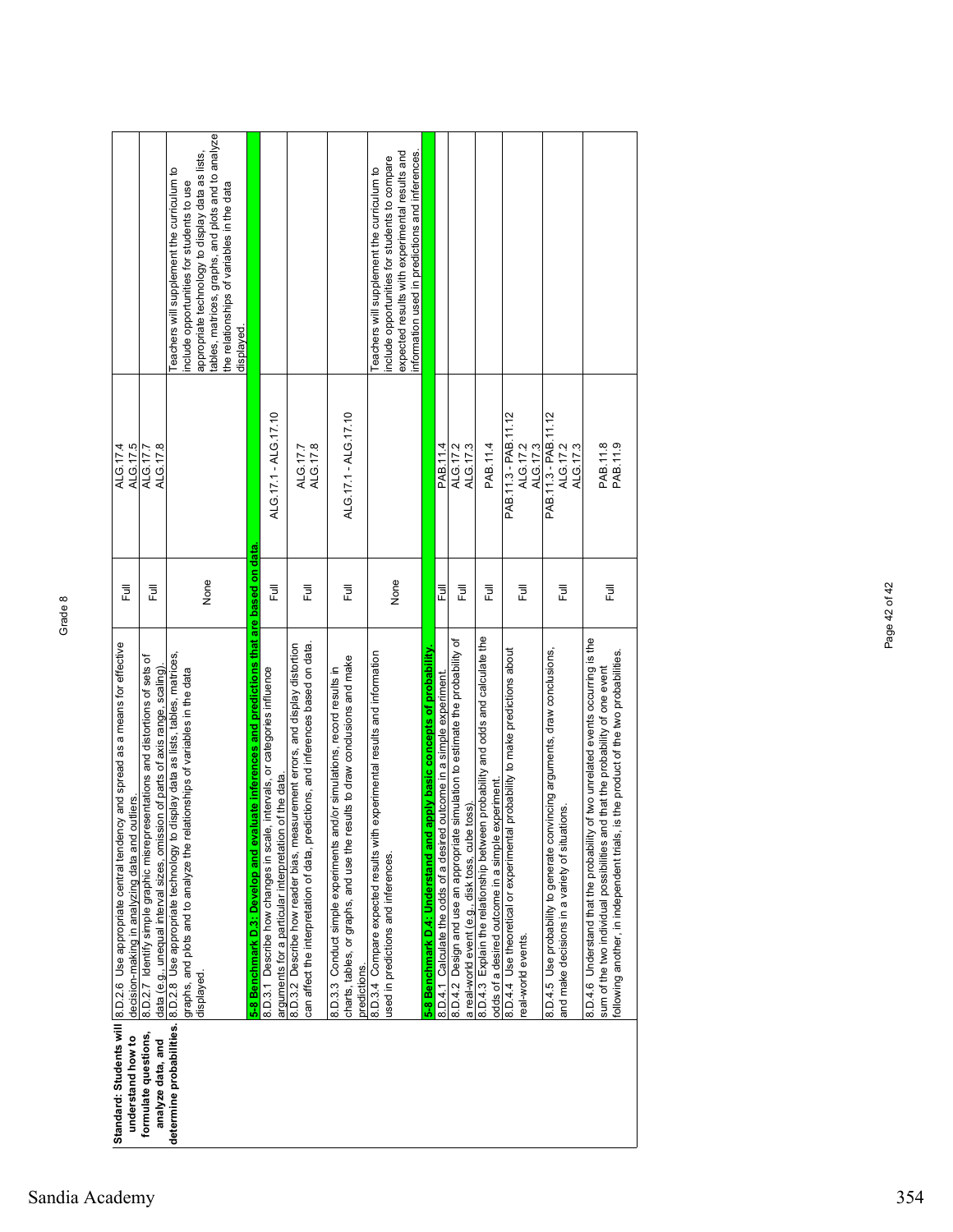|                                                                                                                         | New Mexico Grade K Science Standards<br>Compared to K <sup>12</sup> Grade K Science                                                                                                                                                                                              |                  |                                                               |                                                                                                              |
|-------------------------------------------------------------------------------------------------------------------------|----------------------------------------------------------------------------------------------------------------------------------------------------------------------------------------------------------------------------------------------------------------------------------|------------------|---------------------------------------------------------------|--------------------------------------------------------------------------------------------------------------|
| <b>Strand</b>                                                                                                           | mance Standards<br>Benchmarks and Perfor                                                                                                                                                                                                                                         | Coverage         | <mark>K<sup>12</sup> grade, unit, lesson</mark>               | <b>Comments</b>                                                                                              |
|                                                                                                                         | to observe, collect, record, analyze, predict, interpret, and determine reasonableness of data<br>K-4 Benchmark I: Use scientific methods                                                                                                                                        |                  |                                                               |                                                                                                              |
|                                                                                                                         | science inquiry (e.g., What happens<br>1. Use observation and questioning skills in<br>when something is pushed or pulled?).                                                                                                                                                     | Full             | Embedded throughout, for example:<br>K.1.1-K.1.7              |                                                                                                              |
| Strand I: Scientific                                                                                                    | 2. Ask and answer questions about surroundings and share findings with<br>classmates                                                                                                                                                                                             | 下<br>L           | Embedded throughout, for example:<br>K.1.1-K.1.7              |                                                                                                              |
| scientific investigations<br>Standard I: Understand<br>Thinking and Practice<br>and use inquiry and<br>the processes of | 3. Record observations and data with pictures, numbers, and/or symbols.                                                                                                                                                                                                          | $\overline{\Xi}$ | Embedded throughout, for example:<br>K.7.2<br>K.1.4<br>K.4.2  |                                                                                                              |
| scientific ways of                                                                                                      | and knowledge and communicate findings.<br>K-4 Benchmark II: Use scientific thinking                                                                                                                                                                                             |                  |                                                               |                                                                                                              |
| validating to think<br>predicting, and<br>experimenting,<br>observing,<br>critically.                                   | 1. Communicate observations and answer questions about surroundings.                                                                                                                                                                                                             | 言                | Embedded throughout, for example:<br>K.12.2<br>K.7.3<br>K.3.1 |                                                                                                              |
|                                                                                                                         | lls and vocabulary to analyze data, understand patterns and relationships, and communicate findings.<br>ind characteristics of objects (e.g.,<br>1. Observe and describe the relative sizes a<br>K-4 Benchmark III: Use mathematical ski<br>bigger, brighter, louder, smellier). | 目                | Embedded throughout, for example:<br>K.7.4<br>K.1.2<br>K.7.1  |                                                                                                              |
|                                                                                                                         | has different forms and properties<br>K-4 Benchmark I: Recognize that matter                                                                                                                                                                                                     |                  |                                                               |                                                                                                              |
| Strand II: Content of                                                                                                   | 1. Observe that objects are made of different types of materials (e.g., metal,<br>plastic, cloth, wood).                                                                                                                                                                         | Ē                | K.8.1-K.8.3                                                   |                                                                                                              |
| Standard I (Physical<br>Science                                                                                         | 2. Observe that different materials have different properties (e.g., color, odor).                                                                                                                                                                                               | 言                | K.8.1-K.8.5                                                   |                                                                                                              |
| Science): Understand                                                                                                    | K-4 Benchmark II: Know that energy is needed to get things done and that energy has different forms                                                                                                                                                                              |                  |                                                               |                                                                                                              |
| the characteristics of<br>properties of matter,<br>the structure and                                                    | 1. Observe how energy does things (e.g., batteries, the sun, wind, electricity).                                                                                                                                                                                                 | Partial          | K.3.2<br>K.3.2                                                | The teacher will supplement the curriculum to<br>include the concept of batteries, wind, and<br>electricity. |
| interactions between<br>energy, and the                                                                                 | 1. Observe that things move in many different ways (e.g., straight line, vibration,<br>K-4 Benchmark III: Identify forces and describe the motion of objects<br>circular).                                                                                                       | 言                | K.14.1                                                        |                                                                                                              |
| matter and energy.                                                                                                      | 2. Know that the position and motion of an object (direction or speed) are<br>changed by pushing or pulling it.                                                                                                                                                                  | $\bar{1}$        | K.14.2-K.14.4                                                 |                                                                                                              |
|                                                                                                                         | K-4 Benchmark I: Know that living things have diverse forms, structures, functions, and habitats                                                                                                                                                                                 |                  |                                                               |                                                                                                              |
| Strand II: Content of<br>Science                                                                                        | 1. Identify major structures of common living organisms (e.g., stems, leaves, and<br>roots of plants; arms, wings, and legs of animals).                                                                                                                                         | Full             | $K.2.1 - K.2.4$<br>K.4.1<br>K.5.2<br>K.5.1                    |                                                                                                              |
| Science): Understand<br>Standard II (Life                                                                               | 2. Observe that differences exist among individual living organisms (e.g., plants,<br>animals) of the same kind.                                                                                                                                                                 | 言                | K.3.1                                                         |                                                                                                              |
| the properties                                                                                                          | K-4 Benchmark II: Know that living things have similarities and differences and that living things change over time                                                                                                                                                              |                  |                                                               |                                                                                                              |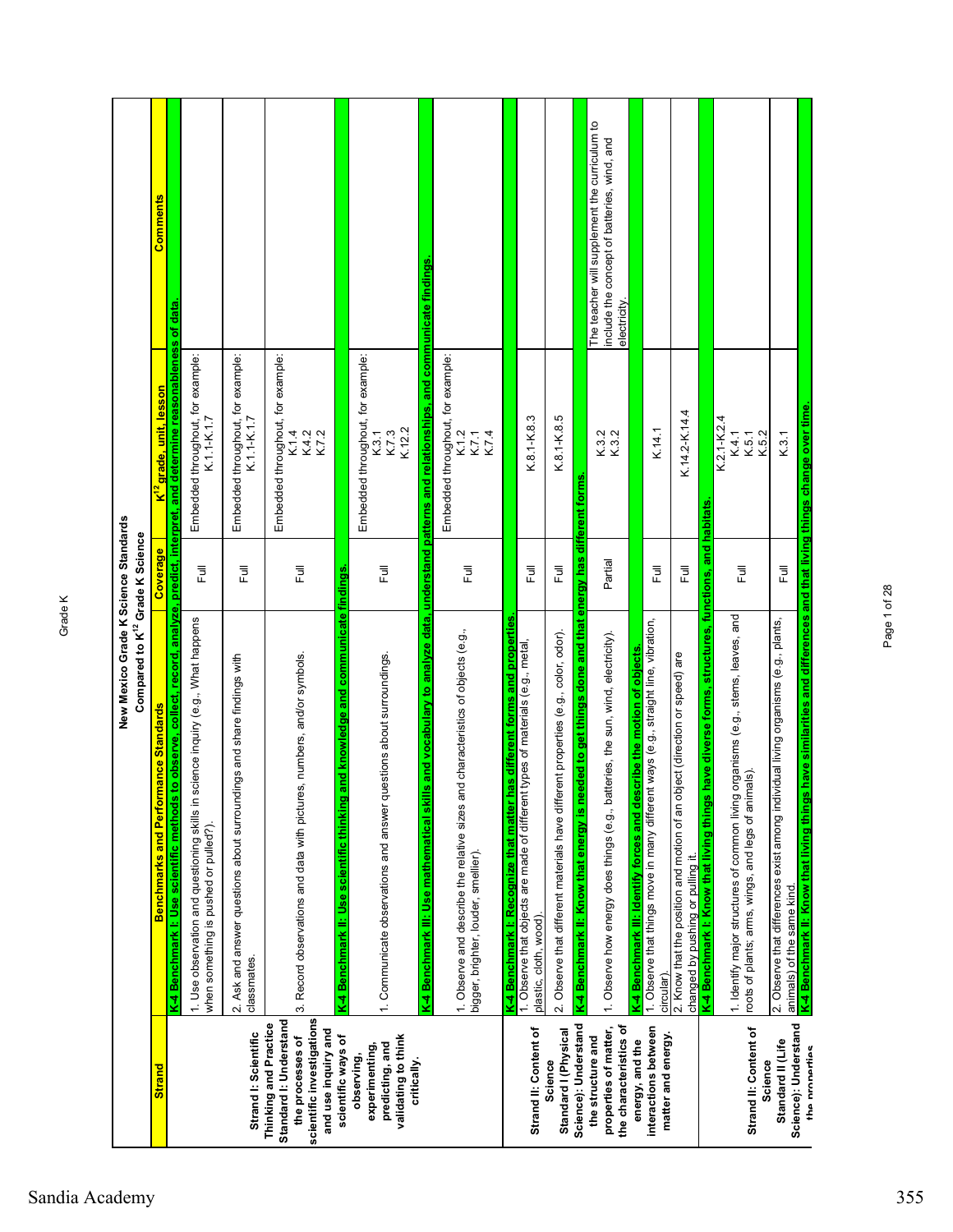|                                                                                                                                    |                                                                                             |                                                                            |                                                                                                                         |                                                                                                                 |                                                                                            |                                                                                                    |                                                                                          |                                                                                                                  |                                                                                   |                                                                             |                                                                                                | The teacher will supplement the curriculum to<br>include the concept of germs and disease. |                                                                                                                                                                                            |
|------------------------------------------------------------------------------------------------------------------------------------|---------------------------------------------------------------------------------------------|----------------------------------------------------------------------------|-------------------------------------------------------------------------------------------------------------------------|-----------------------------------------------------------------------------------------------------------------|--------------------------------------------------------------------------------------------|----------------------------------------------------------------------------------------------------|------------------------------------------------------------------------------------------|------------------------------------------------------------------------------------------------------------------|-----------------------------------------------------------------------------------|-----------------------------------------------------------------------------|------------------------------------------------------------------------------------------------|--------------------------------------------------------------------------------------------|--------------------------------------------------------------------------------------------------------------------------------------------------------------------------------------------|
| $1.4.1 - 1.4.5$<br>K.3.1<br>K.3.4                                                                                                  | $1.4.1 - 1.4.5$<br>K.4.2                                                                    |                                                                            | K.1.1-K.1.7                                                                                                             | K.2.1-K.2.4                                                                                                     |                                                                                            | K.15.1-K.15.3<br>K.15.5                                                                            | K15.1-K.15.3                                                                             |                                                                                                                  | $K.10.1 - K.10.5$<br>K.9.2<br>K.9.1                                               | K.9.2                                                                       |                                                                                                |                                                                                            | K.12.1<br>K.13.1-K.13.5                                                                                                                                                                    |
| 昆                                                                                                                                  | Ē                                                                                           |                                                                            | Ē                                                                                                                       | Ē                                                                                                               |                                                                                            | $\overline{a}$                                                                                     | Ē                                                                                        |                                                                                                                  | 目                                                                                 | 豆                                                                           |                                                                                                | None                                                                                       | 言                                                                                                                                                                                          |
| 1. Observe and describe similarities and differences in the appearance and<br>behavior of living organisms (e.g., plants, animals) | 2. Observe that living organisms (e.g., plants, animals) closely resemble their<br>parents. | human body and their functions<br>K-4 Benchmark III: Know the parts of the | 1. Use the senses (e.g., sight, hearing, smell, taste, touch) to observe<br>surroundings, and describe the observations | legs, arms, head, hands) and the<br>2. Identify the parts of the human body (e.g.,<br>functions of these parts. | he solar system and the objects in the universe.<br>K-4 Benchmark I: Know the structure of | 1. Observe that there are many objects in the night sky and that some are<br>brighter than others. | 2. Describe the location and movements of objects in the sky (e.g., stars, sun,<br>moon) | K-4 Benchmark II: Know the structure and formation of Earth and its atmosphere and the processes that shape them | 1. Observe that changes in weather occur from day to day and season to<br>season. | 2. Observe that the sun warms the land and water and they warm the air.     | nfluences decisions made by individuals and societies<br>K-4 Benchmark I: Describe how science | 1. Recognize that germs exist and may cause disease.                                       | 2. Describe how science helps provide products we use every day (e.g., gasoline<br>/s; gas or electricity for heating,<br>for cars; electricity for lights, refrigerators, TV<br>cooking). |
| processes of living<br>structures, and<br>ここ こうこう                                                                                  | interdependence of<br>things and the                                                        | living things and their                                                    | environments.                                                                                                           |                                                                                                                 | Strand II: Content of                                                                      | Standard III (Earth and<br>Science                                                                 | Space Science):<br>Understand the                                                        | structure of Earth, the                                                                                          | solar system, and the<br>interconnections<br>universe, the                        | interactions of Earth's<br>among them, and the<br>processes and<br>systems. |                                                                                                | Strand III: Science and<br>Society                                                         | and are influenced by,<br>Standard I: Understand<br>discoveries, inventions,<br>knowledge influence,<br>individuals and<br>how scientific<br>practices, and<br>societies.                  |

## Sandia Academy 356

Page 2 of 28

Page 2 of 28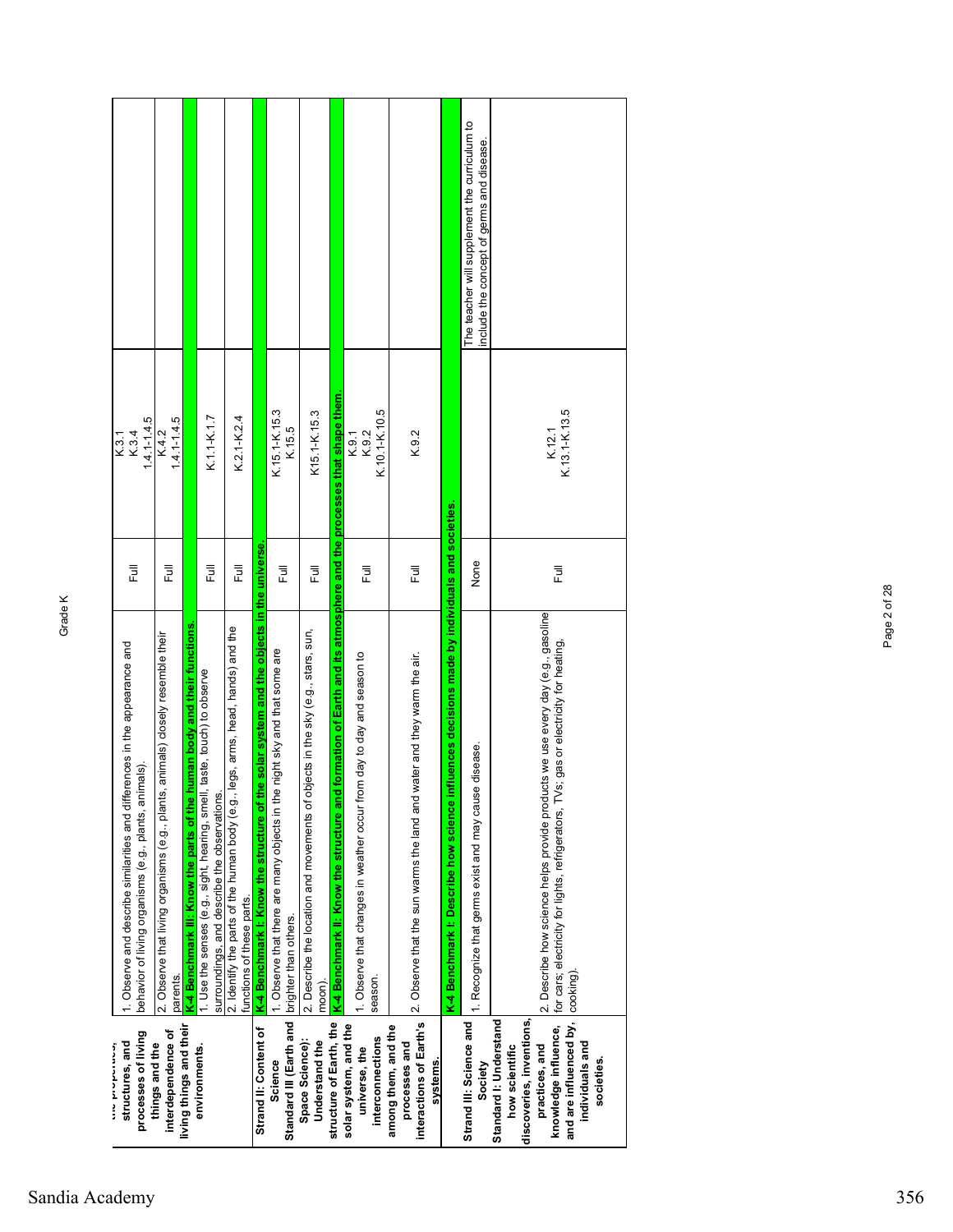|                                                                        | New Mexico Grade 1 Science Standards<br>Compared to K <sup>12</sup> Grade 1 Science                                                                                                                                                                                                              |                                   |                                                                                                |                                                                                                                         |
|------------------------------------------------------------------------|--------------------------------------------------------------------------------------------------------------------------------------------------------------------------------------------------------------------------------------------------------------------------------------------------|-----------------------------------|------------------------------------------------------------------------------------------------|-------------------------------------------------------------------------------------------------------------------------|
| <b>Strand</b>                                                          | <b>Benchmarks and Performance Standards</b>                                                                                                                                                                                                                                                      | Coverage                          | <mark>K<sup>12</sup>grade, unit, lesson</mark>                                                 | <b>Comments</b>                                                                                                         |
| Strand I: Scientific                                                   | K-4 Benchmark I: Use scientific methods 1                                                                                                                                                                                                                                                        |                                   | to observe, collect, record, analyze, predict, interpret, and determine reasonableness of data |                                                                                                                         |
| Standard I: Understand<br>Thinking and Practice<br>the processes of    | familiar situations (e.g., What does the seed look like when it starts to grow?).<br>1. Make observations, develop simple questions, and make comparisons of                                                                                                                                     | Full                              | 1.1.5                                                                                          |                                                                                                                         |
| scientific investigations<br>and use inquiry and<br>scientific ways of | predict the results of changing the relationships (e.g., When that block moves,<br>2. Describe relationships between objects (e.g., above, next to, below) and<br>what will happen to the one next to it?).                                                                                      | Full                              | K.14.1                                                                                         |                                                                                                                         |
| observing,                                                             | and knowledge and communicate<br>K-4 Benchmark II: Use scientific thinking                                                                                                                                                                                                                       | findings                          |                                                                                                |                                                                                                                         |
| experimenting,                                                         | 1. Know that simple investigations do not always turn out as planned.                                                                                                                                                                                                                            | Ī                                 | 1.1.5                                                                                          |                                                                                                                         |
| validating to think<br>predicting, and                                 | K-4 Benchmark III: Use mathematical skills and vocabulary to analyze data, understand patterns and relationships, and communicate findings.<br>1. Use numbers and mathematical language (e.g., "addition" instead of "add to,"  <br>"subtraction" instead of "take away") to describe phenomena. | 巨                                 | $1.1 - 1.1 - 1.4$                                                                              |                                                                                                                         |
| Strand II: Content of                                                  | K-4 Benchmark I: Recognize that matter has different forms and properties<br>1. Observe that the three states of matter (i.e., solids, liquids, and gases) have                                                                                                                                  | ラ<br>L                            | $1.2.1 - 1.2.5$                                                                                |                                                                                                                         |
| Science                                                                | different properties (e.g., water can be liquid, ice, or steam)                                                                                                                                                                                                                                  |                                   |                                                                                                |                                                                                                                         |
| Science): Understand<br>Standard I (Physical                           | hardness, flexibility, transparency).<br>2. Describe simple properties of matter (e.g.,                                                                                                                                                                                                          | 巨                                 | $1.2.1 - 1.2.4$                                                                                |                                                                                                                         |
| the structure and                                                      | K-4 Benchmark II: Know that energy is needed to get things done and that<br>ss changes (e.g., heat melts ice,<br>1. Observe and describe how energy produce                                                                                                                                      | energy has different<br>Different | 3.8.1<br>forms                                                                                 |                                                                                                                         |
| the characteristics of<br>properties of matter,                        | K-4 Benchmark III: Identify forces and describe the motion of objects.<br>gas makes car go uphill, electricity makes TV work).                                                                                                                                                                   | Level                             | 3.8.2                                                                                          |                                                                                                                         |
| between matter and<br>energy, and the<br>interactions                  | 1. Describe ways to make things move, what causes them to stop, and what<br>causes a change of speed, or change of direction.                                                                                                                                                                    | Partial                           | K.14.1-K.14.4<br>2.2.12.2.7                                                                    | include the concepts of what causes a change of<br>The teacher will supplement the curriculum to<br>speed or direction. |
| energy.                                                                | 2. Observe that gravity makes things fall to the ground unless something holds<br>them up.                                                                                                                                                                                                       | 巨                                 | 2.2.4                                                                                          |                                                                                                                         |
|                                                                        | have diverse forms, structures, functions, and habitats<br>K-4 Benchmark I: Know that living things                                                                                                                                                                                              |                                   |                                                                                                |                                                                                                                         |
|                                                                        | 1. Know that living organisms (e.g., plants, animals) have needs (e.g., water, air,<br>food, sunlight).                                                                                                                                                                                          | Full                              | 1.6.1                                                                                          |                                                                                                                         |
| Strand II: Content of<br>Standard II (Life<br>Science                  | 2. Know that living organisms (e.g., plants, animals) inhabit various environments<br>and have various external features to help them satisfy their needs (e.g., leaves,<br>legs, claws).                                                                                                        | 巨                                 | $1.5.1 - 1.5.5$<br>$1.4.1 - 1.4.5$<br>$1.7.3 - 1.7.8$<br>1.9.3<br>1.8.1                        |                                                                                                                         |
| Science): Understand<br>the properties,                                | mong living organisms (e.g., plants,<br>3. Describe the differences and similarities ar<br>animals)                                                                                                                                                                                              | Full                              | $1.4.1 - 1.4.5$<br>$1.7.1 - 1.7.8$                                                             |                                                                                                                         |
| processes of living<br>structures, and<br>things and the               | animals) have predictable but<br>4. Observe that living organisms (e.g., plants,<br>varied life cycles.                                                                                                                                                                                          | Full                              | $2.10.1 - 2.10.9$<br>$1.7.1 - 1.7.8$<br>$2.9.1 - 2.9.8$                                        |                                                                                                                         |
| interdependence of<br>living                                           | have similarities and differences and that living<br>1. Identify differences between living and nonliving things.<br>K-4 Benchmark II: Know that living things                                                                                                                                   | 쿤                                 | things change over time<br>K.3.1                                                               |                                                                                                                         |
| things and their<br>environments.                                      | 2. Recognize the differences between mature and immature plants and animals<br>(e.g., trees/seedlings, dogs/puppies, cats/kittens).                                                                                                                                                              | Full                              | $2.10.1 - 2.10.9$<br>$2.9.1 - 2.9.8$                                                           |                                                                                                                         |
|                                                                        | K-4 Benchmark III: Know the parts of the human body and their functions                                                                                                                                                                                                                          |                                   |                                                                                                |                                                                                                                         |
|                                                                        | 1. Describe simple body functions (e.g., breathing, eating)<br>2. Describe the basic food requirements for humans                                                                                                                                                                                | 巨<br>ĒJ                           | $1.10.1 - 1.10.4$<br>2.6.6                                                                     |                                                                                                                         |
|                                                                        | 3. Describe how some parts of human bodies differ from similar parts of other<br>animals (e.g., hands and feet/paws; ears).                                                                                                                                                                      | $\overline{\mathsf{F}}$ ull       | 1.4.5                                                                                          |                                                                                                                         |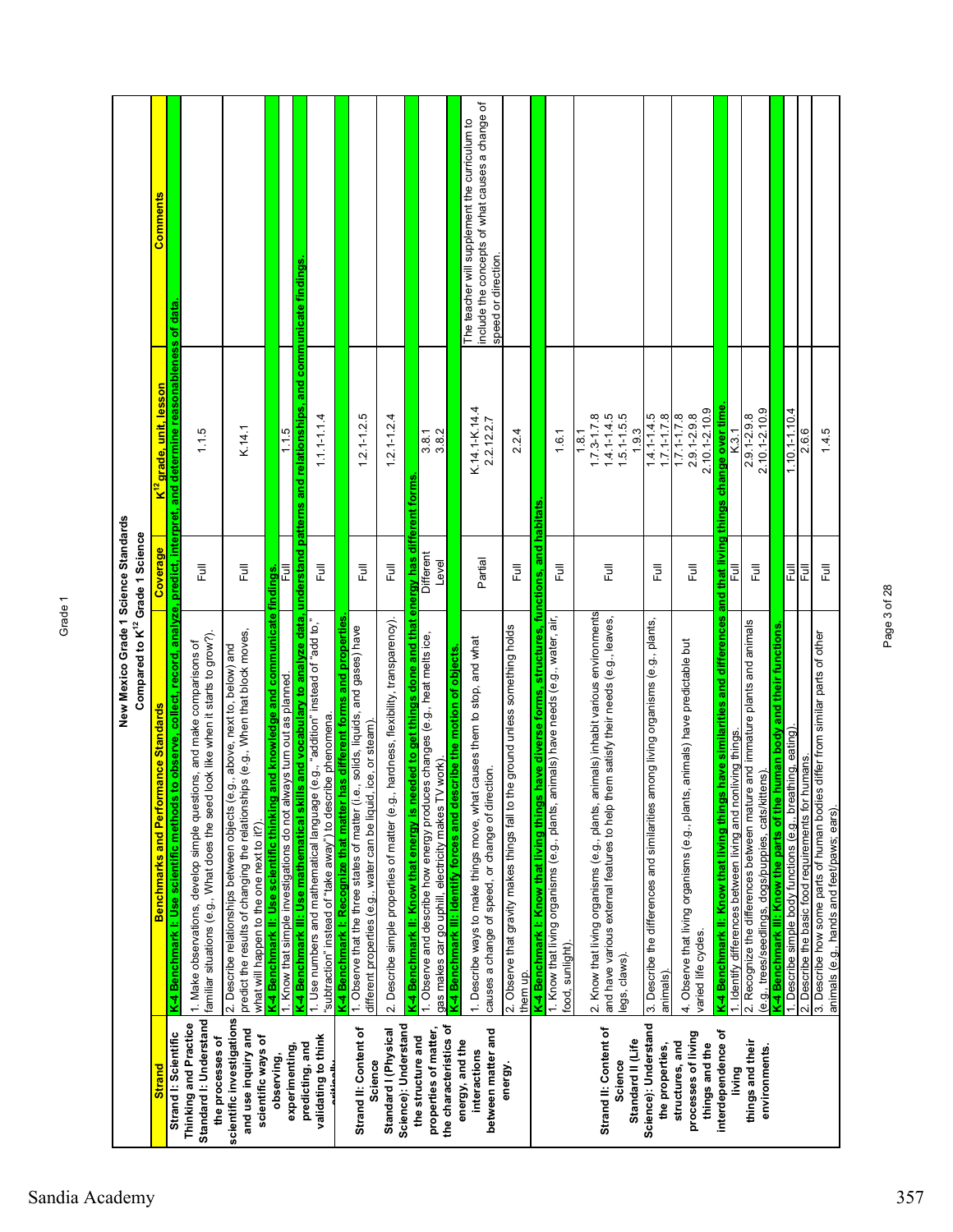| 豆<br>Ē<br>as day changes into night and night<br>Standard III (Earth and   2. Describe the basic patterns of objects as they move through the sky:<br>. moon appears at night but can sometimes be seen during the day<br>I. Observe the changes that occur in the sky<br>sun appears in the day<br>into day.<br>Strand II: Content of<br>Space Science):<br>Understand the<br>Science |  |                                                              |                                                                                                                               |
|----------------------------------------------------------------------------------------------------------------------------------------------------------------------------------------------------------------------------------------------------------------------------------------------------------------------------------------------------------------------------------------|--|--------------------------------------------------------------|-------------------------------------------------------------------------------------------------------------------------------|
|                                                                                                                                                                                                                                                                                                                                                                                        |  | K.15.1                                                       |                                                                                                                               |
| · moon appears to change shape over the course of a month.<br>. sun and moon appear to move across the sky<br>structure of Earth, the                                                                                                                                                                                                                                                  |  | K.15.1<br>K.15.2<br>1.6.1<br>3.10.3                          |                                                                                                                               |
| <b>Different</b><br>Partial<br>Level<br>3. Recognize that the sun, moon, and stars all appear to move slowly across the<br>sky.<br>solar system, and the<br>interconnections<br>universe, the                                                                                                                                                                                          |  | 3.10.1                                                       | The teacher will supplement the curriculum to<br>include the concept of the stars appearing to<br>move slowly across the sky. |
| formation of Earth and its atmosphere and the processes that shape them.<br>K-4 Benchmark II: Know the structure and<br>among them, and the                                                                                                                                                                                                                                            |  |                                                              |                                                                                                                               |
| ラ<br>L<br>1. Know that simple tools can be used to measure weather conditions (e.g.,<br>thermometer, wind sock, hand held anemometer, rain gauge) and that<br>measurements can be recorded from day to day and across seasons.<br>interactions of Earth's<br>processes and<br>systems.                                                                                                 |  | 1.3.3<br>1.3.4<br>1.3.1                                      |                                                                                                                               |
| 昆<br>2. Know that there are different climates (e.g., desert, arctic, rainforest)                                                                                                                                                                                                                                                                                                      |  | $1.8.2 - 1.8.7$                                              |                                                                                                                               |
| K-4 Benchmark I: Describe how science influences decisions made by individuals and societies                                                                                                                                                                                                                                                                                           |  |                                                              |                                                                                                                               |
| 巨<br>uching, breathing, and coughing,<br>Strand III: Science and  and that washing hands helps prevent the spread of germs.<br>1. Know that germs can be transmitted by tou                                                                                                                                                                                                            |  | 1.10.5<br>2.6.1                                              |                                                                                                                               |
| 쿤<br>Standard I: Understand 2. Describe how science has assisted in creating tools (e.g., plows, knives,<br>telephones, cell phones, computers) to make life easier and more efficient.<br>discoveries, inventions,<br>how scientific<br>Society                                                                                                                                       |  | Embedded throughout, for example:<br>1.6.5<br>$\frac{33}{5}$ |                                                                                                                               |
| Partial<br>helpful, harmful, or both (e.g.,<br>3. Describe how tools and machines can be<br>bicycles, cars, scissors, stoves).<br>knowledge influence,<br>and are influenced by,<br>practices, and                                                                                                                                                                                     |  | 2.3.5                                                        | include the concept of how machines are harmful<br>The teacher will supplement the curriculum to                              |
| Full<br>4. Know that men and women of all ethnic and social backgrounds practice<br>science and technology.<br>individuals and<br>societies.                                                                                                                                                                                                                                           |  | Embedded throughout, for example:<br>1.8.9<br>1.9.8<br>1.6.7 |                                                                                                                               |

Page 4 of 28

Page 4 of 28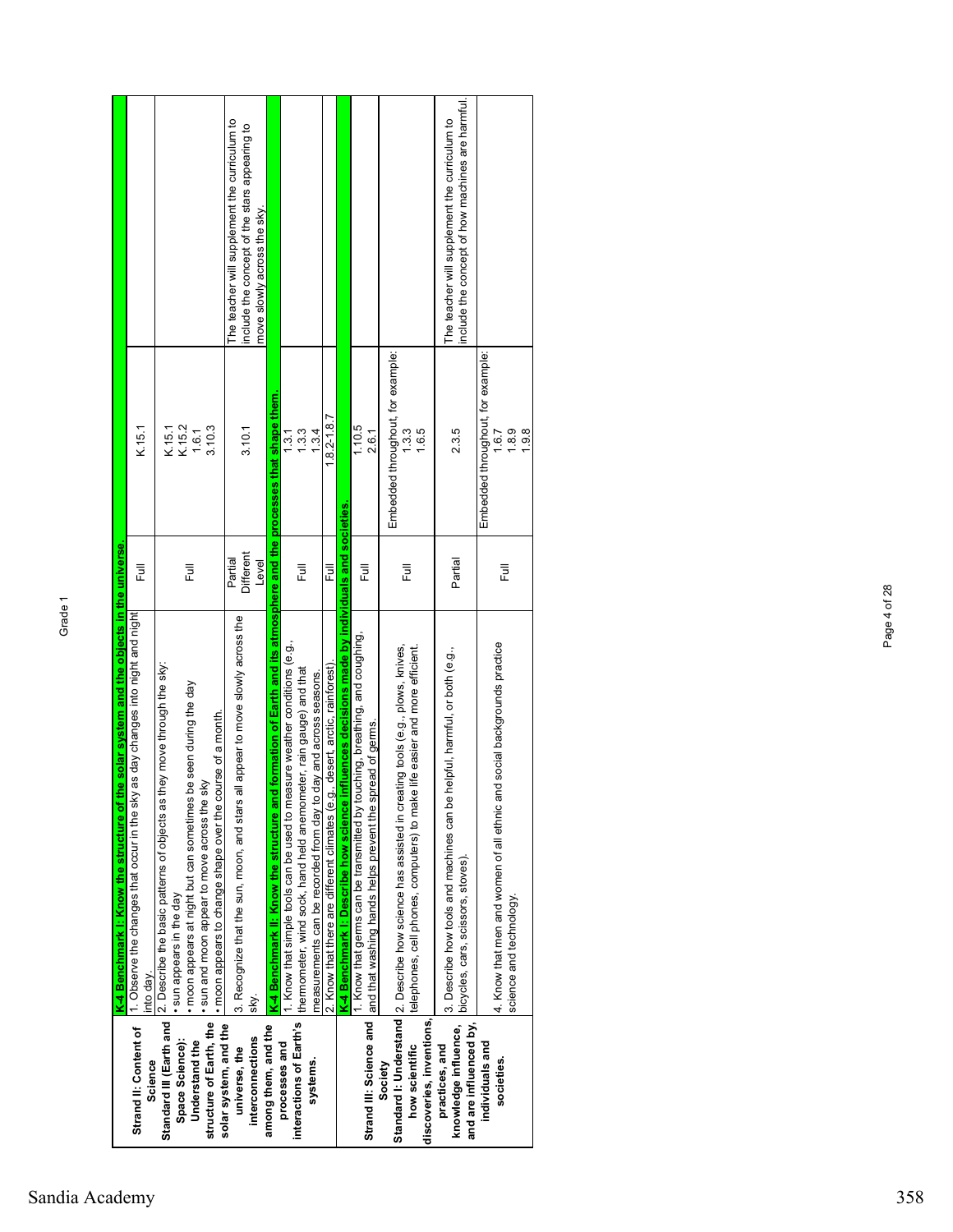|                                                                                                                      | New Mexico Grade 2 Science Standards<br>Compared to K <sup>12</sup> Grade 2 Science                                                                                                                                        |                  |                                                                                                    |          |
|----------------------------------------------------------------------------------------------------------------------|----------------------------------------------------------------------------------------------------------------------------------------------------------------------------------------------------------------------------|------------------|----------------------------------------------------------------------------------------------------|----------|
| <b>Strand</b>                                                                                                        | mance Standards<br>Benchmarks and Perfor                                                                                                                                                                                   | Coverage         | <mark>K<sup>12</sup> grade, unit, lesson</mark>                                                    | Comments |
|                                                                                                                      | to observe, collect,<br>K-4 Benchmark I: Use scientific methods                                                                                                                                                            |                  | record, analyze, predict, interpret, and determine reasonableness of data                          |          |
|                                                                                                                      | 1. Conduct simple investigations (e.g., measure the sizes of plants of the same<br>kind that are grown in sunlight and in shade)                                                                                           | Full             | Embedded throughout, for example:<br>2.1.6<br>2.9.6<br>2.8.3                                       |          |
|                                                                                                                      | 2. Use tools to provide information not directly available through only the senses<br>(e.g., magnifiers, rulers, thermometers).                                                                                            | Full             | Embedded throughout, for example:<br>2.1.3<br>2.1.2                                                |          |
| Thinking and Practice<br>Strand I: Scientific                                                                        | 3. Make predictions based on observed patterns as opposed to random<br>guessing.                                                                                                                                           | 同<br>L           | 2.1.5                                                                                              |          |
| scientific investigations<br>Standard I: Understand<br>and use inquiry and<br>scientific ways of<br>the processes of | 4. Follow simple instructions for a scientific investigation.                                                                                                                                                              | 巨                | Embedded throughout, for example:<br>2.1.6<br>2.9.6<br>2.8.3                                       |          |
| experimenting,<br>observing,                                                                                         | and knowledge and communicate findings<br>1. Understand that in doing science it is often helpful to work with a team and<br>K-4 Benchmark II: Use scientific thinking<br>share findings.                                  | 巨                | 1.1.5                                                                                              |          |
| validating to think<br>predicting, and<br>critically.                                                                | 2. Make accurate observations and communicate findings about investigations                                                                                                                                                | ラ<br>L           | Embedded throughout, for example:<br>1.1.3<br>2.4.3<br>2.7.2                                       |          |
|                                                                                                                      | K-4 Benchmark III: Use mathematical ski                                                                                                                                                                                    |                  | Is and vocabulary to analyze data, understand patterns and relationships, and communicate findings |          |
|                                                                                                                      | diagrams.<br>1. Record observations on simple charts or                                                                                                                                                                    | 巨                | Embedded throughout, for example:<br>2.4.5<br>2.7.2<br>2.2.2                                       |          |
|                                                                                                                      | has different forms and properties<br>2. Measure length, weight, and temperature with appropriate tools and express<br>those measurements in accurate mathematical language.<br>K-4 Benchmark I: Recognize that matter I   | 下<br>L           | $2.1.1 - 2.1.7$                                                                                    |          |
|                                                                                                                      | 1. Observe that properties of substances can change when they are mixed<br>cooled, or heated (e.g., salt dissolves in water, ice melts)                                                                                    | Full             | 1.2.3<br>1.2.8                                                                                     |          |
|                                                                                                                      | 2. Describe the changes that occur when substances are heated or cooled and<br>change from one state of matter to another (i.e., solid, liquid, and gas).                                                                  | $\overline{\Xi}$ | Ю<br>$1.2.1 - 1.2$                                                                                 |          |
| Strand II: Content of<br>Science                                                                                     | K-4 Benchmark II: Know that energy is needed to get things done and that energy has<br>1. Describe how heat can be produced (e.g., burning, rubbing, mixing some<br>substances).                                           | Full             | 3.8.1<br>3.8.2<br>different forms                                                                  |          |
| Science): Understand<br>Standard I (Physical                                                                         | 2. Know that heat moves more rapidly in thermal conductors (e.g., metal pan)<br>than in insulators (e.g., plastic handle).                                                                                                 | 言                | 3.8.3                                                                                              |          |
| the characteristics of<br>properties of matter,<br>the structure and                                                 | wind, sound) and how energy (e.g., heat, light,) can affect common objects (e.g.,<br>3. Describe the usefulness of some forms of energy (e.g., electricity, sunlight,<br>sunlight warms dark objects, heat melts candles). | 言                | $3.8, 1 - 3.8, 5$                                                                                  |          |
| energy, and the<br>interactions                                                                                      | 4. Observe that sound is made by vibrating objects and describe it by its pitch<br>and loudness.                                                                                                                           | Full             | 2.5.2                                                                                              |          |

Page 5 of 28

Page 5 of 28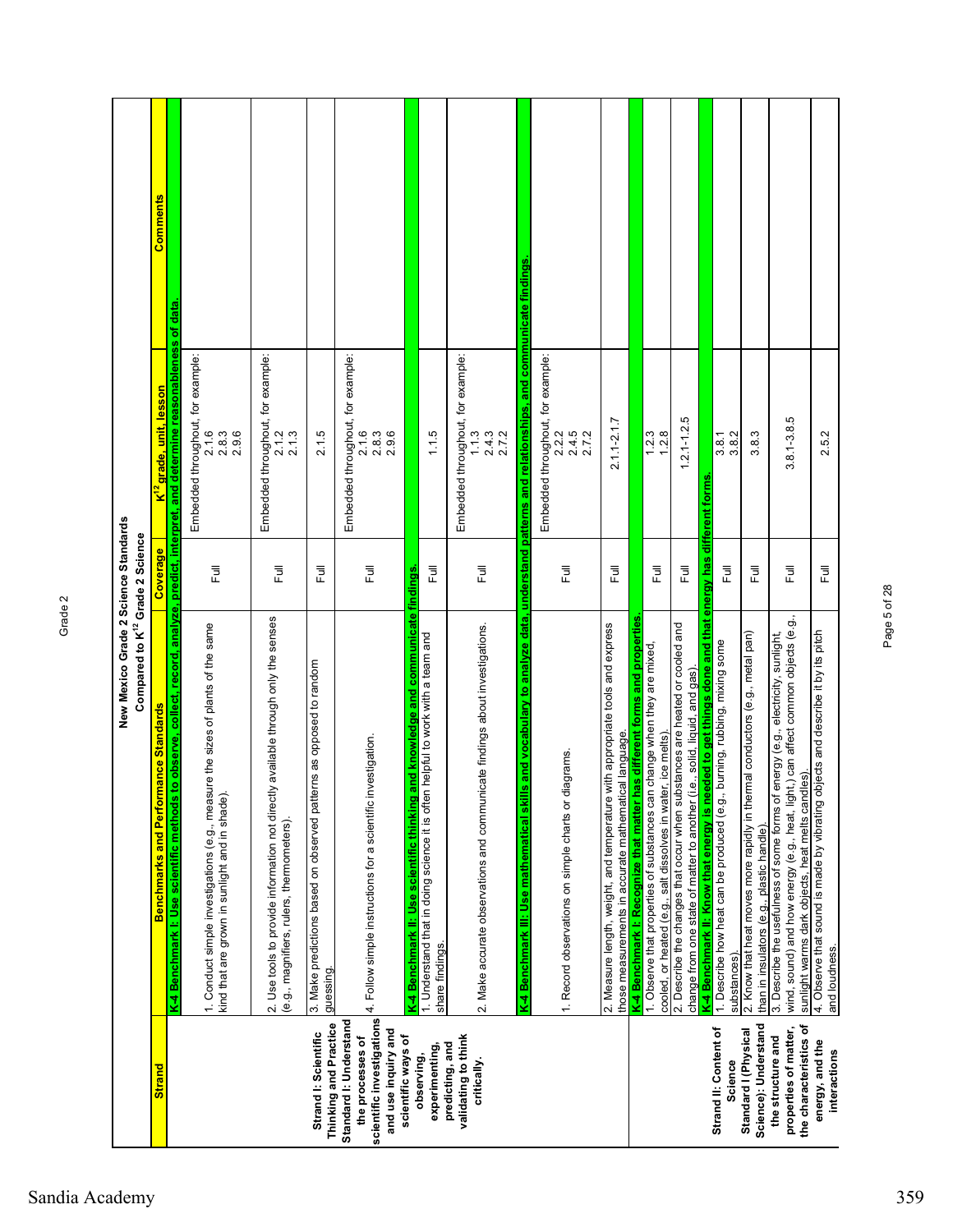| between matter and<br>energy.                    | 5. Recognize that moving objects carry energy (kinetic energy)                                                                                                          | Ē                  | 3.8.1                                                                           | Kinetic energy is referred to as mechanical<br>energy in this lesson.                                                                                       |
|--------------------------------------------------|-------------------------------------------------------------------------------------------------------------------------------------------------------------------------|--------------------|---------------------------------------------------------------------------------|-------------------------------------------------------------------------------------------------------------------------------------------------------------|
|                                                  | K-4 Benchmark III: Identify forces and describe the motion of objects                                                                                                   |                    |                                                                                 |                                                                                                                                                             |
|                                                  | 1. Describe how the strength of a push or pull affects the change in an object's<br>motion (e.g., how a big or small push affects how high a swing rises).              | 큔                  | 2.2.2<br>2.2.1                                                                  |                                                                                                                                                             |
|                                                  | 2. Observe that electrically charged materials and magnets attract and repel<br>each other, and observe their effects on other kinds of materials.                      | 巨                  | 2.4.2<br>2.4.1                                                                  |                                                                                                                                                             |
|                                                  | K-4 Benchmark I: Know that living things have diverse forms, structures, functions, and habitats                                                                        |                    |                                                                                 |                                                                                                                                                             |
|                                                  | 1. Observe that diversity exists among individuals within a population.                                                                                                 | Different<br>level | $1.4.1 - 1.4.5$<br>K.4.1-K.4.4<br>K.5.1-K.5.3<br>K.6.1-K.6.4<br>$3.2.1 - 3.2.5$ | Teachers will supplement K12 lessons to include<br>content which covers this standard                                                                       |
| Strand II: Content of<br>Science                 | 2. Observe and describe various shapes of fungi.                                                                                                                        | None               |                                                                                 | include the concept of observing and describing<br>The teacher will supplement the curriculum to<br>various shapes of fungi.                                |
| Standard II (Life                                | 3. Know that bacteria and viruses are germs.                                                                                                                            | 쿤                  | 1.10.5                                                                          |                                                                                                                                                             |
| Science): Understand                             | have similarities and differences<br>K-4 Benchmark II: Know that living things                                                                                          |                    | and that living things change over time                                         |                                                                                                                                                             |
| structures, and<br>the properties,               | ferent for different animals (e.g.,<br>1. Explain that stages of the life cycle are diff<br>mouse, cat, horse, butterfly, frog)                                         | Full               | 2.10.1-2.10.9                                                                   |                                                                                                                                                             |
| processes of living                              | 2. Observe that many characteristics of the offspring of living organisms (e.g.,<br>plants or animals) are inherited from their parents.                                | 巨                  | 2.10.1                                                                          |                                                                                                                                                             |
| interdependence of<br>things and the             | 3. Observe how the environment influences some characteristics of living things<br>(e.g., amount of sunlight required for plant growth)                                 | 巨                  | $1.5.1 - 1.5.5$                                                                 |                                                                                                                                                             |
| living                                           | human body and their functions<br>K-4 Benchmark III: Know the parts of the                                                                                              |                    |                                                                                 |                                                                                                                                                             |
| things and their<br>environments                 | 1. Identify a variety of human organs (e.g., lungs, heart, stomach, brain).                                                                                             | 巨                  | $1.10.1 - 1.10.4$<br>$3.7.1 - 3.7.10$<br>$2.6.1 - 2.6.6$                        |                                                                                                                                                             |
|                                                  | 2. Know that various nutrients are required for specific parts and functions of the<br>for muscles, sugar for energy).<br>body (e.g., milk for bones and teeth, protein | Partial            | 2.6.6                                                                           | required for specific parts and functions of the<br>The teacher will supplement the curriculum to<br>include the concept that various nutrients are<br>body |
|                                                  | 3. Identify the functions of human systems (e.g., respiratory, circulatory,<br>digestive)                                                                               | 卮                  | $1.10.1 - 1.10.4$<br>2.6.5                                                      |                                                                                                                                                             |
| Strand II: Content of                            | in the<br>he solar system and the objects<br>K-4 Benchmark I: Know the structure of the                                                                                 | universe           |                                                                                 |                                                                                                                                                             |
| Standard III (Earth and<br>Science               | 1. Observe that the phase of the moon appears a little different every day but<br>looks the same again after about four weeks                                           | ラ<br>L             | 3.10.3                                                                          |                                                                                                                                                             |
| Space Science):                                  | 2. Observe that some objects in the night sky are brighter than others.                                                                                                 | 쿤                  | $3.11.1 - 3.11.8$                                                               |                                                                                                                                                             |
| Understand the                                   | 3. Know that the sun is a star.                                                                                                                                         | Ē                  | 3.11.1                                                                          |                                                                                                                                                             |
| structure of Earth, the<br>solar system, and the | K-4 Benchmark II: Know the structure and formation of Earth and its atmosphere and the<br>1. Know that rocks have different shapes and sizes (e.g., boulders, pebbles,  |                    | processes that shape them                                                       |                                                                                                                                                             |
| interconnections<br>universe, the                | breaking and weathering of larger<br>sand) and that smaller rocks result from the<br>rocks.                                                                             | 昆                  | $2.7.2 - 2.7.7$<br>2.8.4                                                        |                                                                                                                                                             |
| among them, and the                              | 2. Understand that rocks are made of materials with distinct properties.                                                                                                | Ēul                | $2.7.2 - 2.7.7$                                                                 |                                                                                                                                                             |
| interactions of Earth's<br>processes and         | 3. Know that soil is made up of weathered rock and organic materials, and that<br>ot plants.<br>soils differ in their capacity to support the gro                       | 巨                  | $2.8.1 - 2.8.7$                                                                 |                                                                                                                                                             |
|                                                  | 4. Recognize the characteristics of the seasons.                                                                                                                        | Ē                  | 3.10.2                                                                          |                                                                                                                                                             |
|                                                  | nfluences decisions made by individuals and<br>K-4 Benchmark I: Describe how science i                                                                                  |                    | societies                                                                       |                                                                                                                                                             |
| Dammad III, Dalaman ama                          | 1. Describe ways to prevent the spread of germs (e.g., soap, bleach, cooking).                                                                                          | 下<br>L             | 1.10.5<br>2.6.1                                                                 |                                                                                                                                                             |
|                                                  |                                                                                                                                                                         |                    |                                                                                 |                                                                                                                                                             |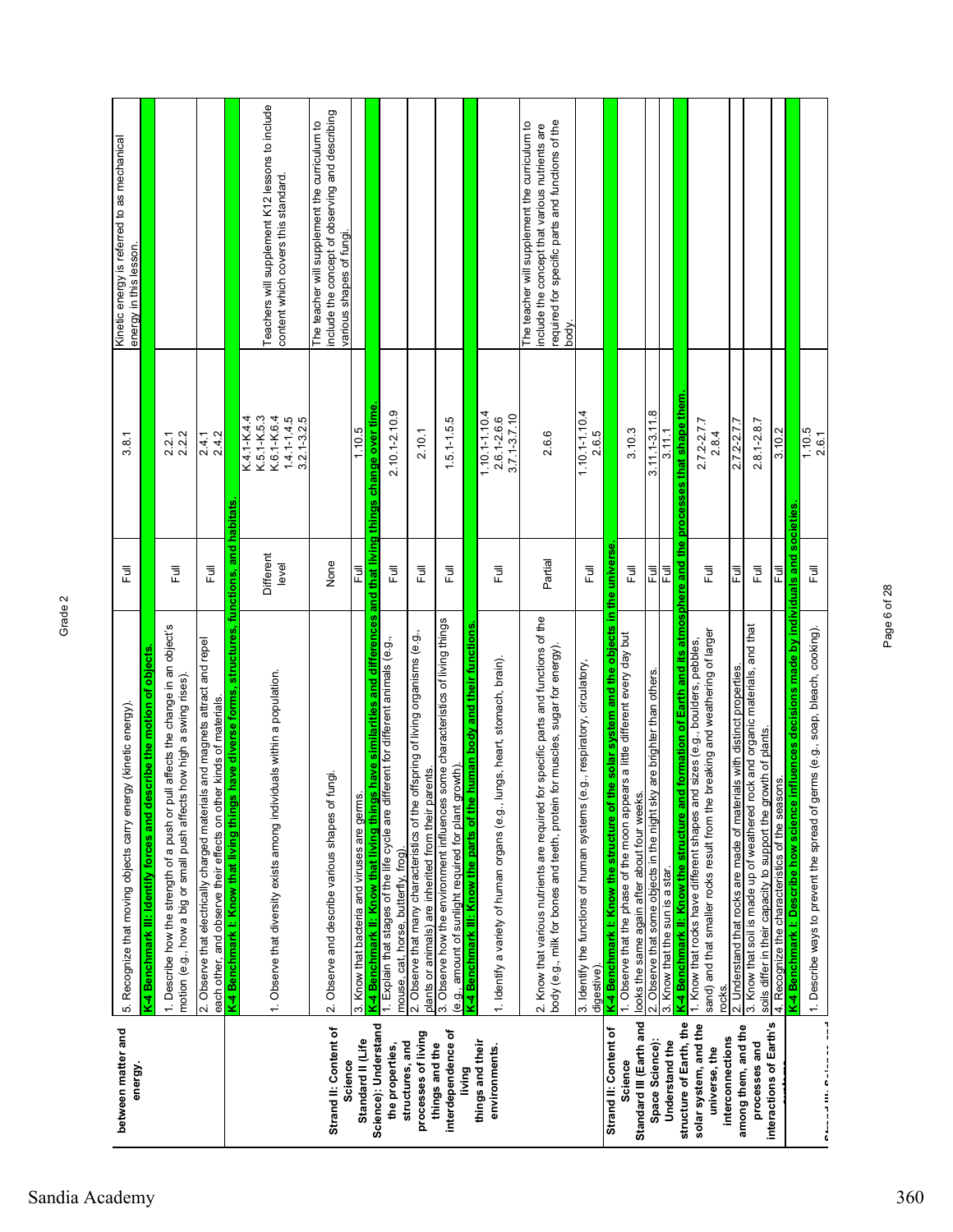| The teacher will supplement the curriculum to                                                                                                                                               | better than others for making particular things.                                                                                                                        | Embedded throughout, for example:                                                                        | Embedded throughout, for example:                                                                                                                   |
|---------------------------------------------------------------------------------------------------------------------------------------------------------------------------------------------|-------------------------------------------------------------------------------------------------------------------------------------------------------------------------|----------------------------------------------------------------------------------------------------------|-----------------------------------------------------------------------------------------------------------------------------------------------------|
| include the concept of avoiding or recovering                                                                                                                                               | The teacher will supplement the curriculum to                                                                                                                           | 2.5.8                                                                                                    | 2.5.8                                                                                                                                               |
| from sickness.                                                                                                                                                                              | include the concept that some materials are                                                                                                                             | 2.6.2                                                                                                    | 2.7.8                                                                                                                                               |
| None                                                                                                                                                                                        | None                                                                                                                                                                    | Ē                                                                                                        | Ē                                                                                                                                                   |
| and adult supervision is needed to<br>ouranu in: ocheance and [2. Know that science has ways to help living things avoid sickness or recover<br>from sickness (e.g., vaccinations, medicine | discoveries, inventions, 3. Know that some materials are better than others for making particular things<br>(e.g., paper, cardboard, plastic, metal, fiberglass, wood). | and are influenced by,  4. Understand that everybody can do science, invent things, and formulate ideas. | things about objects, events, and<br>tions to be answered.<br>5. Know that science has discovered many<br>nature and that there are many more quest |
| Standard I: Understand administer them.                                                                                                                                                     | practices, and                                                                                                                                                          | knowledge influence,                                                                                     | societies.                                                                                                                                          |
| Society                                                                                                                                                                                     | how scientific                                                                                                                                                          | individuals and                                                                                          |                                                                                                                                                     |

Page 7 of 28

Page 7 of 28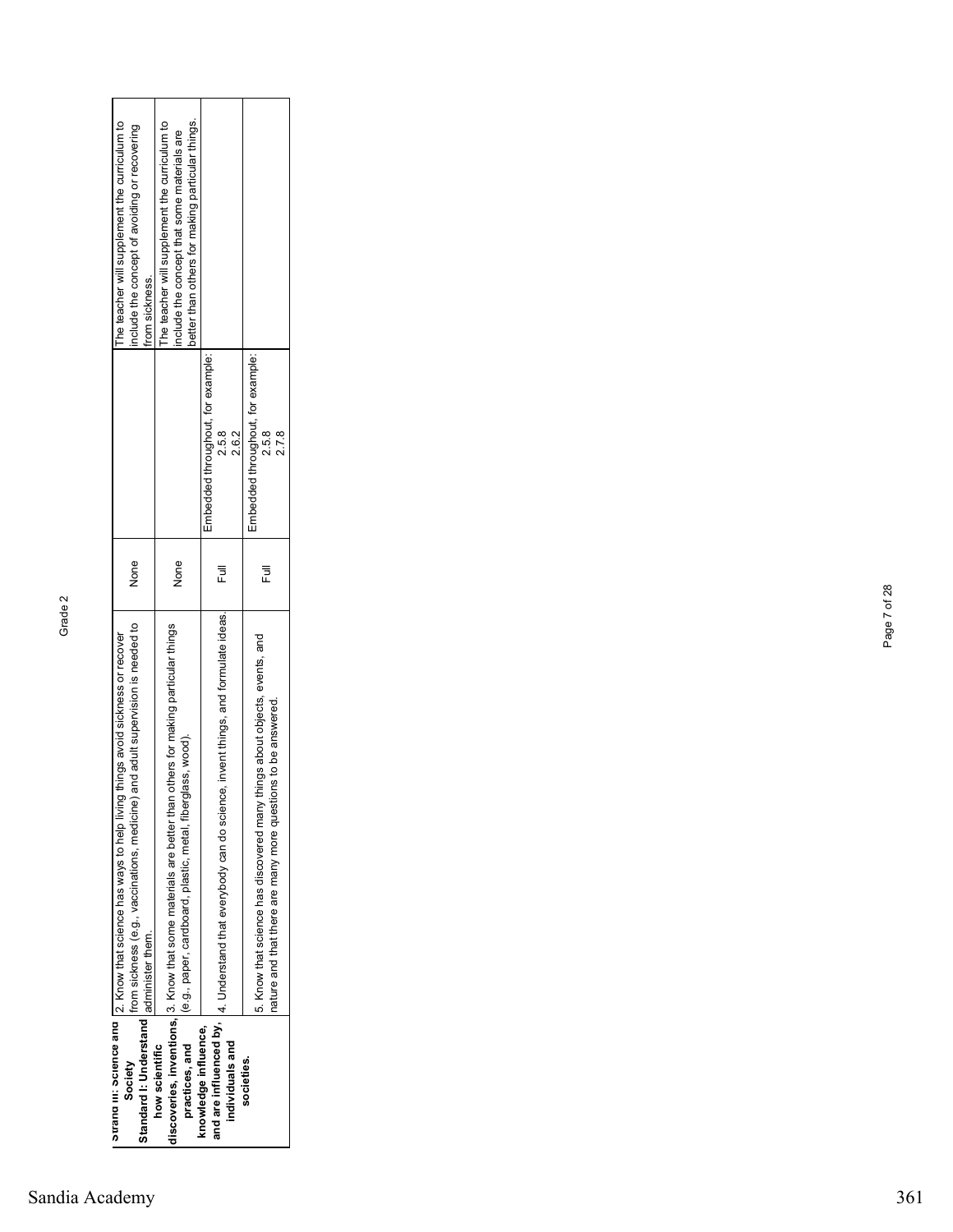|                                                                                                          | New Mexico Grade 3 Science Standards<br>Compared to K <sup>12</sup> Grade 3 Science                                                                                        |              |                                                               |                                               |
|----------------------------------------------------------------------------------------------------------|----------------------------------------------------------------------------------------------------------------------------------------------------------------------------|--------------|---------------------------------------------------------------|-----------------------------------------------|
| <b>Strand</b>                                                                                            | Benchmarks and Performance Standards                                                                                                                                       | Coverage     | K <sup>12</sup> grade, unit, lesson                           | Comments                                      |
|                                                                                                          | to observe, collect, record, analyze, predict,<br>1. Make new observations when discrepancies exist between two descriptions of<br>K-4 Benchmark I: Use scientific methods |              | interpret, and determine reasonableness                       | of data                                       |
|                                                                                                          | 2. Recognize the difference between data and opinion.<br>accuracy<br>the same object or phenomenon to improve                                                              | Partial<br>卮 | 3.1.4<br>2.1.5                                                | The teacher will supplement the curriculum to |
|                                                                                                          |                                                                                                                                                                            |              |                                                               | include the concept of opinion.               |
|                                                                                                          | paring objects, events, and<br>3. Use numerical data in describing and com<br>measurements.                                                                                | ラ<br>L       | $2.1.1 - 2.1.7$                                               |                                               |
|                                                                                                          | 4. Collect data in an investigation and analyze those data.                                                                                                                | ラ<br>L       | Embedded throughout, for example:<br>3.1.3<br>3.9.4<br>3.6.2  |                                               |
| Standard I: Understand<br>Thinking and Practice<br>Strand I: Scientific                                  | 5. Know that the same scientific laws govern investigations in different times and<br>places (e.g., gravity, growing).                                                     | Ē            | Embedded throughout, for example:<br>3.1.2<br>3.8.3<br>3.6.1  |                                               |
| scientific investigations<br>and use inquiry and<br>scientific ways of<br>the processes of<br>observing, | and knowledge and communicate findings<br>and present findings.<br>K-4 Benchmark II: Use scientific thinking<br>1. Use a variety of methods to display data                | Full         | Embedded throughout, for example:<br>3.10.3<br>3.1.4<br>3.5.1 |                                               |
| validating to think<br>predicting, and<br>experimenting,<br>critically.                                  | observations, measurements, and<br>2. Understand that predictions are based on<br>cause-and-effect relationships.                                                          | ラ<br>L       | Embedded throughout, for example:<br>3.8.3<br>3.9.3<br>3.5.1  |                                               |
|                                                                                                          | is and vocabulary to analyze data, understand<br>K-4 Benchmark III: Use mathematical ski                                                                                   |              | patterns and relationships, and                               | communicate findings                          |
|                                                                                                          | 1. Use numerical data in describing and comparing objects, events, and<br>measurements.                                                                                    | Ē            | $2.1.1 - 2.1.7$                                               |                                               |
|                                                                                                          | 2. Pose a question of interest and present observations and measurements with<br>accuracy.                                                                                 | Full         | Embedded throughout, for example:<br>3.9.3<br>3.5.1<br>3.8.1  |                                               |
|                                                                                                          | present findings and communicate<br>3. Use various methods to display data and<br>results in accurate mathematical language.                                               | Full         | Embedded throughout, for example:<br>3.10.3<br>3.1.4<br>3.5.1 |                                               |
|                                                                                                          | has different forms and properties<br>K-4 Benchmark I: Recognize that matter                                                                                               |              |                                                               |                                               |
|                                                                                                          | 1. Identify and compare properties of pure substances and mixtures (e.g., sugar,<br>fruit juice)                                                                           | 言            | 4.3.1                                                         |                                               |
|                                                                                                          | 2. Separate mixtures based on properties (e.g., by size or by substance; rocks<br>and sand, iron filings and sand, salt and sand).                                         | 巨            | 4.3.3                                                         |                                               |
|                                                                                                          | K-4 Benchmark II: Know that energy is needed to get things done and that energy has different forms.                                                                       |              |                                                               |                                               |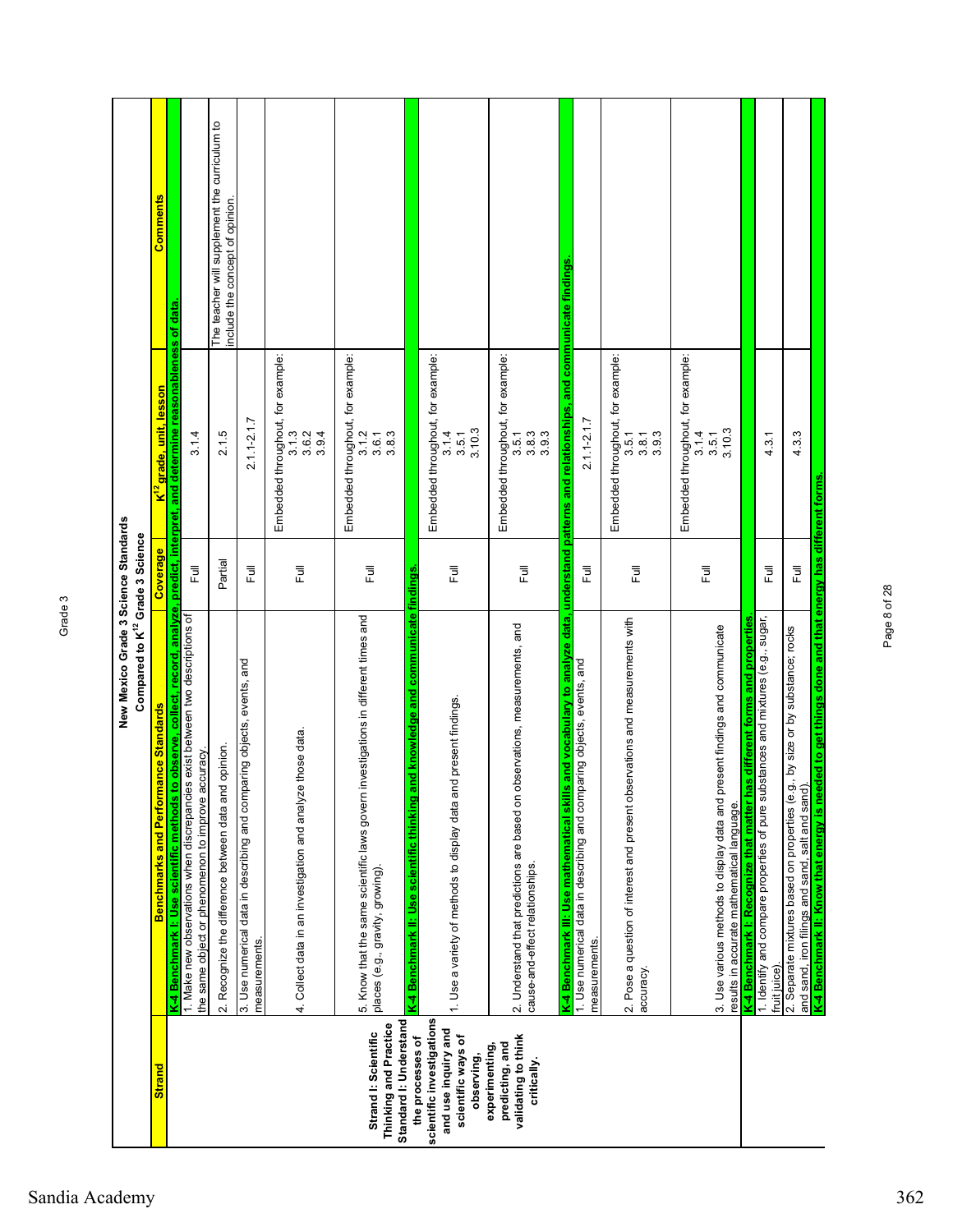| include the concept of light traveling through a<br>The teacher will supplement the curriculum to<br>vacuum. |                                                                                                                                             | The teacher will supplement the curriculum to<br>include the concept of measuring energy and<br>energy changes. |                                                                                                                           |                                                                                                                                                                                                                    |                                                                                                                     |                                                                                                            | Teachers will supplement K12 lessons to include<br>content which covers this standard.                                           |                                                                             |                                                                                                                                                                         |                                                                                                                      |                                                                                                               | include the concept classification according to<br>The teacher will supplement the curriculum to<br>these characteristics. |                                                                             |                                                                                                                                                                                   |                                                                                                                                                                                          |                                                                            |                                                                                                                               |                                                                               |                                                                                                                                         |                                                                                                                    |                                                                                                          |                                                                           |                                                                                                                                                                                                                                                 |
|--------------------------------------------------------------------------------------------------------------|---------------------------------------------------------------------------------------------------------------------------------------------|-----------------------------------------------------------------------------------------------------------------|---------------------------------------------------------------------------------------------------------------------------|--------------------------------------------------------------------------------------------------------------------------------------------------------------------------------------------------------------------|---------------------------------------------------------------------------------------------------------------------|------------------------------------------------------------------------------------------------------------|----------------------------------------------------------------------------------------------------------------------------------|-----------------------------------------------------------------------------|-------------------------------------------------------------------------------------------------------------------------------------------------------------------------|----------------------------------------------------------------------------------------------------------------------|---------------------------------------------------------------------------------------------------------------|----------------------------------------------------------------------------------------------------------------------------|-----------------------------------------------------------------------------|-----------------------------------------------------------------------------------------------------------------------------------------------------------------------------------|------------------------------------------------------------------------------------------------------------------------------------------------------------------------------------------|----------------------------------------------------------------------------|-------------------------------------------------------------------------------------------------------------------------------|-------------------------------------------------------------------------------|-----------------------------------------------------------------------------------------------------------------------------------------|--------------------------------------------------------------------------------------------------------------------|----------------------------------------------------------------------------------------------------------|---------------------------------------------------------------------------|-------------------------------------------------------------------------------------------------------------------------------------------------------------------------------------------------------------------------------------------------|
| $3.\overline{9}.\overline{3}.\overline{3}$                                                                   | 3.9.1                                                                                                                                       | $3.\overline{8}.7$<br>$3.\overline{8}.2$                                                                        | 3.8.2                                                                                                                     | 2.4.1<br>2.4.2                                                                                                                                                                                                     | 2.4.2                                                                                                               | 2.4.1                                                                                                      | 5.4.1                                                                                                                            | habitats                                                                    | $1.5.1 - 1.5.5$                                                                                                                                                         | 2.9.2-2.9.6<br>3.2.3                                                                                                 | Ю<br>$3.2.1 - 3.2$                                                                                            | 2.9.2-2.9.6                                                                                                                | and that living things change over time.                                    | $4.1.1 - 4.1 - 6$                                                                                                                                                                 | $3.4.1 - 3.4.5$                                                                                                                                                                          |                                                                            | 2.6.1<br>2.6.6                                                                                                                |                                                                               | 3.11.1-3.11-8                                                                                                                           | 3.11.1                                                                                                             | 3.11.6                                                                                                   | 3.11.6                                                                    | 3.11.1                                                                                                                                                                                                                                          |
| Partial                                                                                                      | Ē                                                                                                                                           | Partial                                                                                                         | 下<br>L                                                                                                                    | 巨                                                                                                                                                                                                                  | Full                                                                                                                | 巨                                                                                                          | Different<br>level                                                                                                               | functions, and                                                              | Different<br>level                                                                                                                                                      | 豆                                                                                                                    | 巨                                                                                                             | Partial                                                                                                                    |                                                                             | Ē                                                                                                                                                                                 | Ē                                                                                                                                                                                        |                                                                            | 쿤<br>쿤                                                                                                                        | universe<br>the                                                               | 巨                                                                                                                                       | 큔                                                                                                                  | Ē                                                                                                        | Ē                                                                         | Ē                                                                                                                                                                                                                                               |
| 1. Understand that light is a form of energy and can travel through a vacuum.                                | <u>ຜ</u><br>and then it<br>an object<br>2. Know that light travels in a straight line until it strikes<br>reflected, refracted, or absorbed | 3. Measure energy and energy changes (e.g., temperature changes)                                                | 4. Construct charts or diagrams that relate variables associated with energy<br>changes (e.g., melting of ice over time). | 1. Recognize that magnets can produce motion by attracting some materials<br>K-4 Benchmark III: Identify forces and describe the motion of objects.<br>(e.g., steel) and have no effect on others (e.g., plastics) | S) and that like poles repel each<br>2. Describe how magnets have poles (N and<br>other while unlike poles attract. | without objects touching (e.g.,<br>3. Observe that some forces produce motion<br>magnetic force on nails). | 4. Describe motion on different time scales (e.g., the slow motion of a plant<br>toward light, the fast motion of a tuning fork) | have diverse forms, structures,<br>K-4 Benchmark I: Know that living things | 1. Know that an adaptation in physical structure or behavior can improve an<br>toads, chameleons, cacti,<br>organism's chance for survival (e.g., horned<br>mushrooms). | 2. Observe that plants and animals have structures that serve different functions<br>(e.g., shape of animals' teeth) | 3. Classify common animals according to their observable characteristics (e.g.,<br>body coverings, structure) | 4. Classify plants according to their characteristics (e.g., tree leaves, flowers,<br>seeds).                              | K-4 Benchmark II: Know that living things have similarities and differences | live, and that some of these changes are detrimental to the organism and some<br>1. Identify how living things cause changes to the environments in which they<br>are beneficial. | extinct (e.g., dinosaurs) and that others resemble those that are alive today (e.g.,<br>2. Know that some kinds of organisms that once lived on Earth have become<br>alligators, sharks) | human body and their functions<br>K-4 Benchmark III: Know the parts of the | 1. Know that bacteria and viruses are germs that affect the human body.<br>2. Describe the nutrients needed by the human body | g,<br>K-4 Benchmark I: Know the structure of the solar system and the objects | 1. Describe the objects in the solar system (e.g., sun, Earth and other planets,<br>moon) and their features (e.g., size, temperature). | 2. Describe the relationships among the objects in the solar system (e.g., relative<br>distances, orbital motions) | same as they appear to move<br>3. Observe that the pattern of stars stays the<br>across the sky nightly. | 4. Observe that different constellations can be seen in different seasons | <u>K-4 Benchmark II: Know the structure and formation of Earth and its atmosphere and the processes that shape them</u><br>rance of some distant objects in the<br>5. Know that telescopes enhance the appear<br>sky (e.g., the moon, planets). |
| Strand II: Content of<br>Science                                                                             | Science): Understand<br>Standard I (Physical                                                                                                | the characteristics of<br>properties of matter,<br>the structure and                                            | energy, and the<br>interactions                                                                                           | between matter and<br>energy.                                                                                                                                                                                      |                                                                                                                     |                                                                                                            |                                                                                                                                  |                                                                             |                                                                                                                                                                         | Strand II: Content of<br>Science                                                                                     | Science): Understand<br>Standard II (Life                                                                     | processes of living<br>structures, and<br>the properties,                                                                  | things and the                                                              | interdependence of<br>living                                                                                                                                                      | things and their<br>environments.                                                                                                                                                        |                                                                            |                                                                                                                               |                                                                               |                                                                                                                                         |                                                                                                                    | Strand II: Content of<br>Science                                                                         | Standard III (Earth and                                                   | structure of Earth, the<br>Space Science):<br>Understand the                                                                                                                                                                                    |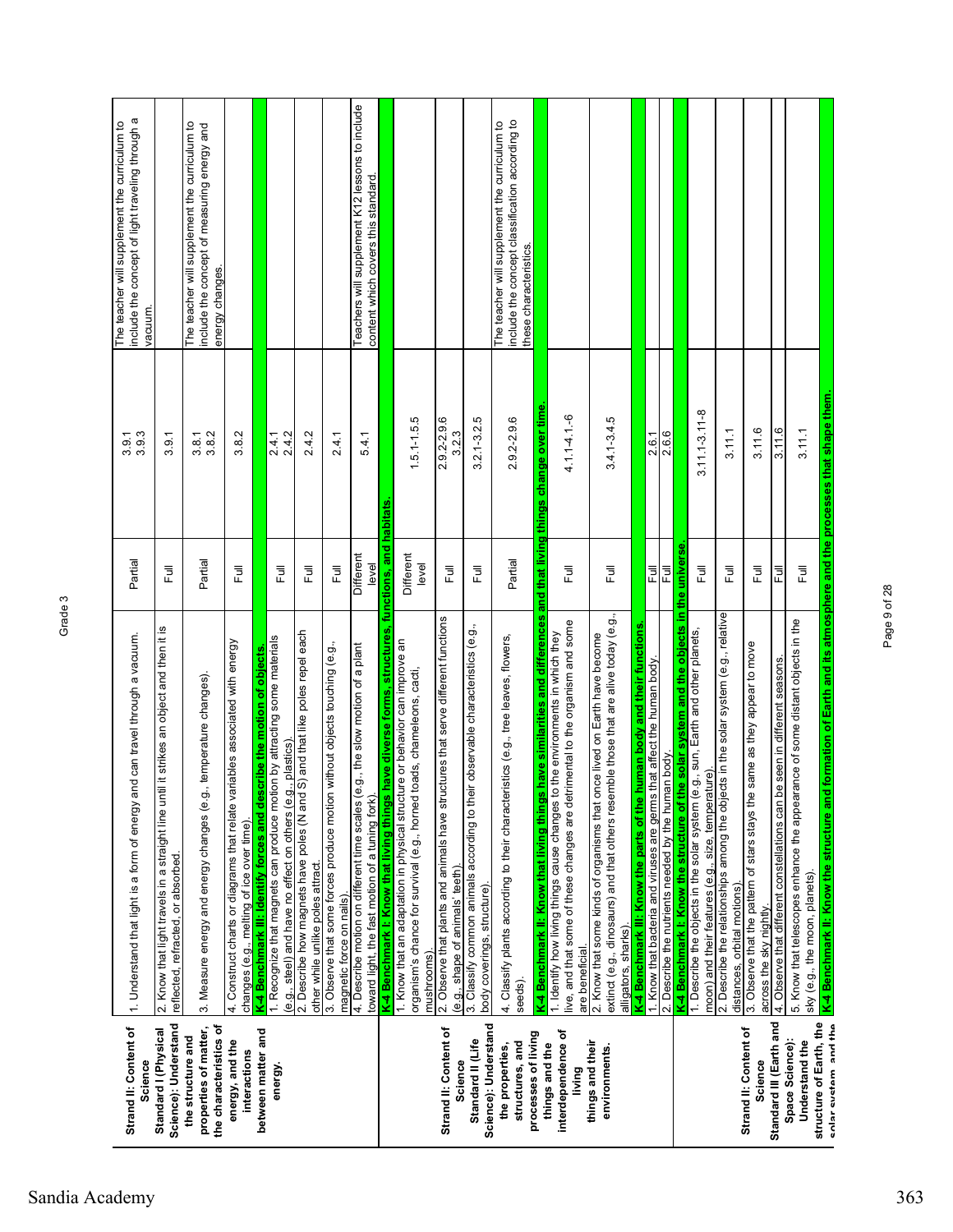|                                                                                                                                                                                                                                                    |                                                                                                                     |                                                                                                                         |                                                                                                                                                                                                                                                                        |                                                                                              | oreparation extending the food life and safety of<br>The teacher will supplement the curriculum to<br>nclude the concept of food packaging and<br>ioods.                                                                                         | nformation for the manufacture and recycling of<br>The teacher will supplement the curriculum to<br>nclude the concept of science producing<br>materials.                                                                                            |                                                                                                                                                                                                                          | nclude the concept of using poisons to reduce<br>The teacher will supplement the curriculum to<br>the damage to crops, which may harm other<br>plants, animals, or the environment. |
|----------------------------------------------------------------------------------------------------------------------------------------------------------------------------------------------------------------------------------------------------|---------------------------------------------------------------------------------------------------------------------|-------------------------------------------------------------------------------------------------------------------------|------------------------------------------------------------------------------------------------------------------------------------------------------------------------------------------------------------------------------------------------------------------------|----------------------------------------------------------------------------------------------|--------------------------------------------------------------------------------------------------------------------------------------------------------------------------------------------------------------------------------------------------|------------------------------------------------------------------------------------------------------------------------------------------------------------------------------------------------------------------------------------------------------|--------------------------------------------------------------------------------------------------------------------------------------------------------------------------------------------------------------------------|-------------------------------------------------------------------------------------------------------------------------------------------------------------------------------------|
| $4.9.1 - 4.9.5$<br>$4.8.5 - 4.8.8$                                                                                                                                                                                                                 | 4.10.2<br>4.10.1                                                                                                    | 3.5.1<br>4.4.1                                                                                                          | 3.5.2<br>3.1.1                                                                                                                                                                                                                                                         |                                                                                              |                                                                                                                                                                                                                                                  |                                                                                                                                                                                                                                                      | 3.6.2<br>3.6.1                                                                                                                                                                                                           |                                                                                                                                                                                     |
| 豆                                                                                                                                                                                                                                                  | 巨                                                                                                                   | 言                                                                                                                       | 言                                                                                                                                                                                                                                                                      |                                                                                              | None                                                                                                                                                                                                                                             | None                                                                                                                                                                                                                                                 | 言                                                                                                                                                                                                                        | None                                                                                                                                                                                |
| and rapid processes that include the action of volcanoes, earthquakes, mountain<br>avies are the linear of slow that Earth's features are constantly changed by a combination of slow<br>weathering.<br>building, biological changes, erosion, and | 2. Know that fossils are evidence of earlier life and provide data about plants and<br>animals that lived long ago. | interactions of Earth's  3. Know that air takes up space, is colorless, tasteless, and odorless, and exerts<br>a force. | ferent forms (e.g., in clouds and fog as<br>tiny droplets; in rain, snow, and hail) and changes from one form to another<br>through various processes (e.g., freezing/condensation, precipitation,<br>4. Identify how water exists in the air in diff<br>evaporation). | K-4 Benchmark I: Describe how science influences decisions made by individuals and societies | 1. Describe how food packaging (e.g., airtight containers, date) and preparation<br>extend food life and the safety of<br>(heating, cooling, salting, smoking, drying)<br>Strand III: Science and <i>coods (e.g., elimination of bacteria)</i> . | Standard I: Understand  2. Know that science produces information for the manufacture and recycling of<br>materials (e.g., materials that can be recycled [aluminum, paper, plastic] and<br>discoveries, inventions, others that cannot [gasoline]). | knowledge influence, 13. Know that naturally occurring materials (e.g., wood, clay, cotton, animal skins)<br>materials to change their properties.<br>and are influenced by, $ $ may be processed or combined with other | 4. Know that using poisons can reduce the damage to crops caused by rodents,<br>weeds, and insects, but their use may harm other plants, animals, or the<br>environment.            |
| interconnections<br>universe, the                                                                                                                                                                                                                  | among them, and the<br>processes and                                                                                | systems.                                                                                                                |                                                                                                                                                                                                                                                                        |                                                                                              | Society                                                                                                                                                                                                                                          | how scientific<br>practices, and                                                                                                                                                                                                                     | individuals and                                                                                                                                                                                                          | societies.                                                                                                                                                                          |

Page 10 of 28

Page 10 of 28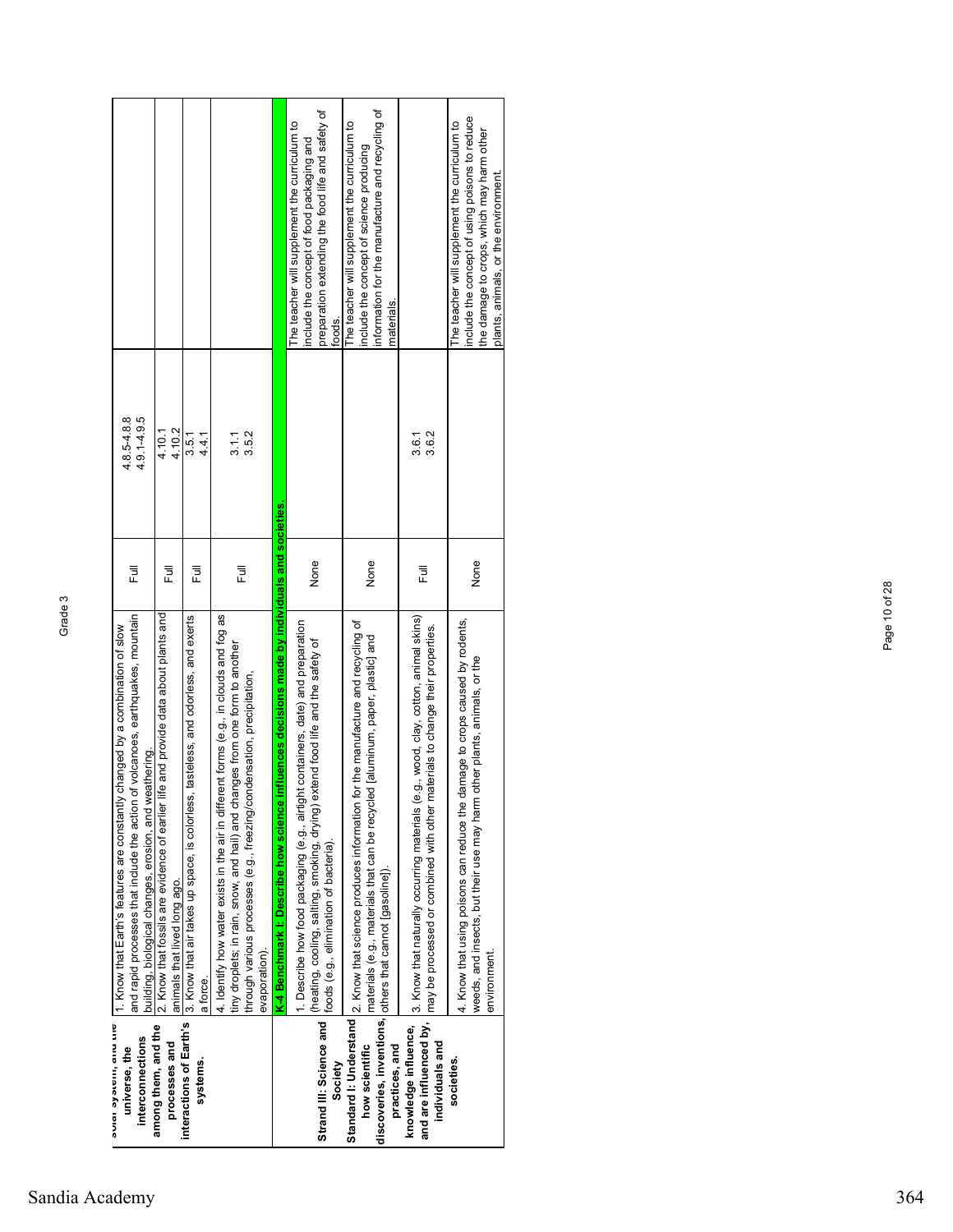| <b>Strand</b>                                                             | New Mexico Grade 4 Science Standards<br>Compared to K <sup>12</sup> Grade 4 Science<br>nance Standards<br>Benchmarks and Perforn                                                                                                                                                                                                                                                  | Coverage           |                                                                                                                                | Comments                                                                               |
|---------------------------------------------------------------------------|-----------------------------------------------------------------------------------------------------------------------------------------------------------------------------------------------------------------------------------------------------------------------------------------------------------------------------------------------------------------------------------|--------------------|--------------------------------------------------------------------------------------------------------------------------------|----------------------------------------------------------------------------------------|
|                                                                           | to observe, collect,<br>K-4 Benchmark I: Use scientific methods t                                                                                                                                                                                                                                                                                                                 |                    | record, analyze, predict, interpret, and determine reasonableness of data<br>K <sup>12</sup> grade <mark>, unit, lesson</mark> |                                                                                        |
|                                                                           | (e.g., timers, balances) and<br>1. Use instruments to perform investigations<br>communicate findings.                                                                                                                                                                                                                                                                             | Ē                  | Embedded throughout, for example:<br>4.9.2<br>4.3.2<br>4.5.1                                                                   |                                                                                        |
|                                                                           | 2. Differentiate observation from interpretation and understand that a scientific<br>explanation comes in part from what is observed and in part from how the<br>observation is interpreted.                                                                                                                                                                                      | Different<br>level | ES.11.4-ES.11.7                                                                                                                | Teachers will supplement K12 lessons to include<br>content which covers this standard. |
|                                                                           | draw logical conclusions, and<br>construct and interpret graphs from measurements<br>3. Conduct multiple trials to test a prediction,                                                                                                                                                                                                                                             | 巨                  | Embedded throughout, for example:<br>4.3.5<br>$4.\overline{9}.\overline{3}$<br>$4.\overline{9}.\overline{3}$                   |                                                                                        |
| Thinking and Practice<br>Strand I: Scientific                             | what other investigations could be<br>4. Collect data in an investigation using multiple techniques, including control<br>groups, and analyze those data to determine<br>conducted to validate findings.                                                                                                                                                                          | ラ<br>Lull          | 4.4.2<br>4.9.1                                                                                                                 |                                                                                        |
| Standard I: Understand<br>the processes of                                | and knowledge and communicate findings.<br>1. Communicate ideas and present findings about scientific investigations that<br>K-4 Benchmark II: Use scientific thinking<br>scientific investigations are open to critique from others.                                                                                                                                             | Different<br>level | ES.11.10<br>ES.11.9                                                                                                            | Teachers will supplement K12 lessons to include<br>content which covers this standard  |
| and use inquiry and<br>scientific ways of<br>experimenting,<br>observing, | 2. Describe how scientific investigations may differ from one another (e.g.,<br>igs changing over time).<br>observations of nature, measurements of thir                                                                                                                                                                                                                          | ラ<br>L             | Embedded throughout, for example:<br>4.1.4<br>4.9.3<br>4.2.1                                                                   |                                                                                        |
| validating to think<br>predicting, and<br>critically.                     | how a simple system functions (e.g.,<br>a thermometer to measure heat loss as water cools)<br>3. Understand how data are used to explain                                                                                                                                                                                                                                          | ラ<br>L             | Embedded throughout, for example:<br>4.3.3<br>4.7.3<br>4.4.1                                                                   |                                                                                        |
|                                                                           | 1. Conduct multiple trials using simple mathematical techniques to make and test<br>to analyze data,<br>s and vocabulary<br>K-4 Benchmark III: Use mathematical skill<br>predictions.                                                                                                                                                                                             | Full               | Embedded throughout, for example:<br>understand patterns and relationships, and<br>4.5.5<br>4.7.4<br>4.3.1                     | communicate findings                                                                   |
|                                                                           | 2. Use mathematical equations to formulate and justify predictions based on<br>cause-and-effect relationships.                                                                                                                                                                                                                                                                    | Ē                  | Embedded throughout, for example:<br>4.3.6<br>4.4.4                                                                            |                                                                                        |
|                                                                           | 3. Identify simple mathematical relationships in a scientific investigation (e.g., the<br>relationship of the density of materials that will or will not float in water to the<br>density of water)                                                                                                                                                                               | Full               | 4.4.1-4.4.6                                                                                                                    |                                                                                        |
|                                                                           | more substances are combined, a new substance may be formed with properties<br>K-4 Benchmark I: Recognize that matter has different forms and properties<br>1. Know that changes to matter may be chemical or physical and when two or<br>that are different from those of the original substances (e.g., white glue and<br>borax, comstarch and water, vinegar and baking soda). | 豆                  | 3.6.1<br>3.6.2<br>4.3.1                                                                                                        |                                                                                        |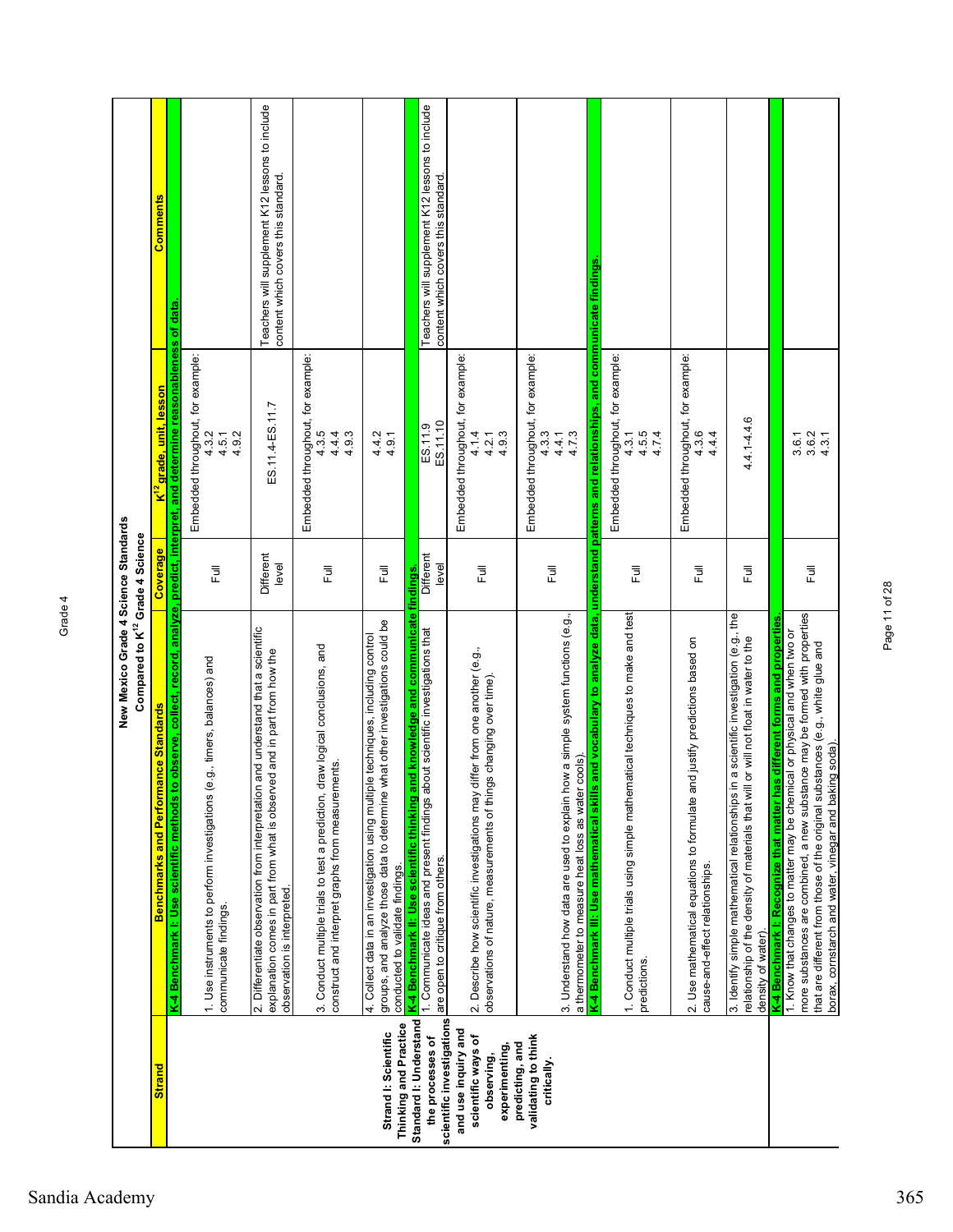|                                                                    | particles (atoms and molecules) that<br>2. Know that materials are made up of small<br>are too small to see with the naked eye.                                                                                           | Full                      | 5.5.1-5.5.3<br>3.6.3                               |                                                                                                                                                                                                                     |
|--------------------------------------------------------------------|---------------------------------------------------------------------------------------------------------------------------------------------------------------------------------------------------------------------------|---------------------------|----------------------------------------------------|---------------------------------------------------------------------------------------------------------------------------------------------------------------------------------------------------------------------|
|                                                                    | of material remains constant whether<br>3. Know that the mass of the same amount<br>it is together, in parts, or in a different state.                                                                                    | Full                      | 3.5.4                                              |                                                                                                                                                                                                                     |
|                                                                    | K-4 Benchmark II: Know that energy is needed to get things done and that energy has different forms                                                                                                                       |                           |                                                    |                                                                                                                                                                                                                     |
| Strand II: Content of<br>Standard I (Physical<br>Science           | 1. Identify the characteristics of several different forms of energy and describe<br>how energy can be converted from one form to another (e.g., light to heat,<br>motion to heat, electricity to heat, light, or motion) | $\overline{\overline{z}}$ | 3.8.2<br>3.8.1                                     |                                                                                                                                                                                                                     |
| Science): Understand<br>the structure and                          | 2. Recognize that energy can be stored in many ways (e.g., potential energy in<br>gravity or springs, chemical energy in batteries)                                                                                       | Full                      | 3.8.1                                              |                                                                                                                                                                                                                     |
| the characteristics of<br>properties of matter,<br>energy, and the | 3. Describe how some waves move through materials (e.g., water, sound) and<br>how others can move through a vacuum (e.g., x-ray, television, radio).                                                                      | Partial                   | 4.7.4<br>4.7.5<br>4.7.1                            | nclude the concept of waves moving through a<br>The teacher will supplement the curriculum to<br>vacuum.                                                                                                            |
| between matter and<br>interactions                                 | <u>constructing one).</u><br><mark>K-4 Benchmark III: Identify forces and describe the motion of objects</mark><br>4. Demonstrate how electricity flows through a simple circuit (e.g., by                                | 言                         | 4.7.4                                              |                                                                                                                                                                                                                     |
| energy                                                             |                                                                                                                                                                                                                           |                           |                                                    |                                                                                                                                                                                                                     |
|                                                                    | 1. Know that energy can be carried from one place to another by waves (e.g.,<br>water waves, sound waves), by electric currents, and by moving objects.                                                                   | 巨                         | 5.2.3<br>4.7.4<br>5.4.1                            |                                                                                                                                                                                                                     |
|                                                                    | 2. Describe the motion of an object by measuring its change of position over a<br>period of time.                                                                                                                         | 目                         | 5.4.1                                              |                                                                                                                                                                                                                     |
|                                                                    | 3. Describe that gravity exerts more force on objects with greater mass (e.g., it<br>takes more force to hold up a heavy object than a lighter one)                                                                       | 目                         | 5.4.2                                              |                                                                                                                                                                                                                     |
|                                                                    | and other forces act at a distance<br>(e.g., a person pushing a rock versus gravity acting on a rock)<br>4. Describe how some forces act on contact                                                                       | Partial                   | 5.4.2                                              | The teacher will supplement the curriculum to<br>nclude the concept that other forces act at a<br>distance.                                                                                                         |
|                                                                    | K-4 Benchmark I: Know that living things have diverse forms, structures, functions, and habitats                                                                                                                          |                           |                                                    |                                                                                                                                                                                                                     |
|                                                                    | e distinctive structures and body<br>valking, flying, swimming)<br>1. Explain that different living organisms hav<br>systems that serve specific functions (e.g., v                                                       | 目                         | $4.5.1 - 4.5.10$<br>$3.2.1 - 3.2.5$<br>5.8.1-5.8.8 |                                                                                                                                                                                                                     |
|                                                                    | have senses to help them detect<br>stimuli, and that sensations (e.g., hunger) and stimuli (e.g., changes in the<br>environment) influence the behavior of organisms.<br>2. Know that humans and other living things      | Partial                   | 4.5.2                                              | nclude the concept that other living things detect<br>stimuli and that sensations and stimuli influence<br>The teacher will supplement the curriculum to<br>the behavior of the organism.                           |
| Strand II: Content of<br>Science                                   | 3. Describe how roots are associated with the intake of water and soil nutrients<br>and green leaves are associated with making food from sunlight<br>(photosynthesis).                                                   | None                      |                                                    | nclude the concept of how roots are associated<br>green leaves are associated with making food<br>The teacher will supplement the curriculum to<br>with the intake of water and soil nutrients and<br>from sunlight |
| Science): Understand<br>Standard II (Life                          | 4. Describe the components of and relationships among organisms in a food                                                                                                                                                 | 同<br>Lu                   | 4.13                                               |                                                                                                                                                                                                                     |
|                                                                    | chain (e.g., plants are the primary source of energy for living systems)                                                                                                                                                  |                           | 4.2.3                                              |                                                                                                                                                                                                                     |
| structures, and<br>the properties,                                 | 5. Describe how all living things are made up of smaller units that are called<br>cells.                                                                                                                                  | 巨                         | 5.6.1-5.6.8                                        |                                                                                                                                                                                                                     |
| processes of living                                                | s have similarities and differences<br>K-4 Benchmark II: Know that living thing                                                                                                                                           | and                       | that living things change over time                |                                                                                                                                                                                                                     |
| interdependence of<br>things and the                               | 1. Know that in any particular environment some kinds of plants and animals<br>survive well, some survive less well, and others cannot survive at all                                                                     | 昆                         | $3.3.1 - 3.3.10$<br>4.1.1                          |                                                                                                                                                                                                                     |
| things and their<br>environments.<br>living                        | organism's chance of survival (e.g., a chameleon changes color, a turtle pulls its<br>head into its shell, a plant grows toward the light).<br>2. Know that a change in physical structure or behavior can improve an     | 巨                         | $3.3.1 - 3.3.10$                                   |                                                                                                                                                                                                                     |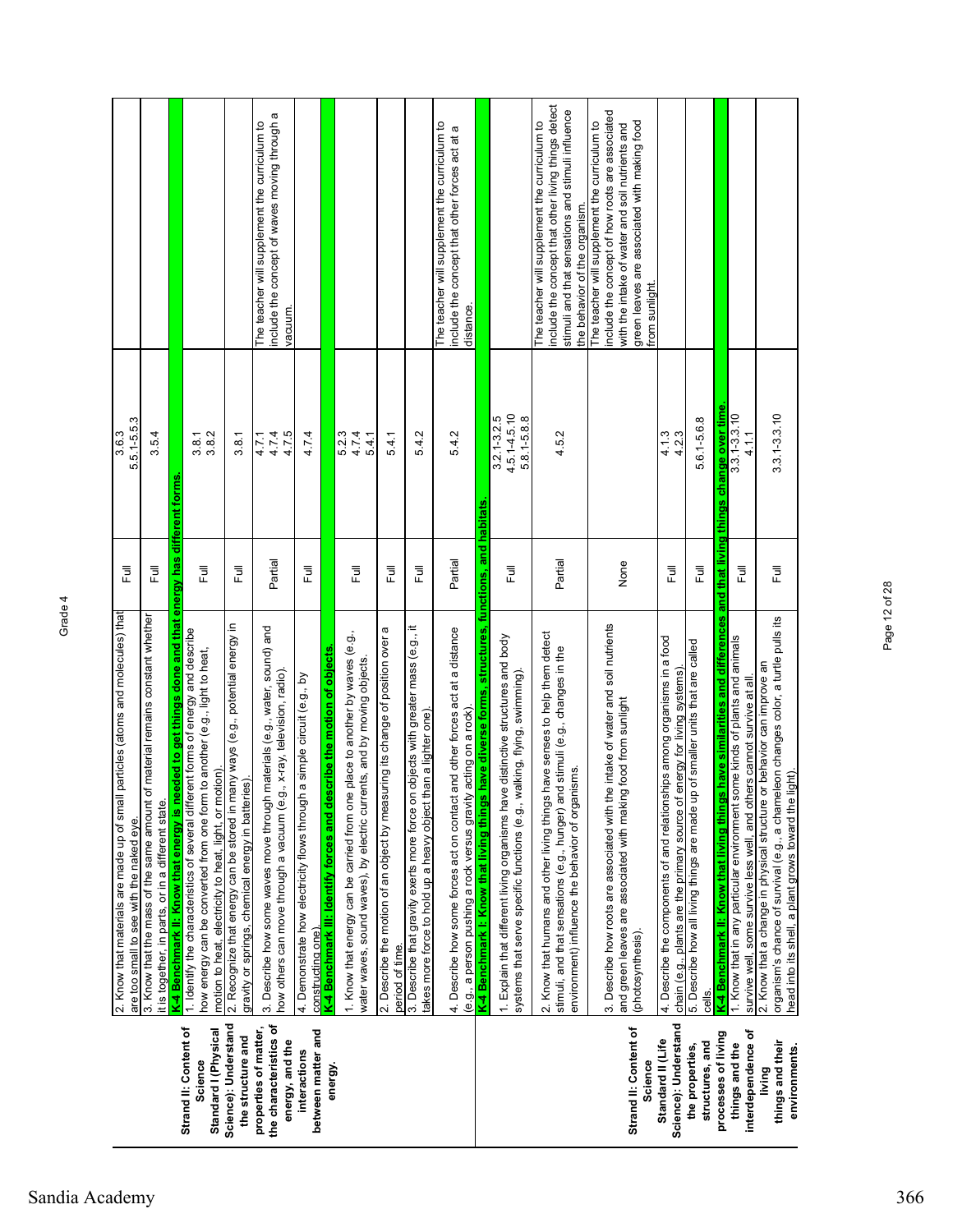|                                                                                     | generation to generation to improve chances of survival (e.g., spines on cacti,<br>3. Describe how some living organisms have developed characteristics from<br>long beaks on hummingbirds, good eyesight on hawks)                                             | $\overline{\Xi}$ | $3.3.1 - 3.3.10$                                   |                                                                                                                                                                                            |
|-------------------------------------------------------------------------------------|-----------------------------------------------------------------------------------------------------------------------------------------------------------------------------------------------------------------------------------------------------------------|------------------|----------------------------------------------------|--------------------------------------------------------------------------------------------------------------------------------------------------------------------------------------------|
|                                                                                     | K-4 Benchmark III: Know the parts of the human body and their functions.                                                                                                                                                                                        |                  |                                                    |                                                                                                                                                                                            |
|                                                                                     | 1. Know that the human body has many parts that interact to function as systems<br>(e.g., skeletal, muscular) and describe the parts and their specific functions in<br>diaphragm in the respiratory<br>selected systems (e.g., the nose, lungs, and<br>system) | 目                | $4.5.1 - 4.5.10$<br>5.6.1-5.6.8<br>$3.7.1 - 3.7.9$ |                                                                                                                                                                                            |
|                                                                                     | 2. Recognize that the human body is organized from cells, to tissues, to organs,<br>to systems, to the organism.                                                                                                                                                | 言                | $4.5.1 - 4.5.10$<br>5.6.1-5.6.8<br>$3.7.1 - 3.7.9$ |                                                                                                                                                                                            |
|                                                                                     | the solar system and the objects in the universe<br>K-4 Benchmark I: Know the structure of                                                                                                                                                                      |                  |                                                    |                                                                                                                                                                                            |
| Strand II: Content of<br>Science                                                    | le through a telescope is much<br>greater than the number visible to the naked eye.<br>1. Understand that the number of stars visib                                                                                                                             | 巨                | 3.11.1                                             |                                                                                                                                                                                            |
| Standard III (Earth and<br>Space Science):                                          | 2. Know that there are various types of telescopes that use different forms of<br>light to observe distant objects in the sky.                                                                                                                                  | Ē                | 3.11.1                                             |                                                                                                                                                                                            |
| structure of Earth, the<br>Understand the                                           | 3. Know that the pattern of stars (e.g., constellations) stays the same although<br>due to Earth's rotation.<br>they appear to move across the sky nightly                                                                                                      | Ē                | 3.11.6                                             |                                                                                                                                                                                            |
| solar system, and the                                                               | K-4 Benchmark II: Know the structure and formation of Earth and its atmosphere and the processes that shape them                                                                                                                                                |                  |                                                    |                                                                                                                                                                                            |
| interconnections<br>universe, the                                                   | 1. Know that the properties of rocks and minerals reflect the processes that<br>shaped them (i.e., igneous, metamorphic, and sedimentary rocks)                                                                                                                 | 目                | $4.8.1 - 4.8.9$                                    |                                                                                                                                                                                            |
| among them, and the<br>processes and                                                | move from west to east in the United<br>2. Describe how weather patterns generally<br>States.                                                                                                                                                                   | 目                | $3.1.2$<br>$5.3.6$                                 |                                                                                                                                                                                            |
| interactions of Earth's<br>systems                                                  | period of time (e.g., temperature, precipitation symbols, cloud conditions, wind<br>3. Know that local weather information describes patterns of change over a<br>speed/direction)                                                                              | 言                | 3.1.4                                              |                                                                                                                                                                                            |
|                                                                                     | influences decisions made by individuals and societies<br>K-4 Benchmark I: Describe how science                                                                                                                                                                 |                  |                                                    |                                                                                                                                                                                            |
| Strand III: Science and<br>Society                                                  | 1. Know that science has identified substances called pollutants that get into the<br>ings.<br>environment and can be harmful to living thi                                                                                                                     | 巨                | 4.1.5<br>5.1.3                                     |                                                                                                                                                                                            |
| discoveries, inventions,<br>how scientific                                          | Standard I: Understand 2. Know that, through science and technology, a wide variety of materials not<br>(e.g., steel, plastic, nylon, fiber<br>appearing in nature have become available<br>optics).                                                            | None             |                                                    | The teacher will supplement the curriculum to<br>include the concept that through science and<br>appearing in nature have become available.<br>technology, a wide variety of materials not |
| and are influenced by,<br>knowledge influence,<br>individuals and<br>practices, and | 3. Know that science has created ways to store and retrieve information (e.g.,<br>paper and ink, printing press, computers, CD ROMs) but that these are not<br>hardware)<br>perfect (e.g., faulty programming, defective                                        | None             |                                                    | ways to store and retrieve information but that<br>The teacher will supplement the curriculum to<br>include the concept that science has created<br>these are not perfect.                 |
| societies.                                                                          | 4. Know that both men and women of all races and social backgrounds choose<br>science as a career.                                                                                                                                                              | 昆                | Embedded, for example:<br>3.6.4                    |                                                                                                                                                                                            |

Page 13 of 28

Page 13 of 28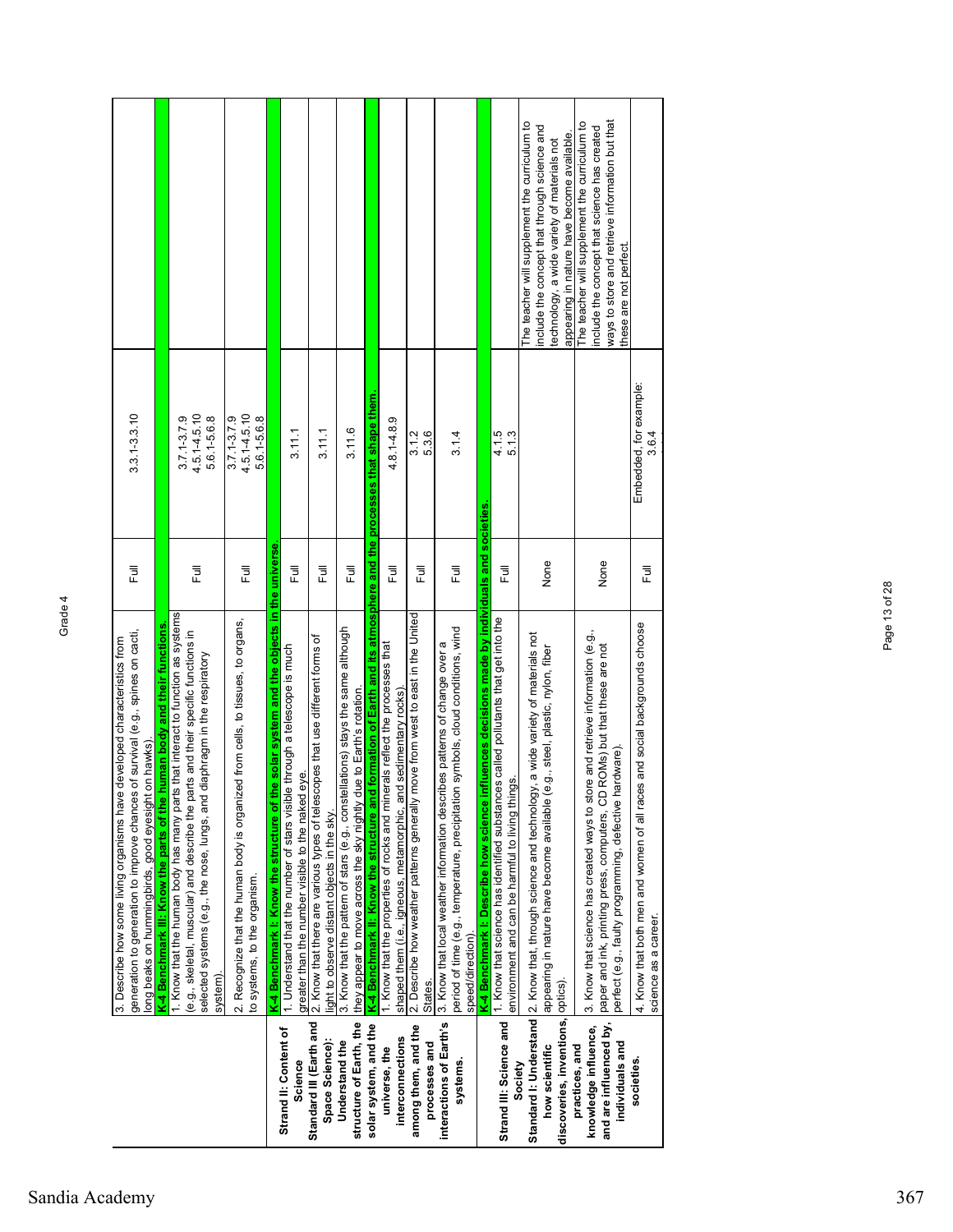|                                                                                             | New Mexico Grade 5 Science Standards<br>Compared to K <sup>12</sup> Grade 5 Science                                                                                                                                                                  |                                |                                                                                                   |                                                                                                                                                                         |
|---------------------------------------------------------------------------------------------|------------------------------------------------------------------------------------------------------------------------------------------------------------------------------------------------------------------------------------------------------|--------------------------------|---------------------------------------------------------------------------------------------------|-------------------------------------------------------------------------------------------------------------------------------------------------------------------------|
| <b>Strand</b>                                                                               | <b>Benchmarks and Performance Standards</b>                                                                                                                                                                                                          | Coverage                       | <mark>K<sup>12</sup> grade, unit, lesson</mark>                                                   | Comments                                                                                                                                                                |
|                                                                                             | 5-8 Benchmark I: Use scientific methods to develop questions, design and<br>predictions, and communicate findings                                                                                                                                    |                                |                                                                                                   | conduct experiments using appropriate technologies, analyze and evaluate results, make                                                                                  |
|                                                                                             | 1. Plan and conduct investigations, including formulating testable questions,<br>making systematic observations, developing logical conclusions, and<br>communicating findings.                                                                      | Full                           | Embedded throughout, for example:<br>ES.11.1 - ES.11.8<br>$LS.10.1 - LS.10.8$                     |                                                                                                                                                                         |
|                                                                                             | 2. Use appropriate technologies (e.g., calculators, computers, balances, spring<br>tests and to collect and display data.<br>scales, microscopes) to perform scientific                                                                              | ラ<br>L                         | Embedded throughout, for example:<br>LS.2.4<br>5.5.8<br>4.3.3                                     |                                                                                                                                                                         |
|                                                                                             | 3. Use graphic representations (e.g., charts, graphs, tables, labeled diagrams) to<br>present data and produce explanations for investigations.                                                                                                      | Full                           | Embedded throughout, for example:<br>ES.1.3<br>4.7.2<br>5.6.7                                     |                                                                                                                                                                         |
| Standard I: Understand<br>Thinking and Practice<br>Strand I: Scientific<br>the processes of | including single variables, controls, and appropriate sample sizes to produce<br>4. Describe how credible scientific investigations use reproducible elements<br>valid scientific results.                                                           | ラ<br>L                         | LS.10.3<br>PS.10.2<br>ES.11.3<br>PS.10.3<br>LS.10.2                                               |                                                                                                                                                                         |
| scientific investigations<br>and use inquiry and<br>scientific ways of                      | a scientific investigation.<br>5. Communicate the steps and results of                                                                                                                                                                               | ラ<br>L                         | PS.10.1 - PS.10.8<br>ES.11.1 - ES.11.8<br>$LS.10.1 - LS.10.8$                                     |                                                                                                                                                                         |
| validating to think<br>predicting, and<br>experimenting,<br>observing,                      | 5-8 Benchmark II: Understand the processes of scientific investigation and<br>1. Understand that different kinds of investigations are used to answer different<br>kinds of questions (e.g., observations, data collection, controlled experiments). | how scientific inquiry<br>Full | results in scientific knowledge.<br>ES.11.1 - ES.11.8<br>PS.10.1 - PS.10.8<br>$LS.10.1 - LS.10.8$ |                                                                                                                                                                         |
| critically.                                                                                 | are subject to peer and public review.<br>2. Understand that scientific conclusions                                                                                                                                                                  | None                           |                                                                                                   | that scientific conclusions are subject to peer and<br>providing students the opportunity to understand<br>Teachers will supplement the curriculum by<br>public review. |
|                                                                                             | deas, tools, and techniques to understand scientific knowledge<br>and varied measurements.<br>1. Use appropriate units to make precise<br>5-8 Benchmark III: Use mathematical                                                                        | Full                           | Embedded throughout, for example:<br>5.1.5<br>5.5.5                                               |                                                                                                                                                                         |
|                                                                                             | 2. Use mathematical skills to analyze data.                                                                                                                                                                                                          | ラ<br>L                         | Embedded throughout, for example:<br>$4.3.6$<br>5.5.5                                             |                                                                                                                                                                         |
|                                                                                             | 3. Make predictions based on analyses of data, observations, and explanations.                                                                                                                                                                       | 目                              | 5.4.5<br>4.4.4                                                                                    |                                                                                                                                                                         |
|                                                                                             | 4. Understand the attributes to be measured in a scientific investigation and<br>describe the units, systems, and processes for making the measurement.                                                                                              | ラ<br>L                         | 4.3.6<br>5.5.5<br>4.4.1                                                                           |                                                                                                                                                                         |
|                                                                                             | 5-8 Benchmark I: Know the forms and properties of matter and how matter interacts<br>1. Describe properties (e.g., relative volume, ability to flow) of the three states of<br>matter.                                                               | Different level                | 3.5.1                                                                                             | Teachers will supplement K12 lessons to include<br>content which covers this standard.                                                                                  |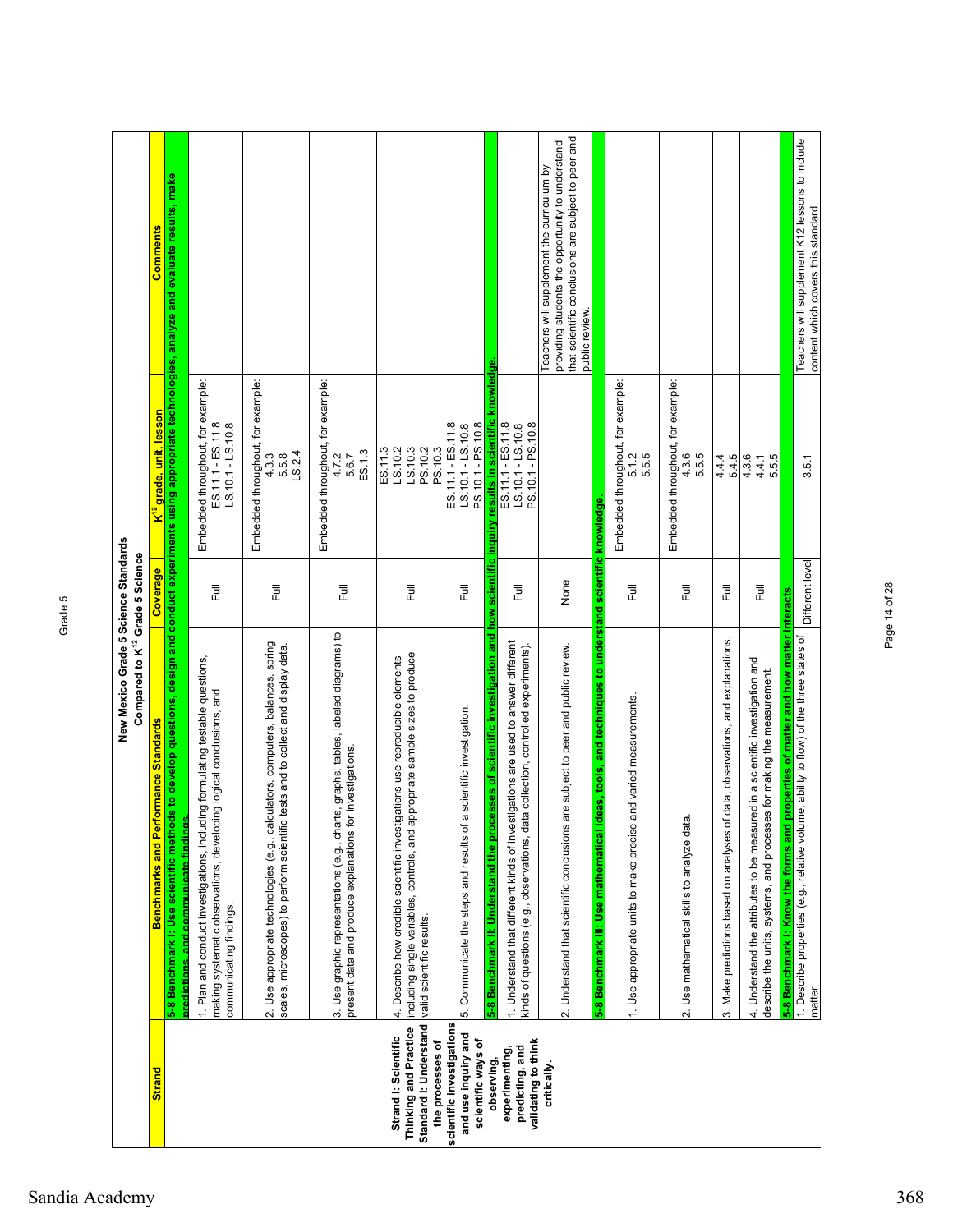|                                                                      | 2. Describe how matter changes from one phase to another (e.g., condensation,<br>evaporation)                                                                                                                                           | Different leve                                | N<br>ΓÒ,<br>ω.                                                     | Teachers will supplement K12 lessons to include<br>content which covers this standard  |
|----------------------------------------------------------------------|-----------------------------------------------------------------------------------------------------------------------------------------------------------------------------------------------------------------------------------------|-----------------------------------------------|--------------------------------------------------------------------|----------------------------------------------------------------------------------------|
|                                                                      | 3. Know that matter is made up of particles (atoms) that can combine to form<br>molecules and that these particles are too small to see with the naked eye.                                                                             | Different level                               | 3.5.1                                                              | Teachers will supplement K12 lessons to include<br>content which covers this standard  |
|                                                                      | 4. Know that the periodic table is a chart of the pure elements that make up all<br>matter.                                                                                                                                             | $\overline{a}$                                | 5.4.2                                                              |                                                                                        |
|                                                                      | 5. Describe the relative location and motion of the particles (atoms and<br>molecules) in each state of matter.                                                                                                                         | Different level                               | 3.5.1                                                              | Teachers will supplement K12 lessons to include<br>content which covers this standard. |
| Strand II: Content of<br>Science                                     | 6. Explain the relationship between temperature and the motion of particles in<br>each state of matter                                                                                                                                  | Different level                               | 3.5.2                                                              | Teachers will supplement K12 lessons to include<br>content which covers this standard. |
| Standard I (Physical                                                 | I processes involved in the transfer,<br>5-8 Benchmark II: Explain the physica                                                                                                                                                          | 8<br>change, and                              | energy<br>ō<br>nservation                                          |                                                                                        |
| Science): Understand                                                 | 1. Know that heat is transferred from hotter to cooler materials or regions until<br>both reach the same temperature.                                                                                                                   | Different level                               | PS.6.10                                                            | Teachers will supplement K12 lessons to include<br>content which covers this standard. |
| the characteristics of<br>properties of matter,<br>the structure and | ⊻<br>by-product when one form of energy<br>converted to another form (e.g., when machines or organisms convert stored<br>2. Know that heat is often produced as a<br>energy into motion)                                                | ラ<br>L                                        | PS.6.12                                                            |                                                                                        |
| interactions between<br>energy, and the                              | energy<br>3. Know that there are different forms of                                                                                                                                                                                     | Ē                                             | PS.6.3-PS.6.8<br>5.4.3                                             |                                                                                        |
| matter and energy.                                                   | 4. Describe how energy can be stored and converted to a different form of energy<br>(e.g., springs, gravity) and know that machines and living things convert stored<br>energy to motion and heat.                                      | Different level                               | PS.6.3-PS.6.8                                                      | Teachers will supplement K12 lessons to include<br>content which covers this standard. |
|                                                                      | in forces that produce motion in objects<br>position is the velocity of an object in<br>5-8 Benchmark III: Describe and expla<br>1. Understand how the rate of change of                                                                |                                               |                                                                    |                                                                                        |
|                                                                      | motion                                                                                                                                                                                                                                  | 卮                                             | 5.4.1                                                              |                                                                                        |
|                                                                      | 2. Recognize that acceleration is the change in velocity with time.                                                                                                                                                                     | Different level                               | PS.4.5                                                             | Teachers will supplement K12 lessons to include<br>content which covers this standard. |
|                                                                      | magnetism, electricity, friction)<br>3. Identify forces in nature (e.g., gravity,                                                                                                                                                       | 쿤                                             | 5.4.2                                                              |                                                                                        |
|                                                                      | 4. Understand that when a force (e.g., gravity, friction) acts on an object, the<br>object speeds up, slows down, or goes in a different direction                                                                                      | Full                                          | 5.4.2                                                              |                                                                                        |
|                                                                      | how they give advantage to users (e.g.,<br>levers, pulleys, wheels and axles, inclined planes, screws, wedges)<br>5. Identify simple machines and describe                                                                              | Ē                                             | 5.4.4                                                              |                                                                                        |
|                                                                      | 5-8 Benchmark I: Explain the diverse structures and functions of living things<br>1. Identify the components of habitats and ecosystems (producers, consumers,                                                                          | and the                                       | complex relationships between living things and their environments |                                                                                        |
|                                                                      | decomposers, predators).                                                                                                                                                                                                                | $\overline{E}$                                | 4.1.2                                                              |                                                                                        |
|                                                                      | 2. Understand how food webs depict relationships between different organisms.                                                                                                                                                           | ラ<br>L                                        | 4.1.3                                                              |                                                                                        |
|                                                                      | 3. Know that changes in the environment can have different effects on different<br>some survive, some reproduce, some<br>organisms (e.g., some organisms move,<br>die).                                                                 | Full                                          | 4.1.5                                                              |                                                                                        |
| Strand II: Content of<br>Science                                     | the environment.<br>4. Describe how human activity impacts                                                                                                                                                                              | ラ<br>L                                        | ES.8.2<br>5.1.3                                                    |                                                                                        |
| Science): Understand<br>Standard II (Life                            | its are passed from one generation to the next and how species evolve.<br>1. Know that plants and animals have life cycles that include birth, growth and<br>5-8 Benchmark II: Understand how tra                                       |                                               |                                                                    |                                                                                        |
| structures, and<br>the properties,                                   | development, reproduction, and death and that these cycles differ for different<br>organisms.                                                                                                                                           | Different leve                                | 2.10.1<br>2.9.1                                                    | Teachers will supplement K12 lessons to include<br>content which covers this standard. |
| interdependence of<br>processes of living<br>things and the          | 2. Identify characteristics of an organism that are inherited from its parents (e.g.<br>eye color in humans, flower color in plants) and other characteristics that are<br>learned or result from interactions with the environment     | Ē                                             | LS.7.1-LS.7.13<br>4.2.5                                            |                                                                                        |
| living things and their<br>environments                              | 3. Understand that heredity is the process by which traits are passed from one<br>generation to another.                                                                                                                                | ラ<br>L                                        | LS.7.2-LS.7.4                                                      |                                                                                        |
|                                                                      | 5-8 Benchmark III: Understand the structure of organisms and the function<br>1. Understand that all living organisms are composed of cells from one to many<br>trillions, and that cells are usually only visible through a microscope. | of cells in living systems<br>Different level | 3.7.1                                                              | Teachers will supplement K12 lessons to include<br>content which covers this standard. |

Page 15 of 28

Page 15 of 28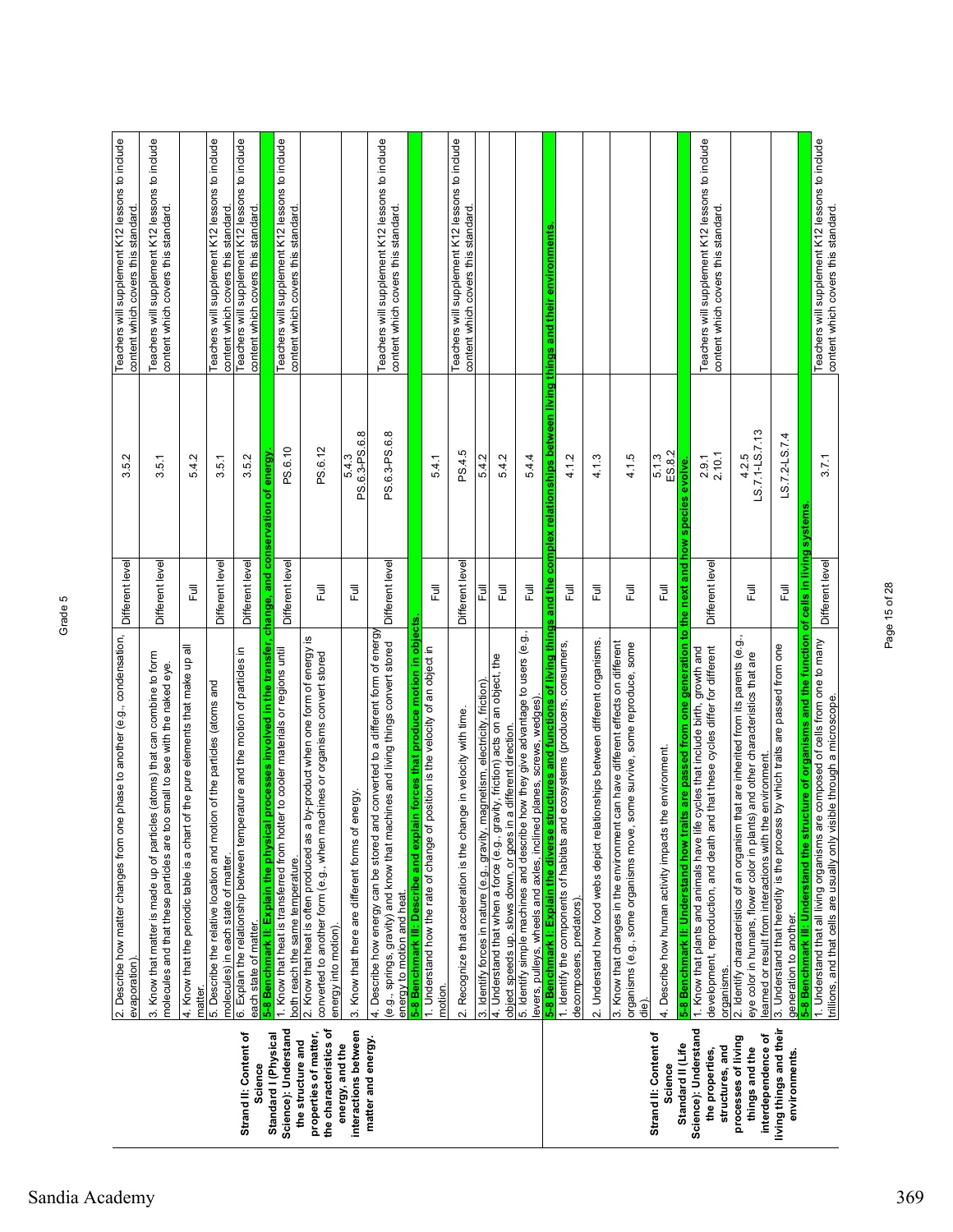|                                                                                                                                                 | 5-8 Benchmark I: Describe how the concepts of energy, matter, and force can be used to explain the observed behavior of the solar system, the universe, and their<br>cooperate (e.g., algae) while other organisms are made of cells that are different  Different level<br>1. Know that many objects in the universe are huge and are separated from one<br>ls, tissues, organs, organ systems,<br>of a collection of similar cells that<br>birds)<br>2. Know that some organisms are made<br>3. Describe the relationships among cel<br>in appearance and function (e.g., corn,<br>whole organisms, and ecosystems.<br><b>structures</b> | ラ<br>Lull               | LS.2.1-LS.2.3<br>LS.2.7<br>4.5.1  | Teachers will supplement K12 lessons to include<br>session to expose students to the size of the sun<br>Teachers will host an online synchronous<br>content which covers this standard.                                                                                   |
|-------------------------------------------------------------------------------------------------------------------------------------------------|--------------------------------------------------------------------------------------------------------------------------------------------------------------------------------------------------------------------------------------------------------------------------------------------------------------------------------------------------------------------------------------------------------------------------------------------------------------------------------------------------------------------------------------------------------------------------------------------------------------------------------------------|-------------------------|-----------------------------------|---------------------------------------------------------------------------------------------------------------------------------------------------------------------------------------------------------------------------------------------------------------------------|
| Standard III (Earth and<br>Strand II: Content of<br>Space Science):<br>Science                                                                  | 2. Understand that Earth is part of a larger solar system, which is part of an even<br>another by vast distances (e.g., many stars are larger than the sun but so distant<br>3. Know that there have been manned and unmanned journeys to space and to<br>larger galaxy (Milky Way), which is one of many galaxies.<br>that they look like points of light).                                                                                                                                                                                                                                                                               | Different level<br>None | 3.11.7                            | Teachers will supplement K12 lessons to include<br>and the Earth and the distance of the stars by<br>session to expose students to manned space<br>Teachers will host an online synchronous<br>reviewing lessons K.15.2 and 3.11.5.<br>content which covers this standard |
| structure of Earth, the<br>solar system, and the<br>among them, and the<br>interconnections<br>Understand the<br>processes and<br>universe, the | ture of Earth and its atmosphere and explain how energy, matter, and forces shape Earth's systems.<br>. Understand that water and air relate to Earth's processes, including:<br>. how clouds are made of tiny droplets of water, like fog or steam.<br>. how the water cycle relates to weather<br>5-8 Benchmark II: Describe the struct<br>the moon.                                                                                                                                                                                                                                                                                     | None<br>同<br>Eul        | 5.3.4                             | exploration by reviewing lessons K.15.4 and<br>K.15.6.                                                                                                                                                                                                                    |
| interactions of Earth's<br>systems                                                                                                              | covered by water, that most of that water<br>space, and moves, and that temperature fluctuations and other factors produce<br>2. Know that air is a substance that surrounds Earth (atmosphere), takes up<br>is salt water in oceans, and that fresh water is found in rivers, lakes,<br>3. Know that most of Earth's surface is<br>underground sources, and glaciers.<br>wind currents.                                                                                                                                                                                                                                                   | 昆<br>昆                  | $5.3.1 - 5.3.2$<br>5.1.1<br>5.2.1 |                                                                                                                                                                                                                                                                           |
|                                                                                                                                                 | ific discoveries and inventions have changed individuals and societies<br>ed by Earth's motion around the sun and<br>4. Recognize that the seasons are caus<br>5-8 Benchmark I: Explain how scient<br>the tilt of Earth's axis of rotation.                                                                                                                                                                                                                                                                                                                                                                                                | Ē                       | ES.9.5                            |                                                                                                                                                                                                                                                                           |
| Standard I: Understand<br>Strand III: Science and<br>how scientific<br>Society                                                                  | to understanding local or current issues<br>(e.g., watershed and community decisions regarding water use).<br>I. Describe the contributions of science                                                                                                                                                                                                                                                                                                                                                                                                                                                                                     | 昆                       | 5.1.4                             |                                                                                                                                                                                                                                                                           |
| discoveries, inventions,<br>and are influenced by,<br>knowledge influence,<br>individuals and<br>practices, and<br>societies.                   | 2. Describe how various technologies have affected the lives of individuals (e.g.,<br>transportation, entertainment, health).                                                                                                                                                                                                                                                                                                                                                                                                                                                                                                              | None                    |                                   | provide students the opportunity to describe how<br>various technologies have affected the lives of<br>Teachers will supplement the curriculum to<br>individuals.                                                                                                         |

Page 16 of 28

Page 16 of 28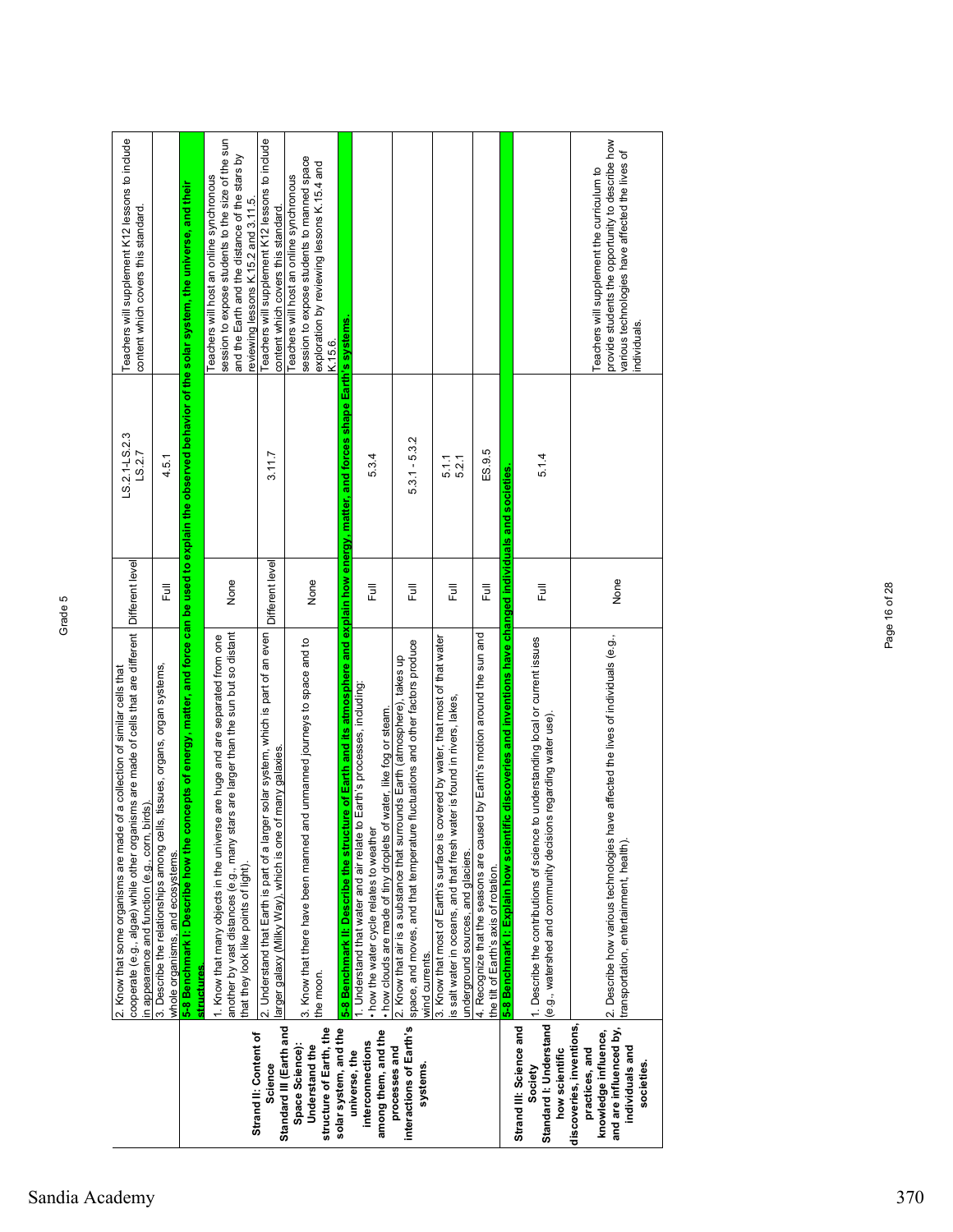|                                                                                            | Compared to K <sup>12</sup> Middle School Science curriculum<br>New Mexico Grade 6 Science Standards                                                                                                                                                                                                                                         |           |                                     |                                                                                                                                                                                                                |
|--------------------------------------------------------------------------------------------|----------------------------------------------------------------------------------------------------------------------------------------------------------------------------------------------------------------------------------------------------------------------------------------------------------------------------------------------|-----------|-------------------------------------|----------------------------------------------------------------------------------------------------------------------------------------------------------------------------------------------------------------|
| <b>Strand</b>                                                                              | mance Standards<br>Benchmarks and Perfor                                                                                                                                                                                                                                                                                                     | Coverage  | K <sup>12</sup> grade, unit, lesson | <b>Comments</b>                                                                                                                                                                                                |
|                                                                                            | 5-8 Benchmark I: Use scientific methods to develop questions, design and conduct experiments using appropriate technologies, analyze and evaluate results, make<br><u>predictions, and communicate findings</u>                                                                                                                              |           |                                     |                                                                                                                                                                                                                |
|                                                                                            | ps between variables being<br>1. Construct appropriate graphs from data and develop qualitative and<br>quantitative statements about the relationshi<br>investigated.                                                                                                                                                                        | こ<br>こ    | ES.11.1-ES.11.6                     |                                                                                                                                                                                                                |
| Strand I: Scientific                                                                       | 2. Examine the reasonableness of data supporting a proposed scientific<br>explanation.                                                                                                                                                                                                                                                       | 目         | ES.11.1-ES.11.6                     |                                                                                                                                                                                                                |
| Standard I: Understand<br>Thinking and Practice                                            | on data.<br>3. Justify predictions and conclusions based                                                                                                                                                                                                                                                                                     | 쿤         | ES.11.1-ES.11.6                     |                                                                                                                                                                                                                |
| and use inquiry and<br>scientific ways of<br>the processes of                              | 5-8 Benchmark II: Understand the processes of scientific investigation and how scientific inquiry results in scientific knowledge.<br>scientific investigations  1. Understand that scientific knowledge is continually reviewed, critiqued, and<br>revised as new data become available.                                                    | None      |                                     | include understanding that scientific knowledge is<br>continually reviewed, critiqued, and revised as<br>Teachers will supplement the curriculum to<br>new data become available.                              |
| validating to think<br>predicting, and<br>experimenting,<br>observing,                     | 2. Understand that scientific investigations use common processes that include<br>the collection of relevant data and observations, accurate measurements, the<br>identification and control of variables, and logical reasoning to formulate<br>hypotheses and explanations.                                                                | 巨         | ES.11.1-ES.11.6                     |                                                                                                                                                                                                                |
| critically.                                                                                | 3. Understand that not all investigations result in defensible scientific<br>explanations.                                                                                                                                                                                                                                                   | 卮         | ES.11.1-ES.11.6                     |                                                                                                                                                                                                                |
|                                                                                            | data to an investigation.<br>1. Evaluate the usefulness and relevance of<br>5-8 Benchmark III: Use mathematical idea                                                                                                                                                                                                                         |           |                                     |                                                                                                                                                                                                                |
|                                                                                            | ips to explain data and observations.<br>2. Use probabilities, patterns, and relationshi                                                                                                                                                                                                                                                     | None      |                                     | relationships to explain data and observations.<br>Teachers will supplement the curriculum to<br>include using probabilities, patterns, and                                                                    |
|                                                                                            | 5-8 Benchmark I: Know the forms and properties of matter and how matter interacts                                                                                                                                                                                                                                                            |           |                                     |                                                                                                                                                                                                                |
|                                                                                            | properties of various substances (e.g., density, boiling point, solubility, chemical<br>1. Understand that substances have characteristic properties and identify the<br>reactivity).                                                                                                                                                        | Partial   | PS.2.8<br>PS.2.7                    | Teachers will supplement the curriculum to<br>include additional substances.                                                                                                                                   |
|                                                                                            | 2. Use properties to identify substances (e.g., for minerals: the hardness, streak,<br>color, reactivity to acid, cleavage, fracture).                                                                                                                                                                                                       | 昆         | ES.2.2                              |                                                                                                                                                                                                                |
| Strand II: Content of                                                                      | 5-8 Benchmark II: Explain the physical processes involved in the transfer, change, and<br>1. Identify various types of energy (e.g., heat, light, mechanical, electrical,                                                                                                                                                                    |           | conservation of energy              |                                                                                                                                                                                                                |
| Science                                                                                    | chemical, nuclear)                                                                                                                                                                                                                                                                                                                           | 巨         | ES.6.1                              |                                                                                                                                                                                                                |
| Science): Understand<br>Standard I (Physical                                               | ferred through conduction, radiation<br>2. Understand that heat energy can be trans<br>and convection.                                                                                                                                                                                                                                       | $\bar{a}$ | ES.6.10<br>ES.6.11                  |                                                                                                                                                                                                                |
| properties of matter,<br>the structure and                                                 | 3. Know that there are many forms of energy transfer but that the total amount of<br>her created nor destroyed)<br>energy is conserved (i.e., that energy is neit                                                                                                                                                                            | 言         | ES.6.2<br>ES.6.1                    |                                                                                                                                                                                                                |
| the characteristics of<br>between matter and<br>energy, and the<br>interactions<br>energy. | 4. Understand that some energy travels as waves (e.g., seismic, light, sound),<br>· different wavelengths of sunlight (e.g., visible, ultraviolet, infrared)<br>. the sun as source of energy for many processes on Earth<br>vibrations of matter (e.g., sound, earthquakes)<br>· different speeds through different materials<br>including: | Partial   | PS.7.1-PS.7.4<br>ES.9.6             | through different materials and identifying the sun<br>as the source of energy for many processes on<br>include vibrations of matter, different speeds<br>Teachers will supplement the curriculum to<br>Earth. |
|                                                                                            | orces that produce motion in objects<br>5-8 Benchmark III: Describe and explain f                                                                                                                                                                                                                                                            |           |                                     |                                                                                                                                                                                                                |
|                                                                                            | dependent on the masses and distance of separation (e.g., motions of celestial<br>1. Know that every object exerts gravitational force on every other object<br>objects, tides).                                                                                                                                                             | 巨         | PS.4.2<br>ES.7.6                    |                                                                                                                                                                                                                |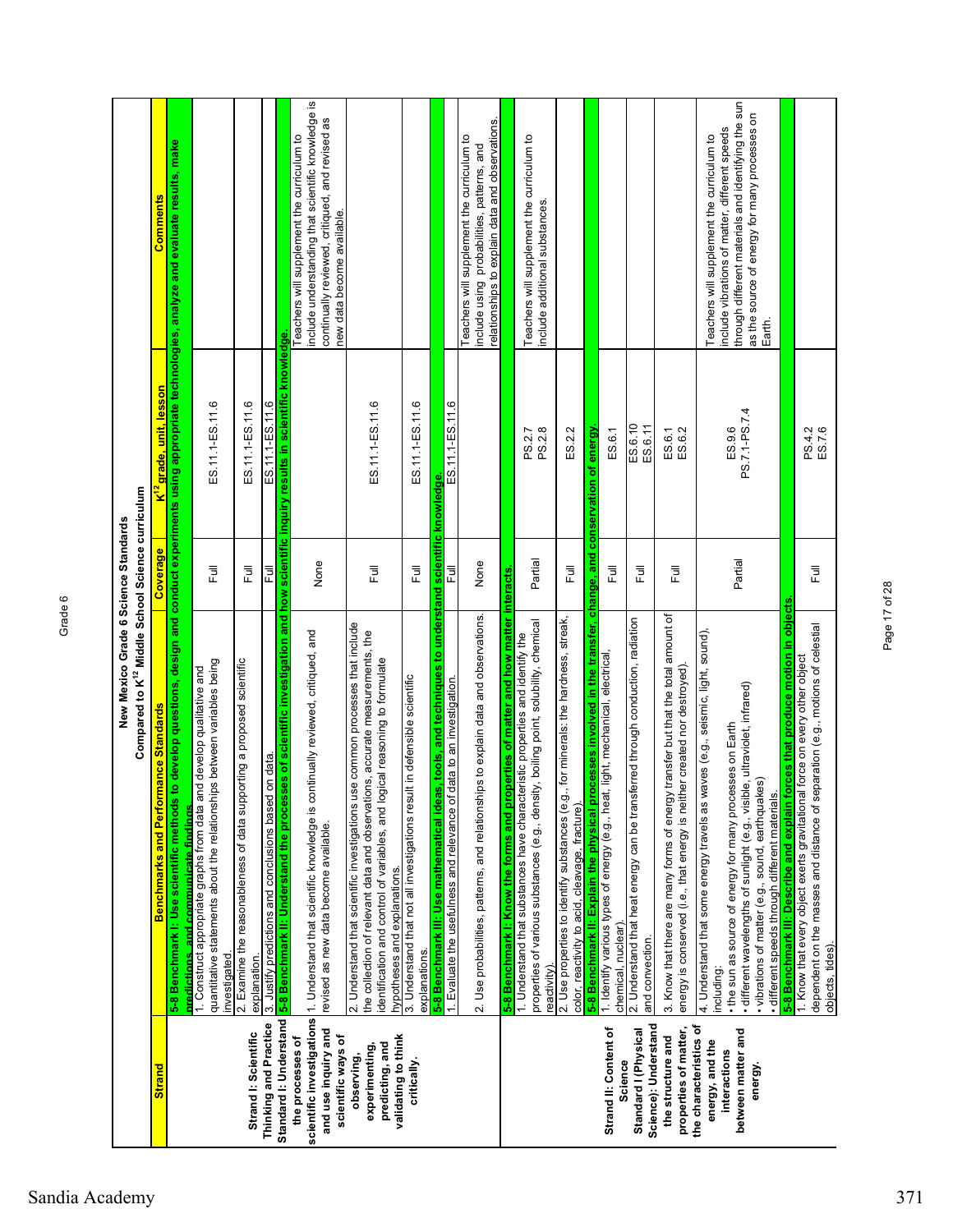|                                                                                                                             | 2. Know that gravitational force is hard to detect unless one of the objects (e.g.,<br>Earth) has a lot of mass.                                                                                                                                                                                                                                                                                                                                                                                                                                                                                                                                                                                | Ē                         | PS.4.2                                       |                                                                                                                                                |
|-----------------------------------------------------------------------------------------------------------------------------|-------------------------------------------------------------------------------------------------------------------------------------------------------------------------------------------------------------------------------------------------------------------------------------------------------------------------------------------------------------------------------------------------------------------------------------------------------------------------------------------------------------------------------------------------------------------------------------------------------------------------------------------------------------------------------------------------|---------------------------|----------------------------------------------|------------------------------------------------------------------------------------------------------------------------------------------------|
|                                                                                                                             | 5-8 Benchmark I: Explain the diverse structures and functions of living things and the complex relationships between living things and their environments                                                                                                                                                                                                                                                                                                                                                                                                                                                                                                                                       |                           |                                              |                                                                                                                                                |
|                                                                                                                             | 1. Understand how organisms interact with their physical environments to meet<br>their needs (i.e., food, water, air) and how the water cycle is essential to most<br>living systems.                                                                                                                                                                                                                                                                                                                                                                                                                                                                                                           | 巨                         | LS.5.1<br>5.1.1                              |                                                                                                                                                |
| Science): Understand<br>Strand II: Content of<br>Standard II (Life<br>Science                                               | is (e.g., volcanoes, earthquakes)<br>2. Describe how weather and geologic event<br>affect the function of living systems.                                                                                                                                                                                                                                                                                                                                                                                                                                                                                                                                                                       | None                      |                                              | include the concept of how weather and geologic<br>Teachers will supplement the curriculum to<br>events affect the function of living systems. |
| structures, and<br>the properties,                                                                                          | various environmental conditions.<br>3. Describe how organisms have adapted to                                                                                                                                                                                                                                                                                                                                                                                                                                                                                                                                                                                                                  | 言                         | LS.6.2<br>$L_S.6.1$                          |                                                                                                                                                |
| processes of living                                                                                                         | from one generation to the next and how species<br>are passed<br>5-8 Benchmark II: Understand how traits                                                                                                                                                                                                                                                                                                                                                                                                                                                                                                                                                                                        |                           | evolve.                                      |                                                                                                                                                |
| interdependence of<br>things and the                                                                                        | data for how living organisms have<br>1. Understand that the fossil record provides<br>evolved.                                                                                                                                                                                                                                                                                                                                                                                                                                                                                                                                                                                                 | Full                      | ES.3.4<br>ES.3.5                             |                                                                                                                                                |
| things and their<br>living                                                                                                  | changing environmental conditions<br>2. Describe how species have responded to<br>over time (e.g., extinction, adaptation).                                                                                                                                                                                                                                                                                                                                                                                                                                                                                                                                                                     | ラ<br>Lu                   | LS.6.1-LS.6.4<br>4.1.5                       |                                                                                                                                                |
| environments.                                                                                                               | ure of organisms and the function of cells in living systems<br>5-8 Benchmark III: Understand the structu                                                                                                                                                                                                                                                                                                                                                                                                                                                                                                                                                                                       |                           |                                              |                                                                                                                                                |
|                                                                                                                             | animal and plant cells.<br>1. Explain how fossil fuels were formed from                                                                                                                                                                                                                                                                                                                                                                                                                                                                                                                                                                                                                         | 昆                         | ES.8.3                                       |                                                                                                                                                |
|                                                                                                                             | organisms (e.g., fossil fuels) and substances that result from nonliving processes<br>2. Describe the differences between substances that were produced by living<br>(e.g., igneous rocks)                                                                                                                                                                                                                                                                                                                                                                                                                                                                                                      | Full                      | ES.Unit 2<br>ES.8.3                          |                                                                                                                                                |
|                                                                                                                             | 5-8 Benchmark I: Describe how the concepts of energy, matter, and force can be used to explain the observed behavior of the solar system, the universe, and their<br>structures                                                                                                                                                                                                                                                                                                                                                                                                                                                                                                                 |                           |                                              |                                                                                                                                                |
|                                                                                                                             | stars in the Milky Way galaxy<br>of stars<br>1. Describe the objects in the universe, including:<br>billions of galaxies, each containing billions<br>· different sizes, temperatures, and colors of<br>Universe                                                                                                                                                                                                                                                                                                                                                                                                                                                                                | Partial                   | ES.9.1-ES.9.14                               | include the concept of temperatures and colors of<br>Teachers will supplement the curriculum to<br>stars.                                      |
|                                                                                                                             | 4. Know that the regular and predictable motions of the Earth-moon-sun system<br>in relation to the phases of the<br>· Earth's motion in relation to a year, a day, the seasons, the phases of the<br>3. Identify the components of the solar system, and describe their defining<br>· sun's composition (i.e., hydrogen, helium) and energy production<br>galaxy.<br>characteristics and motions in space, including:<br>· moon's orbit around Earth once in 28 days<br>2. Locate the solar system in the Milky Way<br>explain phenomena on Earth, including:<br>· nine planets, their moons, asteroids.<br>moon, eclipses, tides, and shadows<br>· sun as a medium sized star<br>Solar System | $\overline{\overline{z}}$ | ES.9.1-ES.9.14<br>3.10.1<br>3.10.2<br>3.11.2 |                                                                                                                                                |
|                                                                                                                             | of Earth and its atmosphere and explain how energy, matter, and forces shape Earth's systems<br>5-8 Benchmark II: Describe the structure<br>moon.                                                                                                                                                                                                                                                                                                                                                                                                                                                                                                                                               |                           |                                              |                                                                                                                                                |
| Standard III (Earth and<br>structure of Earth, the<br>Strand II: Content of<br>Space Science):<br>Understand the<br>Science | 3. Know that sedimentary, igneous, and metamorphic rocks contain evidence of<br>1. Know that Earth is composed of layers that include a crust, mantle, and core.<br>2. Know that Earth's crust is divided into plates that move very slowly, in<br>response to movements in the mantle.<br>the materials, temperatures, and<br>forces that created them.<br>Structure of Earth                                                                                                                                                                                                                                                                                                                  | 昆                         | ES.2.1-ES.2.7<br>ES.4.6<br>ES.4.2            |                                                                                                                                                |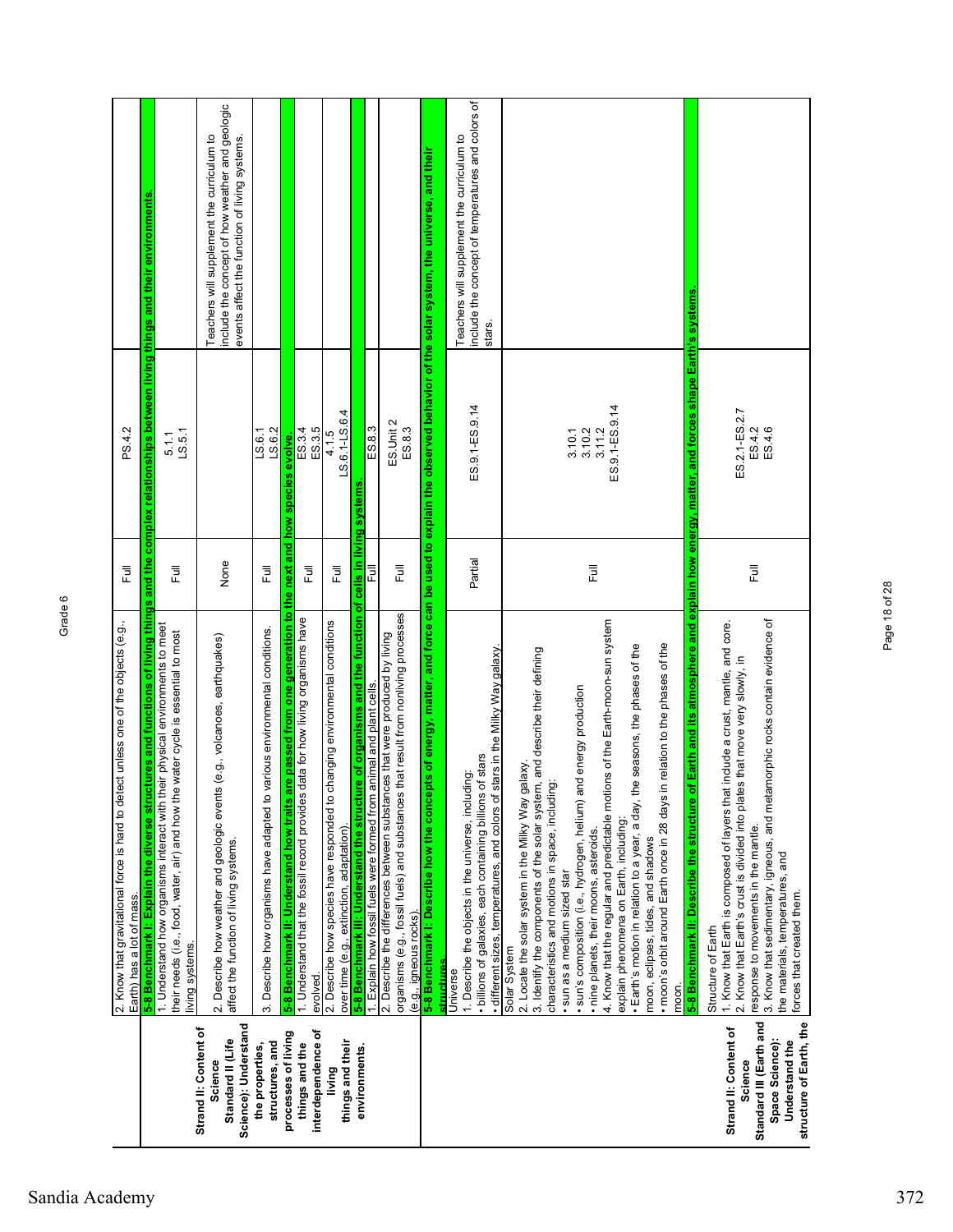| solar system, and the<br>interactions of Earth's<br>among them, and the<br>interconnections<br>processes and<br>universe, the<br>systems. | 5. Understand factors that create and influence weather and climate, including:<br>4. Describe the composition (i.e., nitrogen, oxygen, water vapor) and strata of<br>6. Understand how to use weather maps and data (e.g., barometric pressure,<br>1., volcanic eruptions, impacts of<br>of other planets.<br>· how weather patterns are related to atmospheric pressure<br>(e.g., EINiño)<br>· how clouds form by condensation of water vapor<br>· heat, air movement, pressure, humidity, oceans<br>between the atmosphere of Earth and those<br>· factors that can impact Earth's climate (e.g<br>global patterns of atmospheric movement<br>Earth's atmosphere, and differences<br>wind speeds, humidity) to predict<br>Weather and Climate<br>asteroids, glaciers)<br>weather. | 卮       | ES.5.2-ES.5-13                 |                                                                                                                                                                    |
|-------------------------------------------------------------------------------------------------------------------------------------------|--------------------------------------------------------------------------------------------------------------------------------------------------------------------------------------------------------------------------------------------------------------------------------------------------------------------------------------------------------------------------------------------------------------------------------------------------------------------------------------------------------------------------------------------------------------------------------------------------------------------------------------------------------------------------------------------------------------------------------------------------------------------------------------|---------|--------------------------------|--------------------------------------------------------------------------------------------------------------------------------------------------------------------|
|                                                                                                                                           | deposition of sediment, and tectonic<br>· similarities and differences between current and past processes on Earth's<br>8. Understand the history of Earth and how information about it comes from<br>$\mathbf{r}$<br>Know that landforms are created and change through a combination of<br>· sediments and fossils as a record of a very slowly changing world<br>glacial activity<br>. impact of volcanoes and faults on New Mexico geology<br>weathering of rock and soil, transportation,<br>· evidence of asteroid impact, volcanic and<br>surface (e.g., erosion, plate tectonics,<br>changes in atmospheric composition)<br>layers of sedimentary rock, including:<br>constructive and destructive forces,<br>Changes to Earth<br>including<br>activity                      | Partial | ES.1.2-ES.1.7<br>ES.3.2-ES.3.7 | include opportunities for students to understand<br>eachers will supplement the curriculum to<br>the impact of volcanoes and faults on New<br>Mexico geology.      |
|                                                                                                                                           | Strand III: Science and <mark>I5-8 Benchmark I: Explain how scientific discoveries and inventions have changed individuals and societies</mark>                                                                                                                                                                                                                                                                                                                                                                                                                                                                                                                                                                                                                                      |         |                                |                                                                                                                                                                    |
| Standard I: Understand<br>how scientific<br>Society                                                                                       | in decisions (e.g., space exploration,<br>what to eat, preventive medicine and medical treatment).<br>1. Examine the role of scientific knowledge                                                                                                                                                                                                                                                                                                                                                                                                                                                                                                                                                                                                                                    | Partial | ES.9.16<br>ES.9.15             | include additional information about the role of<br>Teachers will supplement the curriculum to<br>scientific knowledge in decisions.                               |
| discoveries, inventions,<br>knowledge influence,<br>and are influenced hy<br>practices, and                                               | processing and communications (e.g., computers, cellular phones, Internet).<br>2. Describe the technologies responsible for revolutionizing information                                                                                                                                                                                                                                                                                                                                                                                                                                                                                                                                                                                                                              | None    |                                | include describing the technologies responsible<br>for revolutionizing information processing and<br>Teachers will supplement the curriculum to<br>communications. |

Page 19 of 28

Page 19 of 28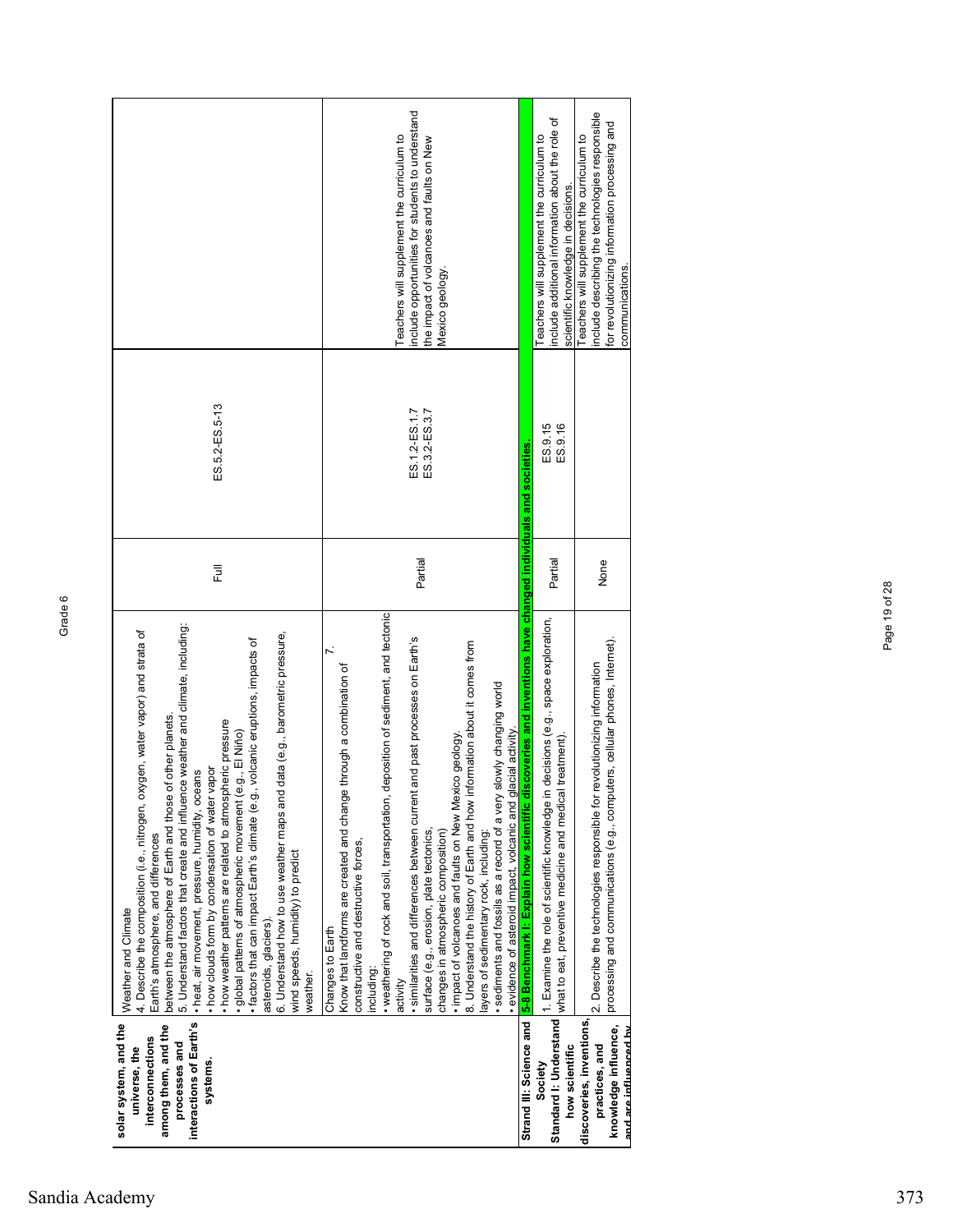|                                                                                                  | Compared to K <sup>12</sup> Middle School Science curriculum<br>New Mexico Grade 7 Science Standards                                                                                                               |          |                                                         |                                                                                                                                                               |
|--------------------------------------------------------------------------------------------------|--------------------------------------------------------------------------------------------------------------------------------------------------------------------------------------------------------------------|----------|---------------------------------------------------------|---------------------------------------------------------------------------------------------------------------------------------------------------------------|
| <b>Strand</b>                                                                                    | <b>Benchmarks and Performance Standards</b>                                                                                                                                                                        | Coverage | <mark>K<sup>'r</sup> grade, unit, lesson</mark>         | <b>Comments</b>                                                                                                                                               |
|                                                                                                  | 5-8 Benchmark I: Use scientific methods to develop questions, design and conduct experiments using appropriate technologies, analyze and evaluate results, make<br><u>predictions, and communicate findings</u>    |          |                                                         |                                                                                                                                                               |
|                                                                                                  | 1. Use a variety of print and web resources to collect information, inform<br>investigations, and answer a scientific question or hypothesis.                                                                      | Ē        | Embedded throughout, for example:<br>ES.11.3<br>LS.10.2 |                                                                                                                                                               |
|                                                                                                  | 2. Use models to explain the relationships between variables being investigated.                                                                                                                                   | 巨        | PS.6.7-PS.6.9<br>PS.6.5                                 |                                                                                                                                                               |
| Strand I: Scientific                                                                             | 5-8 Benchmark II: Understand the processes of scientific investigation and how scientific inquiry results in scientific knowledge.                                                                                 |          |                                                         |                                                                                                                                                               |
| scientific investigations<br>Standard I: Understand<br>Thinking and Practice<br>the processes of | 1. Describe how bias can affect scientific investigation and conclusions.                                                                                                                                          | None     |                                                         | nclude providing opportunities to describe how<br>Teachers will supplement the curriculum to<br>bias can affect scientific investigations and<br>conclusions. |
| and use inquiry and<br>scientific ways of<br>observing,                                          | hypothesis.<br>2. Critique procedures used to investigate a                                                                                                                                                        | None     |                                                         | include critiquing procedures used to investigate<br>Teachers will supplement the curriculum to<br>a hypothesis.                                              |
| validating to think<br>predicting, and<br>experimenting<br>critically.                           | 3. Analyze and evaluate scientific explanations.                                                                                                                                                                   | Ē        | Embedded throughout, for example:<br>ES.11.5<br>LS.10.4 |                                                                                                                                                               |
|                                                                                                  | 5-8 Benchmark III: Use mathematical ideas, tools, and techniques to understand scientific knowledge                                                                                                                |          |                                                         |                                                                                                                                                               |
|                                                                                                  | 1. Understand that the number of data (sample size) influences the reliability of a<br>prediction.                                                                                                                 | Partial  | 4.2.1                                                   | Teachers will supplement the curriculum to<br>nclude sample size                                                                                              |
|                                                                                                  | 2. Use mathematical expressions to represent data and observations collected in<br>scientific investigations.                                                                                                      | 危        | PS.4.16                                                 |                                                                                                                                                               |
|                                                                                                  | 3. Select and use an appropriate model to examine a phenomenon.                                                                                                                                                    | Partial  | ES.4.10                                                 | Teachers will supplement the curriculum to<br>include selecting a model to examine a<br>phenomenon.                                                           |
|                                                                                                  | 5-8 Benchmark I: Know the forms and properties of matter and how matter interacts                                                                                                                                  |          |                                                         |                                                                                                                                                               |
|                                                                                                  | organisms and their environment (e.g., consumption, the water cycle, the carbon<br>1. Explain how matter is transferred from one organism to another and between                                                   | 巨        | LS.5.6<br>LS.5.7                                        |                                                                                                                                                               |
|                                                                                                  | cycle, the nitrogen cycle).                                                                                                                                                                                        |          | ES.7.2                                                  |                                                                                                                                                               |
|                                                                                                  | 2. Know that the total amount of matter (mass) remains constant although its<br>.g., matter in the food web)<br>form, location, and properties may change (e                                                       | 巨        | L.S.5.0<br>PS.2.7                                       |                                                                                                                                                               |
|                                                                                                  | 3. Identify characteristics of radioactivity, including:<br>decay in time of some elements to others                                                                                                               |          |                                                         | Teachers will supplement the curriculum to                                                                                                                    |
| Strand II: Content of                                                                            | · release of energy<br>· damage to cells.                                                                                                                                                                          | None     |                                                         | nclude identifying characteristics of radioactivity.                                                                                                          |
| Science): Understand<br>Standard I (Physical<br>Science                                          | / in characteristic ways to form new<br>substances (compounds) with different properties (e.g., carbon and oxygen<br>combine to form carbon dioxide in respiration)<br>4. Describe how substances react chemically | 巨        | PS.3.2<br>LS.5.6                                        |                                                                                                                                                               |
| properties of matter,<br>the structure and                                                       | 5. Know that chemical reactions are essential to life processes.                                                                                                                                                   | 쿤        | LS.Unit 2                                               |                                                                                                                                                               |
|                                                                                                  | 5-8 Benchmark II: Explain the physical processes involved in the transfer, change, and conservation of energy.                                                                                                     |          |                                                         |                                                                                                                                                               |

Page 20 of 28

Page 20 of 28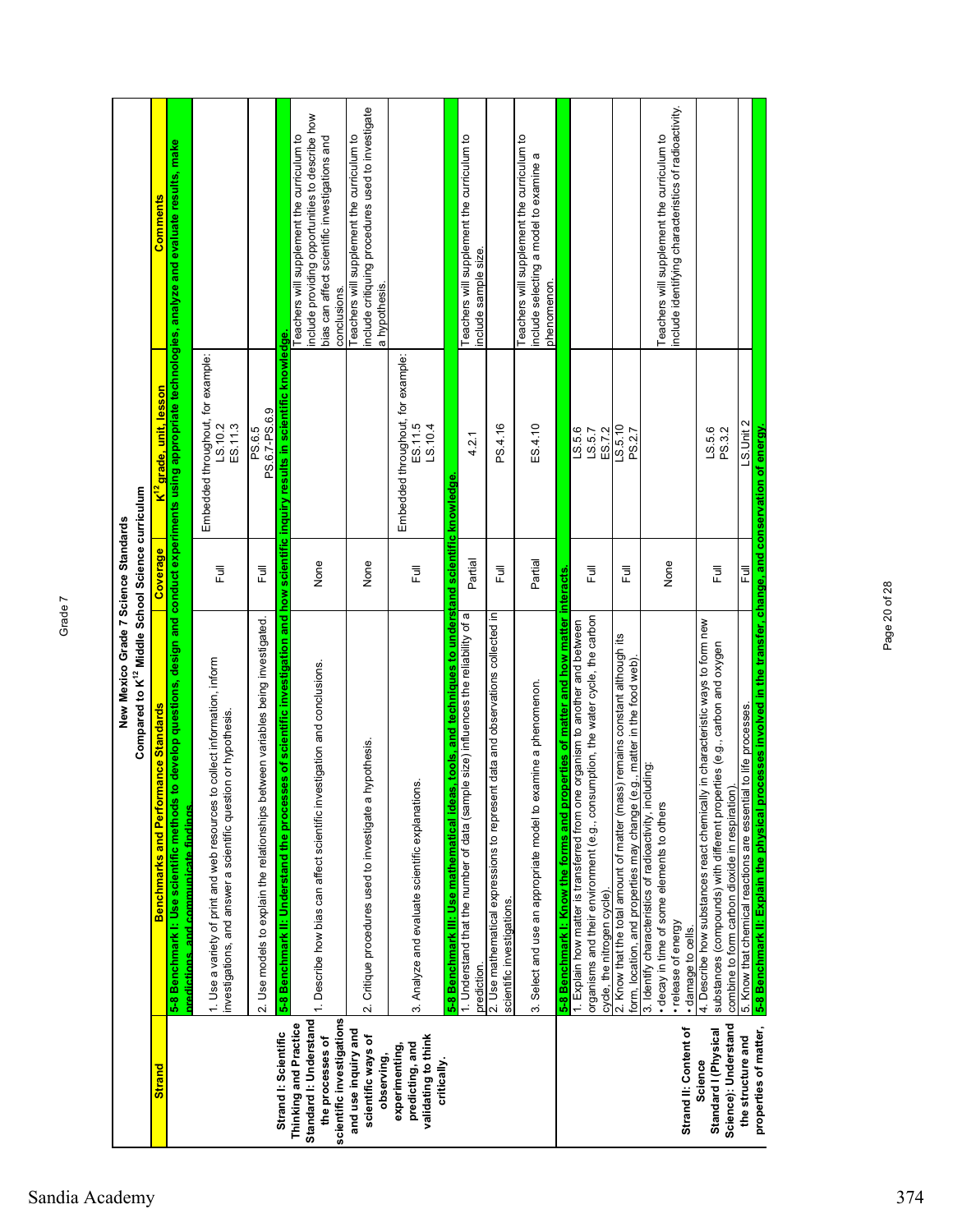| the characteristics of | 1. Know how various forms of energy are transformed through organisms and                                                                                                                   |              | 5.1.3                         |                                                     |
|------------------------|---------------------------------------------------------------------------------------------------------------------------------------------------------------------------------------------|--------------|-------------------------------|-----------------------------------------------------|
| energy, and the        | ecosystems, including:                                                                                                                                                                      |              | ES.7.2                        |                                                     |
| interactions           | sunlight and photosynthesis                                                                                                                                                                 |              | LS.2.1                        |                                                     |
| between matter and     | · energy transformation in living systems (e.g., cellular processes changing                                                                                                                | 言            | LS.2.7                        |                                                     |
| energy.                | chemical energy to heat and motion)                                                                                                                                                         |              | LS.2.8                        |                                                     |
|                        | activities on living systems (e.g.<br>effect of mankind's use of energy and other                                                                                                           |              | PS.6.1                        |                                                     |
|                        | 5-8 Benchmark III: Describe and explain<br>global warming, water quality).                                                                                                                  |              | PS.6.10                       |                                                     |
|                        | orces that produce motion in objects                                                                                                                                                        |              |                               |                                                     |
|                        | σ<br>• the principle of a lever and how it gives mechanical advantage to<br>1. Know that forces cause motion in living systems, including:                                                  |              |                               |                                                     |
|                        | muscular/skeletal system to lift objects                                                                                                                                                    | 言            | $-$ S.Unit 3<br>PS.6.7        |                                                     |
|                        | · forces in specific systems in the human body (e.g., how the heart generates                                                                                                               |              | PS.6.8                        |                                                     |
|                        | blood pressure, how muscles                                                                                                                                                                 |              |                               |                                                     |
|                        | contract and expand to produce motion).                                                                                                                                                     |              |                               |                                                     |
|                        | ctures and functions of living things and the complex relationships between living things and their environments<br>5-8 Benchmark I: Explain the diverse stru<br>Populations and Ecosystems |              |                               |                                                     |
|                        | 1. Identify the living and nonliving parts of an ecosystem and describe the                                                                                                                 |              |                               |                                                     |
|                        | relationships among these components                                                                                                                                                        |              |                               |                                                     |
|                        | 2. Explain biomes (i.e., aquatic, desert, rainforest, grasslands, tundra) and                                                                                                               |              |                               |                                                     |
|                        | describe the New Mexico biome.                                                                                                                                                              |              |                               |                                                     |
|                        | ist together interact with their<br>3. Explain how individuals of species that ex                                                                                                           |              |                               |                                                     |
|                        | environment to create an ecosystem (e.g.,                                                                                                                                                   |              | 4.1.4<br>4.1.1                |                                                     |
|                        | food webs)<br>populations, communities, niches, habitats,                                                                                                                                   | 言            | LS.Unit 5                     |                                                     |
|                        | 4. Explain the conditions and resources needed to sustain life in specific                                                                                                                  |              | LS.6.5                        |                                                     |
|                        | ecosystems.                                                                                                                                                                                 |              |                               |                                                     |
|                        | and physical factors limit growth<br>5. Describe how the availability of resources                                                                                                          |              |                               |                                                     |
|                        | (e.g., quantity of light and water, range                                                                                                                                                   |              |                               |                                                     |
|                        | of temperature, composition of soil) and how the water, carbon, and nitrogen                                                                                                                |              |                               |                                                     |
|                        | cycles contribute to the availability of                                                                                                                                                    |              |                               |                                                     |
|                        | those resources to support living systems.                                                                                                                                                  |              |                               |                                                     |
|                        | Biodiversity                                                                                                                                                                                | Partial      | 5.7.2                         | Teachers will supplement the curriculum to          |
|                        | 6. Understand how diverse species fill all niches in an ecosystem                                                                                                                           | Different    | 5.7.9                         | include the concept of how diverse species fill all |
|                        | kingdom, phylum, class, order,<br>7. Know how to classify organisms: domain,                                                                                                                | Level        | LS.1.5-LS.1.7                 | niches in an ecosystem.                             |
|                        | family, genus, species.                                                                                                                                                                     |              |                               |                                                     |
|                        | are passed from one generation to<br>5-8 Benchmark II: Understand how traits                                                                                                                | the next and | how species evolve.           |                                                     |
|                        | Reproduction                                                                                                                                                                                |              |                               |                                                     |
|                        | of all living things and is essential to<br>1. Know that reproduction is a characteristic                                                                                                   |              |                               |                                                     |
|                        | the continuation of a species.                                                                                                                                                              |              |                               |                                                     |
|                        | nd asexual reproduction.<br>2. Identify the differences between sexual ar                                                                                                                   | 司<br>上       |                               |                                                     |
|                        | and sperm unite to begin the<br>3. Know that, in sexual reproduction, an egg                                                                                                                |              | LS.3.11<br>LS.3.13<br>LS.3.13 |                                                     |
|                        | development of a new individual                                                                                                                                                             |              |                               |                                                     |
|                        | 4. Know that organisms that sexually reproduce fertile offspring are members of                                                                                                             |              |                               |                                                     |
|                        | the same species                                                                                                                                                                            |              |                               |                                                     |
|                        |                                                                                                                                                                                             |              |                               |                                                     |

Page 21 of 28

Page 21 of 28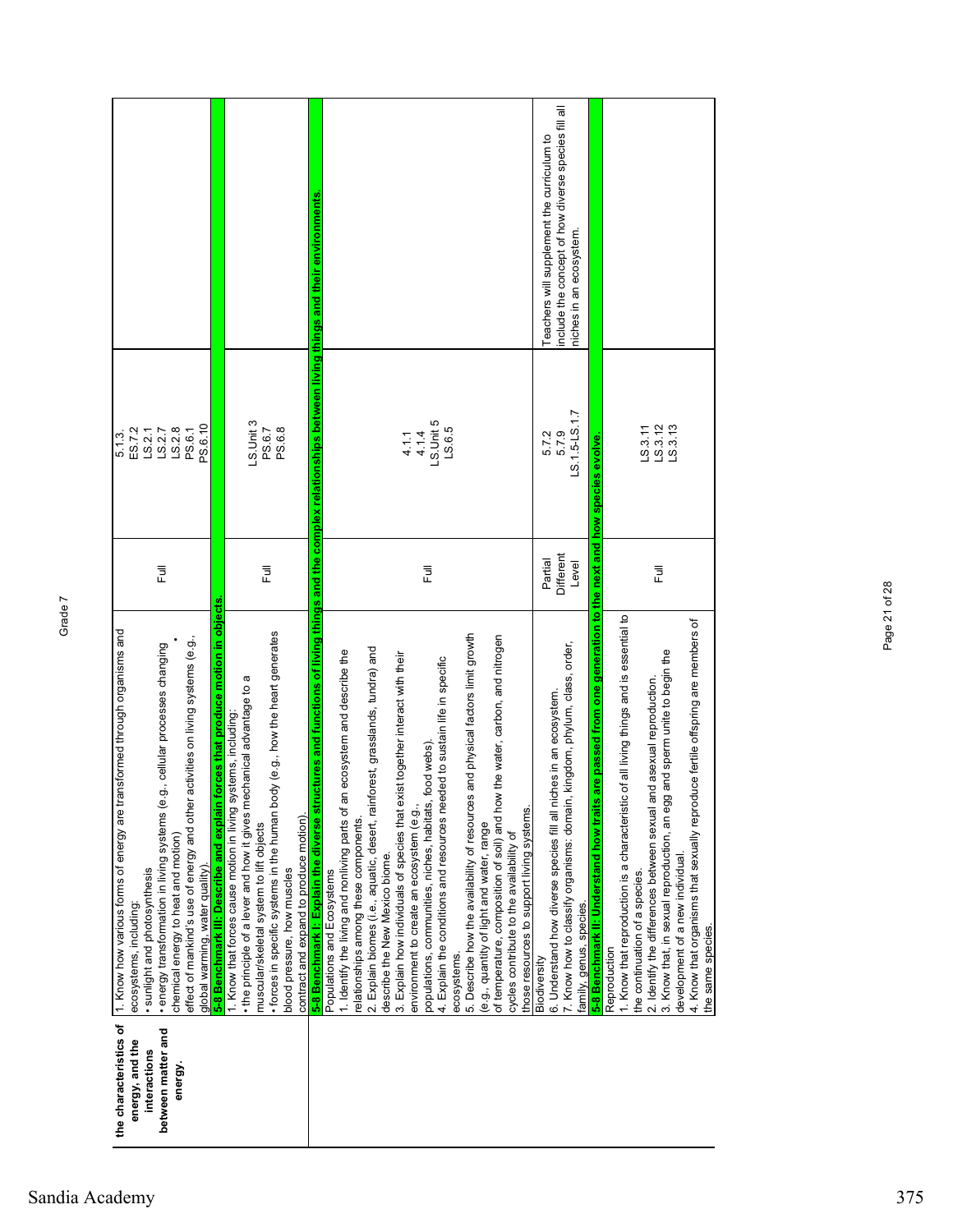| Science): Understand<br>Strand II: Content of<br>interdependence of<br>processes of living<br>Standard II (Life<br>things and their<br>structures, and<br>things and the<br>the properties,<br>environments.<br>Science<br>living | 10. Identify adaptations that favor the survival of organisms in their environments<br>12. Explain how species adapt to changes in the environment or become extinct<br>7. Describe how typical traits may change from generation to generation due to<br>passed from parent to offspring as<br>8. Explain that diversity within a species is developed by gradual changes over<br>characteristics through naturally<br>6. Know that hereditary information is contained in genes that are located in<br>a single gene.<br>of skin, shape of eyes, camouflage, shape of beak)<br>11. Understand the process of natural selection.<br>more than one trait sometimes influenced by<br>5. Understand that some characteristics are<br>9. Know that organisms can acquire unique<br>• traits determined by one or many genes<br>inherited traits and others are acquired<br>from interactions with the environment.<br>environmental influences (e.g., color<br>(e.g., camouflage, shape of beak).<br>· determination of traits by genes<br>and that extinction of species is<br>occurring genetic variations.<br>chromosomes, including:<br><b>Biological Evolution</b><br>many generations.<br>Heredity | 司<br>上<br>巨                        | LS.6.1-LS.6.4<br>LS.Unit7<br>LS.3.5<br>LS.3.4<br>LS.7.7 |                                                                                                                                                |
|-----------------------------------------------------------------------------------------------------------------------------------------------------------------------------------------------------------------------------------|-------------------------------------------------------------------------------------------------------------------------------------------------------------------------------------------------------------------------------------------------------------------------------------------------------------------------------------------------------------------------------------------------------------------------------------------------------------------------------------------------------------------------------------------------------------------------------------------------------------------------------------------------------------------------------------------------------------------------------------------------------------------------------------------------------------------------------------------------------------------------------------------------------------------------------------------------------------------------------------------------------------------------------------------------------------------------------------------------------------------------------------------------------------------------------------------------------|------------------------------------|---------------------------------------------------------|------------------------------------------------------------------------------------------------------------------------------------------------|
|                                                                                                                                                                                                                                   | are of organisms and the function of<br>1. Understand that organisms are composed of cells and identify unicellular and<br>e appearance, diversification, and<br>13. Know that the fossil record documents th<br>5-8 Benchmark III: Understand the struct<br>common in the history of living things.<br>extinction of many life forms.<br>multicellular organisms.<br>Structure of Organisms                                                                                                                                                                                                                                                                                                                                                                                                                                                                                                                                                                                                                                                                                                                                                                                                          | cells in living systems<br>同<br>Lu | LS.Unit 2<br>L.S.1.10<br>LS.1.12                        |                                                                                                                                                |
|                                                                                                                                                                                                                                   | 2. Explain how organs are composed of tissues of different types of cells (e.g.,<br>3. Understand that many basic functions of organisms are carried out in cells,<br>· specialized functions of cells (e.g., reproduction, nerve-signal transmission,<br>(mitosis)<br>growth and division to produce more cells<br>skin, bone, muscle, heart, intestines)<br>Function of Cells<br>including:                                                                                                                                                                                                                                                                                                                                                                                                                                                                                                                                                                                                                                                                                                                                                                                                         |                                    | $-5.$ Unit 3<br>5.6.2                                   | Teachers will supplement the curriculum to                                                                                                     |
|                                                                                                                                                                                                                                   | drugs) can damage cellular structure<br>5. Describe how some cells respond to stimuli (e.g., light, heat, pressure,<br>4. Compare the structure and processes of plant cells and animal cells.<br>6. Describe how factors (radiation, UV light,<br>digestion, excretion, movement,<br>transport of oxygen)<br>or function.<br>gravity).                                                                                                                                                                                                                                                                                                                                                                                                                                                                                                                                                                                                                                                                                                                                                                                                                                                               | Partial                            | LS.2.1-LS.2.11<br>5.6.4<br>5.6.5                        | some cells respond to stimuli and how factors can<br>provide students an opportunity to describe how<br>damage cellular structure or function. |
|                                                                                                                                                                                                                                   | 5-8 Benchmark I: Describe how the conce<br>structures                                                                                                                                                                                                                                                                                                                                                                                                                                                                                                                                                                                                                                                                                                                                                                                                                                                                                                                                                                                                                                                                                                                                                 |                                    |                                                         | epts of energy, matter, and force can be used to explain the observed behavior of the solar system, the universe, and their                    |
| Strand II: Content of                                                                                                                                                                                                             | 1. Explain why Earth is unique in our solar system in its ability to support life.                                                                                                                                                                                                                                                                                                                                                                                                                                                                                                                                                                                                                                                                                                                                                                                                                                                                                                                                                                                                                                                                                                                    | 巨                                  | ES.9.7                                                  |                                                                                                                                                |
| Standard III (Farth and<br>Science                                                                                                                                                                                                | 5-8 Benchmark II: Describe the structure of Earth and its atmosphere and explain how energy, matter, and forces shape Earth's systems.<br>2. Explain how energy from the sun supports life on Earth                                                                                                                                                                                                                                                                                                                                                                                                                                                                                                                                                                                                                                                                                                                                                                                                                                                                                                                                                                                                   | Different level                    | 3.11.2                                                  |                                                                                                                                                |

Page 22 of 28

Page 22 of 28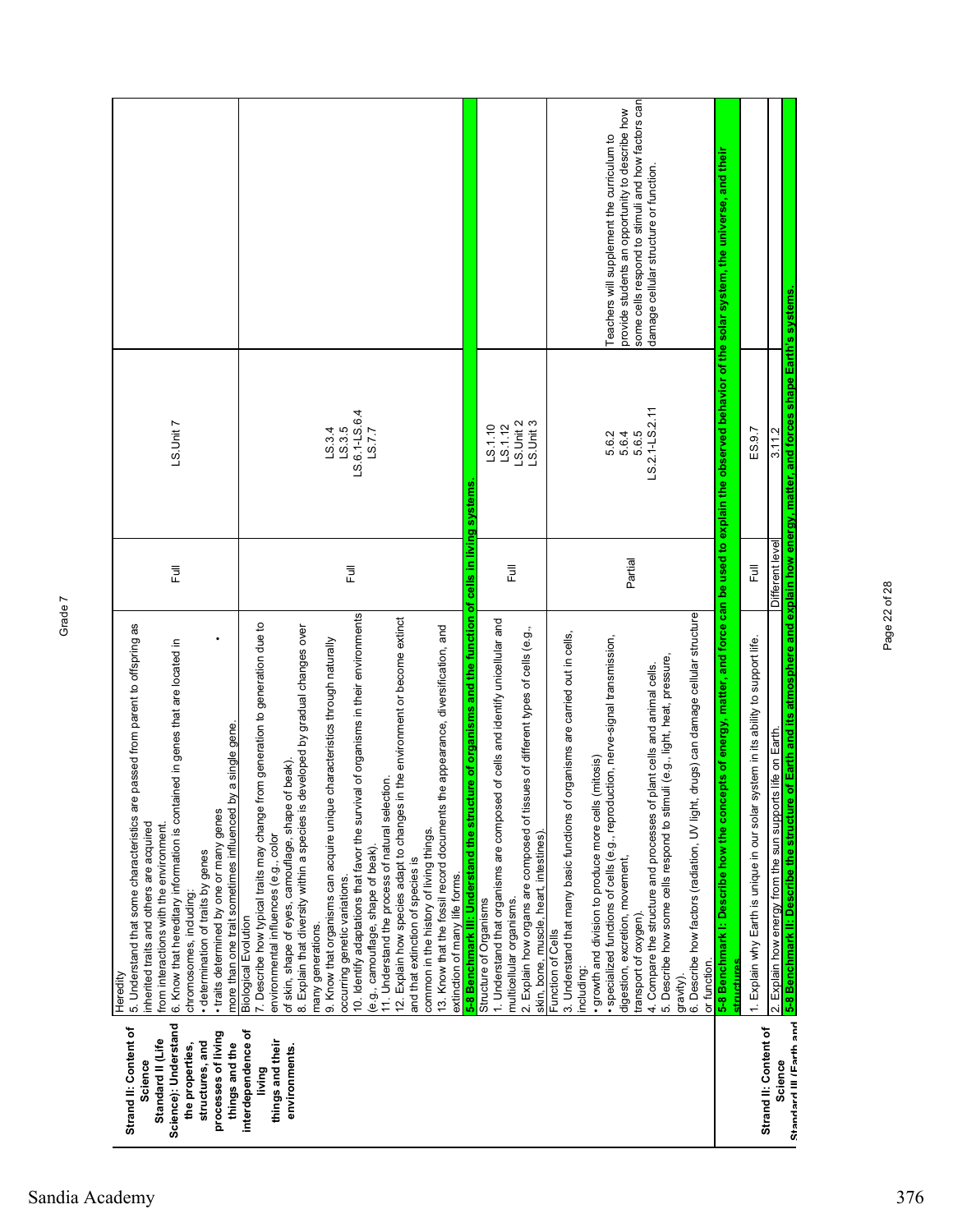| solar system, and the<br>structure of Earth, the<br><b>3.3.9.9.1.1.5.3.3.3.3.</b><br>Space Science):<br>Understand the | and radioactive dating showing<br>1. Understand how the remains of living things give us information about the<br>· layers of sedimentary rock, the fossil record,<br>that life has been present on Earth<br>for more than 3.5 billion years.<br>history of Earth, including: | 卮       | ES.2.1-ES.2.8<br>ES.3.4-ES.3.7 |                                                                                                                                                                                                                                                 |
|------------------------------------------------------------------------------------------------------------------------|-------------------------------------------------------------------------------------------------------------------------------------------------------------------------------------------------------------------------------------------------------------------------------|---------|--------------------------------|-------------------------------------------------------------------------------------------------------------------------------------------------------------------------------------------------------------------------------------------------|
| interactions of Earth's<br>among them, and the<br>interconnections<br>processes and<br>universe, the<br>systems.       | Earth's systems through time (e.g., atmospheric composition, creation of soil,<br>2. Understand how living organisms have played many roles in changes of<br>impact on Earth's surface).                                                                                      | None    |                                | nclude understanding how living organisms have<br>played many roles in changes of Earth's systems<br>through time (e.g., atmospheric composition,<br>eachers will supplement the curriculum to<br>creation of soil, impact on Earth's surface). |
|                                                                                                                        | 3. Know that changes to ecosystems sometimes decrease the capacity of the<br>environment to support some life forms and are difficult and/or costly to<br>remediate.                                                                                                          | 昆       | LS.6.5<br>4.1.5                |                                                                                                                                                                                                                                                 |
|                                                                                                                        | 5-8 Benchmark I: Explain how scientific discoveries and inventions have changed individuals and societies                                                                                                                                                                     |         |                                |                                                                                                                                                                                                                                                 |
| Strand III: Science and<br>how scientific<br>Society                                                                   | 1. Analyze the contributions of science to health as they relate to personal<br>sexual activity.<br>Standard I: Understand decisions about smoking, drugs, alcohol, and                                                                                                       | None    |                                | health as they relate to personal decisions about<br>nclude analyzing the contributions of science to<br>smoking, drugs, alcohol, and sexual activity.<br>Teachers will supplement the curriculum to                                            |
| discoveries, inventions,<br>knowledge influence,<br>and are influenced by,<br>practices, and                           | 2. Analyze how technologies have been responsible for advances in medicine<br>(e.g., vaccines, antibiotics, microscopes, DNA technologies)                                                                                                                                    | Partial | LS.1.12<br>LS.2.6              | echnologies have been responsible for advances<br>nclude additional information analyzing how<br>Teachers will supplement the curriculum to<br>n medicine.                                                                                      |
| individuals and<br>societies.                                                                                          | 3. Describe how scientific information can help individuals and communities<br>respond to health emergencies (e.g., CPR, epidemics, HIV, bio-terrorism).                                                                                                                      | None    |                                | nclude describing how scientific information can<br>help individuals and communities respond to<br>Teachers will supplement the curriculum to<br>nealth emergencies                                                                             |

Page 23 of 28

Page 23 of 28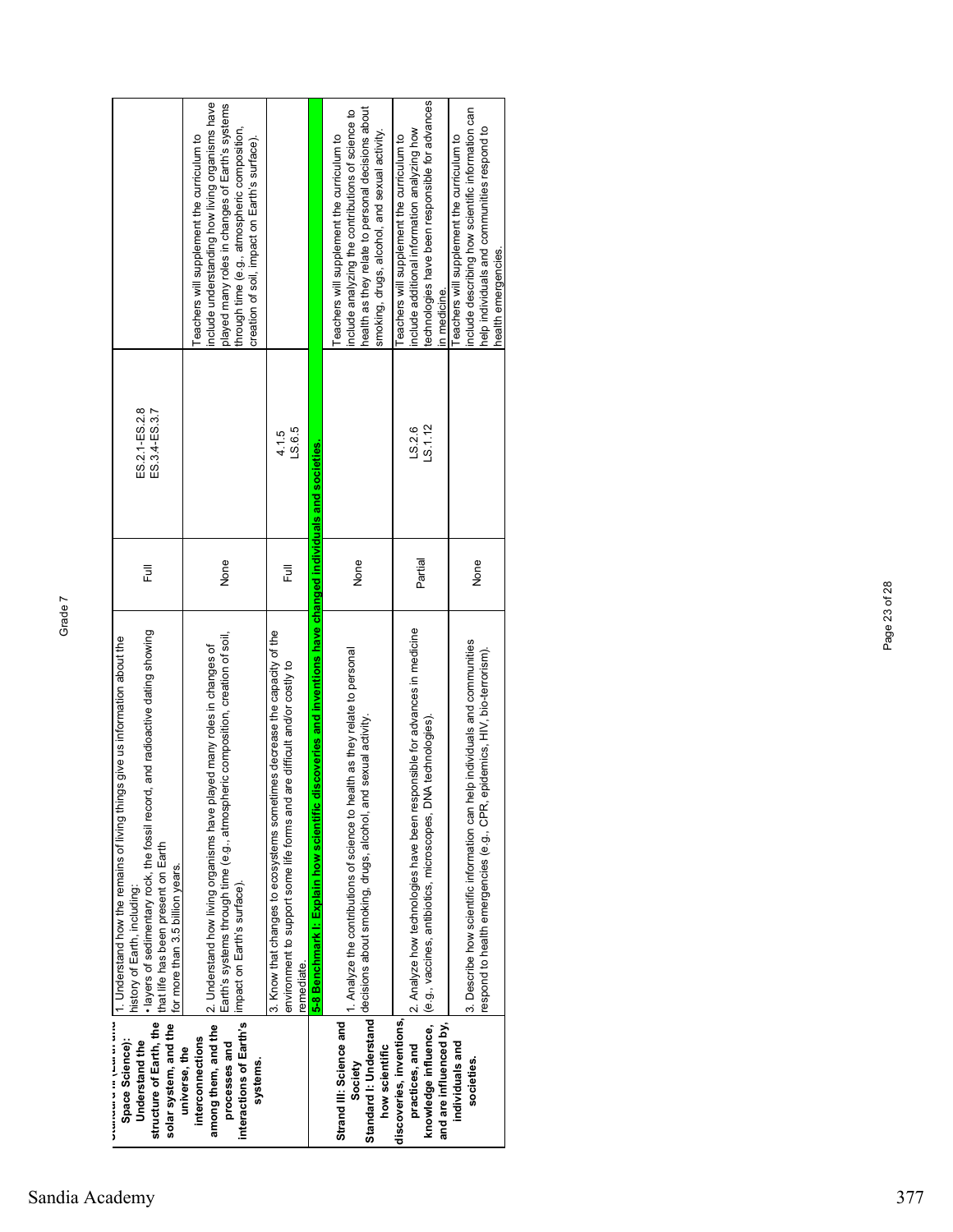|                                                                         | Compared to K <sup>12</sup> Middle School Science curriculum<br>New Mexico Grade 8 Science Standards                                                                                                                                                                                                                                                                                                                                                                                                           |                |                                                                                             |                                                                                                                                                                                             |
|-------------------------------------------------------------------------|----------------------------------------------------------------------------------------------------------------------------------------------------------------------------------------------------------------------------------------------------------------------------------------------------------------------------------------------------------------------------------------------------------------------------------------------------------------------------------------------------------------|----------------|---------------------------------------------------------------------------------------------|---------------------------------------------------------------------------------------------------------------------------------------------------------------------------------------------|
| <b>Strand</b>                                                           | mance Standards<br>Benchmarks and Perfor                                                                                                                                                                                                                                                                                                                                                                                                                                                                       | Coverage       | K <sup>12</sup> grade, unit, lesson                                                         | Comments                                                                                                                                                                                    |
|                                                                         | 5-8 Benchmark I: Use scientific methods<br>predictions, and communicate findings.                                                                                                                                                                                                                                                                                                                                                                                                                              |                |                                                                                             | to develop questions, design and conduct experiments using appropriate technologies, analyze and evaluate results, make                                                                     |
|                                                                         | of data and observations.<br>1. Evaluate the accuracy and reproducibility                                                                                                                                                                                                                                                                                                                                                                                                                                      | 言              | Embedded throughout, for example:<br>PS.10.3<br>PS.10.4<br>LS.10.3<br>LS.10.4               |                                                                                                                                                                                             |
|                                                                         | 2. Use a variety of technologies to gather, analyze and interpret scientific data.                                                                                                                                                                                                                                                                                                                                                                                                                             | 目              | Embedded throughout, for example:<br>PS.Unit 10<br>LS.Unit 10                               |                                                                                                                                                                                             |
| Standard I: Understand<br>Thinking and Practice<br>Strand I: Scientific | 3. Know how to recognize and explain anomalous data.                                                                                                                                                                                                                                                                                                                                                                                                                                                           | None           |                                                                                             | include knowing how to recognize and explain<br>Teachers will supplement the curriculum to<br>anomalous data                                                                                |
| scientific investigations<br>the processes of                           | 5-8 Benchmark II: Understand the proces                                                                                                                                                                                                                                                                                                                                                                                                                                                                        |                | ses of scientific investigation and how scientific inquiry results in scientific knowledge. |                                                                                                                                                                                             |
| and use inquiry and<br>scientific ways of                               | 1. Examine alternative explanations for observations                                                                                                                                                                                                                                                                                                                                                                                                                                                           | None           |                                                                                             | nclude alternative explanations for observations.<br>Teachers will supplement the curriculum to                                                                                             |
| validating to think<br>predicting, and<br>experimenting,<br>observing,  | other bodies of knowledge (e.g., experimentation, logical arguments, skepticism).<br>2. Describe ways in which science differs from other ways of knowing and from                                                                                                                                                                                                                                                                                                                                             | Partial        | PS.1.2                                                                                      | include additional information to describe ways in<br>which science differs from other ways of knowing<br>Teachers will supplement the curriculum to<br>and from other bodies of knowledge. |
| critically.                                                             | questions posed as testable<br>hypotheses, which are tested until the results are accepted by peers.<br>3. Know that scientific knowledge is built on                                                                                                                                                                                                                                                                                                                                                          | Partial        | PS.10.2<br>PS.10.1                                                                          | include testing until the results are accepted by<br>Teachers will supplement the curriculum to<br>peers.                                                                                   |
|                                                                         | 5-8 Benchmark III: Use mathematical ideas, tools, and techniques to understand scientific knowledge                                                                                                                                                                                                                                                                                                                                                                                                            |                |                                                                                             |                                                                                                                                                                                             |
|                                                                         | observations and to communicate findings (e.g., formulas and equations<br>1. Use mathematical expressions and techniques to explain data and<br>significant figures, graphing, sampling, estimation, mean)                                                                                                                                                                                                                                                                                                     | $\overline{a}$ | PS.4.3-PS.4.7                                                                               |                                                                                                                                                                                             |
|                                                                         | 2. Create models to describe phenomena.                                                                                                                                                                                                                                                                                                                                                                                                                                                                        | 同<br>Lu        | Embedded throughout, for example:<br>ES.4.10<br>LS.5.11<br>ES.5.9                           |                                                                                                                                                                                             |
|                                                                         | operties of matter and how matter interacts.<br>5-8 Benchmark I: Know the forms and pro                                                                                                                                                                                                                                                                                                                                                                                                                        |                |                                                                                             |                                                                                                                                                                                             |
|                                                                         | 1. Know how to use density, boiling point, freezing point, conductivity, and color<br>3. Understand the differences among elements, compounds, and mixtures by:<br>methods including evaporation,<br>· classification of materials as elements, compounds, or mixtures<br>2. Distinguish between metals and non-metals.<br>· separation of mixtures into compounds by<br>· interpretation of chemical formulas<br>filtration, screening, magnetism.<br>to identify various substances.<br>Properties of Matter | Partial        | PS.3.8-PS.3.13<br>PS.2.8<br>PS.3.3<br>PS.2.7                                                | include knowing how to use density, boiling point,<br>freezing point, conductivity, and color to identify<br>Teachers will supplement the curriculum to<br>various substances.              |

Page 24 of 28

Page 24 of 28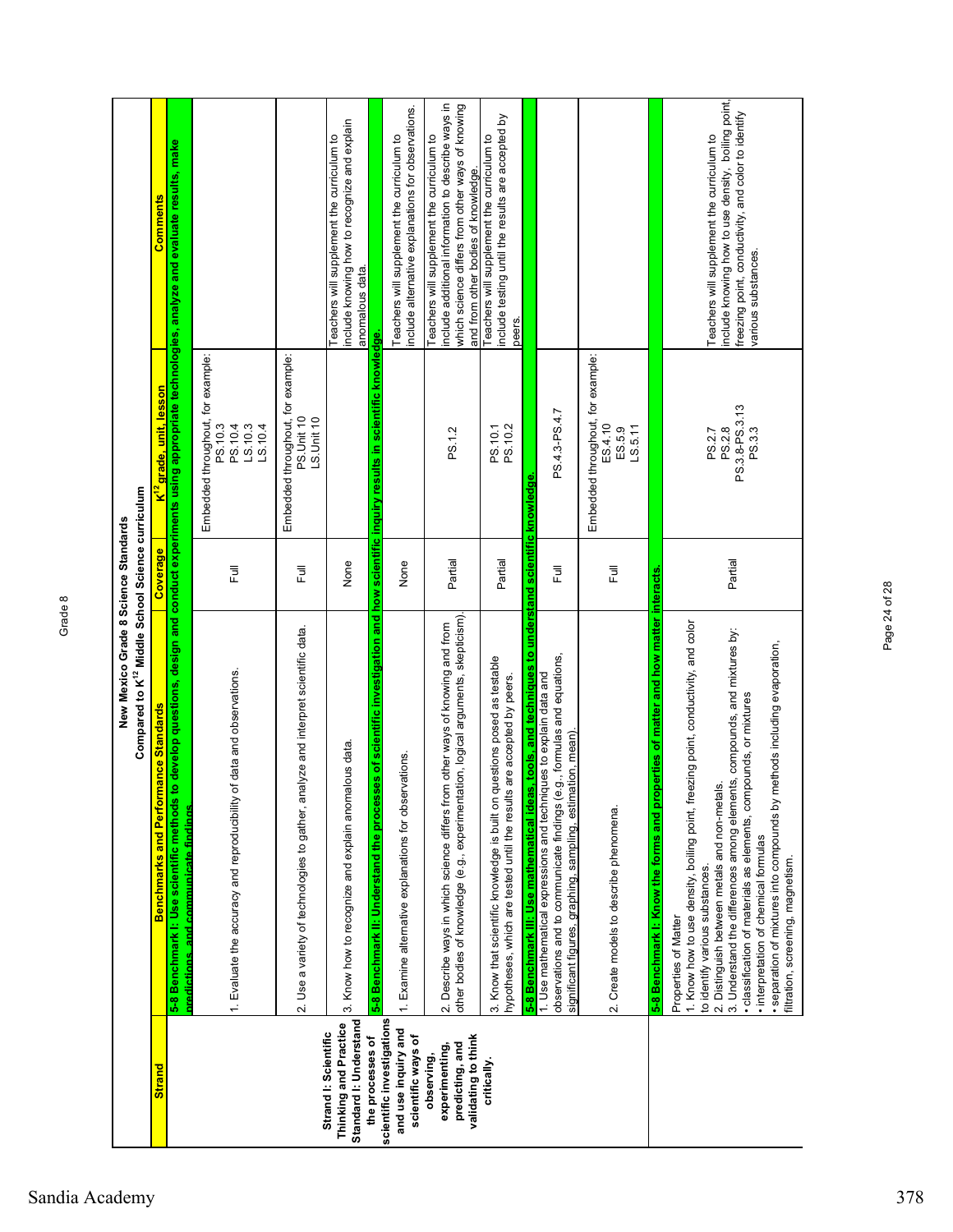|                                                                                                                                                                                                                                                                                                                                                                                                                          |                                                                                                                                                                                                                                                                                                                                                                                                                                                                                                                                               | nclude the use of electricity by appliances and<br>Teachers will supplement the curriculum to<br>equipment                                                                                                                                                                                                                                                                                                                                                                                                                                                                                                                                                                                                                                                                                                                                                                                                                                                                                                                                                                                                                                       |
|--------------------------------------------------------------------------------------------------------------------------------------------------------------------------------------------------------------------------------------------------------------------------------------------------------------------------------------------------------------------------------------------------------------------------|-----------------------------------------------------------------------------------------------------------------------------------------------------------------------------------------------------------------------------------------------------------------------------------------------------------------------------------------------------------------------------------------------------------------------------------------------------------------------------------------------------------------------------------------------|--------------------------------------------------------------------------------------------------------------------------------------------------------------------------------------------------------------------------------------------------------------------------------------------------------------------------------------------------------------------------------------------------------------------------------------------------------------------------------------------------------------------------------------------------------------------------------------------------------------------------------------------------------------------------------------------------------------------------------------------------------------------------------------------------------------------------------------------------------------------------------------------------------------------------------------------------------------------------------------------------------------------------------------------------------------------------------------------------------------------------------------------------|
| PS.1.1-PS.1.6                                                                                                                                                                                                                                                                                                                                                                                                            | PS.1.7-PS.1.9<br>PS.Unit 3                                                                                                                                                                                                                                                                                                                                                                                                                                                                                                                    | PS.8.1-PS.8.5<br>PS.Unit 6<br>ES.8.3<br>ES.8.5<br>ES.8.2                                                                                                                                                                                                                                                                                                                                                                                                                                                                                                                                                                                                                                                                                                                                                                                                                                                                                                                                                                                                                                                                                         |
| $\bar{a}$                                                                                                                                                                                                                                                                                                                                                                                                                | $\bar{a}$                                                                                                                                                                                                                                                                                                                                                                                                                                                                                                                                     | Partial                                                                                                                                                                                                                                                                                                                                                                                                                                                                                                                                                                                                                                                                                                                                                                                                                                                                                                                                                                                                                                                                                                                                          |
| 4. Identify the protons, neutrons, and electrons within an atom and describe their<br>6. Know that compounds are made of two or more elements, but not all sets of<br>5. Explain that elements are organized in the periodic table according to their<br>locations (i.e., in the nucleus or in<br>elements can combine to form<br>motion outside the nucleus)<br><b>Structure of Matter</b><br>compounds.<br>properties. | 10. Know that chemical reactions can absorb energy (endothermic reactions) or<br>7. Know that phase changes are physical changes that can be reversed (e.g.,<br>ich chemical reactions occur (e.g.,<br>Describe various familiar physical and chemical changes that occur naturally<br>တ<br>Identify factors that influence the rate at wh<br>release energy (exothermic reactions).<br>(e.g., snow melting, photosynthesis,<br>evaporation, condensation, melting)<br>temperature, concentration)<br>Changes in Matter<br>rusting, burning). | 5-8 Benchmark II: Explain the physical processes involved in the transfer, change, and conservation of energy<br>2. Know that kinetic energy is a measure of the energy of an object in motion and<br>• transformation of gravitational potential energy of position into kinetic energy of<br>1. Know that energy exists in many forms and that when energy is transformed<br>ment (e.g., calculators, hair dryers,<br>· production of electricity by fossil-fueled and nuclear power plants, wind<br>3. Distinguish between renewable and nonrenewable sources of energy<br>4. Know that electrical energy is the flow of electrons through electrical<br>· electrical current paths through parallel and series circuits<br>conductors that connect sources of electrical<br>· use of electricity by appliances and equipr<br>object's position or composition, including:<br>some energy is usually converted to<br>generators, geothermal plants, and<br>potential energy is a measure of an<br>energy to points of use, including:<br>motion by a falling object.<br>Energy Transformation<br>light bulbs, motors)<br>solar cells<br>heat. |
|                                                                                                                                                                                                                                                                                                                                                                                                                          |                                                                                                                                                                                                                                                                                                                                                                                                                                                                                                                                               | Science): Understand<br>the characteristics of<br>Strand II: Content of<br>properties of matter,<br>between matter and<br>Standard I (Physical<br>the structure and<br>energy, and the<br>interactions<br>Science<br>energy.                                                                                                                                                                                                                                                                                                                                                                                                                                                                                                                                                                                                                                                                                                                                                                                                                                                                                                                     |

Page 25 of 28

Page 25 of 28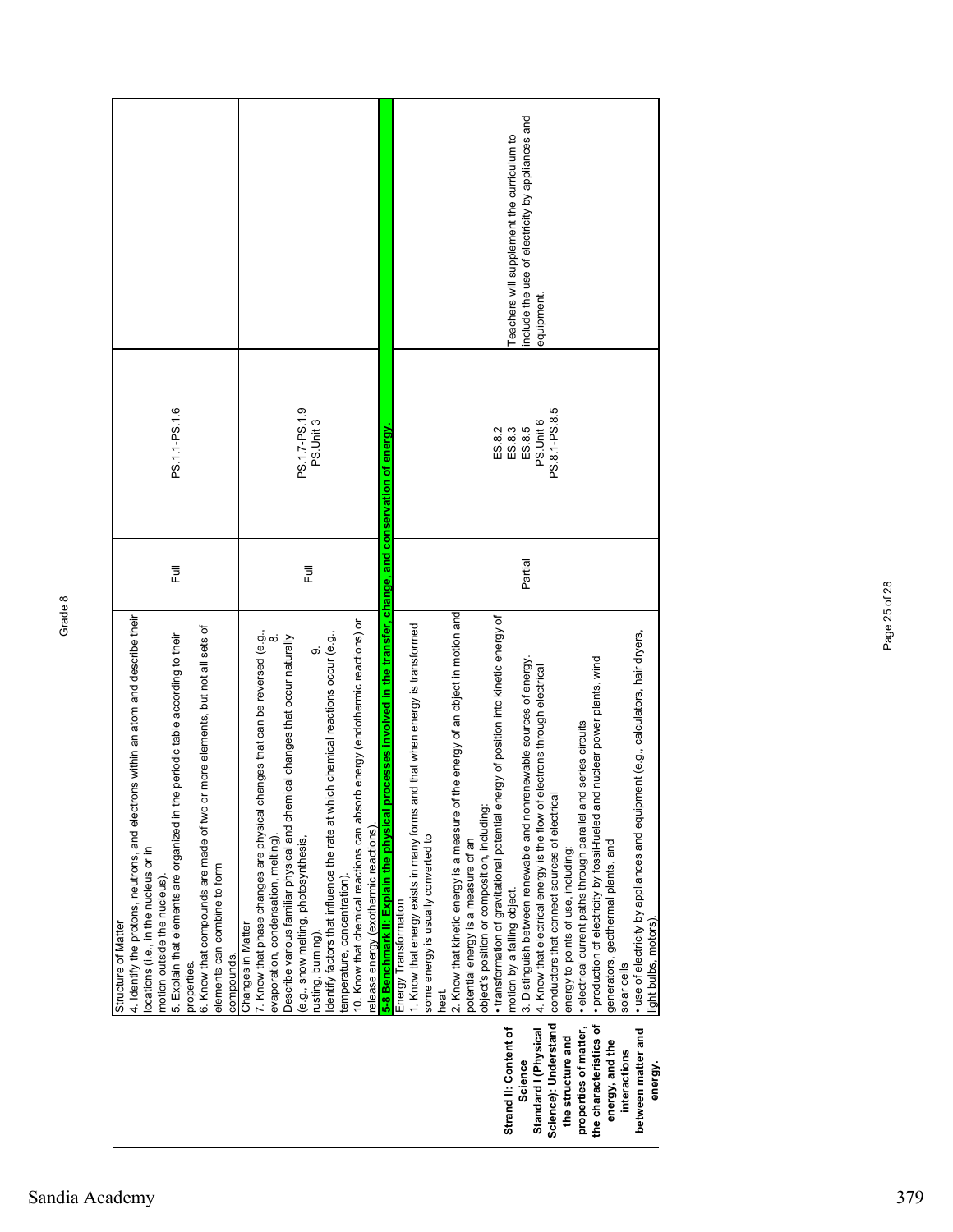| ì                                | 5. Understand how light and radio waves carry energy through vacuum or matter<br>· reflection by a mirror, refraction by a lens, absorption by a dark object<br>· separation of white light into different wavelengths by prisms<br>· visibility of objects due to light emission or scattering.<br>· straight-line travel unless an object is encountered<br>Waves<br>ä | Partial            | PS.7.1-PS.7.6           | provide students an opportunity to understand<br>Teachers will supplement the curriculum to<br>that vibrations of matter carry wave energy |
|----------------------------------|--------------------------------------------------------------------------------------------------------------------------------------------------------------------------------------------------------------------------------------------------------------------------------------------------------------------------------------------------------------------------|--------------------|-------------------------|--------------------------------------------------------------------------------------------------------------------------------------------|
|                                  | sound, earthquakes, water waves)<br>to rate and distance (amplitude) of<br>and gases<br>6. Understand that vibrations of matter (e.g.,<br>· sound transmission through solids, liquids,<br>· relationship of pitch and loudness of sound<br>carry wave energy, including:<br>vibration                                                                                   |                    |                         | including ripples made by objects dropped in<br>water.                                                                                     |
|                                  | forces that produce motion in objects<br>· ripples made by objects dropped in water.<br>5-8 Benchmark III: Describe and explain                                                                                                                                                                                                                                          |                    |                         |                                                                                                                                            |
|                                  | Forces                                                                                                                                                                                                                                                                                                                                                                   |                    |                         |                                                                                                                                            |
|                                  | 1. Know that there are fundamental forces in nature (e.g., gravity,<br>electromagnetic forces, nuclear forces).                                                                                                                                                                                                                                                          |                    |                         |                                                                                                                                            |
|                                  | object at rest or in motion (e.g.,<br>2. Know that a force has both magnitude and direction.<br>3. Analyze the separate forces acting on an                                                                                                                                                                                                                              |                    |                         |                                                                                                                                            |
|                                  | how multiple forces reinforce or cancel one another to result in a net force that<br>gravity, elastic forces, friction), including                                                                                                                                                                                                                                       |                    | PS.4.1                  | Teachers will supplement the curriculum to                                                                                                 |
|                                  | acts on an object.                                                                                                                                                                                                                                                                                                                                                       | Partial            | PS.8.6-PS.8.9<br>PS.4.2 | provide students an opportunity to know that<br>Earth has a magnetic field.                                                                |
|                                  | 4. Know that electric charge produces electrical fields and magnets produce<br>magnetic fields.                                                                                                                                                                                                                                                                          |                    |                         |                                                                                                                                            |
|                                  | 5. Know how a moving magnetic field can produce an electric current (generator)                                                                                                                                                                                                                                                                                          |                    |                         |                                                                                                                                            |
|                                  | and how an electric current can                                                                                                                                                                                                                                                                                                                                          |                    |                         |                                                                                                                                            |
|                                  | produce a magnetic field (electromagnet).<br>6. Know that Earth has a magnetic field                                                                                                                                                                                                                                                                                     |                    |                         |                                                                                                                                            |
|                                  | Motion                                                                                                                                                                                                                                                                                                                                                                   |                    |                         |                                                                                                                                            |
|                                  | scribed relative to some other object<br>7. Know that an object's motion is always de                                                                                                                                                                                                                                                                                    |                    |                         |                                                                                                                                            |
|                                  | Motion:<br>8. Understand and apply Newton's Laws of<br>or point (i.e., frame of reference).                                                                                                                                                                                                                                                                              |                    |                         |                                                                                                                                            |
|                                  | · Objects in motion will continue in motion and objects at rest will remain at rest                                                                                                                                                                                                                                                                                      |                    | PS.4.1-PS.4.3           |                                                                                                                                            |
|                                  | unless acted upon by an                                                                                                                                                                                                                                                                                                                                                  | 司<br>上             | PS.4.9                  |                                                                                                                                            |
|                                  | . If a greater force is applied to an object a proportionally greater acceleration will<br>unbalanced force (inertia).                                                                                                                                                                                                                                                   |                    |                         |                                                                                                                                            |
|                                  | applied force is proportionally less.<br>. If an object has more mass the effect of an<br>occur.                                                                                                                                                                                                                                                                         |                    |                         |                                                                                                                                            |
|                                  | 5-8 Benchmark I: Explain the diverse structures and functions of living things and the complex relationships between living things and their environments                                                                                                                                                                                                                |                    |                         |                                                                                                                                            |
|                                  | 1. Describe how matter moves through ecosystems (e.g., water cycle, carbon<br>cycle)                                                                                                                                                                                                                                                                                     | 巨                  | LS.5.6                  |                                                                                                                                            |
|                                  | stems (e.g., sunlight, green plants,<br>2. Describe how energy flows through ecosy<br>food for animals)                                                                                                                                                                                                                                                                  | 言                  | LS.5.6                  |                                                                                                                                            |
| Strand II: Content of<br>Science | 3. Explain how a change in the flow of energy can impact an ecosystem (e.g., the<br>amount of sunlight available for plant growth, global climate change).                                                                                                                                                                                                               | Different<br>level | 4.1.5                   | Teachers will supplement K12 lessons to include<br>content which covers this standard.                                                     |
| Standard II (Life                | are passed from one generation to the next and how species evolve.<br>5-8 Benchmark II: Understand how traits                                                                                                                                                                                                                                                            |                    |                         |                                                                                                                                            |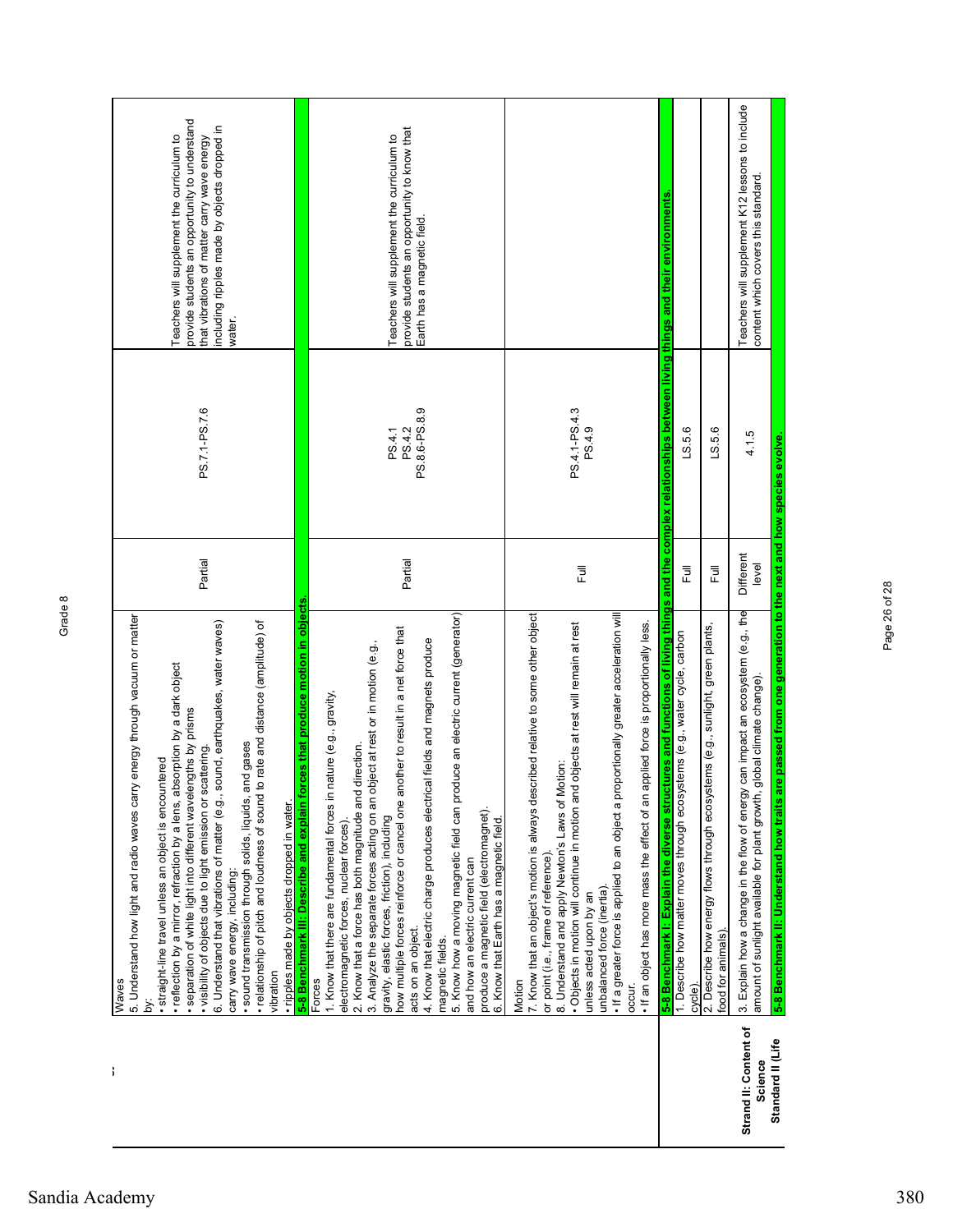| Science): Understand<br>structures, and<br>the properties,                                     | 1. Understand that living organisms are made mostly of molecules consisting of a<br>limited number of elements (e.g., carbon, hydrogen, nitrogen, oxygen).                                                                                                                                                                                                                                                                                  | None                    |                    | include understanding that living organisms are<br>Teachers will supplement the curriculum to                                                                                                    |
|------------------------------------------------------------------------------------------------|---------------------------------------------------------------------------------------------------------------------------------------------------------------------------------------------------------------------------------------------------------------------------------------------------------------------------------------------------------------------------------------------------------------------------------------------|-------------------------|--------------------|--------------------------------------------------------------------------------------------------------------------------------------------------------------------------------------------------|
| processes of living                                                                            |                                                                                                                                                                                                                                                                                                                                                                                                                                             |                         |                    | made mostly of molecules consisting of a limited<br>number of elements.                                                                                                                          |
| interdependence of<br>things and the                                                           | involved in heredity in living<br>2. Identify DNA as the chemical compound<br>organisms.                                                                                                                                                                                                                                                                                                                                                    | $\overline{a}$          | LS.2.6             |                                                                                                                                                                                                  |
| living                                                                                         | 3. Describe the widespread role of carbon in the chemistry of living systems.                                                                                                                                                                                                                                                                                                                                                               | 쿤                       | LS.5.6             |                                                                                                                                                                                                  |
| things and their<br>environments.                                                              | 5-8 Benchmark III: Understand the structure of organisms and the function of<br>1. Describe how cells use chemical energy obtained from food to conduct cellular                                                                                                                                                                                                                                                                            | cells in living systems | LS.2.7             |                                                                                                                                                                                                  |
|                                                                                                | functions (i.e., respiration)                                                                                                                                                                                                                                                                                                                                                                                                               | こ<br>こ                  | LS.2.8             |                                                                                                                                                                                                  |
|                                                                                                | 2. Explain that photosynthesis in green plants captures the energy from the sun<br>and stores it chemically                                                                                                                                                                                                                                                                                                                                 | 昆                       | LS.2.7             |                                                                                                                                                                                                  |
|                                                                                                | nfluence cellular activity (e.g., pH).<br>3. Describe how chemical substances can in                                                                                                                                                                                                                                                                                                                                                        | None                    |                    | include describing how chemical substances can<br>Teachers will supplement the curriculum to<br>influence cellular activity                                                                      |
|                                                                                                | 5-8 Benchmark I: Describe how the concepts of energy, matter, and force<br>structures                                                                                                                                                                                                                                                                                                                                                       |                         |                    | can be used to explain the observed behavior of the solar system, the universe, and their                                                                                                        |
|                                                                                                | 1. Understand how energy from the sun and other stars, in the form of light,<br>travels long distances to reach Earth.                                                                                                                                                                                                                                                                                                                      | Different<br>level      | 3.11.5             | Teachers will supplement K12 lessons to include<br>content which covers this standard                                                                                                            |
| Strand II: Content of<br>Science                                                               | eam about the universe, including:<br>2. Explain how the properties of light (e.g., emission, reflection, refraction)<br>· distances in the solar system and the universe<br>emitted from the sun and stars are used to<br>• temperatures of different stars.                                                                                                                                                                               | Different<br>level      | 3.11.5             | Teachers will supplement K12 lessons to include<br>content which covers this standard.                                                                                                           |
| Standard III (Earth and<br>structure of Earth, the<br>Space Science):<br>Understand the        | 3. Understand how gravitational force acts on objects in the solar system and the<br>other objects in the solar system<br>explanation of the orbits of the planets around the sun.<br>· similar action on masses on Earth and on<br>universe, including:                                                                                                                                                                                    | 큹                       | ES.9.3<br>ES.9.4   |                                                                                                                                                                                                  |
| solar system, and the<br>universe, the                                                         | of Earth and its atmosphere and explain how energy, matter, and forces shape Earth's systems.<br>n the rock cycle.<br>5-8 Benchmark II: Describe the structure<br>1. Describe the role of pressure (and heat) i                                                                                                                                                                                                                             | 쿤                       | ES.2.7             |                                                                                                                                                                                                  |
| interactions of Earth's<br>among them, and the<br>interconnections<br>processes and<br>systems | the water cycle: evaporation,<br>dissolving of minerals and gases and transport to the oceans<br>2. Understand the unique role water plays on Earth, including:<br>· fresh and salt water in oceans, rivers, lakes, and glaciers<br>· ability to remain liquid at most Earth temperatures<br>· properties of water related to processes in<br>condensation, precipitation, surface<br>· reactant in photosynthesis.<br>run-off, percolation | Partial                 | ES.Unit 7          | include the unique role water plays in the reactant<br>Teachers will supplement the curriculum to<br>in photosynthesis.                                                                          |
|                                                                                                | 3. Understand the geologic conditions that have resulted in energy resources<br>Mexico.<br>(e.g., oil, coal, natural gas) available in New                                                                                                                                                                                                                                                                                                  | None                    |                    | that have resulted in energy resources (e.g., oil,<br>include understanding the geologic conditions<br>Teachers will supplement the curriculum to<br>coal, natural gas) available in New Mexico. |
|                                                                                                | inventions have changed individuals and societies<br>discoveries and<br>5-8 Benchmark I: Explain how scientific                                                                                                                                                                                                                                                                                                                             |                         |                    |                                                                                                                                                                                                  |
| Strand III: Science and<br>Society                                                             | 1. Analyze the interrelationship between science and technology (e.g., germ<br>theory, vaccines).                                                                                                                                                                                                                                                                                                                                           | None                    |                    | include analyzing the interrelationship between<br>Teachers will supplement the curriculum to<br>science and technology.                                                                         |
| diecovariae invantione<br>how scientific                                                       | phenomena (e.g., floods, earthquakes, volcanoes, fire, extreme weather).<br>Standard I: Understand   2. Describe how scientific information can help to explain environmental                                                                                                                                                                                                                                                               | Partial                 | ES.4.12<br>ES.4.13 | include additional ways scientific information can<br>Teachers will supplement the curriculum to<br>help to explain environmental phenomena.                                                     |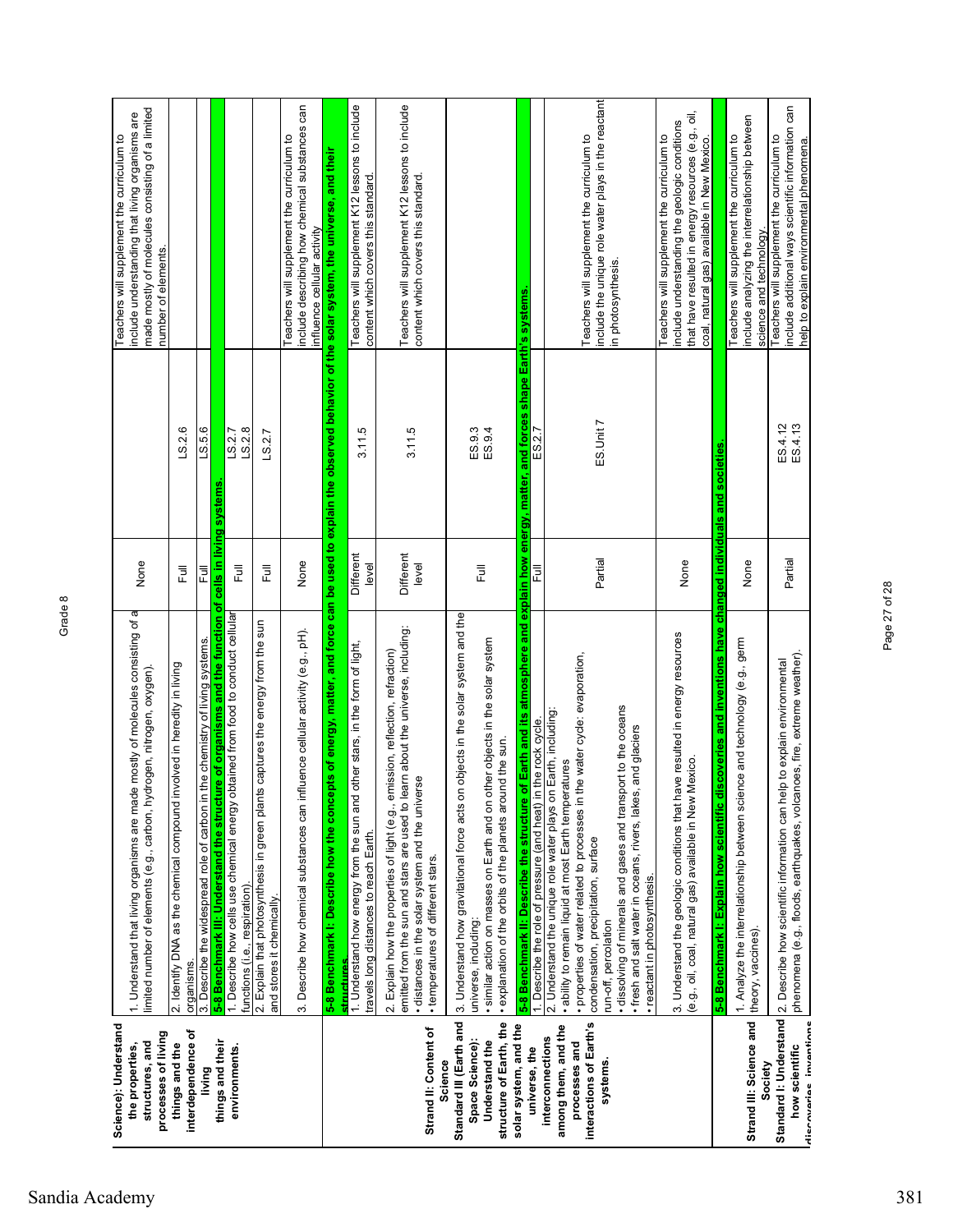| unovovenes, involutorial,<br>practices, and    | 3. Describe how technological revolutions have significantly influenced societies |      | eachers will supplement the curriculum to                                                  |
|------------------------------------------------|-----------------------------------------------------------------------------------|------|--------------------------------------------------------------------------------------------|
| and are influenced by,<br>knowledge influence, | (e.g., energy production, warfare, space exploration).                            | Nore | nclude describing how technological revolutions<br>ave significantly influenced societies. |
| ndividuals and                                 |                                                                                   |      | eachers will supplement the curriculum to                                                  |
| ocieties.                                      | 4. Critically analyze risks and benefits associated with technologies related to  | None | nclude critically analyzing risks and benefits                                             |
|                                                | energy production.                                                                |      | associated with technologies related to energy                                             |
|                                                |                                                                                   |      | production.                                                                                |

Page 28 of 28

Page 28 of 28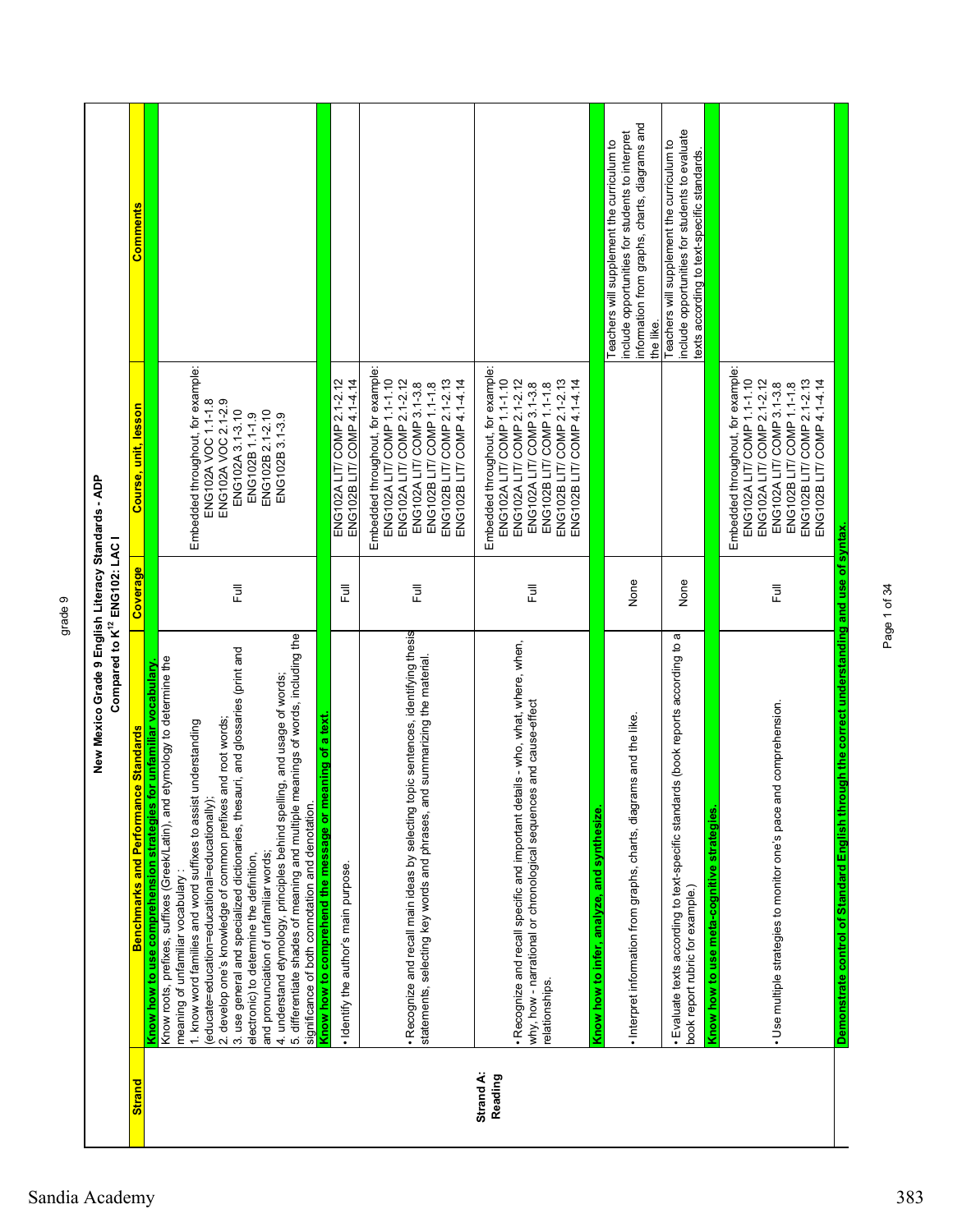|            | • Differentiate between SV and SVDO patterns with transitive and intransitive<br>verbs                                                                                  | Partial | ENG102B GUM 1.1-1.7<br><b>ENG102A GUM 3.2</b><br><b>ENG102A GUM 3.1</b>                                                                                                                                             | include opportunities for students to differentiate<br>between SV and SVDO patterns with transitive<br>Teachers will supplement the curriculum to<br>and intransitive verbs.                                      |
|------------|-------------------------------------------------------------------------------------------------------------------------------------------------------------------------|---------|---------------------------------------------------------------------------------------------------------------------------------------------------------------------------------------------------------------------|-------------------------------------------------------------------------------------------------------------------------------------------------------------------------------------------------------------------|
|            | • Differentiate between SLVPA and SLVPN sentences with predicate adjectives<br>and predicate nouns.                                                                     | Partial | ENG102B GUM 4.1-4.4<br>ENG102A GUM 4.1<br>ENG102A GUM4.2<br><b>ENG102A GUM 2.1</b><br>ENG102A2.2                                                                                                                    | include opportunities for students to differentiate<br>between SLVPA and SLVPN sentences with<br>Teachers will supplement the curriculum to<br>predicate adjectives and predicate nouns.                          |
|            | . Master knowledge of conjunctions and coordination to create parallel structures<br>and balanced and compound sentences.                                               | Partial | ENG102A GUM 10.1-10.4<br><b>ENG102A GUM1.2</b><br>ENG102A GUM 1.1                                                                                                                                                   | knowledge of conjunctions and coordination to<br>create parallel structures and balanced and<br>include opportunities for students to master<br>Teachers will supplement the curriculum to<br>compound sentences. |
|            | · Eliminate run-ons, fused sentences, and inappropriate fragments.                                                                                                      | 쿤       | ENG102A GUM 10.1-10.4                                                                                                                                                                                               |                                                                                                                                                                                                                   |
|            | <u>Demonstrate control of Standard English through the correct understanding and use of grammar and usage</u>                                                           |         |                                                                                                                                                                                                                     |                                                                                                                                                                                                                   |
|            | . Master prepositional phrases and their functions as adjectives and adverbs.                                                                                           | 豆<br>Lu | ENG102A GUM 5.1-5.5                                                                                                                                                                                                 |                                                                                                                                                                                                                   |
|            | . Master the use of appositives to rename and define nouns                                                                                                              | 쿦       | ENG102A GUM 7.1-7.5                                                                                                                                                                                                 |                                                                                                                                                                                                                   |
| Strand AA: | · Differentiate among multiple meanings of words that sound the same but have<br>different meanings such as their, there, they're.                                      | Ē       | Embedded throughout, for example:<br>ENG102A LIT/ COMP 1.1-1.10<br>ENG102A LIT/ COMP 2.1-2.12<br>ENG102B LIT/ COMP 2.1-2.13<br>ENG102B LIT/ COMP 4.1-4.14<br>ENG102A LIT/ COMP 3.1-3.8<br>ENG102B LIT/ COMP 1.1-1.8 |                                                                                                                                                                                                                   |
| Laguage    | adjectives, adverbs, and prepositional phrases that act as adjectives or adverbs.<br>. Master the multiple characteristics of parts of speech, especially nouns, verbs, | Ē       | Embedded throughout, for example:<br>ENG102B GUM 3.1-3.10<br>ENG102A GUM 1.1-1.2<br>ENG102A GUM 2.1-2.2<br>ENG102A GUM 3.1-3.2<br>ENG102B GUM 1.1-1.7<br>ENG102B GUM 2.1-2.8                                        |                                                                                                                                                                                                                   |
|            | · Demonstrate correct subject/verb and pronoun/antecedent agreement                                                                                                     | 쿤       | ENG102B GUM 3.1-3.10                                                                                                                                                                                                |                                                                                                                                                                                                                   |
|            | Demonstrate control of Standard English through the correct understanding and use of                                                                                    |         | punctuation, capitalization, and spel                                                                                                                                                                               | g                                                                                                                                                                                                                 |
|            | especially for open-ended academic responses or requirements of the workforce.<br>· Develop legible manuscript forms such as paragraphs and text structures,            | 巨       | ENG102A LIT/ COMP 1.1-1.10<br>ENG102B LIT/ COMP 2.1-2.13<br>ENG102B LIT/COMP 6.1-6.19<br>ENG102A LIT/ COMP 3.1-3.8<br>ENG102A LIT/ COMP 6.1-6.7<br>ENG102A LIT/ COMP 9.1-9.7                                        |                                                                                                                                                                                                                   |
|            | · Correctly capitalize proper nouns and appropriate words in sentences, titles,<br>and elsewhere.                                                                       | 言       | ENG102B GUM 5.1-5.5                                                                                                                                                                                                 |                                                                                                                                                                                                                   |
|            | · Correctly apply basic rules of spelling in all forms of writing.                                                                                                      | 巨       | ENG102B LIT/ COMP 2.1-2.13<br>ENG102B LIT/ COMP 6.1-6.19<br>ENG102A LIT/ COMP 1.1-1.10<br>ENG102A LIT/ COMP 3.1-3.8<br>ENG102A LIT/ COMP 9.1-9.7<br>ENG102A LIT/ COMP 6.1-6.7                                       |                                                                                                                                                                                                                   |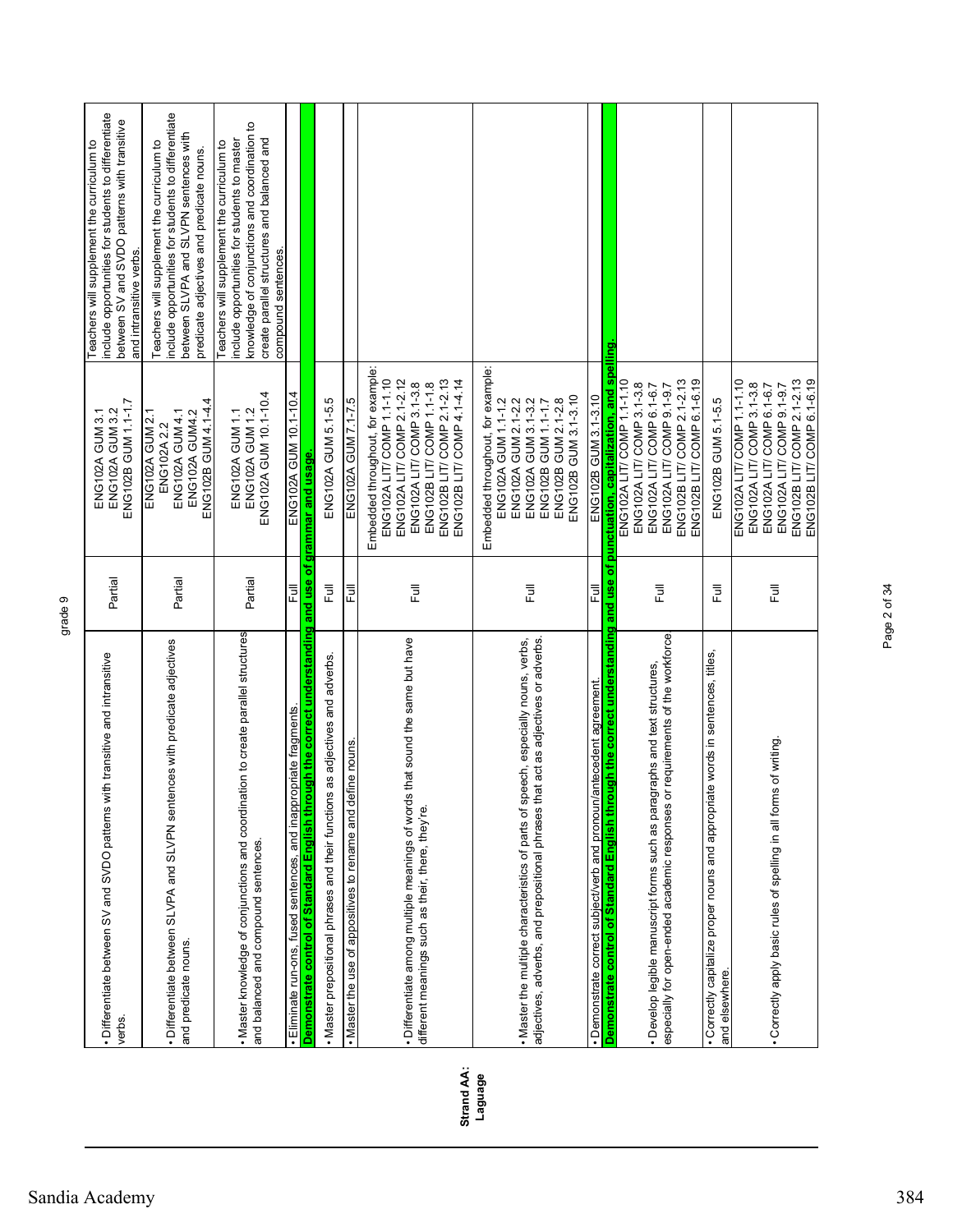|                            | · Correctly use end marks, apostrophes, and quotation marks with direct quotes.<br>city/state, direct address, appositives, direct quotes, and compound sentences.<br>items in a series, date/year,<br>Correctly use commas for the following purposes:                                | Ē       | ENG102B GUM 7.1-7.5<br>ENG102B GUM 8.1-8.8                                                                                                                                   |                                                                                                                                                                                                                                                                              |
|----------------------------|----------------------------------------------------------------------------------------------------------------------------------------------------------------------------------------------------------------------------------------------------------------------------------------|---------|------------------------------------------------------------------------------------------------------------------------------------------------------------------------------|------------------------------------------------------------------------------------------------------------------------------------------------------------------------------------------------------------------------------------------------------------------------------|
|                            | Give spoken instructions to perform specific tasks, to answer questions, or to solve problems                                                                                                                                                                                          |         |                                                                                                                                                                              |                                                                                                                                                                                                                                                                              |
|                            | · Identify purposes and audience to determine the important information to<br>نے.<br>communicate and the language needed to convey                                                                                                                                                     | Partial | ENG102B LIT/ COMP 6.1-6.19<br>ENG102A LIT/COMP 1.1-1.10<br>ENG102B LIT/ COMP 2.1-2.13<br>ENG102A LIT/ COMP 3.1-3.8<br>ENG102A LIT/ COMP 9.1-9.7<br>ENG102A LIT/ COMP 6.1-6.7 | important information to communicate and the<br>include opportunities for students to identify<br>Teachers will supplement the curriculum to<br>purposes and audience to determine the<br>language needed to convey it.                                                      |
|                            | . Master strategies to develop this skill such as repeating the instructions to<br>ensure recall, following a process, emphasizing key points, and employing<br>appropriate diction.                                                                                                   | None    |                                                                                                                                                                              | process, emphasizing key points, and employing<br>strategies to develop this skill such as repeating<br>the instructions to ensure recall, following a<br>include opportunities for students to master<br>Teachers will supplement the curriculum to<br>appropriate diction. |
|                            | Make oral presentations that exhibit a logical s                                                                                                                                                                                                                                       |         |                                                                                                                                                                              | tructure appropriate to the audience, context, and purpose; group related ideas and maintain a consistent focus; include                                                                                                                                                     |
|                            | smooth transitions; support judgments with sound evidence and well-chosen details; make skillful use of rhetorical devices; provide a coherent conclusion; employ prope<br>eye contact, speaking rate, volume, enunciation, inflection, and gestures to communicate ideas effectively. |         |                                                                                                                                                                              |                                                                                                                                                                                                                                                                              |
|                            | $\frac{4}{2}$                                                                                                                                                                                                                                                                          | ≸       | ≸                                                                                                                                                                            |                                                                                                                                                                                                                                                                              |
|                            | nded audience.<br>to an inter<br>Select precise vocabulary to appeal                                                                                                                                                                                                                   |         |                                                                                                                                                                              |                                                                                                                                                                                                                                                                              |
|                            | . Improve one's language by the strategic use of vivid, compelling verbs.                                                                                                                                                                                                              | 巨       | ENG102B LIT/ COMP 2.1-2.13<br>ENG102A LIT/COMP 1.1-1.10<br>ENG102B LIT/ COMP 6.1-6.19<br>ENG102A LIT/ COMP 3.1-3.8<br>ENG102A LIT/ COMP 6.1-6.7<br>ENG102A LIT/ COMP 9.1-9.7 |                                                                                                                                                                                                                                                                              |
|                            | tasks, to answer questions, or to solve problems<br>Follow spoken instructions to perform specific                                                                                                                                                                                     |         |                                                                                                                                                                              |                                                                                                                                                                                                                                                                              |
|                            | Consider the purpose and the speaker in order to understand what is being<br>communicated and the language being used to convey the message.                                                                                                                                           | None    |                                                                                                                                                                              | include opportunities for students to consider the<br>purpose and the speaker in order to understand<br>what is being communicated and the language<br>Teachers will supplement the curriculum to<br>being used to convey the message.                                       |
| Communication<br>Strand B: | . Master strategies to develop this skill such as repeating the instructions to<br>key points.<br>ensure recall, following a process, and identifying                                                                                                                                  | None    |                                                                                                                                                                              | strategies to develop this skill such as repeating<br>include opportunities for students to master<br>the instructions to ensure recall, following a<br>Teachers will supplement the curriculum to<br>process, and identifying key points.                                   |
|                            | · Practice listening skills to enhance the ability to complete a task from oral<br>nstructions.                                                                                                                                                                                        | None    |                                                                                                                                                                              | listening skills to enhance the ability to complete a<br>include opportunities for students to practice<br>Teachers will supplement the curriculum to<br>task from oral instructions.                                                                                        |
|                            | nted orally by others.<br>Summarize and paraphrase information preser                                                                                                                                                                                                                  |         |                                                                                                                                                                              |                                                                                                                                                                                                                                                                              |

Page 3 of 34

Page 3 of 34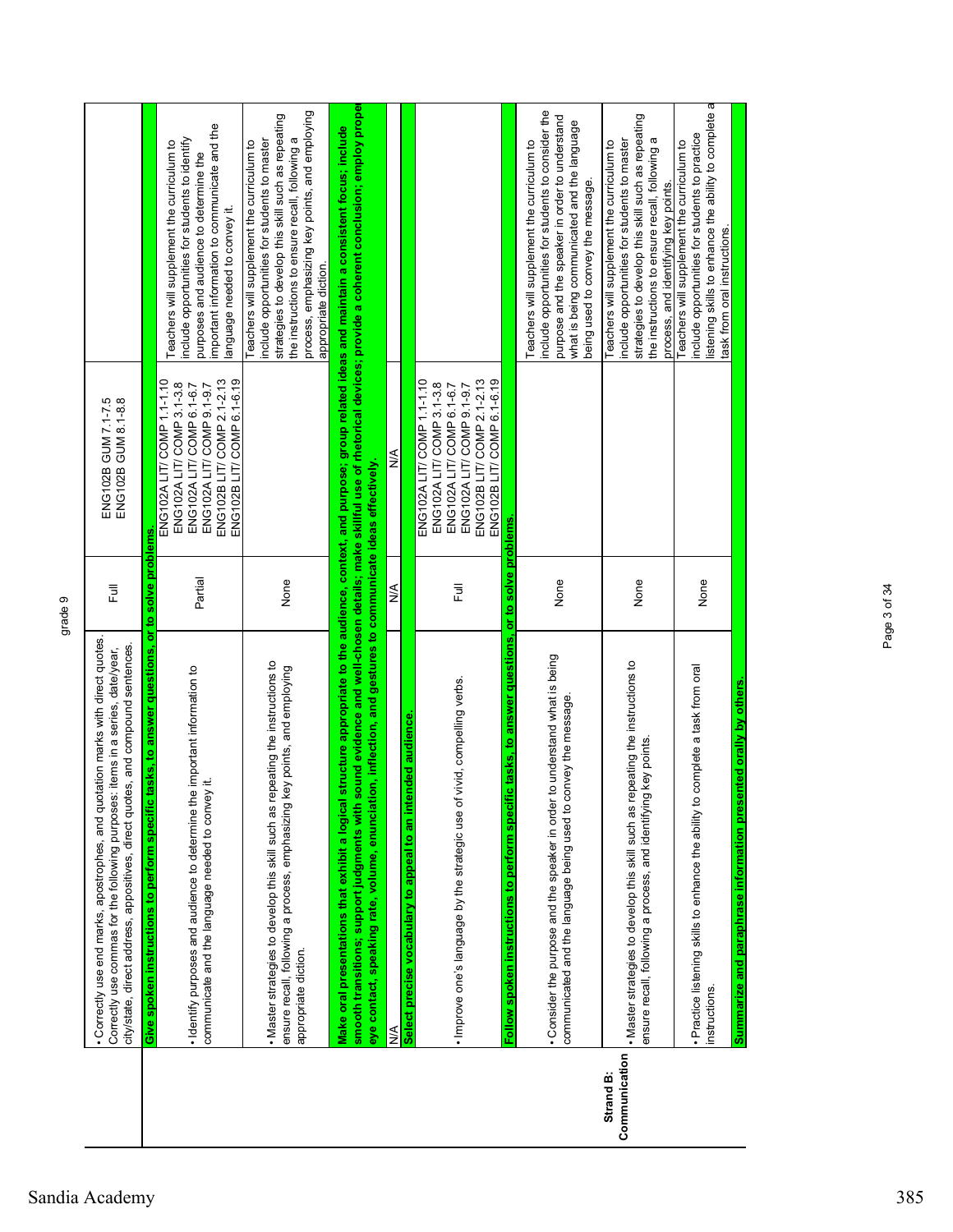| imaginative and expressive texts such as poetry,<br>context and point of view; (2) develop characters<br>drama, screenplay, monologue, and song lyrics,<br>ø<br>include opportunities for students to produce<br>that (1) engage the reader by establishing a<br>teams for a particular purpose (for example, to interpret literature, write or critique a proposal, solve a problem or make<br>Teachers will supplement the curriculum to<br>and plot; (3) creatively employ figurative<br>language; and (4) conclude effectively.<br>Embedded throughout, for example:<br>ENG102A LIT/ COMP 1.1-1.10<br>ENG102B LIT/ COMP 2.1-2.13<br>ENG102B LIT/ COMP 6.1-6.19<br>ENG102A LIT/ COMP 2.1-2.12<br>ENG102B LIT/ COMP 2.1-2.13<br>ENG102B LIT/ COMP 4.1-4.14<br>ENG102A LIT/ COMP 1.1-1.10<br>ENG102A LIT/ COMP 1.1-1.10<br>ENG102B LIT/ COMP 2.1-2.13<br>ENG102B LIT/ COMP 6.1-6.19<br>ENG102A LIT/ COMP 1.1-1.10<br>Analyze the ways in which the internal and contextual variables of a speech support or confound its meaning or purpose.<br>ENG102A LIT/ COMP 3.1-3.8<br>ENG102B LIT/ COMP 1.1-1.8<br>ENG102A LIT/ COMP 3.1-3.8<br>ENG102A LIT/ COMP 3.1-3.8<br>ENG102A LIT/ COMP 9.1-9.7<br>ENG102A LIT/ COMP 3.1-3.8<br>ENG102A LIT/ COMP 9.1-9.7<br>ENG102A LIT/ COMP 6.1-6.7<br>ENG102A LIT/ COMP 9.1-9.7<br>ENG102A LIT/ COMP 6.1-6.7<br>ENG102A LIT/ COMP 6.1-6.7<br>$\frac{4}{5}$<br>$\frac{4}{2}$<br>≸<br>None<br>the essential elements that elaborate it<br>⋚<br>⋚<br>$\frac{1}{2}$<br>昆<br>卮<br>卮<br>卮<br>and point of view; (2) develop characters and plot; (3) creatively employ figurative<br>monologue, and song lyrics, that (1) engage the reader by establishing a context<br>reader by establishing a context and point of view; (2) establish plot and setting,<br>· Produce imaginative and expressive texts such as poetry, drama, screenplay,<br>(3) develop characters, (4) employ concrete sensory details; and (5) conclude<br>autobiography, history, personal anecdote, or short story that (1) engage the<br>outlines, and researching<br>activating prior knowledge such as brainstorming, ideamapping, free-writing,<br>the generation of content by<br>outlining, keeping a journal, asking journalist's questions-who, what, when,<br>• Demonstrate mastery in the creation of narrative texts such as biography,<br>· Select major ideas and develop them with relevant reasons, supporting<br>Demonstrate proficiency in producing a variety of compositions<br>ldentify the thesis of a speech and determine<br>Participate productively in self-directed work<br>Plan writing by taking notes, writing informal<br>· Use a variety of pre-writing strategies to guide<br>· Evaluate effectiveness of selected strategies.<br>language; and (4) conclude effectively.<br>where, why, and how.<br>examples and details.<br>effectively<br>$\overline{\mathsf{N}}$<br>⋚<br>≸ | experience; determining the need for further information or research; visualizing<br>messages in order to summarize information presented orally such as: listening<br>sequence and organization of<br>words; interpreting figurative<br>ideas; extending the speaker's ideas based on prior knowledge and personal<br>to distinguish between main<br>using mnemonic devices; summarizing and synthesizing; and determining<br>· Use a variety of strategies to enhance comprehension of complex literal<br>significance, value, and possible uses of information.<br>for contextual clues to infer meaning of unknown<br>language; interpreting nonverbal clues; listening<br>ideas and details; listening for transitions; noting | Full | Embedded throughout, for example:<br>ENG102A LIT/ COMP 1.1-1.10<br>ENG102A LIT/ COMP 2.1-2.12<br>ENG102B LIT/ COMP 2.1-2.13<br>ENG102B LIT/ COMP 4.1-4.14<br>ENG102A LIT/ COMP 3.1-3.8<br>ENG102B LIT/ COMP 1.1-1.8 |  |
|----------------------------------------------------------------------------------------------------------------------------------------------------------------------------------------------------------------------------------------------------------------------------------------------------------------------------------------------------------------------------------------------------------------------------------------------------------------------------------------------------------------------------------------------------------------------------------------------------------------------------------------------------------------------------------------------------------------------------------------------------------------------------------------------------------------------------------------------------------------------------------------------------------------------------------------------------------------------------------------------------------------------------------------------------------------------------------------------------------------------------------------------------------------------------------------------------------------------------------------------------------------------------------------------------------------------------------------------------------------------------------------------------------------------------------------------------------------------------------------------------------------------------------------------------------------------------------------------------------------------------------------------------------------------------------------------------------------------------------------------------------------------------------------------------------------------------------------------------------------------------------------------------------------------------------------------------------------------------------------------------------------------------------------------------------------------------------------------------------------------------------------------------------------------------------------------------------------------------------------------------------------------------------------------------------------------------------------------------------------------------------------------------------------------------------------------------------------------------------------------------------------------------------------------------------------------------------------------------------------------------------------------------------------------------------------------------------------------------------------------------------------------------------------------------------------------------------------------------------------------------------------------------------------------|-------------------------------------------------------------------------------------------------------------------------------------------------------------------------------------------------------------------------------------------------------------------------------------------------------------------------------------------------------------------------------------------------------------------------------------------------------------------------------------------------------------------------------------------------------------------------------------------------------------------------------------------------------------------------------------------------------------------------------------|------|---------------------------------------------------------------------------------------------------------------------------------------------------------------------------------------------------------------------|--|
|                                                                                                                                                                                                                                                                                                                                                                                                                                                                                                                                                                                                                                                                                                                                                                                                                                                                                                                                                                                                                                                                                                                                                                                                                                                                                                                                                                                                                                                                                                                                                                                                                                                                                                                                                                                                                                                                                                                                                                                                                                                                                                                                                                                                                                                                                                                                                                                                                                                                                                                                                                                                                                                                                                                                                                                                                                                                                                                      |                                                                                                                                                                                                                                                                                                                                                                                                                                                                                                                                                                                                                                                                                                                                     |      |                                                                                                                                                                                                                     |  |
|                                                                                                                                                                                                                                                                                                                                                                                                                                                                                                                                                                                                                                                                                                                                                                                                                                                                                                                                                                                                                                                                                                                                                                                                                                                                                                                                                                                                                                                                                                                                                                                                                                                                                                                                                                                                                                                                                                                                                                                                                                                                                                                                                                                                                                                                                                                                                                                                                                                                                                                                                                                                                                                                                                                                                                                                                                                                                                                      |                                                                                                                                                                                                                                                                                                                                                                                                                                                                                                                                                                                                                                                                                                                                     |      |                                                                                                                                                                                                                     |  |
|                                                                                                                                                                                                                                                                                                                                                                                                                                                                                                                                                                                                                                                                                                                                                                                                                                                                                                                                                                                                                                                                                                                                                                                                                                                                                                                                                                                                                                                                                                                                                                                                                                                                                                                                                                                                                                                                                                                                                                                                                                                                                                                                                                                                                                                                                                                                                                                                                                                                                                                                                                                                                                                                                                                                                                                                                                                                                                                      |                                                                                                                                                                                                                                                                                                                                                                                                                                                                                                                                                                                                                                                                                                                                     |      |                                                                                                                                                                                                                     |  |
|                                                                                                                                                                                                                                                                                                                                                                                                                                                                                                                                                                                                                                                                                                                                                                                                                                                                                                                                                                                                                                                                                                                                                                                                                                                                                                                                                                                                                                                                                                                                                                                                                                                                                                                                                                                                                                                                                                                                                                                                                                                                                                                                                                                                                                                                                                                                                                                                                                                                                                                                                                                                                                                                                                                                                                                                                                                                                                                      |                                                                                                                                                                                                                                                                                                                                                                                                                                                                                                                                                                                                                                                                                                                                     |      |                                                                                                                                                                                                                     |  |
|                                                                                                                                                                                                                                                                                                                                                                                                                                                                                                                                                                                                                                                                                                                                                                                                                                                                                                                                                                                                                                                                                                                                                                                                                                                                                                                                                                                                                                                                                                                                                                                                                                                                                                                                                                                                                                                                                                                                                                                                                                                                                                                                                                                                                                                                                                                                                                                                                                                                                                                                                                                                                                                                                                                                                                                                                                                                                                                      |                                                                                                                                                                                                                                                                                                                                                                                                                                                                                                                                                                                                                                                                                                                                     |      |                                                                                                                                                                                                                     |  |
|                                                                                                                                                                                                                                                                                                                                                                                                                                                                                                                                                                                                                                                                                                                                                                                                                                                                                                                                                                                                                                                                                                                                                                                                                                                                                                                                                                                                                                                                                                                                                                                                                                                                                                                                                                                                                                                                                                                                                                                                                                                                                                                                                                                                                                                                                                                                                                                                                                                                                                                                                                                                                                                                                                                                                                                                                                                                                                                      |                                                                                                                                                                                                                                                                                                                                                                                                                                                                                                                                                                                                                                                                                                                                     |      |                                                                                                                                                                                                                     |  |
|                                                                                                                                                                                                                                                                                                                                                                                                                                                                                                                                                                                                                                                                                                                                                                                                                                                                                                                                                                                                                                                                                                                                                                                                                                                                                                                                                                                                                                                                                                                                                                                                                                                                                                                                                                                                                                                                                                                                                                                                                                                                                                                                                                                                                                                                                                                                                                                                                                                                                                                                                                                                                                                                                                                                                                                                                                                                                                                      |                                                                                                                                                                                                                                                                                                                                                                                                                                                                                                                                                                                                                                                                                                                                     |      |                                                                                                                                                                                                                     |  |
|                                                                                                                                                                                                                                                                                                                                                                                                                                                                                                                                                                                                                                                                                                                                                                                                                                                                                                                                                                                                                                                                                                                                                                                                                                                                                                                                                                                                                                                                                                                                                                                                                                                                                                                                                                                                                                                                                                                                                                                                                                                                                                                                                                                                                                                                                                                                                                                                                                                                                                                                                                                                                                                                                                                                                                                                                                                                                                                      |                                                                                                                                                                                                                                                                                                                                                                                                                                                                                                                                                                                                                                                                                                                                     |      |                                                                                                                                                                                                                     |  |
|                                                                                                                                                                                                                                                                                                                                                                                                                                                                                                                                                                                                                                                                                                                                                                                                                                                                                                                                                                                                                                                                                                                                                                                                                                                                                                                                                                                                                                                                                                                                                                                                                                                                                                                                                                                                                                                                                                                                                                                                                                                                                                                                                                                                                                                                                                                                                                                                                                                                                                                                                                                                                                                                                                                                                                                                                                                                                                                      |                                                                                                                                                                                                                                                                                                                                                                                                                                                                                                                                                                                                                                                                                                                                     |      |                                                                                                                                                                                                                     |  |
|                                                                                                                                                                                                                                                                                                                                                                                                                                                                                                                                                                                                                                                                                                                                                                                                                                                                                                                                                                                                                                                                                                                                                                                                                                                                                                                                                                                                                                                                                                                                                                                                                                                                                                                                                                                                                                                                                                                                                                                                                                                                                                                                                                                                                                                                                                                                                                                                                                                                                                                                                                                                                                                                                                                                                                                                                                                                                                                      |                                                                                                                                                                                                                                                                                                                                                                                                                                                                                                                                                                                                                                                                                                                                     |      |                                                                                                                                                                                                                     |  |
|                                                                                                                                                                                                                                                                                                                                                                                                                                                                                                                                                                                                                                                                                                                                                                                                                                                                                                                                                                                                                                                                                                                                                                                                                                                                                                                                                                                                                                                                                                                                                                                                                                                                                                                                                                                                                                                                                                                                                                                                                                                                                                                                                                                                                                                                                                                                                                                                                                                                                                                                                                                                                                                                                                                                                                                                                                                                                                                      |                                                                                                                                                                                                                                                                                                                                                                                                                                                                                                                                                                                                                                                                                                                                     |      |                                                                                                                                                                                                                     |  |
| Select and use formal or informal literary or technical language appropriate for thepurpose, audience, and context of the communication.                                                                                                                                                                                                                                                                                                                                                                                                                                                                                                                                                                                                                                                                                                                                                                                                                                                                                                                                                                                                                                                                                                                                                                                                                                                                                                                                                                                                                                                                                                                                                                                                                                                                                                                                                                                                                                                                                                                                                                                                                                                                                                                                                                                                                                                                                                                                                                                                                                                                                                                                                                                                                                                                                                                                                                             |                                                                                                                                                                                                                                                                                                                                                                                                                                                                                                                                                                                                                                                                                                                                     |      |                                                                                                                                                                                                                     |  |

Page 4 of 34

Page 4 of 34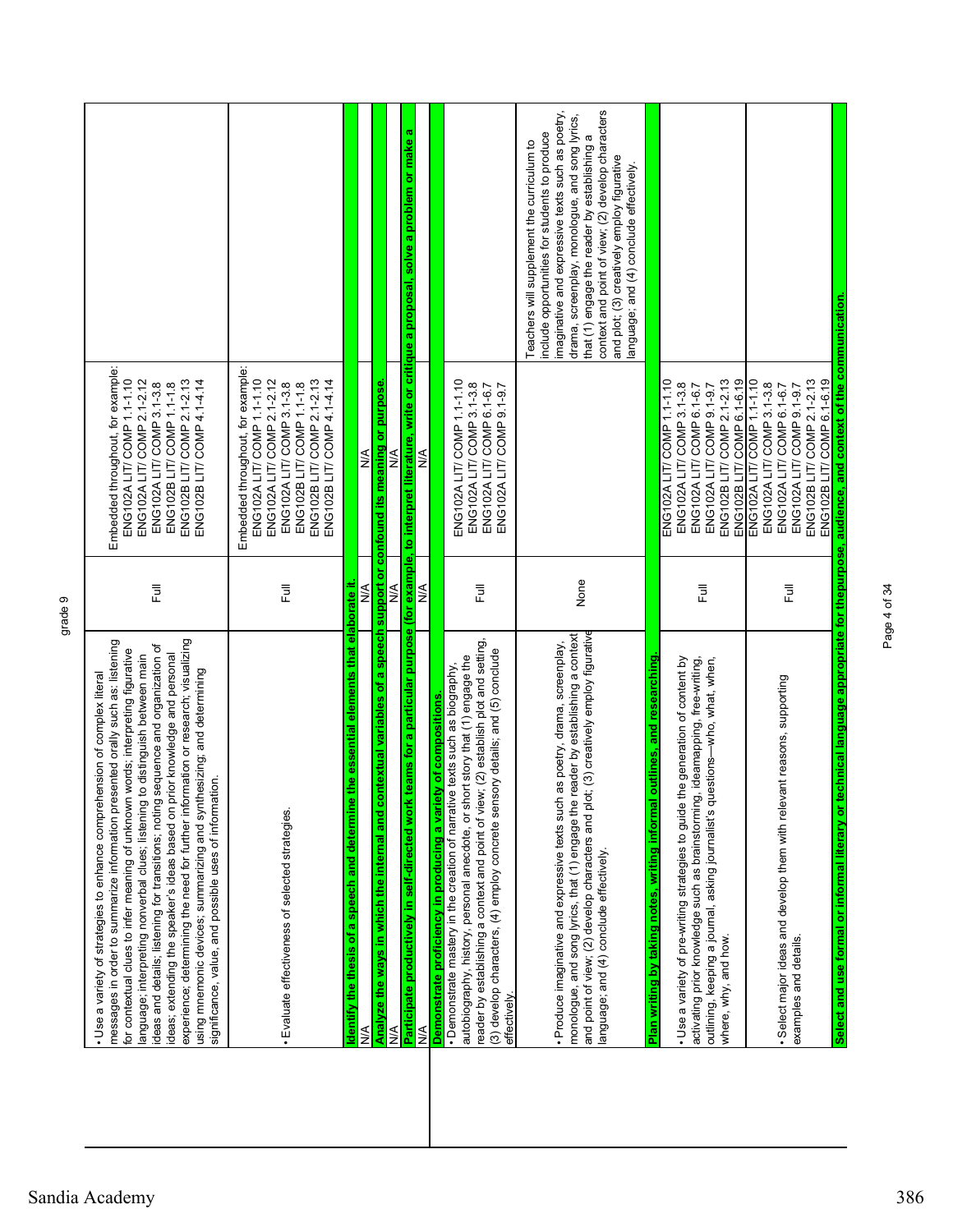|                                                                                           |      | ENG102A LIT/COMP 1.1-1.10                                                                                                                                                 |
|-------------------------------------------------------------------------------------------|------|---------------------------------------------------------------------------------------------------------------------------------------------------------------------------|
|                                                                                           |      | ENG102A LIT/ COMP 3.1-3.8                                                                                                                                                 |
| . Use vivid descriptive language to create sensory images in the mind of the              | Full | ENG102A LIT/ COMP 6.1-6.7                                                                                                                                                 |
| audience.                                                                                 |      | ENG102A LIT/ COMP 9.1-9.7                                                                                                                                                 |
|                                                                                           |      | ENG102B LIT/ COMP 6.1-6.19<br>ENG102B LIT/ COMP 2.1-2.13                                                                                                                  |
|                                                                                           |      | ENG102A LIT/ COMP 1.1-1.10                                                                                                                                                |
|                                                                                           |      | ENG102A LIT/ COMP 3.1-3.8                                                                                                                                                 |
|                                                                                           |      | ENG102A LIT/ COMP 6.1-6.7                                                                                                                                                 |
| reader.<br>. Use language to stimulate the emotions of the                                | 巨    | ENG102A LIT/ COMP 9.1-9.7                                                                                                                                                 |
|                                                                                           |      | ENG102B LIT/ COMP 2.1-2.13                                                                                                                                                |
|                                                                                           |      | ENG102B LIT/ COMP 6.1-6.19                                                                                                                                                |
|                                                                                           |      | Organize ideas in writing with a thesis statement in the introduction, well-constructed paragraphs, a conclusion, and transition sentences that connect paragraphs into a |
| • Organize and deliver an argument by (1) wording the claim clearly; $(2)$                |      |                                                                                                                                                                           |
| specifying convincing reasons to support the daim, and (3) adopting a stance              | 卮    | ENG102B LIT/ COMP 2.1-2.13                                                                                                                                                |
| and appropriate tone toward the issue.                                                    |      |                                                                                                                                                                           |
|                                                                                           |      | ENG102A LIT/ COMP 1.1-1.10                                                                                                                                                |
| · Select and use appropriate structures and organizational patterns such as               |      | ENG102A LIT/ COMP 3.1-3.8                                                                                                                                                 |
| problem-solution, compare-contrast, cause-effect to (1) select content; (2)               | 巨    | ENG102A LIT/ COMP 6.1-6.7                                                                                                                                                 |
| represent ideas; (3) make connections; (4) generate new insights; and (5)                 |      | ENG102A LIT/ COMP 9.1-9.7                                                                                                                                                 |
| develop an organizational structure.                                                      |      | ENG102B LIT/ COMP 2.1-2.13                                                                                                                                                |
|                                                                                           |      | ENG102B LIT/ COMP 6.1-6.19                                                                                                                                                |
|                                                                                           |      | ENG102A LIT/COMP 1.1-1.10                                                                                                                                                 |
|                                                                                           |      | ENG102A LIT/ COMP 3.1-3.8                                                                                                                                                 |
| Construct focused paragraphs with topic sentences leading toward a logical                | 卮    | ENG102A LIT/ COMP 6.1-6.7                                                                                                                                                 |
| conclusion.                                                                               |      | ENG102A LIT/ COMP 9.1-9.7                                                                                                                                                 |
|                                                                                           |      | ENG102B LIT/ COMP 6.1-6.19<br>ENG102B LIT/ COMP 2.1-2.13                                                                                                                  |
|                                                                                           |      |                                                                                                                                                                           |
|                                                                                           |      | ENG102A LIT/ COMP 1.1-1.10<br>ENG102A LIT/ COMP 3.1-3.8                                                                                                                   |
| · Provide supporting evidence from texts and other outside sources such as                |      | ENG102A LIT/ COMP 6.1-6.7                                                                                                                                                 |
| direct quotations, paraphrasing, and examples.                                            | 卮    | ENG102A LIT/ COMP 9.1-9.7                                                                                                                                                 |
|                                                                                           |      | ENG102B LIT/ COMP 2.1-2.13                                                                                                                                                |
|                                                                                           |      | ENG102B LIT/ COMP 6.1-6.19                                                                                                                                                |
|                                                                                           |      | ENG102A LIT/ COMP 1.1-1.10                                                                                                                                                |
|                                                                                           |      | ENG102A LIT/ COMP 3.1-3.8                                                                                                                                                 |
| · Draw a reasonable conclusion connected to the topic sentence and supporting             |      | ENG102A LIT/ COMP 6.1-6.7                                                                                                                                                 |
| evidence.                                                                                 | 巨    | ENG102A LIT/ COMP 9.1-9.7                                                                                                                                                 |
|                                                                                           |      | ENG102B LIT/ COMP 2.1-2.13                                                                                                                                                |
|                                                                                           |      | ENG102B LIT/ COMP 6.1-6.19                                                                                                                                                |
| drafts, revise documents to develop or support<br>Drawing on readers' comments on working |      | deas more clearly, address potential objections, ensure effective transitions                                                                                             |
|                                                                                           |      | ENG102A LIT/ COMP 1.1-1.10                                                                                                                                                |
| check the development of the<br>· Use a rubric, outline, or organizational map to         |      | ENG102A LIT/ COMP 3.1-3.8                                                                                                                                                 |
| draft to see if paragraph focus is clear, transitions are apparent, and                   | 卮    | ENG102A LIT/ COMP 6.1-6.7                                                                                                                                                 |
| <u>ed</u><br>≘<br>organizational patterns are clear and well-signa                        |      | ENG102A LIT/ COMP 9.1-9.7                                                                                                                                                 |
|                                                                                           |      | ENG102B LIT/ COMP 2.1-2.13<br>ENG102B LIT/COMP 6.1-6.19                                                                                                                   |
| . Analyze whether claims and opinions are supported by evidence in the form of            |      |                                                                                                                                                                           |
| reasons, examples, or facts.                                                              | 卮    | ENG102B LIT/ COMP 2.1-2.13                                                                                                                                                |
| . Analyze whether counter arguments are anticipated and addressed                         | 쿤    | ENG102B LIT/ COMP 2.1-2.13                                                                                                                                                |

Page 5 of 34

Page 5 of 34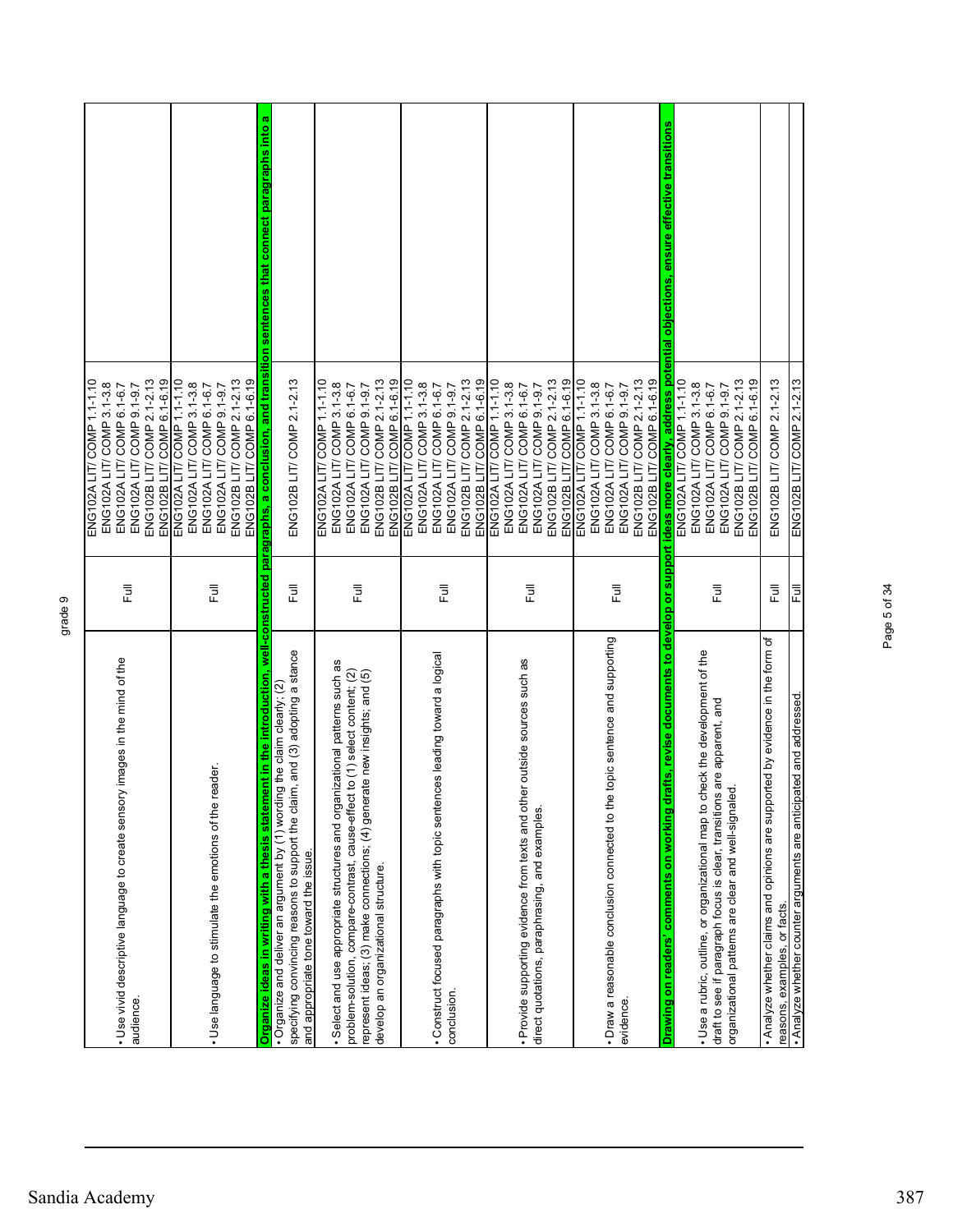|                   |                                                                                                                                                           |        | ENG102A LIT/ COMP 1.1-1.10                                                                                                                                            |  |
|-------------------|-----------------------------------------------------------------------------------------------------------------------------------------------------------|--------|-----------------------------------------------------------------------------------------------------------------------------------------------------------------------|--|
|                   |                                                                                                                                                           |        | ENG102A LIT/ COMP 3.1-3.8                                                                                                                                             |  |
|                   |                                                                                                                                                           |        | ENG102A LIT/ COMP 6.1-6.7                                                                                                                                             |  |
|                   | • Delete material that disturbs the flow and development of a paragraph.                                                                                  | 長      | ENG102A LIT/ COMP 9.1-9.7                                                                                                                                             |  |
| Strand C: Writing |                                                                                                                                                           |        | ENG102B LIT/ COMP 2.1-2.13                                                                                                                                            |  |
|                   |                                                                                                                                                           |        | ENG102B LIT/ COMP 6.1-6.19                                                                                                                                            |  |
|                   |                                                                                                                                                           |        | ENG102A LIT/ COMP 1.1-1.10                                                                                                                                            |  |
|                   |                                                                                                                                                           |        | ENG102A LIT/ COMP 3.1-3.8                                                                                                                                             |  |
|                   | . Analyze overall effectiveness of one's own writing.                                                                                                     | 昆      | ENG102A LIT/ COMP 6.1-6.7<br>ENG102A LIT/ COMP 9.1-9.7                                                                                                                |  |
|                   |                                                                                                                                                           |        | ENG102B LIT/ COMP 2.1-2.13                                                                                                                                            |  |
|                   |                                                                                                                                                           |        | ENG102B LIT/ COMP 6.1-6.19                                                                                                                                            |  |
|                   |                                                                                                                                                           |        | ENG102A LIT/ COMP 1.1-1.10                                                                                                                                            |  |
|                   |                                                                                                                                                           |        | ENG102A LIT/ COMP 3.1-3.8                                                                                                                                             |  |
|                   | . Analyze and revise one's own work and the work of others for consistency of                                                                             |        | ENG102A LIT/ COMP 6.1-6.7                                                                                                                                             |  |
|                   | facts and ideas and development of argument or plot.                                                                                                      | 쿤      | ENG102A LIT/ COMP 9.1-9.7                                                                                                                                             |  |
|                   |                                                                                                                                                           |        | ENG102B LIT/ COMP 2.1-2.13                                                                                                                                            |  |
|                   |                                                                                                                                                           |        | ENG102B LIT/COMP 6.1-6.19                                                                                                                                             |  |
|                   | tone appropriate to audience, purpose and<br>Edit one's own work for grammar, style, and                                                                  |        | context                                                                                                                                                               |  |
|                   |                                                                                                                                                           |        | ENG102A LIT/ COMP 1.1-1.10                                                                                                                                            |  |
|                   |                                                                                                                                                           |        | ENG102A LIT/ COMP 3.1-3.8                                                                                                                                             |  |
|                   | · Correct errors in spelling, grammatical conventions, format, and structure.                                                                             | 巨      | ENG102A LIT/ COMP 6.1-6.7                                                                                                                                             |  |
|                   |                                                                                                                                                           |        | ENG102A LIT/ COMP 9.1-9.7                                                                                                                                             |  |
|                   |                                                                                                                                                           |        | ENG102B LIT/ COMP 2.1-2.13<br>ENG102B LIT/ COMP 6.1-6.19                                                                                                              |  |
|                   |                                                                                                                                                           |        |                                                                                                                                                                       |  |
|                   |                                                                                                                                                           |        | ENG102A LIT/COMP 1.1-1.10<br>ENG102A LIT/ COMP 3.1-3.8                                                                                                                |  |
|                   | · Evaluate for audience, purpose, and readability (word choice, vocabulary,                                                                               |        | ENG102A LIT/ COMP 6.1-6.7                                                                                                                                             |  |
|                   | sentence construction for example).                                                                                                                       | Ē      | ENG102A LIT/ COMP 9.1-9.7                                                                                                                                             |  |
|                   |                                                                                                                                                           |        | ENG102B LIT/ COMP 2.1-2.13                                                                                                                                            |  |
|                   |                                                                                                                                                           |        | ENG102B LIT/ COMP 6.1-6.19                                                                                                                                            |  |
|                   |                                                                                                                                                           |        | ENG102A LIT/ COMP 1.1-1.10                                                                                                                                            |  |
|                   |                                                                                                                                                           |        | ENG102A LIT/ COMP 3.1-3.8                                                                                                                                             |  |
|                   | · Consult resources like handbooks, style manuals, spell check, dictionaries,                                                                             |        | ENG102A LIT/ COMP 6.1-6.7                                                                                                                                             |  |
|                   | thesauri, and style sheets to correct errors.                                                                                                             | 卮      | ENG102A LIT/ COMP 9.1-9.7                                                                                                                                             |  |
|                   |                                                                                                                                                           |        | ENG102B LIT/ COMP 2.1-2.13                                                                                                                                            |  |
|                   |                                                                                                                                                           |        | ENG102B LIT/ COMP 6.1-6.19                                                                                                                                            |  |
|                   | summarizing information, quoting, or using graphics<br>Cite sources properly when paraphrasing or                                                         |        |                                                                                                                                                                       |  |
|                   | · Beginning in 9th grade, use appropriate publication manuals to cite source<br>materials and to prepare bibliographies, lists of works cited, and quoted |        |                                                                                                                                                                       |  |
|                   | passages: textbook appendices, MLA Handbook for Writers of Research Papers                                                                                | ラ<br>L | ENG102B LIT/COMP 6.1-6.19                                                                                                                                             |  |
|                   | The Chicago Manual of Style, the Publication Manual of the American                                                                                       |        |                                                                                                                                                                       |  |
|                   | Psychological Association, and The Associated Press Stylebook.                                                                                            |        |                                                                                                                                                                       |  |
|                   |                                                                                                                                                           |        | Present written material using basic software programs such as Word, Excel, and PowerPoint so that graphics can be incorporated to present information and ideas best |  |
|                   |                                                                                                                                                           |        | ENG102A LIT/ COMP 1.1-1.10                                                                                                                                            |  |
|                   |                                                                                                                                                           |        | ENG102A LIT/ COMP 3.1-3.8                                                                                                                                             |  |
|                   | · Select production elements based on an analysis of one's purpose and the                                                                                | 言      | ENG102A LIT/ COMP 6.1-6.7                                                                                                                                             |  |
|                   | available media production resources.                                                                                                                     |        | ENG102B LIT/ COMP 2.1-2.13<br>ENG102A LIT/ COMP 9.1-9.7                                                                                                               |  |
|                   |                                                                                                                                                           |        | ENG102B LIT/ COMP 6.1-6.19                                                                                                                                            |  |
|                   |                                                                                                                                                           |        |                                                                                                                                                                       |  |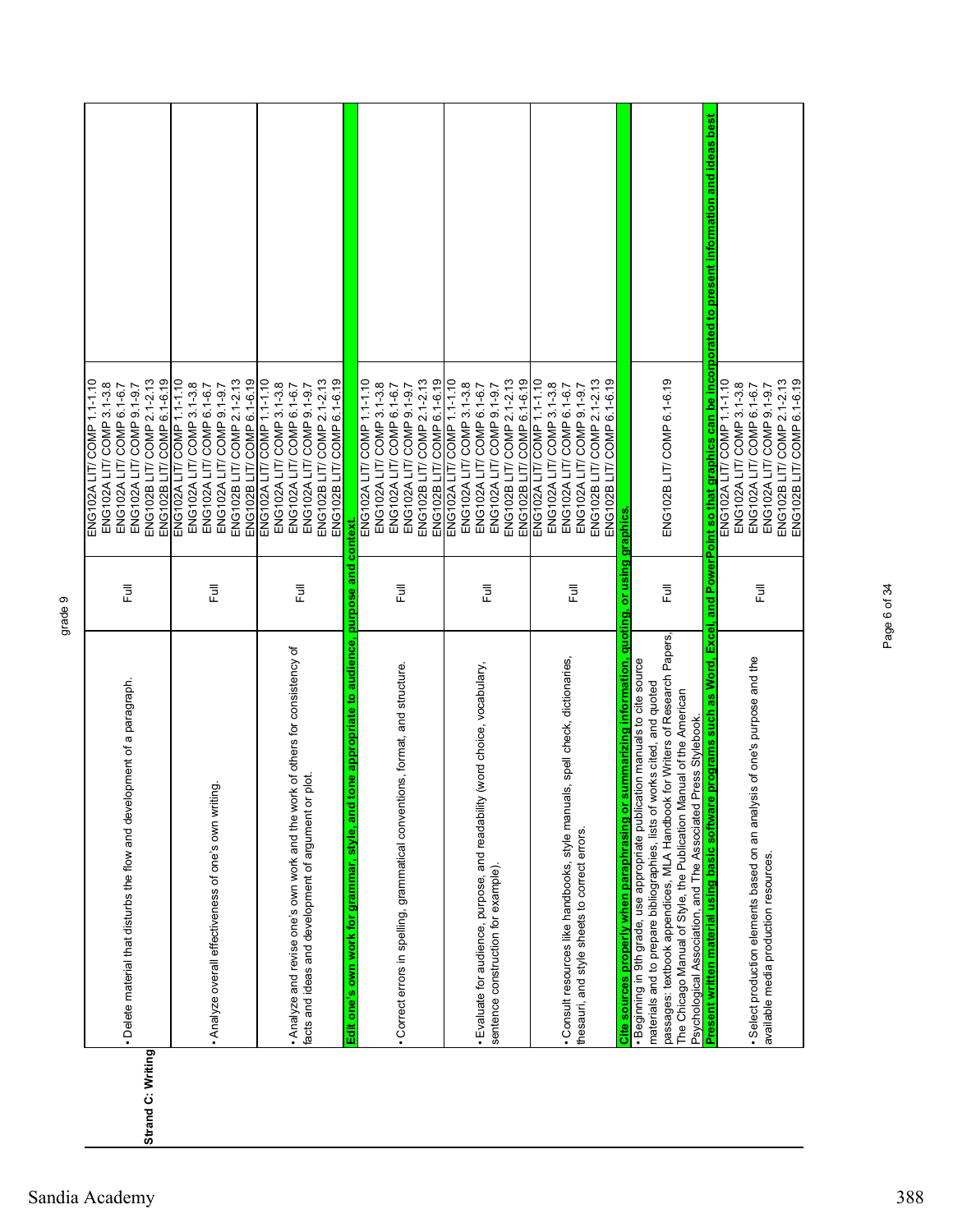| Г                |
|------------------|
| ٣                |
| ŕ                |
| Φ<br>o<br>Ć<br>i |
| ٦                |

|           | . Incorporate into the final draft of written reports graphic materials appropriate<br>for the particular communication such as graphs, charts, tables, maps, and<br>photographs.                                  | None                      |                                                                                                   | include opportunities for students to incorporate<br>communication such as graphs, charts, tables,<br>into the final draft of written reports graphic<br>Teachers will supplement the curriculum to<br>materials appropriate for the particular<br>maps, and photographs.                               |
|-----------|--------------------------------------------------------------------------------------------------------------------------------------------------------------------------------------------------------------------|---------------------------|---------------------------------------------------------------------------------------------------|---------------------------------------------------------------------------------------------------------------------------------------------------------------------------------------------------------------------------------------------------------------------------------------------------------|
|           | Produce effective work-related texts such as b                                                                                                                                                                     |                           | usiness letters, resumes, biographies, job applications, work procedures, work orders, and briefs |                                                                                                                                                                                                                                                                                                         |
|           | context in an efficient manner.<br>. Address audience needs and state purpose and                                                                                                                                  | None                      |                                                                                                   | audience needs and state purpose and context in<br>include opportunities for students to address<br>Teachers will supplement the curriculum to<br>an efficient manner.                                                                                                                                  |
|           | information electronically.<br>• Demonstrate proficiency in accessing and sendir                                                                                                                                   | None                      |                                                                                                   | include opportunities for students to demonstrate<br>proficiency in accessing and sending information<br>Teachers will supplement the curriculum to<br>electronically.                                                                                                                                  |
|           | . Follow conventions of work-place writing with business letter and memo<br>formats.                                                                                                                               | None                      |                                                                                                   | conventions of work-place writing with business<br>Teachers will supplement the curriculum to<br>include opportunities for students to follow<br>letter and memo formats.                                                                                                                               |
|           | using white space and graphics as appropriate, and providing smooth transitions<br>as creating a visual hierarchy,<br>. Make use of appropriate writing strategies, such<br>between sections or steps of the text. | None                      |                                                                                                   | include opportunities for students to make use of<br>appropriate writing strategies, such as creating a<br>visual hierarchy, using white space and graphics<br>as appropriate, and providing smooth transitions<br>Teachers will supplement the curriculum to<br>between sections or steps of the text. |
|           | · Include relevant information and exclude extraneous information.                                                                                                                                                 | None                      |                                                                                                   | relevant information and exclude extraneous<br>include opportunities for students to include<br>Teachers will supplement the curriculum to<br>information.                                                                                                                                              |
|           | . Anticipate problems, mistakes, and misunderstandings that might arise for the<br>reader.                                                                                                                         | None                      |                                                                                                   | problems, mistakes, and misunderstandings that<br>include opportunities for students to anticipate<br>Teachers will supplement the curriculum to<br>might arise for the reader.                                                                                                                         |
|           | . Include necessary dates and other essential identifying information.                                                                                                                                             | None                      |                                                                                                   | necessary dates and other essential identifying<br>include opportunities for students to include<br>Teachers will supplement the curriculum to<br>information                                                                                                                                           |
|           | Define and narrow a problem or research topic                                                                                                                                                                      |                           |                                                                                                   |                                                                                                                                                                                                                                                                                                         |
|           | · Form and refine a question for investigation using a topic of personal choice.                                                                                                                                   | 巨                         | ENG102B LIT/ COMP 6.1-6.19                                                                        |                                                                                                                                                                                                                                                                                                         |
|           | c from a variety of print and electronic<br>Gather relevant information for a research topi                                                                                                                        |                           | sources, as well as from direct observation, interviews, or surveys                               |                                                                                                                                                                                                                                                                                                         |
|           | a text contains relevant<br>· Preview reading selections to determine whether<br>information.                                                                                                                      | Full                      | ENG102B LIT/ COMP 6.1-6.19                                                                        |                                                                                                                                                                                                                                                                                                         |
|           | evaluating particular problems<br>· Use multiple resources to gather information for<br>and exploring solutions.                                                                                                   | 豆                         | ENG102B LIT/ COMP 6.1-6.19                                                                        |                                                                                                                                                                                                                                                                                                         |
|           | · Use credible news sources for researching topics                                                                                                                                                                 | 쿤                         | ENG102B LIT COMP 6.1-6.19                                                                         |                                                                                                                                                                                                                                                                                                         |
|           | ity, consistency, strengths and limitations<br>Make distinctions about the credibility, reliabil                                                                                                                   |                           | of various resources, including information gathered from websites                                |                                                                                                                                                                                                                                                                                                         |
|           | . Read critically and independently from different sources to draw conclusions.                                                                                                                                    | $\overline{\overline{z}}$ | ENG102B LIT/ COMP 6.1-6.19                                                                        |                                                                                                                                                                                                                                                                                                         |
| Strand D: | Report research findings in an effective manner appropriate to a designated audience                                                                                                                               |                           |                                                                                                   |                                                                                                                                                                                                                                                                                                         |
| Research  | · Develop written or oral presentations of appropriate length that effectively report<br>· Identify audience to whom researched findings might be meaningful<br>one's research findings.                           | こ<br>Full<br>큲            | ENG102B LIT/ COMP 6.1-6.19<br>ENG102B LIT/ COMP 6.1-6.19                                          |                                                                                                                                                                                                                                                                                                         |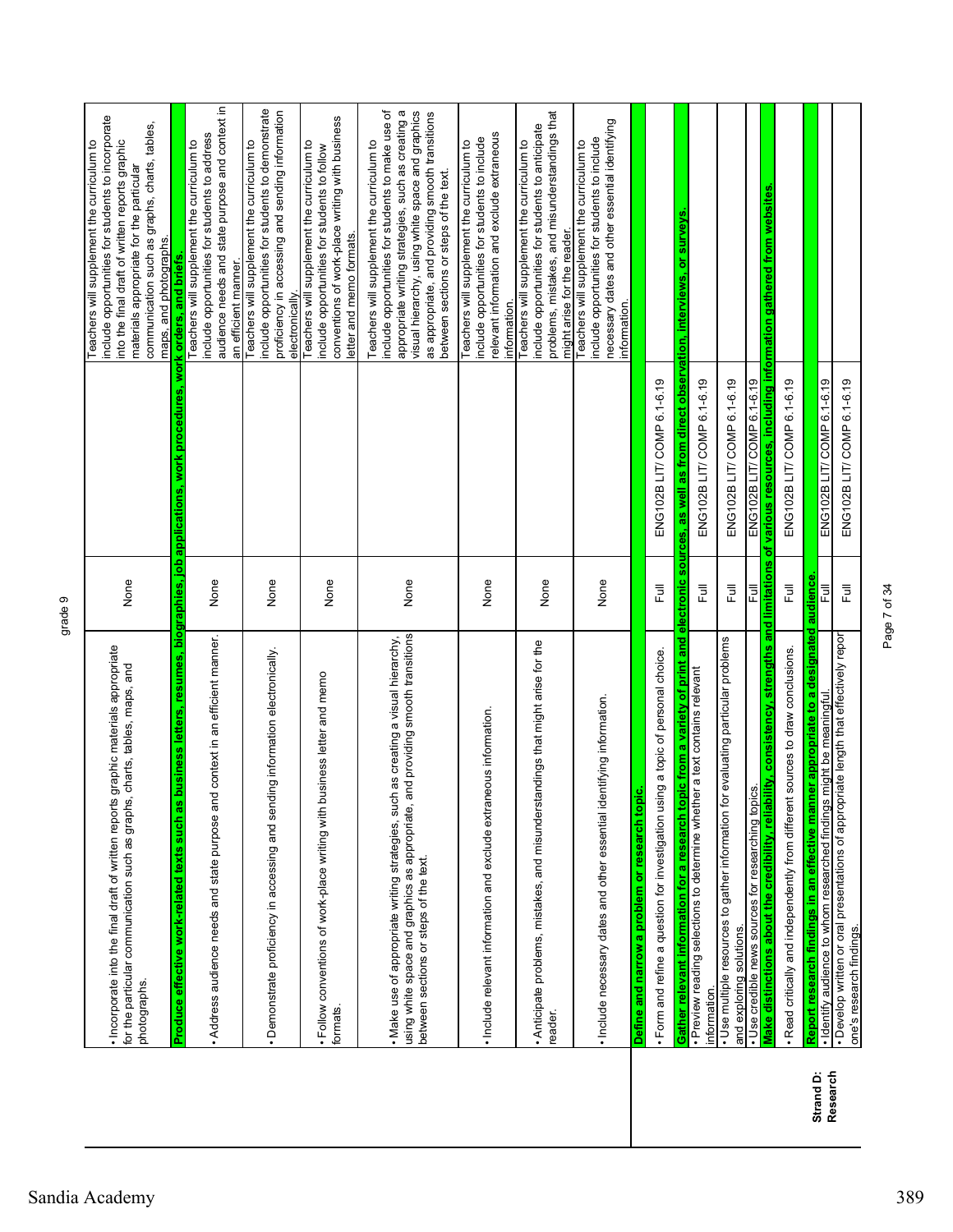|                 | . Use primary and secondary sources to develop a researched topic.<br>Write an extended research essay of medium length                                                                               | Full           | ENG102B LIT/ COMP 6.1-6.19                                                                                                                                                                                                                                                             |
|-----------------|-------------------------------------------------------------------------------------------------------------------------------------------------------------------------------------------------------|----------------|----------------------------------------------------------------------------------------------------------------------------------------------------------------------------------------------------------------------------------------------------------------------------------------|
|                 | · Use evidence in support of a clear thesis statement and related claims.                                                                                                                             | Ē              | ENG102B LIT/ COMP 6.1-6.19                                                                                                                                                                                                                                                             |
|                 | $\bullet$ Write a researched essay that examines a focused topic (1-5 pages).                                                                                                                         | 쿤              | ENG102B LIT/ COMP 6.1-6.19                                                                                                                                                                                                                                                             |
|                 | . Paraphrase and summarize with accuracy the range of arguments and<br>evidence supporting or refuting the thesis, as appropriate.                                                                    | 卮              | ENG102B LIT/ COMP 6.1-6.19                                                                                                                                                                                                                                                             |
|                 | information, employing an accepted academic manuscript style such as MLA or<br>· Cite sources correctly and document quotations, paraphrases, and other<br>APA.                                       | Ē              | ENG102B LIT/ COMP 6.1-6.19                                                                                                                                                                                                                                                             |
|                 | · Employ various modes as appropriate: cause and effect, comparison/contrast,<br>process analysis.                                                                                                    | 言              | ENG102B LIT/ COMP 6.1-6.19                                                                                                                                                                                                                                                             |
|                 | Distinguish among facts and opinions, evidence and inference.                                                                                                                                         |                |                                                                                                                                                                                                                                                                                        |
|                 | · Identify relevant reasons and evidence used as a basis for argument in texts in<br>order to support conclusions.                                                                                    | $\overline{B}$ | ENG102B LIT/ COMP 2.1-2.13                                                                                                                                                                                                                                                             |
|                 | · Identify logical, authoritative, and emotional arguments and evaluate their<br>effectiveness, noting logical fallacies and propaganda devices                                                       | Full           | ENG102B LIT/ COMP 2.1-2.13                                                                                                                                                                                                                                                             |
|                 | ഇ<br>· Distinguish between evidence that is directly stated and evidence that<br>inferred from or implied within an argument.                                                                         | Full           | ENG102B LIT/ COMP 2.1-2.13                                                                                                                                                                                                                                                             |
|                 | Identify false premises in an argument.                                                                                                                                                               |                |                                                                                                                                                                                                                                                                                        |
|                 | persuade in written and oral<br>· Identify stylistic and metorical devices used to<br>communication.                                                                                                  | 卮              | ENG102B LIT/ COMP 2.1-2.13                                                                                                                                                                                                                                                             |
|                 | . Examine texts for arguments and develop informed opinions by noting the<br>progression of ideas that substantiate the proposal.                                                                     | 卮              | ENG102B LIT/ COMP 2.1-2.13                                                                                                                                                                                                                                                             |
|                 | <u>Describe the structure of a given argument; identify its claims and evidence; and evaluate</u><br>· Identify the structure of a multi-faceted argument.                                            | 쿤              | connections among evidence, inferences, and claims<br>ENG102B LIT/ COMP 2.1-2.13                                                                                                                                                                                                       |
|                 | · Examine texts for multi-faceted arguments, citing a stated main claim or<br>conclusion and explicit or inferred evidence                                                                            | 豆              | ENG102B LIT/ COMP 2.1-2.13                                                                                                                                                                                                                                                             |
|                 | . In a multifaceted argument, cite a main claim and explicit or inferred evidence<br>that supports it.                                                                                                | 쿤              | ENG102B LIT/ COMP 2.1-2.13                                                                                                                                                                                                                                                             |
|                 | Evaluate the range and quality of evidence used to support or oppose an argument.                                                                                                                     |                |                                                                                                                                                                                                                                                                                        |
|                 | · Develop and use standardized criteria to evaluate the quality and effectiveness<br>of evidence used in oral or written communication.                                                               | う<br>Full      | ENG102B LIT/ COMP 2.1-2.13                                                                                                                                                                                                                                                             |
|                 | · Support informed opinions by providing relevant and convincing reasons.                                                                                                                             | 쿤              | ENG102B LIT/ COMP 2.1-2.13                                                                                                                                                                                                                                                             |
|                 | Recognize common logical fallacies such as<br>opinion (argumentum ad populum) and the<br>point being argued.                                                                                          |                | alse dilemma (assuming only two options when there are more available); and understand why these fallacies do not prove the<br>the appeal to pity (argumentum ad misericordiam), the personal attack (argumentum ad hominem), the appeal to general                                    |
|                 |                                                                                                                                                                                                       | 巨              | ENG102B LIT/ COMP 2.1-2.13                                                                                                                                                                                                                                                             |
|                 | . Respond respectfully to the viewpoints and biases of others.<br>· Establish and defend a particular perspective.                                                                                    | 尼              | ENG102B LIT/ COMP 2.1-2.13                                                                                                                                                                                                                                                             |
| Strand E: Logic | false assumptions, errors, loaded terms,<br>· Recognize propaganda as a purposeful technique.<br>Analyze written and oral communication for                                                           | 쿤              | caricature, sarcasm, leading questions, and faulty reasoning<br>ENG102B LIT/ COMP 2.1-2.13                                                                                                                                                                                             |
|                 | · Recognize logical fallacies in written or oral communication such as loaded<br>terms, false assumptions, and faulty reasoning.                                                                      | 卮              | ENG102B LIT/ COMP 2.1-2.13                                                                                                                                                                                                                                                             |
|                 | inductive argument, in which the conclusion                                                                                                                                                           |                | Understand the distinction between a deductive argument in which, if all the premises are true and the argument's form is valid, the conclusion is inescapably true; and an<br>provides the best or most probable explanation of the truth of the premise, but is not necessarily true |
|                 | · Identify deductive arguments in oral and written communication.                                                                                                                                     | 쿤              | ENG102B LIT/ COMP 2.1-2.13                                                                                                                                                                                                                                                             |
|                 | · Identify inductive arguments in oral and written communication.                                                                                                                                     | 큔              | ENG102B LIT/ COMP 2.1-2.13                                                                                                                                                                                                                                                             |
|                 | ime topic to determine how authors reach<br>Analyze two or more texts addressing the same topic to determine how<br>• Use a variety of resources to gather information in order to critically analyze |                | similar or different conclusions.                                                                                                                                                                                                                                                      |
|                 | texts for meaning.                                                                                                                                                                                    | Full           | ENG102B LIT/ COMP 2.1-2.13                                                                                                                                                                                                                                                             |
|                 | deas across multiple complex<br>Analyze themes, main ideas, and supporting id<br>texts.                                                                                                               | Full           | ENG102B LIT/ COMP 2.1-2.13                                                                                                                                                                                                                                                             |
|                 | and extend comprehension of<br>· Generate different types of questions to clarify<br>texts.                                                                                                           | Full           | ENG102B LIT/ COMP 2.1-2.13                                                                                                                                                                                                                                                             |

Page 8 of 34

Page 8 of 34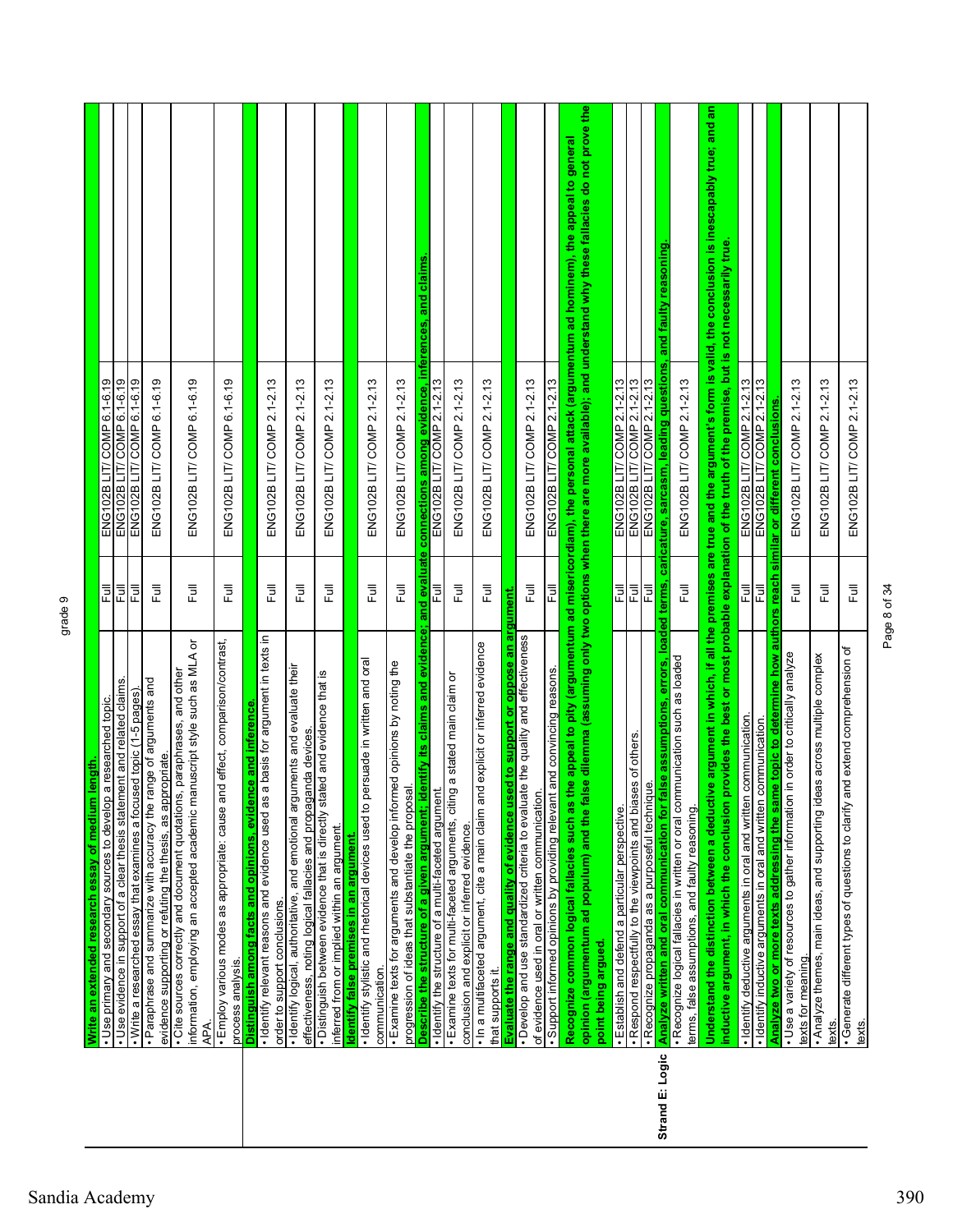|                            | Construct oral and written arguments that demonstrate clear and knowledgeable judgment by:                                 |                  |                                                         |                                                                                                                                                                                                                |
|----------------------------|----------------------------------------------------------------------------------------------------------------------------|------------------|---------------------------------------------------------|----------------------------------------------------------------------------------------------------------------------------------------------------------------------------------------------------------------|
|                            | comprehensively, concretely<br>• Demonstrate the ability to expound upon ideas<br>and concisely.                           | 卮                | ENG102B LIT/ COMP 2.1-2.13                              |                                                                                                                                                                                                                |
|                            | · Select a logical organizational pattern.                                                                                 | 쿤                | ENG102B LIT/ COMP 2.1-2.13                              |                                                                                                                                                                                                                |
|                            | or knowledge and interests.<br>· Develop main ideas based on an audience's pri                                             | 큔                | ENG102B LIT/ COMP 2.1-2.13                              |                                                                                                                                                                                                                |
|                            | • Draft a clear and substantive thesis daim.                                                                               | 쿤                | ENG102B LIT/ COMP 2.1-2.13                              |                                                                                                                                                                                                                |
|                            | · Develop coherent and smooth progression of ideas strategically including<br>supporting ideas.                            | 危                | ENG102B LIT/ COMP 2.1-2.13                              |                                                                                                                                                                                                                |
|                            | support claims and opinions<br>· Identify areas needing supporting evidence and<br>with evidence.                          | Ē                | ENG102B LIT/ COMP 2.1-2.13                              |                                                                                                                                                                                                                |
|                            | · Draw a persuasive conclusion.                                                                                            | 쿤                | ENG102B LIT/ COMP 2.1-2.13                              |                                                                                                                                                                                                                |
|                            | · Demonstrate an awareness of possible questions, concerns, and counter<br>arguments.                                      | 쿤                | ENG102B LIT/ COMP 2.1-2.13                              |                                                                                                                                                                                                                |
|                            | · Recognize strategies that employ personal experience and narrative as<br>evidentiary support in persuasive argument.     | 豆                | ENG102B LIT/ COMP 2.1-2.13                              |                                                                                                                                                                                                                |
|                            | Follow instructions in informational or technical texts to perform specific tasks, answer questions, or solve problems.    |                  |                                                         |                                                                                                                                                                                                                |
|                            | uire informational and technical<br>· Identify a wide variety of resources used to acqu<br>information                     | 쿤                | ENG102B LIT/COMP 4.14.14                                |                                                                                                                                                                                                                |
|                            | · Evaluate the accuracy of a sequence of instructions or tasks.                                                            | Ē                | ENG102B LIT/COMP 4.14.14                                |                                                                                                                                                                                                                |
|                            | <u>ldentify the main ideas of informational text and determine the essential elements that elaborate them.</u>             |                  |                                                         |                                                                                                                                                                                                                |
|                            | · Examine informational sources for ideas and concepts.                                                                    | 豆                | ENG102B LIT/ COMP 6.1-6.19<br>ENG102B LIT/COMP 4.14.14  |                                                                                                                                                                                                                |
|                            | inconsistencies in informational<br>. Accurately interpret information from and detect<br>sources                          | 豆                | ENG102B LIT/ COMP 6.1-6.19<br>ENG102B LIT/COMP 4.1-4.14 |                                                                                                                                                                                                                |
|                            | and explain the visual components that support them.<br>texts<br>and technical<br>Summarize informational                  |                  |                                                         |                                                                                                                                                                                                                |
|                            | · Examine various types of charts, graphs, and other types of visual<br>representations in different texts.                | None             |                                                         | various types of charts, graphs, and other types of<br>include opportunities for students to examine<br>Teachers will supplement the curriculum to<br>visual representations in different texts.               |
|                            | Distinguish between a summary and a critique.                                                                              |                  |                                                         |                                                                                                                                                                                                                |
|                            | · Distinguish between a summary (fact) and a critique (opinion)                                                            | $\bar{E}$        | ENG102B LIT/ COMP 6.1-6.19<br>ENG102B LIT/COMP 4.1-4.14 |                                                                                                                                                                                                                |
|                            | graphs, timelines, tables, and<br>Interpret and use information in maps, charts                                            | diagrams         |                                                         |                                                                                                                                                                                                                |
|                            | mplex texts: photographs,<br>· Identify types of graphical representations in co<br>captions, maps, tables, and timelines. | None             |                                                         | include opportunities for students to identify types<br>of graphical representations in complex texts:<br>Teachers will supplement the curriculum to<br>photographs, captions, maps, tables, and<br>timelines. |
|                            | g ideas and concepts within a text, such as<br>Identify interrelationships between and amon                                |                  | cause and effect relationships                          |                                                                                                                                                                                                                |
| Informational<br>Strand F: | · Recognize clear cause-effect relationships within informational text.                                                    | 卮                | ENG102B LIT/ COMP 6.1-6.19<br>ENG102B LIT/COMP 4.1-4.14 |                                                                                                                                                                                                                |
| Text                       | Order sequences of events in complex processes.                                                                            | $\overline{\Xi}$ | ENG102B LIT/COMP 6.1-6.19<br>ENG102B LIT/COMP 4.1-4.14  |                                                                                                                                                                                                                |
|                            | · Utilize transitions effectively as ideas develop.                                                                        | Ē                | ENG102B LIT/ COMP 6.1-6.19<br>ENG102B LIT/COMP 4.1-4.14 |                                                                                                                                                                                                                |
|                            | tional and technical sources or texts<br>Synthesize information from multiple informat                                     |                  |                                                         |                                                                                                                                                                                                                |
|                            | · Demonstrate proficiency in accessing and sending information electronically.                                             | None             |                                                         | include opportunities for students to demonstrate<br>proficiency in accessing and sending information<br>Teachers will supplement the curriculum to<br>electronically.                                         |
|                            | and secondary informational<br>• Gather and synthesize information from primary<br>sources                                 | 卮                | ENG102B LIT/ COMP 6.1-6.19<br>ENG102B LIT/COMP 4.1-4.14 |                                                                                                                                                                                                                |
|                            | Draw conclusions based on evidence from informational and technical texts or sources.                                      |                  |                                                         |                                                                                                                                                                                                                |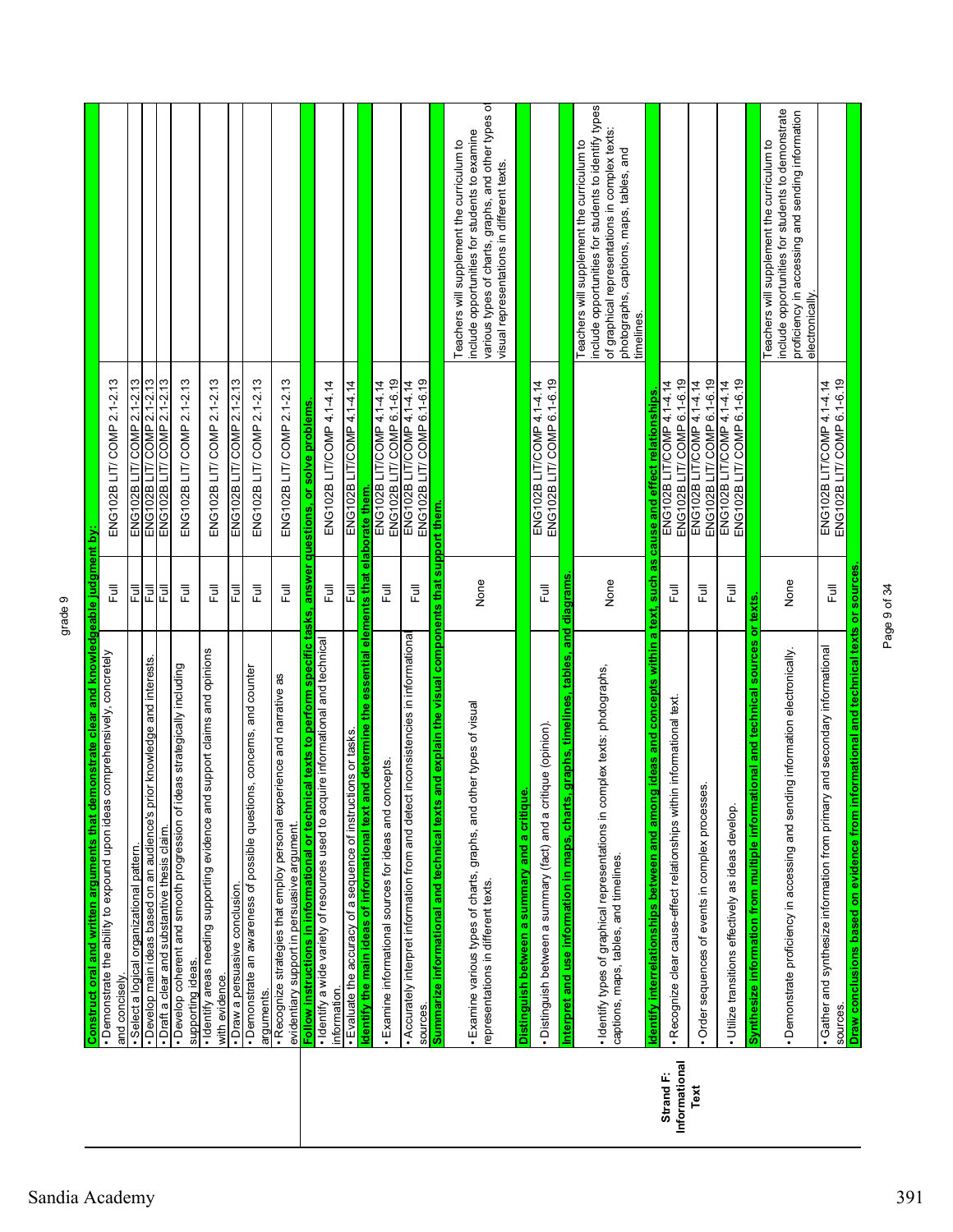|                 | Generalize and draw conclusions in technical and informational text using                                                                  |                | ENG102B LIT/COMP 4.1-4.14                                                                             |                                                                                                                                                                                                                                    |
|-----------------|--------------------------------------------------------------------------------------------------------------------------------------------|----------------|-------------------------------------------------------------------------------------------------------|------------------------------------------------------------------------------------------------------------------------------------------------------------------------------------------------------------------------------------|
|                 | details that support the main points                                                                                                       | 卮              | ENG102B LIT/ COMP 6.1-6.19                                                                            |                                                                                                                                                                                                                                    |
|                 | Analyze the ways in which a text's organizational structure supports or confounds its meaning or purpose.                                  |                |                                                                                                       |                                                                                                                                                                                                                                    |
|                 | . Analyze textual features (table of contents, organization, structure, and<br>graphics) to evaluate the importance of information.        | ラ<br>L         | ENG102B LIT/ COMP 6.1-6.19<br>ENG102B LIT/COMP 4.1-4.14                                               |                                                                                                                                                                                                                                    |
|                 | Recognize the use or abuse of ambiguity, contradiction, incongruities, overstatement, and                                                  |                | understatement in texts and explain their effect on the reader                                        |                                                                                                                                                                                                                                    |
|                 | . Analyze theme, key idea, main ideas, and supporting ideas across complex<br>texts.                                                       | 昆              | ENG102B LIT/ COMP 6.1-6.19<br>ENG102B LIT/COMP 4.14.14                                                |                                                                                                                                                                                                                                    |
|                 | Evaluate informational and technical texts for t                                                                                           |                | heir clarity, simplicity and coherence and for the appropriateness of their graphic and visual appeal |                                                                                                                                                                                                                                    |
|                 | . Analyze a variety of graphical representations and evaluate the relevance of<br>that information to the information presented textually. | None           |                                                                                                       | variety of graphical representations and evaluate<br>include opportunities for students to analyze a<br>Teachers will supplement the curriculum to<br>the relevance of that information to the<br>information presented textually. |
|                 | ind other special effects used<br>Evaluate the aural, visual, and written images                                                           | in television, |                                                                                                       | radio, film, and the Internet for their ability to inform, persuade, and entertain                                                                                                                                                 |
|                 |                                                                                                                                            |                |                                                                                                       | include opportunities for students to express<br>Teachers will supplement the curriculum to                                                                                                                                        |
|                 | Express reflections and personal reactions to aural and visual media.                                                                      | None           |                                                                                                       | reflections and personal reactions to aural and<br>visual media.                                                                                                                                                                   |
|                 |                                                                                                                                            |                |                                                                                                       | Teachers will supplement the curriculum to                                                                                                                                                                                         |
|                 | radio, film, Internet, magazine<br>· Identify characteristics of types of media such as                                                    |                |                                                                                                       | include opportunities for students to identify                                                                                                                                                                                     |
|                 | newspaper, and television.                                                                                                                 | None           |                                                                                                       | characteristics of types of media such as radio,                                                                                                                                                                                   |
|                 |                                                                                                                                            |                |                                                                                                       | film, Internet, magazine, newspaper, and<br>television.                                                                                                                                                                            |
|                 |                                                                                                                                            |                |                                                                                                       | Teachers will supplement the curriculum to                                                                                                                                                                                         |
|                 |                                                                                                                                            |                |                                                                                                       | include opportunities for students to identify target                                                                                                                                                                              |
|                 | · Identify target audience and persuasive elements used in print, radio, and film                                                          |                |                                                                                                       | audience and persuasive elements used in print,                                                                                                                                                                                    |
|                 | advertising such as propaganda, hidden messages, bandwagon, testimonial,                                                                   | None           |                                                                                                       | radio, and film advertising such as propaganda,                                                                                                                                                                                    |
|                 | glittering generalities, and other advertising techniques.                                                                                 |                |                                                                                                       | hidden messages, bandwagon, testimonial,                                                                                                                                                                                           |
|                 |                                                                                                                                            |                |                                                                                                       | glittering generalities, and other advertising<br>techniques.                                                                                                                                                                      |
|                 |                                                                                                                                            |                |                                                                                                       | Teachers will supplement the curriculum to                                                                                                                                                                                         |
|                 | · Identify target audiences of specific media.                                                                                             | None           |                                                                                                       | include opportunities for students to identify target<br>audiences of specific media.                                                                                                                                              |
|                 |                                                                                                                                            |                |                                                                                                       | Teachers will supplement the curriculum to                                                                                                                                                                                         |
|                 | to appeal to particular<br>· Identify elements of media productions designed<br>audiences.                                                 | None           |                                                                                                       | include opportunities for students to identify<br>elements of media productions designed to                                                                                                                                        |
| Strand G: Media |                                                                                                                                            |                |                                                                                                       | appeal to particular audiences.                                                                                                                                                                                                    |
|                 |                                                                                                                                            |                |                                                                                                       | Teachers will supplement the curriculum to                                                                                                                                                                                         |
|                 | · Identify types of media bias as it targets specific audiences.                                                                           | None           |                                                                                                       | include opportunities for students to identify types<br>of media bias as it targets specific audiences.                                                                                                                            |
|                 | im such as verbal, visual, photographic, television, and<br>a particular medi<br>Evaluate the effectiveness of                             |                | the Internet                                                                                          | in achieving a particular purpose.                                                                                                                                                                                                 |
|                 |                                                                                                                                            |                |                                                                                                       | Teachers will supplement the curriculum to                                                                                                                                                                                         |
|                 | . Recognize how perceptions of fact and opinion are affected by the use of                                                                 |                |                                                                                                       | how perceptions of fact and opinion are affected<br>include opportunities for students to recognize                                                                                                                                |
|                 | fallacies, false dilemmas, propaganda, emotional appeals, and by presentation in                                                           | None           |                                                                                                       | by the use of fallacies, false dilemmas,                                                                                                                                                                                           |
|                 | different media (print, image, multimedia).                                                                                                |                |                                                                                                       | presentation in different media (print, image,<br>propaganda, emotional appeals, and by                                                                                                                                            |
|                 |                                                                                                                                            |                |                                                                                                       | multimedia).                                                                                                                                                                                                                       |
|                 | Create coherent media productions using effec                                                                                              |                |                                                                                                       | tive images, text, graphics, music, and/or sound effects to present a distinctive point of view on a topic whether through                                                                                                         |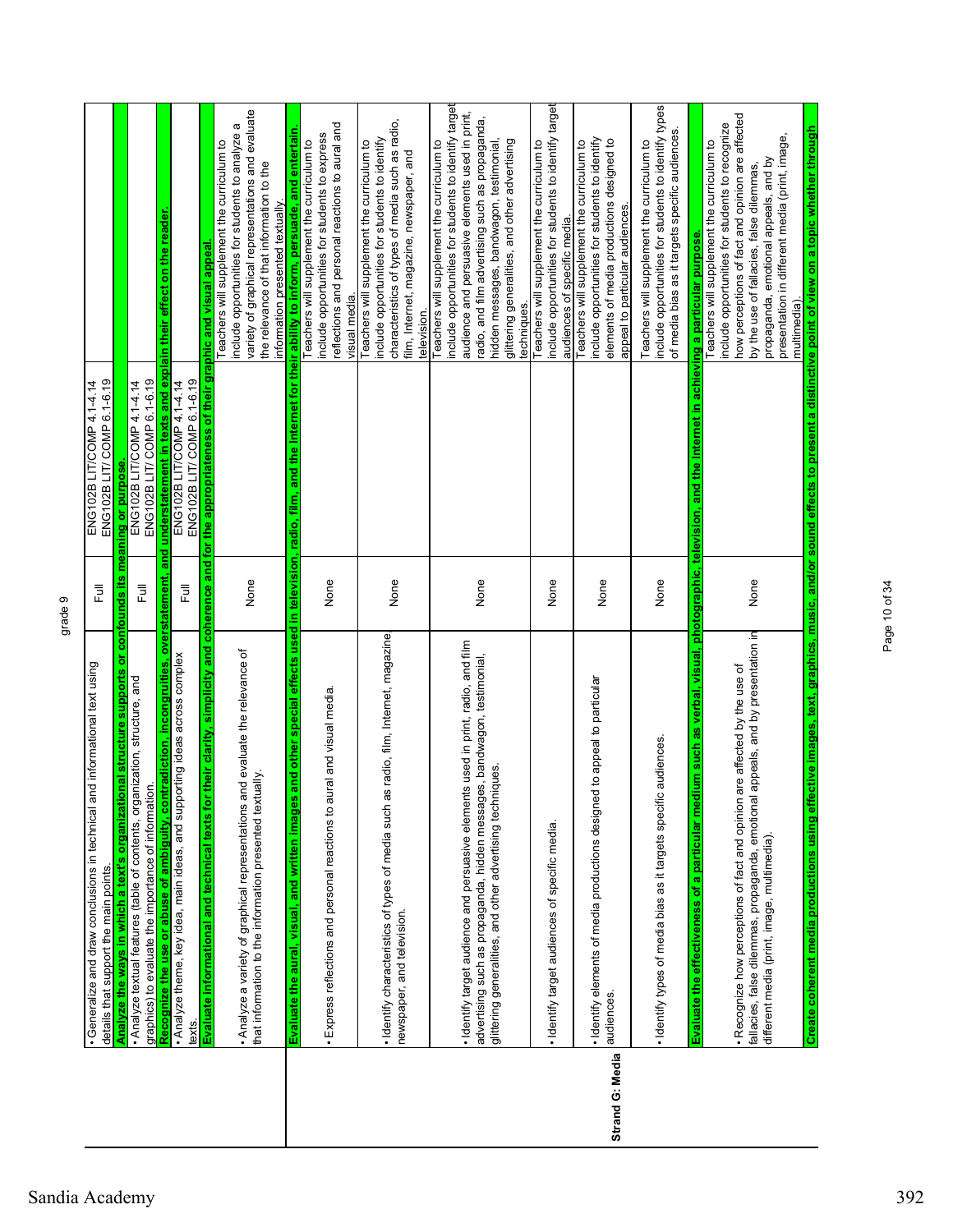| Internet, magazine, newspaper, or television for a<br>considered classics. Define common attributes of<br>include opportunities for students to use effective<br>include opportunities for students to demonstrate<br>an understanding of why certain works might be<br>2. multi-cultural and cross-cultural literary works<br>narratives from around the world and within the<br>images, text, graphics, and sound to present a<br>include opportunities for students to recognize<br>include opportunities for students to recognize<br>include opportunities for students to recognize<br>key foundational U.S. documents and literary<br>1. Hispanic & Native American oral & written<br>Teachers will supplement the curriculum to<br>Teachers will supplement the curriculum to<br>Teachers will supplement the curriculum to<br>Teachers will supplement the curriculum to<br>Teachers will supplement the curriculum to<br>classic literature through the creation and<br>key forms and characteristics of cultural<br>genre characteristics to allow deeper and subtler interpretations of texts<br>distinctive point of view on a topic.<br>characteristics of the following:<br>application of personal rubrics.<br>classic and contemporary short stories and novels.<br>United States.<br>specific task.<br>movements.<br>literatures<br>Embedded throughout, for example:<br>ENG102A LIT/ COMP 1.1-1.10<br>ENG102A LIT/ COMP 2.1-2.12<br>ENG102B LIT/ COMP 2.1-2.13<br>ENG102B LIT/ COMP 4.14.14<br>ENG102B LIT/COMP 4.1-4.14<br>ENG102B LIT/ COMP 4.1-4.14<br>ENG102A LIT/ COMP 3.1-3.8<br>ENG102B LIT/ COMP 1.1-1.8<br>ENG102B LIT/ COMP 1.1-1.8<br>ENG102B LIT/ COMP 1.1-1.8<br>ENG102A LIT/ COMP 10.1-10.<br>ENG102B LIT/ COMP 1.1-1.8<br>ENG102A LIT/ COMP 9.1-9.7<br>ENG102A LIT/ COMP 9.1-9.7<br>ligenous cultural narratives for their historical and literary significance<br>all forms of literature; use understanding of<br>and narration in literary prose, particularly<br>Partial<br>Partial<br>None<br>None<br>None<br>昆<br>Ē<br>Full<br>쿤<br>쿤<br>to present a distinctive point of<br>. Recognize key forms and characteristics of cultural narratives from around the<br>classics. Define common attributes of classic literature through the creation and<br>. Analyze an author's manipulation of time and sequence to create effects such<br>· Demonstrate an understanding of why certain works might be considered<br>as suspense. Recognize complex literary devices such as foreshadowing,<br>id literary movements.<br>tone of literary works.<br>· Recognize characteristics of significant 18th, 19th, and 20th century<br>ary works<br>1. Hispanic & Native American oral & written literatures<br>· Use effective images, text, graphics, and sound<br>· Recognize key foundational U.S. documents ar<br>Analyze setting, plot, theme, characterization<br>Analyze foundational U.S. documents and ino<br>· Identify and distinguish between the mood and<br>Liter<br>2. multi-cultural and cross-cultural literary works<br>· Discover personal connections to prose writing<br>flashback, and stream-of-consciousness writing.<br>Interpret significant literary elements across<br>. Recognize an author's use of wit and humor.<br>· Recognize characteristics of the following:<br>Demonstrate knowledge of foundational<br>foundational works of American literature.<br>world and within the United States.<br>application of personal rubrics.<br>view on a topic. |
|-------------------------------------------------------------------------------------------------------------------------------------------------------------------------------------------------------------------------------------------------------------------------------------------------------------------------------------------------------------------------------------------------------------------------------------------------------------------------------------------------------------------------------------------------------------------------------------------------------------------------------------------------------------------------------------------------------------------------------------------------------------------------------------------------------------------------------------------------------------------------------------------------------------------------------------------------------------------------------------------------------------------------------------------------------------------------------------------------------------------------------------------------------------------------------------------------------------------------------------------------------------------------------------------------------------------------------------------------------------------------------------------------------------------------------------------------------------------------------------------------------------------------------------------------------------------------------------------------------------------------------------------------------------------------------------------------------------------------------------------------------------------------------------------------------------------------------------------------------------------------------------------------------------------------------------------------------------------------------------------------------------------------------------------------------------------------------------------------------------------------------------------------------------------------------------------------------------------------------------------------------------------------------------------------------------------------------------------------------------------------------------------------------------------------------------------------------------------------------------------------------------------------------------------------------------------------------------------------------------------------------------------------------------------------------------------------------------------------------------------------------------------------------------------------------------------------------------------------------------------------------------------------------------------------------------------------------------------------------------------------------------------------------------------------------------------------------------------------------------------------------------------------------------------------------------------------------------------------------------------------------------------------------------------------------------------------------------------------------------------------------------------------------------------------------------------------------------------------------------------------------------------------|
| None<br>newspaper, or television for a specific task.                                                                                                                                                                                                                                                                                                                                                                                                                                                                                                                                                                                                                                                                                                                                                                                                                                                                                                                                                                                                                                                                                                                                                                                                                                                                                                                                                                                                                                                                                                                                                                                                                                                                                                                                                                                                                                                                                                                                                                                                                                                                                                                                                                                                                                                                                                                                                                                                                                                                                                                                                                                                                                                                                                                                                                                                                                                                                                                                                                                                                                                                                                                                                                                                                                                                                                                                                                                                                                                                   |
| film, Internet, magazine,<br>· Select appropriate media format such as radio,                                                                                                                                                                                                                                                                                                                                                                                                                                                                                                                                                                                                                                                                                                                                                                                                                                                                                                                                                                                                                                                                                                                                                                                                                                                                                                                                                                                                                                                                                                                                                                                                                                                                                                                                                                                                                                                                                                                                                                                                                                                                                                                                                                                                                                                                                                                                                                                                                                                                                                                                                                                                                                                                                                                                                                                                                                                                                                                                                                                                                                                                                                                                                                                                                                                                                                                                                                                                                                           |
|                                                                                                                                                                                                                                                                                                                                                                                                                                                                                                                                                                                                                                                                                                                                                                                                                                                                                                                                                                                                                                                                                                                                                                                                                                                                                                                                                                                                                                                                                                                                                                                                                                                                                                                                                                                                                                                                                                                                                                                                                                                                                                                                                                                                                                                                                                                                                                                                                                                                                                                                                                                                                                                                                                                                                                                                                                                                                                                                                                                                                                                                                                                                                                                                                                                                                                                                                                                                                                                                                                                         |
|                                                                                                                                                                                                                                                                                                                                                                                                                                                                                                                                                                                                                                                                                                                                                                                                                                                                                                                                                                                                                                                                                                                                                                                                                                                                                                                                                                                                                                                                                                                                                                                                                                                                                                                                                                                                                                                                                                                                                                                                                                                                                                                                                                                                                                                                                                                                                                                                                                                                                                                                                                                                                                                                                                                                                                                                                                                                                                                                                                                                                                                                                                                                                                                                                                                                                                                                                                                                                                                                                                                         |

Page 11 of 34

Page 11 of 34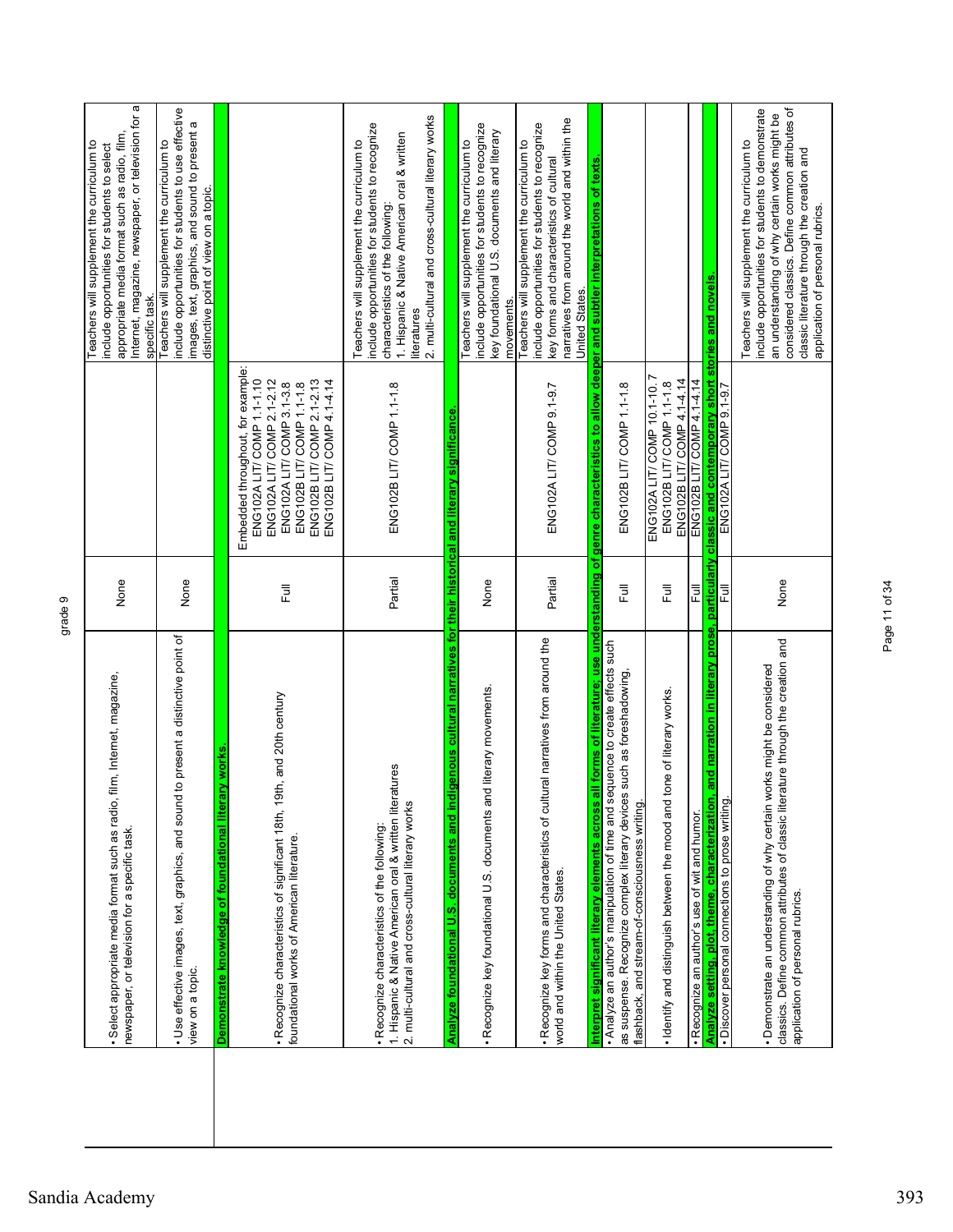| Shtrand H:<br>Literature | · Explain the various effects of common narrative points of view (first person,<br>ective) on the reader's<br>third person limited, third person omniscient, obj<br>understanding of a literary work.                                                                                                                                                                                                                                                                                                           | Ē       | ENG102A LIT/ COMP 9.1-9.7                                                                                                                                                                                           |                                                                                                                                                                                                                                              |  |
|--------------------------|-----------------------------------------------------------------------------------------------------------------------------------------------------------------------------------------------------------------------------------------------------------------------------------------------------------------------------------------------------------------------------------------------------------------------------------------------------------------------------------------------------------------|---------|---------------------------------------------------------------------------------------------------------------------------------------------------------------------------------------------------------------------|----------------------------------------------------------------------------------------------------------------------------------------------------------------------------------------------------------------------------------------------|--|
|                          | rary works.<br>. Assess the reliability of various narrators in liter                                                                                                                                                                                                                                                                                                                                                                                                                                           | None    |                                                                                                                                                                                                                     | include opportunities for students to assess the<br>reliability of various narrators in literary works.<br>Teachers will supplement the curriculum to                                                                                        |  |
|                          | myth, legend, folk tale, fairy tale/magic tale, beast tale, fable, tall tale, and epic.<br>· Identify the defining characteristics of common cultural narratives, such as                                                                                                                                                                                                                                                                                                                                       | Ē       | Embedded throughout, for example:<br>ENG102A LIT/ COMP 1.1-1.10<br>ENG102B LIT/ COMP 2.1-2.13<br>ENG102A LIT/ COMP 2.1-2.12<br>ENG102B LIT/ COMP 4.1-4.14<br>ENG102A LIT/ COMP 3.1-3.8<br>ENG102B LIT/ COMP 1.1-1.8 |                                                                                                                                                                                                                                              |  |
|                          | hero/heroine, tragic hero, archetype, stock character, flat character/round<br>· Identify various types of characters in prose (antagonist/ protagonist,<br>character, static character/dynamic character, foil).                                                                                                                                                                                                                                                                                               | Ē       | Embedded throughout, for example:<br>ENG102A LIT/ COMP 1.1-1.10<br>ENG102B LIT/ COMP 2.1-2.13<br>ENG102A LIT/ COMP 2.1-2.12<br>ENG102B LIT/ COMP 4.1-4.14<br>ENG102A LIT/ COMP 3.1-3.8<br>ENG102B LIT/ COMP 1.1-1.8 |                                                                                                                                                                                                                                              |  |
|                          | Demonstrate knowledge of the common elements of poetry: metrics, rhyme scheme, rhythm, alliteration, and other conventions<br>· Discover personal connections to poetry                                                                                                                                                                                                                                                                                                                                         | 쿤       | ENG102A LIT/ COMP 10.1-10.7                                                                                                                                                                                         |                                                                                                                                                                                                                                              |  |
|                          | 7. theme: identifying speaker, situation, and purpose (to tell a story, to persuade,<br>5. poetic structures: stanzas as units of organization (regular and irregular)<br>6. poetic device: hyperbole, simile, metaphor, personification<br>2. meter and rhythm: stressed and unstressed syllables<br>4. poetic forms: haiku, narrative poem, lyric poem<br>3. sound devices: end rhyme, rhyme scheme<br>• Analyze elements of poetry including:<br>1. style: poetic voice and diction<br>to express a feeling) | Ē       | ENG102A LIT/ COMP 10.1-10.7                                                                                                                                                                                         |                                                                                                                                                                                                                                              |  |
|                          | rticulate a playwright's vision<br>Identify how elements of dramatic literature a                                                                                                                                                                                                                                                                                                                                                                                                                               |         |                                                                                                                                                                                                                     |                                                                                                                                                                                                                                              |  |
|                          | · Identify characteristics of dramatic forms such as extended monologue, one-<br>· Discover personal connections to dramatic literature.                                                                                                                                                                                                                                                                                                                                                                        | 큔       | ENG102B LIT/ COMP 1.1-1.8                                                                                                                                                                                           |                                                                                                                                                                                                                                              |  |
|                          | act, three-act, and five-act plays.                                                                                                                                                                                                                                                                                                                                                                                                                                                                             | 巨       | ENG102B LIT/ COMP 1.1-1.8                                                                                                                                                                                           |                                                                                                                                                                                                                                              |  |
|                          | drama<br>· Identify elements of tragedy and tragic form in                                                                                                                                                                                                                                                                                                                                                                                                                                                      | 쿤       | ENG102B LIT/ COMP 1.1-1.8                                                                                                                                                                                           |                                                                                                                                                                                                                                              |  |
|                          | · Identify examples of colloquial language in dramatic literature.                                                                                                                                                                                                                                                                                                                                                                                                                                              | 큹       | ENG102B LIT/ COMP 1.1-1.8                                                                                                                                                                                           |                                                                                                                                                                                                                                              |  |
|                          | · Identify theme in drama, supported by examples from the plot and from<br>dramatic conventions such as stage directions.                                                                                                                                                                                                                                                                                                                                                                                       | Full    | ENG102B LIT/ COMP 1.1-1.8                                                                                                                                                                                           |                                                                                                                                                                                                                                              |  |
|                          | Analyze works of literature for what they sug                                                                                                                                                                                                                                                                                                                                                                                                                                                                   |         | gest about the time period and social or cultural context in which they were written.                                                                                                                               |                                                                                                                                                                                                                                              |  |
|                          | . Identify a particular cultural perspective in a literary work from the past or<br>oral traditions.<br>present, including Native American and Hispanic                                                                                                                                                                                                                                                                                                                                                         | Partial | ENG102B LIT/ COMP 1.1-1.8                                                                                                                                                                                           | particular cultural perspective in a literary work<br>include opportunities for students to identify a<br>Teachers will supplement the curriculum to<br>from the past or present, including Native<br>American and Hispanic oral traditions. |  |

grade 9

## Sandia Academy 394

Page 12 of 34

Page 12 of 34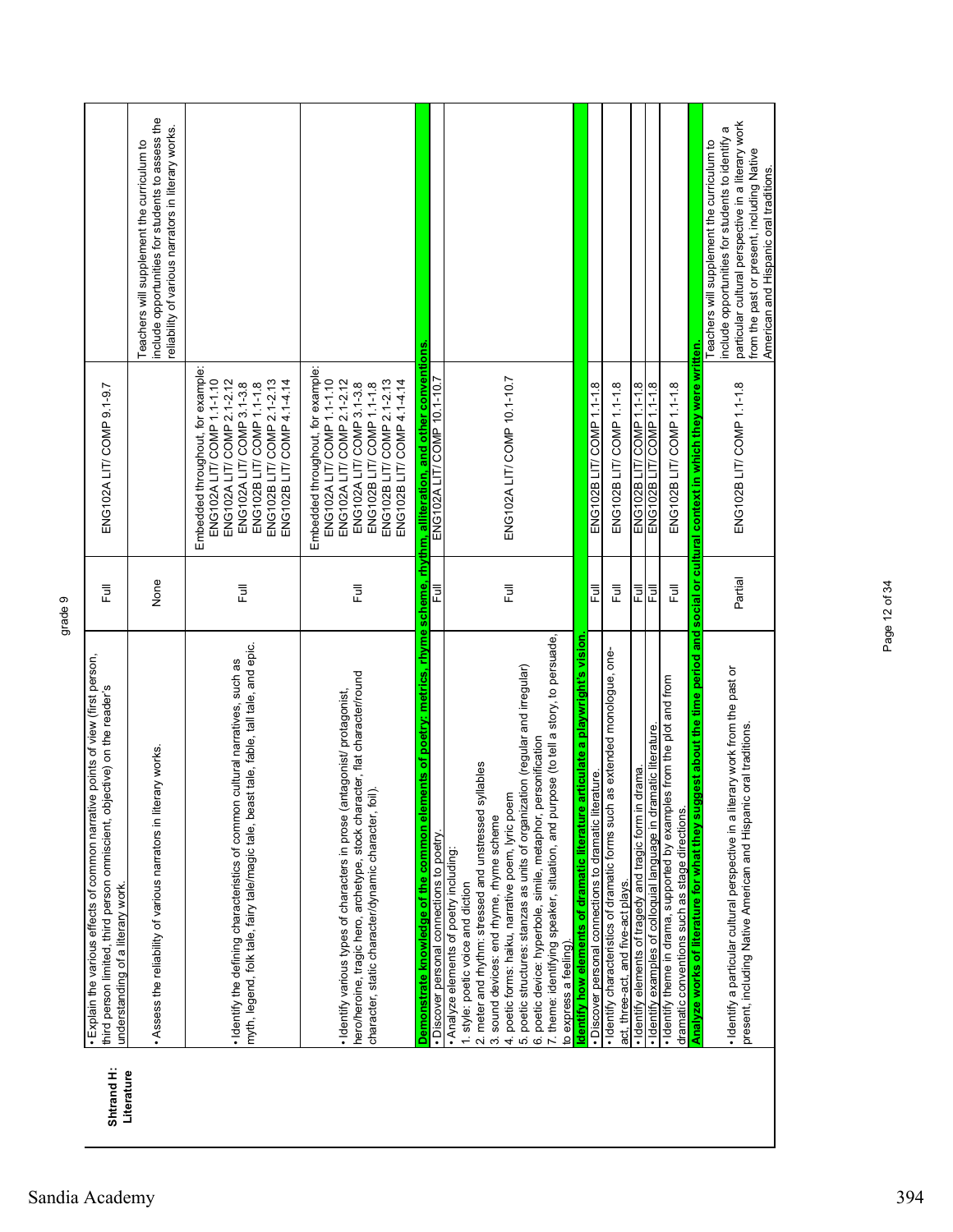| Compared to K <sup>12</sup> ENG202: LAC II                                                                                                                                                                                                                                                                                                                                                                                                                                                                                                                                                                                                                                                                                                                                   |          |                                                                                                                                                           |          |
|------------------------------------------------------------------------------------------------------------------------------------------------------------------------------------------------------------------------------------------------------------------------------------------------------------------------------------------------------------------------------------------------------------------------------------------------------------------------------------------------------------------------------------------------------------------------------------------------------------------------------------------------------------------------------------------------------------------------------------------------------------------------------|----------|-----------------------------------------------------------------------------------------------------------------------------------------------------------|----------|
| <b>Benchmarks and Performance Standards</b>                                                                                                                                                                                                                                                                                                                                                                                                                                                                                                                                                                                                                                                                                                                                  | Coverage | Course, unit, lesson                                                                                                                                      | Comments |
| 5. differentiate shades of meaning and multiple meanings of words, including the<br>3. use general and specialized dictionaries, thesauri, and glossaries (print and<br>Know roots, prefixes, suffixes (Greek/Latin), and etymology to determine the<br>for unfamiliar vocabulary<br>4. understand etymology, principles behind spelling, and usage of words;<br>2. develop one's knowledge of common prefixes and root words;<br>1. know word families and word suffixes to assist understanding<br>(educate=education=educational=educationally)<br>significance of both connotation and denotation.<br>Know how to use comprehension strategies<br>and pronunciation of unfamiliar words;<br>electronic) to determine the definition,<br>meaning of unfamiliar vocabulary | ラ<br>L   | Embedded throughout, for example:<br>ENG202A 1.1-1.12<br>ENG202A 2.1-2.12<br>ENG202B 1.1-1.14<br>ENG202A 4.1-4.11<br>ENG202B 2.1-2.13<br>ENG202B4.14.11   |          |
| Know how to comprehend the message or meaning of a text.<br>· Use prior knowledge in understanding text.                                                                                                                                                                                                                                                                                                                                                                                                                                                                                                                                                                                                                                                                     | 巨        | Embedded throughout, for example:<br>ENG202A 1.1-1.12<br>ENG202A 2.1-2.12<br>ENG202B 1.1-1.14<br>ENG202A 4.1-4.11<br>ENG202B 2.1-2.13<br>ENG202B 4.1-4.11 |          |
| · Recognize primary organizing structures: narrative, descriptive, expository,                                                                                                                                                                                                                                                                                                                                                                                                                                                                                                                                                                                                                                                                                               | Ē        | Embedded throughout, for example:<br>ENG202A 1.1-1.12<br>ENG202A 2.1-2.12<br>ENG202B 1.1-1.14<br>ENG202A 4.1-4.11<br>ENG202B 2.1-2.13<br>ENG202B4.14.11   |          |
| ic point of view.<br>. Recognize the presence and effect of a specifi<br>Know how to infer, analyze, and synthesize.                                                                                                                                                                                                                                                                                                                                                                                                                                                                                                                                                                                                                                                         | 巨        | ENG202A 2.6-2.7<br>ENG202B1.8<br>ENG202B4.2<br>ENG202B4.8<br>ENG202B1.7                                                                                   |          |
| whether primary or secondary.<br>. Recognize the sources of information in a text                                                                                                                                                                                                                                                                                                                                                                                                                                                                                                                                                                                                                                                                                            | 巨        | ENG202B 7.1-7.13<br>ENG202B 9.1-9.13                                                                                                                      |          |
| · Draw conclusions from information in texts to arrive at new knowledge.                                                                                                                                                                                                                                                                                                                                                                                                                                                                                                                                                                                                                                                                                                     | 同<br>Lul | Embedded throughout, for example:<br>ENG202A 1.1-1.12<br>ENG202A 2.1-2.12<br>ENG202B 1.1-1.14<br>ENG202A4.14.11<br>ENG202B 2.1-2.13<br>ENG202B4.14.11     |          |
| Demonstrate control of Standard English through the correct understanding and use of syntax<br>Know how to use meta-cognitive strategies.                                                                                                                                                                                                                                                                                                                                                                                                                                                                                                                                                                                                                                    |          |                                                                                                                                                           |          |

Page 13 of 34

Page 13 of 34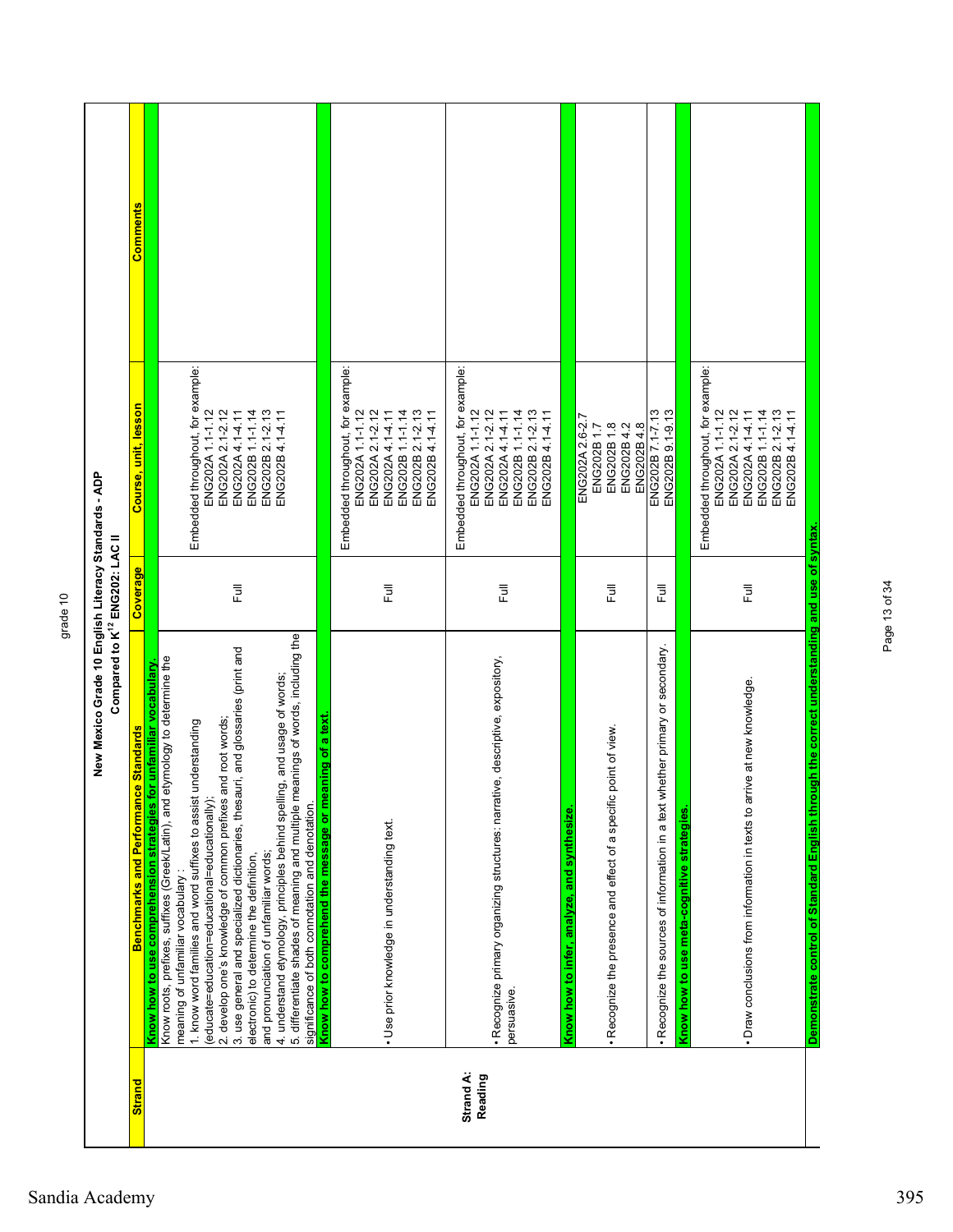|            | ect objects and object<br>· Differentiate between SVDO patterns with indir<br>complements.                                                                                                                                                                                                                                                                                                                                                                         | Partial | ENG202A 5.11-5.12<br>ENG202B 7.11-7.12<br>ENG202A 5.2-5.3<br>ENG202B7.7                                                                                                                              | between SVDO patterns with indirect objects and<br>nclude opportunities for students to differentiate<br>Teachers will supplement the curriculum to<br>object complements.                                   |
|------------|--------------------------------------------------------------------------------------------------------------------------------------------------------------------------------------------------------------------------------------------------------------------------------------------------------------------------------------------------------------------------------------------------------------------------------------------------------------------|---------|------------------------------------------------------------------------------------------------------------------------------------------------------------------------------------------------------|--------------------------------------------------------------------------------------------------------------------------------------------------------------------------------------------------------------|
|            | . Master knowledge of contradictory elements and conjunctions to create<br>balanced sentences that express contrast.                                                                                                                                                                                                                                                                                                                                               | Partial | ENG202A 8.8-8.9<br>ENG202A8.6                                                                                                                                                                        | conjunctions to create balanced sentences that<br>include opportunities for students to master<br>Teachers will supplement the curriculum to<br>knowledge of contradictory elements and<br>express contrast. |
|            | laced modifiers.<br>Eliminate comma splices and dangling or misp                                                                                                                                                                                                                                                                                                                                                                                                   | こ<br>こ  | ENG202B 9.11-9.13<br>ENG202B 9.9                                                                                                                                                                     |                                                                                                                                                                                                              |
| Strand AA: | Demonstrate control of Standard English through the correct understanding<br>nonessential adjective clauses. Master absolute phrases and clauses to modify<br>. Master the use of participles as adjectives. Master the use of essential and<br>entire thoughts.                                                                                                                                                                                                   | Ē       | ENG202B 9.11-9.12<br>ENG202A 8.3-8.4<br>ENG202A 8.8-8.9<br>ENG202B 9.2<br>ENG202A8.6<br>and use of grammar and usage.                                                                                |                                                                                                                                                                                                              |
| language   | possessives and plural forms of nouns and pronouns, first/second/third person,<br>· Use all forms of words correctly such as verb tenses, degrees of adjectives,<br>and compound sentence parts.                                                                                                                                                                                                                                                                   | Ē       | Embedded throughout, for example:<br>ENG202A 2.1-2.12<br>ENG202B 1.1-1.14<br>ENG202A 1.1-1.12<br>ENG202A4.14.11<br>ENG202B 2.1-2.13<br>ENG202B 4.1-4.11                                              |                                                                                                                                                                                                              |
|            | Demonstrate control of Standard English through the correct understanding and use of<br>Correctly use commas for the following purposes: initial adverb phrases and<br>clauses, nonessential adjective phrases and clauses, coordinate adjectives,<br>contradictory elements, tag questions, commentary, and interjections.                                                                                                                                        | Ē       | punctuation, capitalization, and spelling<br>Embedded throughout, for example:<br>ENG202A 1.1-1.12<br>ENG202A 2.1-2.12<br>ENG202B 1.1-1.14<br>ENG202B 2.1-2.13<br>ENG202A 4.1-4.11<br>ENG202B4.14.11 |                                                                                                                                                                                                              |
|            | tasks, to answer questions, or to solve problems<br>Give spoken instructions to perform specific<br>$\frac{1}{2}$                                                                                                                                                                                                                                                                                                                                                  |         |                                                                                                                                                                                                      |                                                                                                                                                                                                              |
|            | smooth transitions; support judgments with sound evidence and well-chosen details; make skillful use of rhetorical devices; provide a coherent conclusion; employ prope<br>eye contact, speaking rate, volume, enunciation, inflection, and gestures to communicate ideas effectively<br>Make oral presentations that exhibit a logical                                                                                                                            |         |                                                                                                                                                                                                      | structure appropriate to the audience, context, and purpose; group related ideas and maintain a consistent focus; include                                                                                    |
|            | · Consider purpose and context e.g., time limit and setting; research and analyze<br>characteristics of the audience such as prior knowledge and experiences related<br>to the topic, needs, interests, values, beliefs, culture, age, and gender; and use<br>audience, develop a thesis or literary theme, guide language choices, and plan<br>these characteristics to select and adapt the topic or literary passage to the<br>the presentation or performance. | 言       | ENG202A 8.1-8.9                                                                                                                                                                                      |                                                                                                                                                                                                              |
|            | problem-solutions, compare-and-contrast, cause-andeffect, or claim-evidence.<br>·Select an organizational pattern: topical, spatial, chronological, sequential,                                                                                                                                                                                                                                                                                                    | Full    | ENG202A 8.1-8.9                                                                                                                                                                                      |                                                                                                                                                                                                              |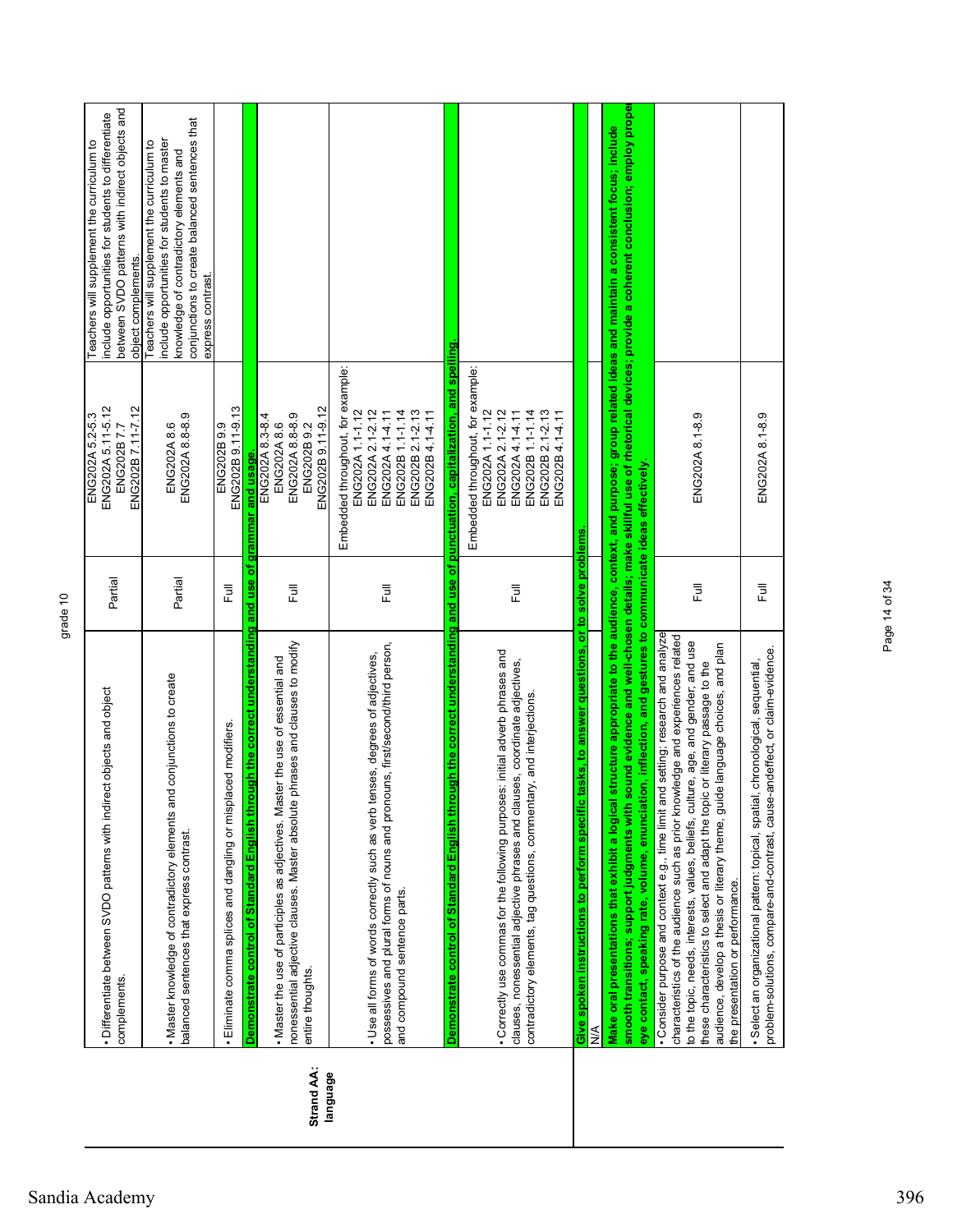|                           | summarizes main ideas, restates thesis, and leaves a strong impression on the<br>· Develop main ideas based on audience prior knowledge and interests; use<br>attention and previews presentation content; and develop a conclusion that<br>connections among ideas; develop an introduction that engages audience<br>signposts and transitions to highlight important ideas and signal clear<br>audience.                                                                                                                                                                                                               | 卮                | ENG202A 8.1-8.9                                                                                                                                           |                                                                                                                                                                                                                              |
|---------------------------|--------------------------------------------------------------------------------------------------------------------------------------------------------------------------------------------------------------------------------------------------------------------------------------------------------------------------------------------------------------------------------------------------------------------------------------------------------------------------------------------------------------------------------------------------------------------------------------------------------------------------|------------------|-----------------------------------------------------------------------------------------------------------------------------------------------------------|------------------------------------------------------------------------------------------------------------------------------------------------------------------------------------------------------------------------------|
|                           | • Select from among a variety of presentational aids or performance props to<br>enhance ideas and achieve greater audience response.                                                                                                                                                                                                                                                                                                                                                                                                                                                                                     | None             |                                                                                                                                                           | performance props to enhance ideas and achieve<br>include opportunities for students to select from<br>Teachers will supplement the curriculum to<br>among a variety of presentational aids or<br>greater audience response. |
|                           | , build confidence, and develop<br>strong impression on the audience and whether the presentation appeals to the<br>poise. Use feedback from others to evaluate whether the presentation leaves a<br>. Rehearse the presentation orally to gain fluency<br>audience and achieves its purpose and goals.                                                                                                                                                                                                                                                                                                                  | 卮                | ENG202A 8.1-8.9                                                                                                                                           |                                                                                                                                                                                                                              |
|                           | . Review and respond selectively to feedback to revise the presentation.                                                                                                                                                                                                                                                                                                                                                                                                                                                                                                                                                 | Ē                | ENG202A 8.1-8.9                                                                                                                                           |                                                                                                                                                                                                                              |
|                           | . Employ non-standard or standard words & regionalisms as appropriate to the<br>Select precise vocabulary to appeal to an intended audience<br>occasion.                                                                                                                                                                                                                                                                                                                                                                                                                                                                 | 쿤                | Embedded throughout, for example:<br>ENG202A 1.1-1.12<br>ENG202A 2.1-2.12<br>ENG202A 4.1-4.11<br>ENG202B 1.1-1.14<br>ENG202B 2.1-2.13<br>ENG202B 4.1-4.11 |                                                                                                                                                                                                                              |
| Communiation<br>Strand B: | . Employ a formal or informal tone, as appropriate to the occasion.                                                                                                                                                                                                                                                                                                                                                                                                                                                                                                                                                      | 쿤                | Embedded throughout, for example:<br>ENG202A 1.1-1.12<br>ENG202A 2.1-2.12<br>ENG202B 1.1-1.14<br>ENG202B 2.1-2.13<br>ENG202A4.14.11<br>ENG202B4.14.11     |                                                                                                                                                                                                                              |
|                           | & support findings.<br>. Select precise vocabulary to develop credibility                                                                                                                                                                                                                                                                                                                                                                                                                                                                                                                                                | 큔                | Embedded throughout, for example:<br>ENG202A 1.1-1.12<br>ENG202A 2.1-2.12<br>ENG202A4.14.11<br>ENG202B 1.1-1.14<br>ENG202B 2.1-2.13<br>ENG202B4.14.11     |                                                                                                                                                                                                                              |
|                           | c tasks, to answer questions, or to solve problems<br>Follow spoken instructions to perform specifi<br>⋚                                                                                                                                                                                                                                                                                                                                                                                                                                                                                                                 |                  |                                                                                                                                                           |                                                                                                                                                                                                                              |
|                           | Identify the thesis of a speech and determine the essential elements that elaborate it.<br>· Use a variety of response strategies to clarify, elaborate, and synthesize explicit<br>knowledge; asking questions to guide and darify inferences, understanding, and<br>and implicit meanings of messages such as integrating new learning with prior<br>interpretations; asking the speaker to extend or elaborate his or her meaning;<br>paraphrasing meaning back to the speaker; and predicting ways in which<br>nted orally by others<br>Summarize and paraphrase information prese<br>speaker's content may be used. | $\overline{\Xi}$ | Embedded throughout, for example:<br>ENG202A 1.1-1.12<br>ENG202A 2.1-2.12<br>ENG202B 1.1-1.14<br>ENG202B 2.1-2.13<br>ENG202A 4.1-4.11<br>ENG202B4.14.11   |                                                                                                                                                                                                                              |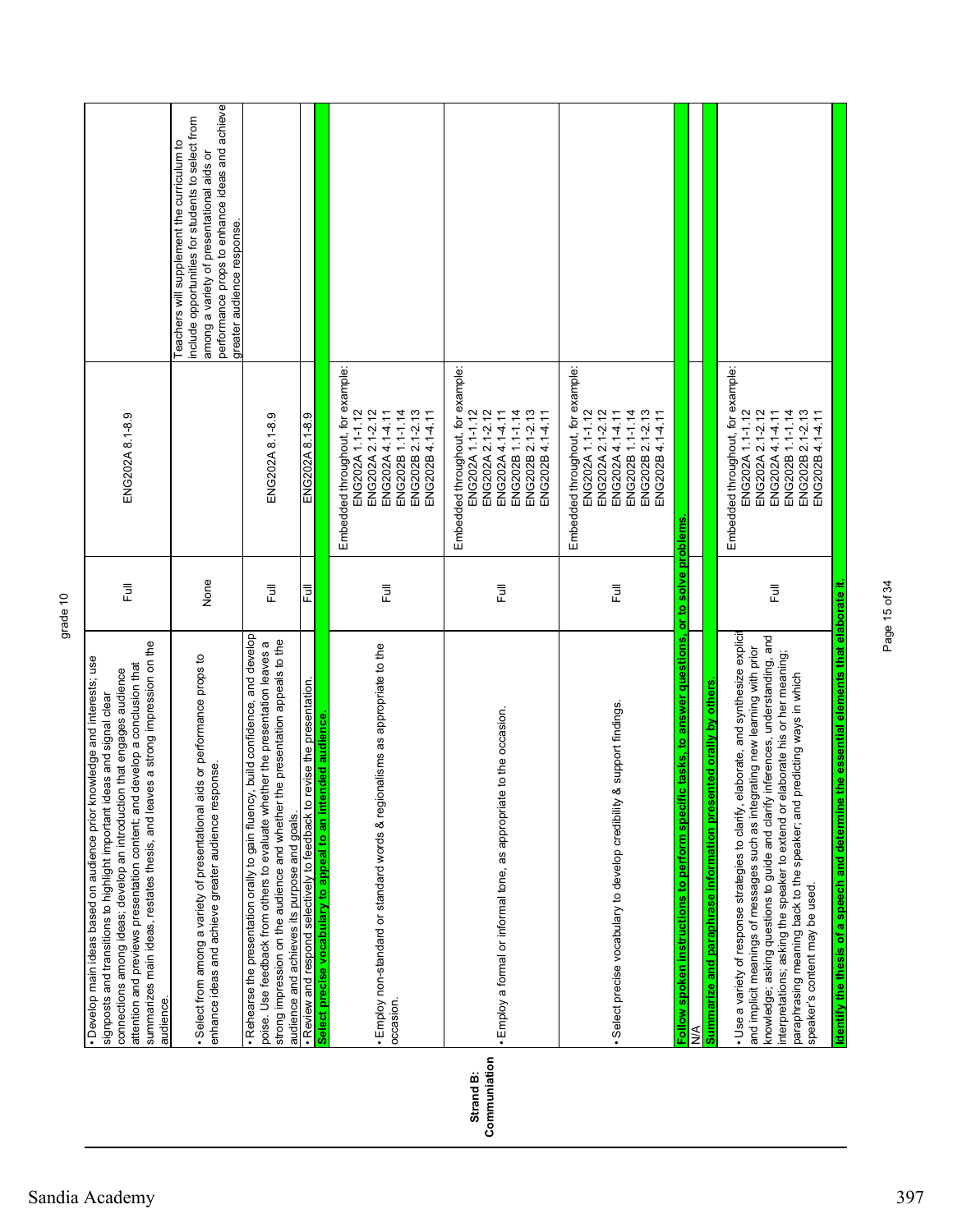| Use a model of the communication process to analyze the components of a<br>communication event and to critique the communication's effectiveness in<br>achieving its intended goals.                                                                                                                                                                                                                                                                                                                                                                                                     | None       |                                                                                                                                                           | include opportunities for students to use a model<br>components of a communication event and to<br>of the communication process to analyze the<br>critique the communication's effectiveness in<br>Teachers will supplement the curriculum to<br>achieving its intended goals. |
|------------------------------------------------------------------------------------------------------------------------------------------------------------------------------------------------------------------------------------------------------------------------------------------------------------------------------------------------------------------------------------------------------------------------------------------------------------------------------------------------------------------------------------------------------------------------------------------|------------|-----------------------------------------------------------------------------------------------------------------------------------------------------------|--------------------------------------------------------------------------------------------------------------------------------------------------------------------------------------------------------------------------------------------------------------------------------|
| Analyze the ways in which the internal and contextual variables of a speech support or confound its meaning or purpose<br>experiences, culture, opinions,<br>with the language, and critique<br>. Analyze the internal variables that affect a communication event, such as the<br>speaker's and listener's background knowledge,<br>values, beliefs, emotional states, and familiarity<br>the communication in light of intended goals.                                                                                                                                                 | 目          | Embedded throughout, for example:<br>ENG202A 2.1-2.12<br>ENG202B 1.1-1.14<br>ENG202B 2.1-2.13<br>ENG202A 1.1-1.12<br>ENG202A 4.1-4.11<br>ENG202B 4.1-4.11 |                                                                                                                                                                                                                                                                                |
| Demonstrate proficiency in producing a variety of compositions<br>Participate productively in self-directed work<br><b>A/N</b>                                                                                                                                                                                                                                                                                                                                                                                                                                                           | <b>A/N</b> | ⋚                                                                                                                                                         | teams for a particular purpose (for example, to interpret literature, write or critique a proposal, solve a problem or make a                                                                                                                                                  |
| state the thesis or purpose; (2) follow an organizational pattern particular to type;<br>• Demonstrate mastery in the creation of expository and process essays that (1)<br>introduce the situation, provide necessary background knowledge, and clearly<br>concrete images, shifting perspectives and vantage points, and sensory detail.<br>material when necessary; and (4) make effective use of factual descriptions,<br>(3) offer evidence for the validity of the descriptions or proposed solutions<br>including direct quotes, indirect quotes, and paraphrases from supporting | Ē          | ENG202A 10.1-10.2<br>ENG202B 2.1-2.13<br>ENG202B 7.1-7.13<br>ENG202A 2.1-2.12<br>ENG202B 4.1-4.11<br>ENG202B 9.1-9.13                                     |                                                                                                                                                                                                                                                                                |
| outlines, and researching<br>Plan writing by taking notes, writing informa                                                                                                                                                                                                                                                                                                                                                                                                                                                                                                               |            |                                                                                                                                                           |                                                                                                                                                                                                                                                                                |
| · Use a variety of pre-writing strategies to guide the generation of content by<br>activating prior knowledge such as brainstorming, ideamapping, free-writing,<br>outlining, keeping a journal, asking journalist's questions-who, what, when,<br>where, why, and how.                                                                                                                                                                                                                                                                                                                  | 卮          | ENG202A 10.1-10.2<br>ENG202B 2.1-2.13<br>ENG202A 2.1-2.12<br>ENG202B 7.1-7.13<br>ENG202B 9.1-9.13<br>ENG202B 4.1-4.11                                     |                                                                                                                                                                                                                                                                                |
| · Select major ideas and develop them with relevant reasons, supporting<br>examples and details.                                                                                                                                                                                                                                                                                                                                                                                                                                                                                         | 쿤          | ENG202A 10.1-10.2<br>ENG202B 2.1-2.13<br>ENG202B 7.1-7.13<br>ENG202A 2.1-2.12<br>ENG202B 4.1-4.11<br>ENG202B 9.1-9.13                                     |                                                                                                                                                                                                                                                                                |
| echnical language appropriate for thepurpose, audience, and context of<br>Select and use formal or informal literary or                                                                                                                                                                                                                                                                                                                                                                                                                                                                  |            |                                                                                                                                                           | the communication.                                                                                                                                                                                                                                                             |
| . Use vivid descriptive language to create sensory images in the mind of the<br>audience                                                                                                                                                                                                                                                                                                                                                                                                                                                                                                 | 豆          | ENG202A 10.1-10.2<br>ENG202B 2.1-2.13<br>ENG202A 2.1-2.12<br>ENG202B 4.1-4.11                                                                             |                                                                                                                                                                                                                                                                                |
| reader<br>. Use language to stimulate the emotions of the                                                                                                                                                                                                                                                                                                                                                                                                                                                                                                                                | 卮          | ENG202A 10.1-10.2<br>ENG202A 2.1-2.12<br>ENG202B 2.1-2.13<br>ENG202B 4.1-4.11                                                                             |                                                                                                                                                                                                                                                                                |
| Organize ideas in writing with a thesis statement in the introduction, well-constructed paragraphs, a conclusion, and                                                                                                                                                                                                                                                                                                                                                                                                                                                                    |            |                                                                                                                                                           | transition sentences that connect paragraphs into a                                                                                                                                                                                                                            |
| specifying convincing reasons to support the claim, and (3) adopting a stance<br>ing the claim clearly; (2)<br>• Organize and deliver an argument by (1) word<br>and appropriate tone toward the issue.                                                                                                                                                                                                                                                                                                                                                                                  | 長          | ENG202A 10.3-10.4<br>ENG202A 8.1-8.9                                                                                                                      |                                                                                                                                                                                                                                                                                |

Page 16 of 34

Page 16 of 34